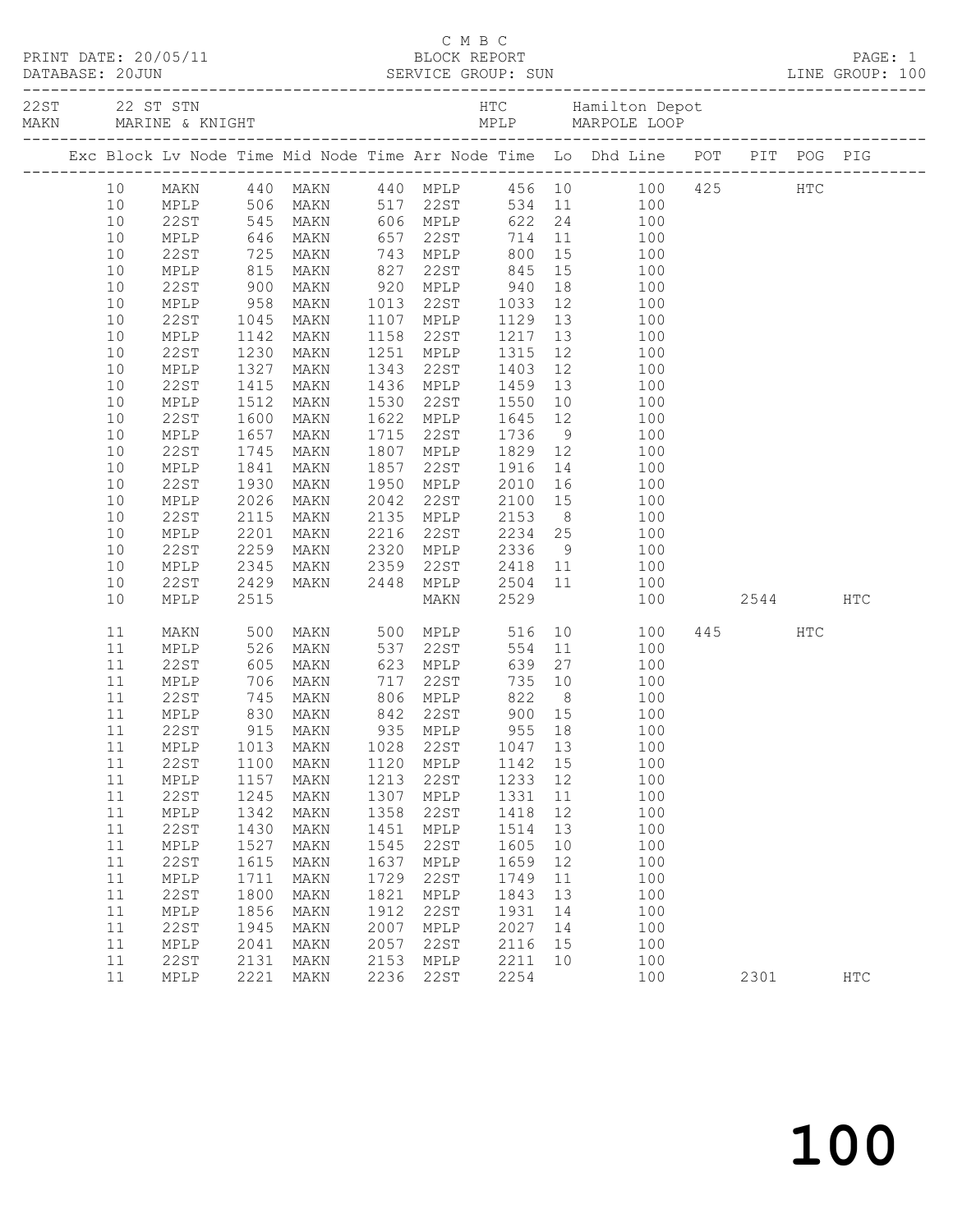### C M B C<br>BLOCK REPORT SERVICE GROUP: SUN

|                 |                                |              |                      |      |                                                 |                    |          | Exc Block Lv Node Time Mid Node Time Arr Node Time Lo Dhd Line POT PIT POG PIG |     |      |     |            |
|-----------------|--------------------------------|--------------|----------------------|------|-------------------------------------------------|--------------------|----------|--------------------------------------------------------------------------------|-----|------|-----|------------|
| 12 <sup>7</sup> | 22ST 502 MAKN<br>MPLP 546 MAKN |              | 502 MAKN<br>502 MAKN |      | 520 MPLP<br>557 22ST                            |                    |          | 536 10 100<br>614 11 100                                                       | 454 | HTC  |     |            |
| 12              |                                |              |                      |      | 557 22ST                                        | 614 11             |          | 100                                                                            |     |      |     |            |
| 12              | 22ST                           |              | 625 MAKN<br>726 MAKN |      | 643 MPLP<br>737 22ST<br>835 MPLP                | 659                | 27       | 100                                                                            |     |      |     |            |
| 12              | MPLP                           |              |                      |      |                                                 | 754 21             |          | 100                                                                            |     |      |     |            |
| $12$            | 22ST                           | $815$<br>913 | MAKN                 |      |                                                 | 853                | 20       | 100                                                                            |     |      |     |            |
| 12              | MPLP                           |              | MAKN                 |      | 925 22ST                                        | 943                | 17       | 100                                                                            |     |      |     |            |
| 12              | 22ST                           | 1000         | MAKN                 |      | 1020 MPLP                                       | 1040               | 18       | 100                                                                            |     |      |     |            |
| 12              | MPLP                           | 1058<br>1145 | MAKN                 |      | 1113 22ST                                       | 1133<br>1229       | 12       | 100                                                                            |     |      |     |            |
| 12              | 22ST                           |              | MAKN                 |      | 1207 MPLP                                       |                    | 13       | 100                                                                            |     |      |     |            |
| 12              | MPLP                           | 1242<br>1330 | MAKN                 |      | 1258 22ST<br>1351 MPLP                          | 1318<br>1415       | 12       | 100                                                                            |     |      |     |            |
| 12<br>12        | 22ST                           |              | MAKN                 |      | 1443 22ST                                       | 1415               | 12<br>12 | 100                                                                            |     |      |     |            |
| 12              | MPLP<br>22ST                   | 1427<br>1515 | MAKN<br>MAKN         |      | 1536 MPLP                                       | 1503<br>1559       | 13       | 100<br>100                                                                     |     |      |     |            |
| 12              | MPLP                           |              | MAKN                 |      | 1630 22ST                                       | 1650               | 10       | 100                                                                            |     |      |     |            |
| 12              | 22ST                           | 1612<br>1700 | MAKN                 |      | 1722 MPLP                                       | 1744               | 12       | 100                                                                            |     |      |     |            |
| 12              | MPLP                           | 1756         | MAKN                 |      | 1812 22ST                                       | 1833               | 12       | 100                                                                            |     |      |     |            |
| 12              | 22ST                           |              | MAKN                 |      | 1907 MPLP                                       |                    |          | 100                                                                            |     |      |     |            |
| 12              | MPLP                           | 1845<br>1941 | MAKN                 |      | 1957 22ST                                       | 1929 12<br>2016 14 |          | 100                                                                            |     |      |     |            |
| 12              | 22ST                           | 2030         | MAKN                 |      | 2050 MPLP                                       | 2110 16            |          | 100                                                                            |     |      |     |            |
| 12              | MPLP                           | 2126         | MAKN                 |      | 2142 22ST                                       | 2200               |          | 100                                                                            |     | 2207 |     | <b>HTC</b> |
|                 |                                |              |                      |      |                                                 |                    |          |                                                                                |     |      |     |            |
| 13              | 22ST                           | 525          | MAKN                 |      | 543 MPLP                                        | 559                |          | $7\overline{ }$<br>100                                                         | 517 |      | HTC |            |
| 13              | MPLP                           |              | MAKN                 |      | 617 22ST<br>706 MPLP                            | 635                | 10       | 100                                                                            |     |      |     |            |
| 13              | 22ST                           | 606<br>645   | MAKN                 |      | 706 MPLP                                        | 722                | 21       | 100                                                                            |     |      |     |            |
| 13              | MPLP                           |              | MAKN                 |      | 754 22ST                                        | 811                | 19       | 100                                                                            |     |      |     |            |
| 13              | 22ST                           | 743<br>830   | MAKN                 |      | 850 MPLP                                        | 908                | 20       | 100                                                                            |     |      |     |            |
| 13              | MPLP                           | 928          | MAKN                 |      | 940 22ST                                        | 958                | 17       | 100                                                                            |     |      |     |            |
| 13              | 22ST                           | 1015         | MAKN                 |      | 1035 MPLP                                       | 1055<br>1146       | 17       | 100                                                                            |     |      |     |            |
| 13              | MPLP                           | 1112         | MAKN                 |      | 1127 22ST                                       |                    | 14       | 100                                                                            |     |      |     |            |
| 13              | 22ST                           | 1200<br>1257 | MAKN                 |      | 1221 MPLP                                       | 1243 14<br>1334 11 |          | 100                                                                            |     |      |     |            |
| 13              | MPLP                           |              | MAKN                 |      | 1313 22ST                                       |                    |          | 100                                                                            |     |      |     |            |
| 13              | 22ST                           | 1345<br>1442 | MAKN                 |      | 1407 MPLP                                       | 1431               | 11       | 100                                                                            |     |      |     |            |
| 13              | MPLP                           |              | MAKN                 |      | 1458 22ST                                       | 1518               | 12       | 100                                                                            |     |      |     |            |
| 13              | 22ST                           | 1530<br>1627 | MAKN                 |      | 1552 MPLP                                       | 1615               | 12       | 100                                                                            |     |      |     |            |
| 13              | MPLP                           | 1627         | MAKN                 |      | 1645 22ST                                       | 1705 10            |          | 100                                                                            |     |      |     |            |
| 13              | 22ST                           | 1715         | MAKN                 |      | 1736 MPLP                                       | 1758               | 13       | 100                                                                            |     |      |     |            |
| 13              | MPLP                           | 1811         | MAKN                 | 1827 | 22st                                            | 1847<br>1942       | 13       | 100                                                                            |     |      |     |            |
| 13              | 22ST                           | 1900         | MAKN                 |      | 1920 MPLP                                       |                    | 14       | 100                                                                            |     |      |     |            |
| 13<br>13        | MPLP<br>22ST                   | 1956<br>2045 | MAKN                 |      | 2012 22ST<br>2107 MPLP                          | 2032<br>2125       | 13       | 100                                                                            |     |      |     |            |
|                 |                                |              | MAKN                 |      |                                                 |                    | 16       | 100                                                                            |     |      |     |            |
| 13<br>13        | MPLP<br>22ST                   | 2141<br>2229 | MAKN<br>MAKN         |      | 2157 22ST<br>2249 MPLP                          | 2216 13<br>2307 8  |          | 100<br>100                                                                     |     |      |     |            |
| 13              | $\texttt{MPLP}$                |              | MAKN                 |      |                                                 |                    |          | 100                                                                            |     |      |     |            |
| 13              | 22ST                           | 2315<br>2359 | MAKN                 |      | 2329   22ST       2346<br>2420   MPLP      2436 | 2346 13            | 9        | 100                                                                            |     |      |     |            |
| 13              | MPLP                           |              | 2445 MAKN            |      | 2456 22ST                                       | 2514               |          | 100                                                                            |     | 2521 |     | <b>HTC</b> |
|                 |                                |              |                      |      |                                                 |                    |          |                                                                                |     |      |     |            |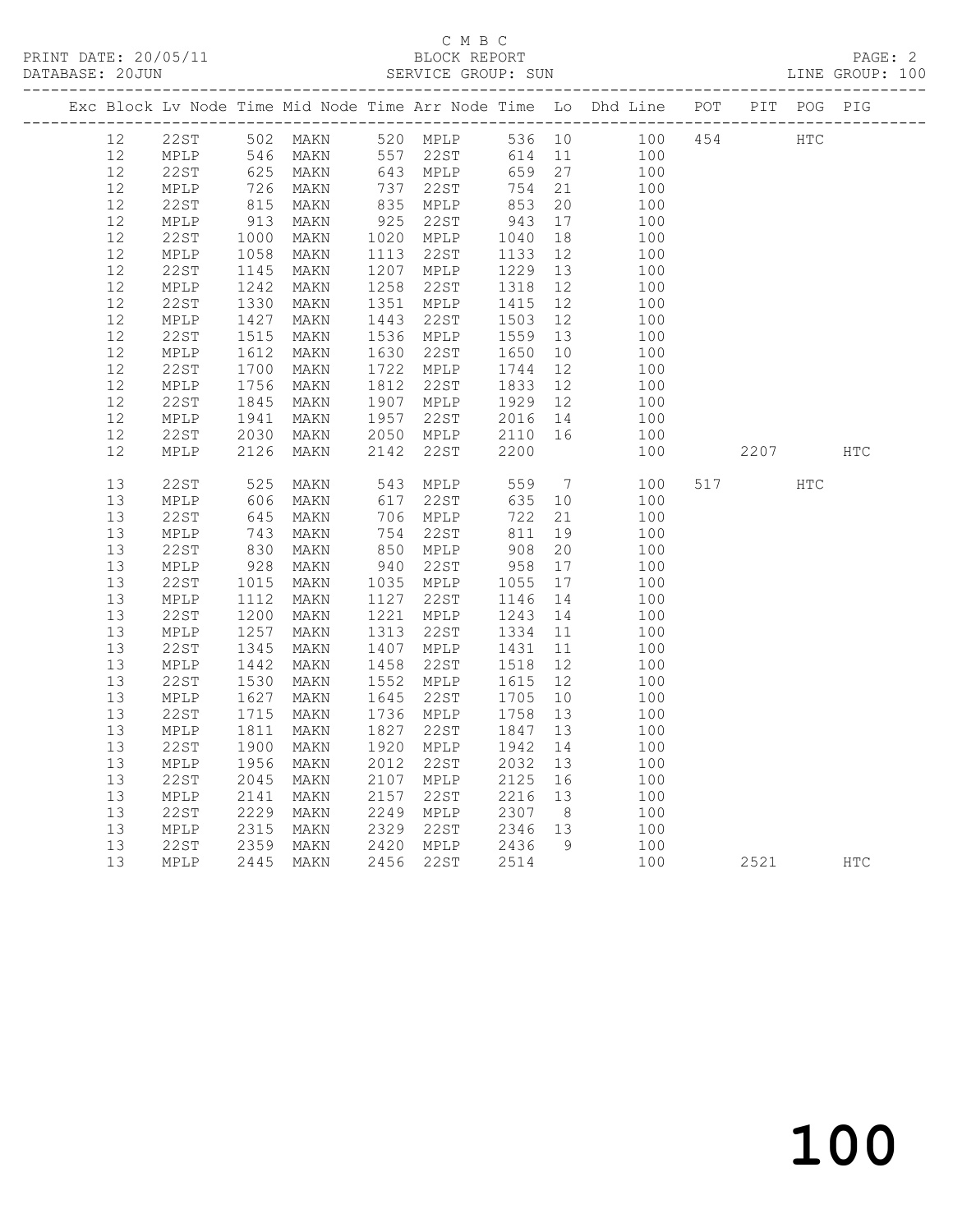### C M B C<br>BLOCK REPORT SERVICE GROUP: SUN

|    |      |              |           |      |                   |                                                           |    | Exc Block Lv Node Time Mid Node Time Arr Node Time Lo Dhd Line POT PIT POG PIG       |         |     |
|----|------|--------------|-----------|------|-------------------|-----------------------------------------------------------|----|--------------------------------------------------------------------------------------|---------|-----|
|    |      |              |           |      |                   |                                                           |    | 14 MAKN 600 MAKN 600 MPLP 616 10 100 545 HTC<br>14 MPLP 626 MAKN 637 22ST 654 11 100 |         |     |
|    |      |              |           |      |                   |                                                           |    |                                                                                      |         |     |
| 14 | 22ST | 705          | MAKN      |      | 723 MPLP          | 740 20                                                    |    | 100                                                                                  |         |     |
| 14 | MPLP | 800          | MAKN      |      |                   |                                                           |    | 812 22ST 831 14 100                                                                  |         |     |
| 14 | 22ST | 845<br>943   | MAKN      |      | 905 MPLP          | 925 18<br>1015 15                                         |    | 100                                                                                  |         |     |
| 14 | MPLP |              | MAKN      |      | 956 22ST          |                                                           |    | 100                                                                                  |         |     |
| 14 | 22ST | 1030         | MAKN      |      | 1050 MPLP         | 1110 17                                                   |    | 100                                                                                  |         |     |
| 14 | MPLP | 1127         | MAKN      |      | 1143 22ST         | 1202 13                                                   |    | 100                                                                                  |         |     |
| 14 | 22ST | 1215         | MAKN      |      | 1236 MPLP         | 1300                                                      | 12 | 100                                                                                  |         |     |
| 14 | MPLP | 1312<br>1400 | MAKN      |      | 1328 22ST         |                                                           |    | 1348 12 100                                                                          |         |     |
| 14 | 22ST |              | MAKN      |      | 1421 MPLP         | 1445 12                                                   |    | 100                                                                                  |         |     |
| 14 | MPLP | 1457         | MAKN      | 1513 | 22ST              |                                                           |    | 1534 11 100                                                                          |         |     |
| 14 | 22ST | 1545         | MAKN      | 1607 | MPLP              | 1630 12                                                   |    | 100                                                                                  |         |     |
| 14 | MPLP | 1642         | MAKN      | 1700 | 22ST              | 1720                                                      | 10 | 100                                                                                  |         |     |
| 14 | 22ST | 1730<br>1826 | MAKN      |      | 1751 MPLP         | 1813 13                                                   |    | $\frac{100}{100}$                                                                    |         |     |
| 14 | MPLP |              | MAKN      |      | 1842 22ST         | $\begin{array}{c}\n 13 \\  \hline\n 1902 \\  \end{array}$ |    | 100                                                                                  |         |     |
| 14 | 22ST | 1915         | MAKN      |      | 1935 MPLP         | 1955 16                                                   |    | 100                                                                                  |         |     |
| 14 | MPLP | 2011         | MAKN 2027 |      | 22ST              | 2045 15                                                   |    | 100                                                                                  |         |     |
| 14 | 22ST | 2100         | MAKN      |      | 2120 MPLP 2138 13 |                                                           |    | 100                                                                                  |         |     |
| 14 | MPLP | 2151         |           |      | MAKN              | 2207                                                      |    | 100                                                                                  | 2222    | HTC |
| 15 | 22ST | 800          |           |      |                   |                                                           |    | MAKN 820 MPLP 838 20 100                                                             | 745 HTC |     |
| 15 | MPLP | 858          | MAKN      |      |                   |                                                           |    | 910 22ST 929 16 100                                                                  |         |     |
| 15 | 22ST |              | MAKN      |      | 1005 MPLP         | 1025 19<br>1118 12                                        |    | 100                                                                                  |         |     |
| 15 | MPLP | 945<br>1044  | MAKN      |      | 1059 22ST         | 1118 12                                                   |    | 100                                                                                  |         |     |
| 15 | 22ST | 1130         | MAKN      |      | 1151 MPLP         |                                                           |    | $\frac{1}{1213}$ $\frac{1}{14}$ $\frac{100}{100}$                                    |         |     |
| 15 | MPLP | 1227         | MAKN      | 1243 | 22ST              | 1303 12                                                   |    | 100                                                                                  |         |     |
| 15 | 22ST | 1315         | MAKN      |      | 1336 MPLP         | 1400                                                      | 12 | 100                                                                                  |         |     |
| 15 | MPLP | 1412<br>1500 | MAKN      |      | 1428 22ST         | 1448 12                                                   |    | 100                                                                                  |         |     |
| 15 | 22ST |              | MAKN      |      | 1521 MPLP         | 1544 13                                                   |    | 100                                                                                  |         |     |
| 15 | MPLP | 1557         | MAKN      | 1615 | 22ST              | 1636 9                                                    |    | 100                                                                                  |         |     |
| 15 | 22ST | 1645         | MAKN      | 1707 | MPLP              | 1729 12                                                   |    | 100                                                                                  |         |     |
| 15 | MPLP | 1741         | MAKN      | 1757 | 22ST              | 1817                                                      | 13 | 100                                                                                  |         |     |
| 15 | 22ST | 1830         | MAKN      | 1850 | MPLP              | 1912                                                      | 14 | 100                                                                                  |         |     |
| 15 | MPLP | 1926         | MAKN      | 1942 | 22ST              | 2001                                                      | 14 | 100                                                                                  |         |     |
| 15 | 22ST | 2015         | MAKN      |      | 2035 MPLP         | 2055 16                                                   |    | 100                                                                                  |         |     |
| 15 | MPLP | 2111         | MAKN      | 2127 | 22ST              | 2145 16                                                   |    | 100                                                                                  |         |     |
| 15 | 22ST | 2201         | MAKN      |      | 2223 MPLP         |                                                           |    | 2241 11 100                                                                          |         |     |
| 15 | MPLP | 2252         |           |      | MAKN              | 2307                                                      |    | 100                                                                                  | 2330    | HTC |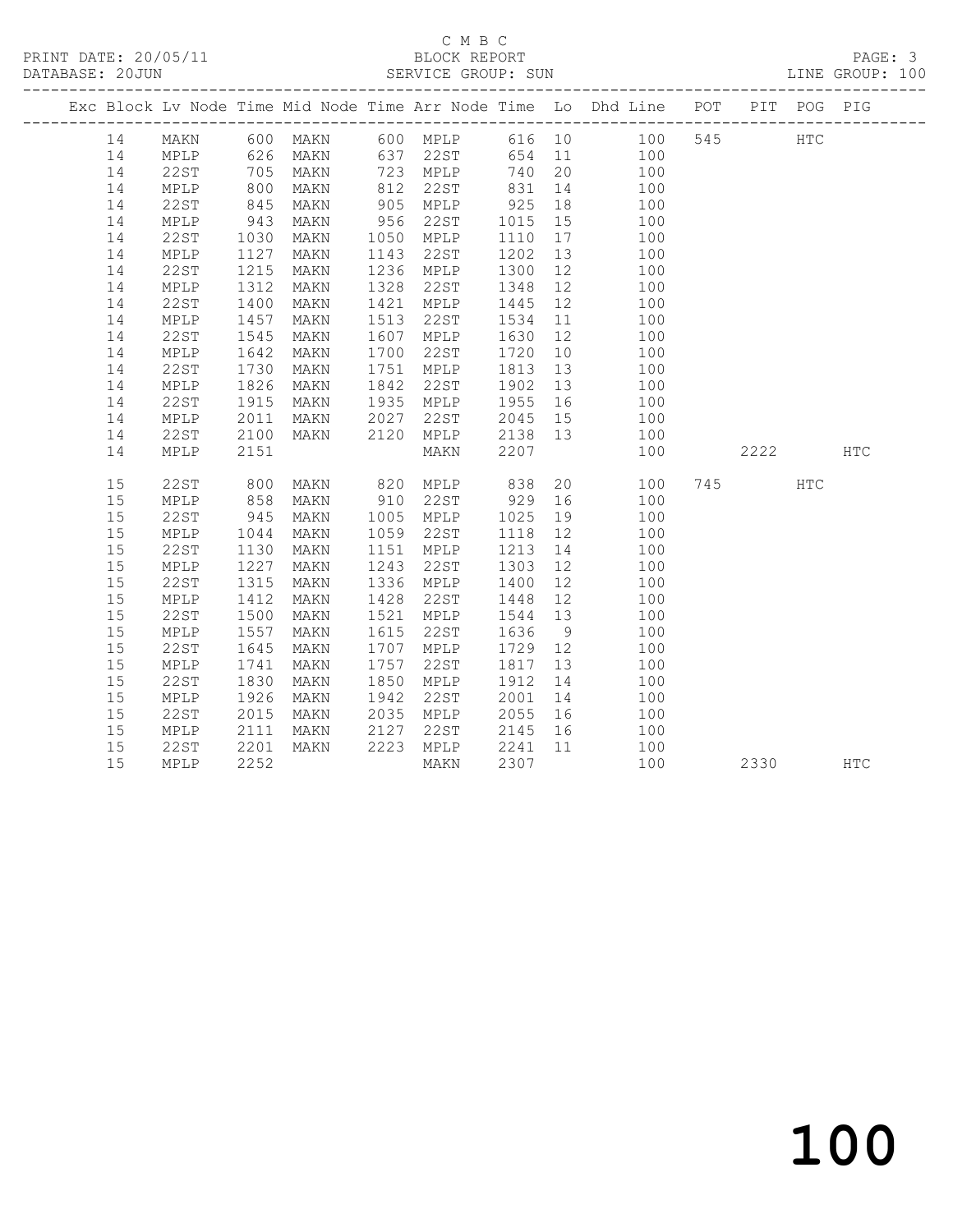### C M B C<br>BLOCK REPORT SERVICE GROUP: SUN

|  |    |      |      |      |      |      |      |    | Exc Block Lv Node Time Mid Node Time Arr Node Time Lo Dhd Line POT |           | PIT POG PIG |     |
|--|----|------|------|------|------|------|------|----|--------------------------------------------------------------------|-----------|-------------|-----|
|  | 16 | MAKN | 815  | MAKN | 815  | MPLP |      |    | 833 11<br>100                                                      | 800 - 100 | <b>HTC</b>  |     |
|  | 16 | MPLP | 844  | MAKN | 856  | 22ST | 914  |    | 16<br>100                                                          |           |             |     |
|  | 16 | 22ST | 930  | MAKN | 950  | MPLP | 1010 | 18 | 100                                                                |           |             |     |
|  | 16 | MPLP | 1028 | MAKN | 1043 | 22ST | 1102 | 13 | 100                                                                |           |             |     |
|  | 16 | 22ST | 1115 | MAKN | 1136 | MPLP | 1158 | 14 | 100                                                                |           |             |     |
|  | 16 | MPLP | 1212 | MAKN | 1228 | 22ST | 1248 | 12 | 100                                                                |           |             |     |
|  | 16 | 22ST | 1300 | MAKN | 1321 | MPLP | 1345 | 12 | 100                                                                |           |             |     |
|  | 16 | MPLP | 1357 | MAKN | 1413 | 22ST | 1434 | 11 | 100                                                                |           |             |     |
|  | 16 | 22ST | 1445 | MAKN | 1507 | MPLP | 1530 | 12 | 100                                                                |           |             |     |
|  | 16 | MPLP | 1542 | MAKN | 1600 | 22ST | 1620 | 10 | 100                                                                |           |             |     |
|  | 16 | 22ST | 1630 | MAKN | 1652 | MPLP | 1714 | 12 | 100                                                                |           |             |     |
|  | 16 | MPLP | 1726 | MAKN | 1744 | 22ST | 1804 | 11 | 100                                                                |           |             |     |
|  | 16 | 22ST | 1815 | MAKN | 1835 | MPLP | 1857 | 14 | 100                                                                |           |             |     |
|  | 16 | MPLP | 1911 | MAKN | 1927 | 22ST | 1947 | 13 | 100                                                                |           |             |     |
|  | 16 | 22ST | 2000 | MAKN | 2020 | MPLP | 2040 | 16 | 100                                                                |           |             |     |
|  | 16 | MPLP | 2056 | MAKN | 2112 | 22ST | 2130 | 16 | 100                                                                |           |             |     |
|  | 16 | 22ST | 2146 | MAKN | 2206 | MPLP | 2224 | 21 | 100                                                                |           |             |     |
|  | 16 | MPLP | 2245 | MAKN | 2300 | 22ST | 2319 | 10 | 100                                                                |           |             |     |
|  | 16 | 22ST | 2329 | MAKN | 2349 | MPLP | 2405 | 10 | 100                                                                |           |             |     |
|  | 16 | MPLP | 2415 | MAKN | 2429 | 22ST | 2446 | 20 | 100                                                                |           |             |     |
|  | 16 | 22ST | 2506 | MAKN | 2525 | MPLP | 2540 | 8  | 100                                                                |           |             |     |
|  | 16 | MPLP | 2548 |      |      | MAKN | 2602 |    | 100                                                                | 2617      |             | HTC |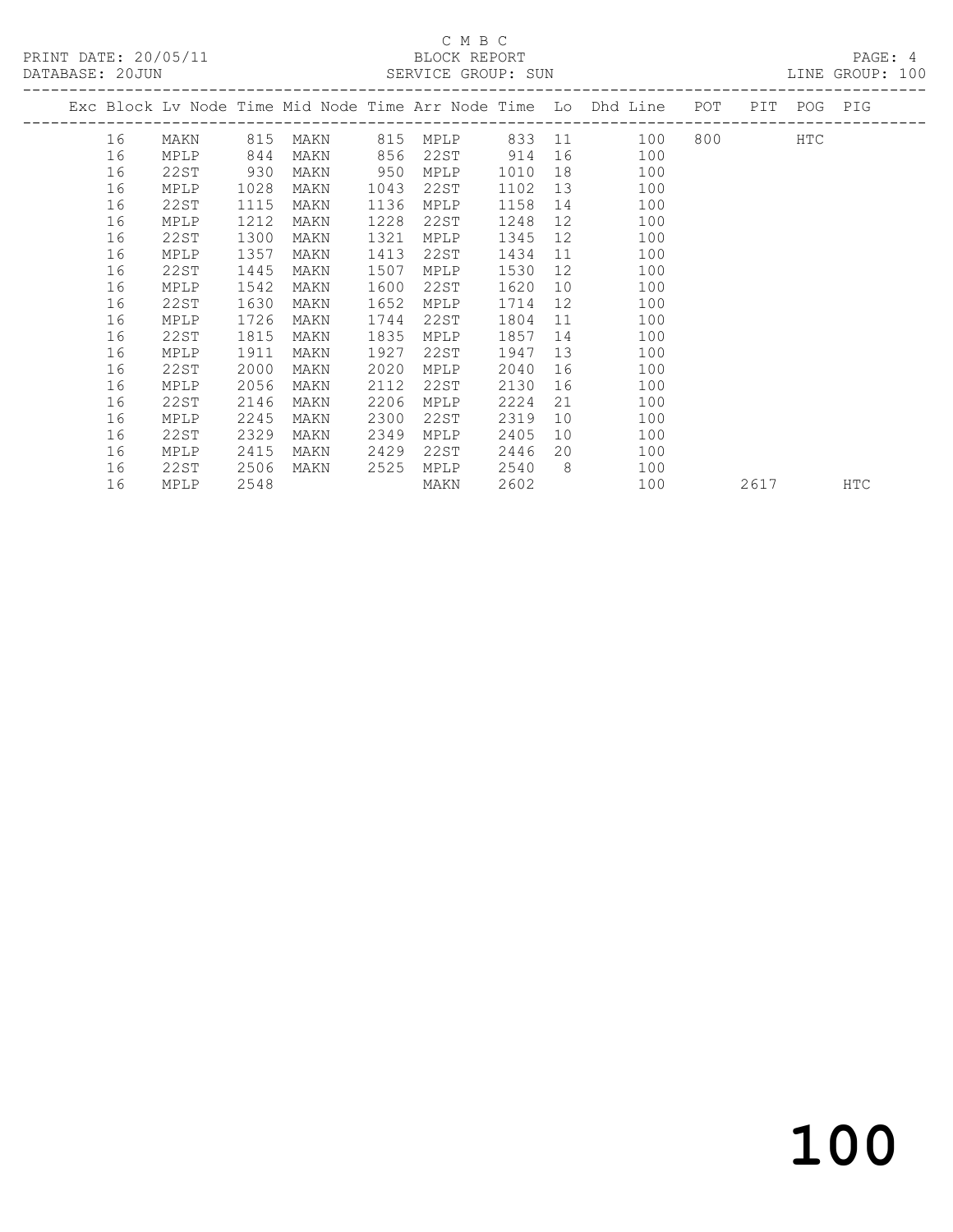| PRINT DATE: 20/05/11<br>DATABASE: 20JUN  |                                                                                                                                                                                                                                                                                                                   |                                                                                                                                                               |                                                                                                      |  |      | C M B C<br>BLOCK REPORT                                                         |                                                                                                                                                                                                                                                                                                                                                                                                                                                                                                                                                                                                                                                                                                                   |      | PAGE: 5    |
|------------------------------------------|-------------------------------------------------------------------------------------------------------------------------------------------------------------------------------------------------------------------------------------------------------------------------------------------------------------------|---------------------------------------------------------------------------------------------------------------------------------------------------------------|------------------------------------------------------------------------------------------------------|--|------|---------------------------------------------------------------------------------|-------------------------------------------------------------------------------------------------------------------------------------------------------------------------------------------------------------------------------------------------------------------------------------------------------------------------------------------------------------------------------------------------------------------------------------------------------------------------------------------------------------------------------------------------------------------------------------------------------------------------------------------------------------------------------------------------------------------|------|------------|
| HOLD HOLDOM STATION<br>LOST LOUGHEED STN |                                                                                                                                                                                                                                                                                                                   |                                                                                                                                                               |                                                                                                      |  |      |                                                                                 | HODM HOWE & DUNSMUIR<br>HTC Hamilton Depot<br>MTST METROTOWN STATION<br>LOST LOUGHEED STN METROTOWN STAT<br>NWST NEW WESTMINSTER STN PAST PATTERSON STN<br>SFU SFU EXCHANGE STATION SPST SPERLING STN<br>SUST SURREY CENTRAL STATION SPST SPERLING STN                                                                                                                                                                                                                                                                                                                                                                                                                                                            |      |            |
|                                          |                                                                                                                                                                                                                                                                                                                   |                                                                                                                                                               |                                                                                                      |  |      |                                                                                 | Exc Block Lv Node Time Mid Node Time Arr Node Time Lo Dhd Line POT PIT POG PIG                                                                                                                                                                                                                                                                                                                                                                                                                                                                                                                                                                                                                                    |      |            |
|                                          | $\mathbf{1}$<br>$\mathbf{1}$<br>$\mathbf{1}$<br>$\mathbf{1}$<br>$\mathbf{1}$<br>$\mathbf{1}$<br>$\mathbf{1}$<br>$\mathbf{1}$<br>$\mathbf{1}$<br>$\mathbf{1}$<br>$\mathbf{1}$<br>$\mathbf{1}$<br>$\mathbf{1}$<br>$\mathbf{1}$<br>$\mathbf{1}$<br>1<br>$\mathbf{1}$<br>$\mathbf{1}$<br>$\mathbf{1}$<br>$\mathbf{1}$ | MTST<br>SFU<br>MTST<br>LOST<br>MTST<br>SFU<br>MTST<br>EDST<br>MTST<br>LOST<br>MTST<br>SFU<br>MTST<br>EDST<br>MTST<br>EDST<br>MTST<br>EDST<br>MTST<br>SFU 2352 | 1125<br>1219<br>1310<br>1405<br>1455<br>1551<br>1926<br>2016<br>2036<br>2106<br>2126<br>2205<br>2223 |  |      | SPST 1515 MTST 1543<br>EDST<br>MTST 2055<br>EDST 2124<br>MTST 2145<br>EDST 2221 | 1 MTST 704 SPST 724 SFU 740 5 144 642 HTC<br>1 SFU 745 SPST 803 MTST 828 12 144<br>1 MTST 840 SPST 902 LOST 918 22 110<br>1 LOST 940 SPST 1001 MTST 1025 10 110<br>1035 SPST 1059 SFU 1116 9 144<br>SPST 1145 MTST 1213 6 144<br>SPST 1244 LOST 1304 6 110<br>SPST 1331 MTST 1356 9 110<br>SPST 1431 SFU 1449 6 144<br>8 144<br>1612 2 119<br>1614<br>1614<br>1649 SPST 1715 LOST 1734 6 110<br>1740 SPST 1800 MTST 1824 11 110<br>1835 SPST 1902 SFU 1921 5 144<br>SPST 1946 MTST 2010 6 144<br>EDST 2034 2 119<br>11 119<br>2 119<br>$\begin{array}{cc} 20 & \hspace{1.5cm} 119 \\ 2 & \hspace{1.5cm} 119 \end{array}$<br>---<br>MTST 2242 23 119<br>2305 SPST 2327 SFU 2344 8 144<br>SPST 2410 MTST 2429 9 144 |      |            |
|                                          | $\mathbf{1}$<br>1                                                                                                                                                                                                                                                                                                 | MTST<br>EDST                                                                                                                                                  | 2438<br>2453                                                                                         |  | MTST | 2511                                                                            | EDST 2451 2 119<br>MTST 2511 119<br>119                                                                                                                                                                                                                                                                                                                                                                                                                                                                                                                                                                                                                                                                           | 2529 | <b>HTC</b> |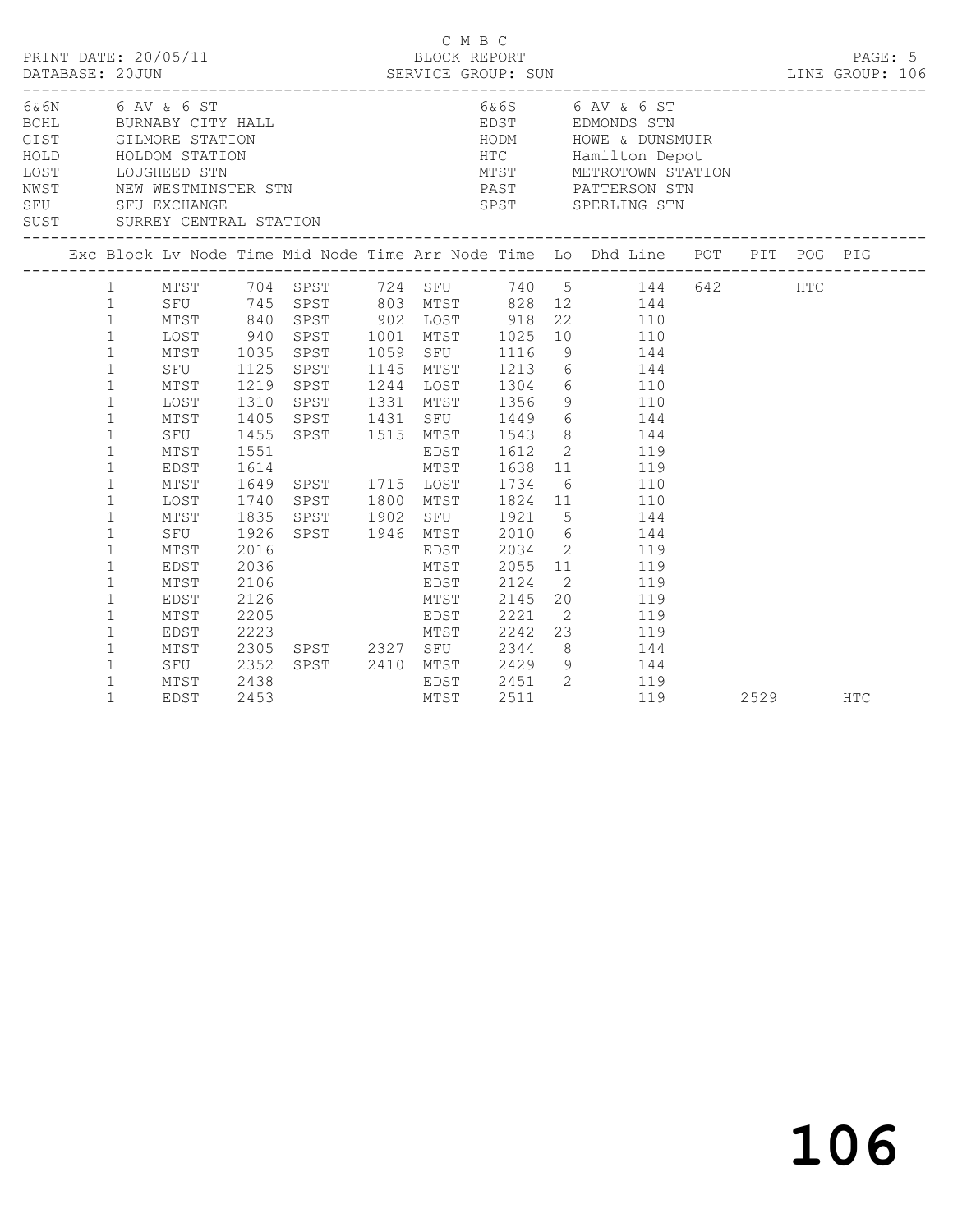### C M B C<br>BLOCK REPORT SERVICE GROUP: SUN

| Exc Block Lv Node Time Mid Node Time Arr Node Time Lo Dhd Line POT PIT POG PIG |              |              |                                          |      |                   |                  |                                |            |              |          |     |
|--------------------------------------------------------------------------------|--------------|--------------|------------------------------------------|------|-------------------|------------------|--------------------------------|------------|--------------|----------|-----|
| $\mathbf{2}$                                                                   |              |              | LOST 910 SPST 929 MTST 952 9 110 842 HTC |      |                   |                  |                                |            |              |          |     |
| 2                                                                              | MTST         | 1001         |                                          |      | $EDST$ $1019$ $2$ |                  |                                | 119        |              |          |     |
| $\sqrt{2}$                                                                     | EDST         | 1021         |                                          |      | MTST 1044 5       |                  |                                | 119        |              |          |     |
| $\mathbf{2}$                                                                   | MTST         | 1049         | SPST 1112 LOST                           |      |                   | 1130             | 10                             | 110        |              |          |     |
| $\mathbf{2}$                                                                   | LOST         | 1140         | SPST                                     |      | 1201 MTST         | 1225             | 10                             | 110        |              |          |     |
| $\mathbf{2}$                                                                   | MTST         | 1235         | SPST                                     |      | 1301 SFU          | 1319             | 6                              | 144        |              |          |     |
| $\mathbf{2}$                                                                   | SFU          | 1325         | SPST                                     |      | 1345 MTST         | 1414 13          |                                | 144        |              |          |     |
| $\mathbf{2}$                                                                   | MTST         | 1427         |                                          |      | EDST              | 1447 2           |                                | 119        |              |          |     |
| $\sqrt{2}$                                                                     | EDST         | 1449         |                                          |      | MTST              | 1513 6           |                                | 119        |              |          |     |
| $\mathbf{2}$                                                                   | MTST         | 1519         | SPST 1544 LOST                           |      |                   | 1604 6           |                                | 110        |              |          |     |
| $\overline{c}$                                                                 | LOST         | 1610         | SPST 1631 MTST                           |      |                   | 1655 10          |                                | 110        |              |          |     |
| $\mathbf{2}$                                                                   | MTST         | 1705         | SPST 1732 SFU                            |      |                   | 1751             | $5\overline{)}$                | 144        |              |          |     |
| $\overline{c}$                                                                 | SFU          | 1756         | SPST 1816 MTST                           |      |                   | 1842 18          |                                | 144        |              |          |     |
| $\mathbf{2}$<br>$\sqrt{2}$                                                     | MTST         | 1900         |                                          |      | EDST              | 1920             | $\overline{2}$                 | 119        |              |          |     |
| $\mathbf{2}$                                                                   | EDST<br>MTST | 1922<br>2001 |                                          |      | MTST<br>EDST      | 1943<br>2019     | 18<br>$\overline{\phantom{a}}$ | 119<br>119 |              |          |     |
| $\mathbf{2}$                                                                   | EDST         | 2021         |                                          |      | MTST              | 2040             | 6                              | 119        |              |          |     |
| $\mathbf{2}$                                                                   | MTST         | 2046         |                                          |      | EDST              | 2104             | $\overline{2}$                 | 119        |              |          |     |
| $\mathbf{2}$                                                                   | EDST         | 2106         |                                          |      | MTST              | 2125 10          |                                | 119        |              |          |     |
| $\mathbf{2}$                                                                   | MTST         | 2135         | SPST 2158 SFU                            |      |                   | 2215             | $\overline{7}$                 | 144        |              |          |     |
| $\mathbf{2}$                                                                   | SFU          | 2222         | SPST 2240 MTST                           |      |                   | 2300             | $\overline{7}$                 | 144        |              |          |     |
| $\mathbf{2}$                                                                   | MTST         | 2307         |                                          |      | EDST              | 2321             | 2                              | 119        |              |          |     |
| $\mathbf{2}$                                                                   | EDST         | 2323         |                                          |      | MTST              | 2341 5           |                                | 119        |              |          |     |
| $\mathbf{2}$                                                                   | MTST         | 2346         | SPST 2407 LOST                           |      |                   | 2424 6           |                                | 110        |              |          |     |
| $\overline{c}$                                                                 | LOST         | 2430         | SPST 2447 MTST                           |      |                   | 2505 5           |                                | 110        |              |          |     |
| $\mathbf{2}$                                                                   | MTST         | 2510         |                                          |      | EDST              | 2523 15          |                                | 12 119     |              |          |     |
| $\mathbf{2}$                                                                   | MTST         | 2550         |                                          |      | EDST              | 2603             |                                | 119        |              | 2613 HTC |     |
| 3                                                                              | MTST         | 1237         |                                          |      | EDST              | 1258 2           |                                |            | 119 1215 HTC |          |     |
| 3                                                                              | EDST         | 1300         |                                          |      | MTST              | 1326 9           |                                | 119        |              |          |     |
| $\mathsf S$                                                                    | MTST         | 1335         | SPST 1401 SFU                            |      |                   | 1419             | 6                              | 144        |              |          |     |
| $\mathsf S$                                                                    | SFU          | 1425         | SPST 1445 MTST                           |      |                   | 1513 14          |                                | 144        |              |          |     |
| 3                                                                              | MTST         | 1527         |                                          |      | EDST              | 1548             | $\overline{2}$                 | 119        |              |          |     |
| $\mathsf S$                                                                    | EDST         | 1550         |                                          |      | MTST              | 1614             | $5\overline{)}$                | 119        |              |          |     |
| $\mathsf S$                                                                    | MTST         | 1619         | SPST                                     |      | 1645 LOST         | 1704             | 6                              | 110        |              |          |     |
| 3                                                                              | LOST         | 1710         | SPST                                     | 1730 | MTST              | 1754 11          |                                | 110        |              |          |     |
| 3                                                                              | MTST         | 1805         | SPST                                     | 1832 | SFU               | 1851             | $5\overline{)}$                | 144        |              |          |     |
| $\mathsf S$                                                                    | SFU          | 1856<br>1949 | SPST<br>SPST                             |      | 1916 MTST         | 1940 9<br>2031 9 |                                | 144        |              |          |     |
| $\mathsf S$<br>3                                                               | MTST         |              | LOST 2040 SPST 2059 MTST 2119 17         |      | 2013 LOST         |                  |                                | 110        |              |          |     |
|                                                                                |              |              |                                          |      |                   | 2154             |                                | 110        |              |          |     |
| 3<br>3                                                                         | MTST<br>EDST | 2136<br>2156 |                                          |      | EDST<br>MTST      | 2215             | 2<br>21                        | 119<br>119 |              |          |     |
| 3                                                                              | MTST         | 2236         |                                          |      | EDST              | 2251             | 2                              | 119        |              |          |     |
| 3                                                                              | EDST         | 2253         |                                          |      | MTST              | 2311             | 26                             | 119        |              |          |     |
| 3                                                                              | MTST         | 2337         |                                          |      | EDST              | 2351             | 2                              | 119        |              |          |     |
| 3                                                                              | EDST         | 2353         |                                          |      | MTST              | 2411             | 9                              | 119        |              |          |     |
| 3                                                                              | MTST         |              | 2420 SPST                                |      | 2440 SFU          | 2455             |                                | 144        |              | 2528     | HTC |
|                                                                                |              |              |                                          |      |                   |                  |                                |            |              |          |     |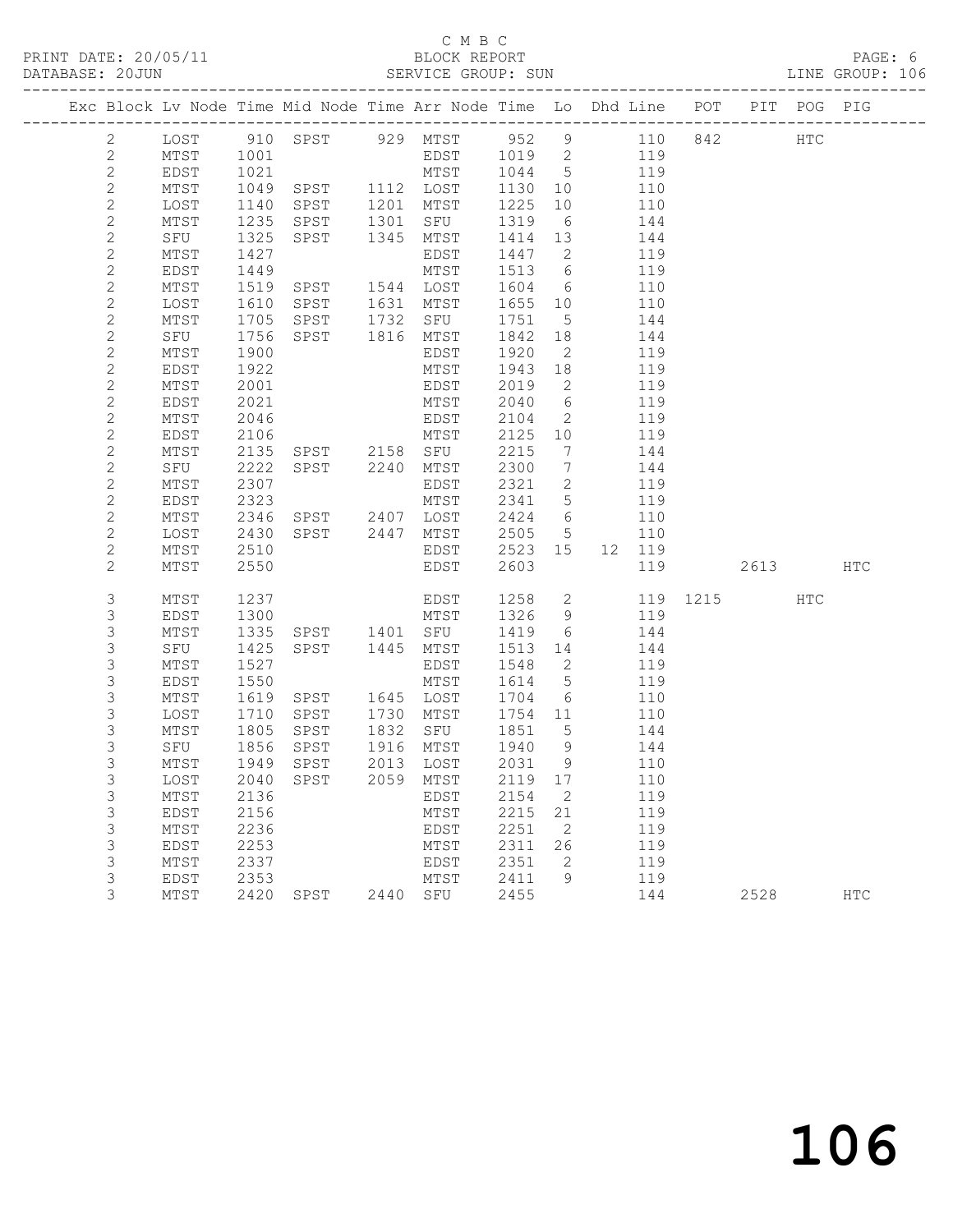### C M B C<br>BLOCK REPORT SERVICE GROUP: SUN

|             |                 |            |                        |      |                      |                 |                 | Exc Block Lv Node Time Mid Node Time Arr Node Time Lo Dhd Line POT                                      |         | PIT POG PIG |            |
|-------------|-----------------|------------|------------------------|------|----------------------|-----------------|-----------------|---------------------------------------------------------------------------------------------------------|---------|-------------|------------|
| 5           | LOST            |            |                        |      |                      |                 |                 | 10ST 719 SPST 738 MTST 800 5 110<br>MTST 805 SPST 825 SFU 841 14 144<br>SFU 855 SPST 914 MTST 941 5 144 | 651 000 | <b>HTC</b>  |            |
| $\mathsf S$ |                 |            |                        |      |                      |                 |                 |                                                                                                         |         |             |            |
| 5           |                 |            |                        |      |                      |                 |                 |                                                                                                         |         |             |            |
| 5           | MTST            | 946        |                        |      | EDST                 | 1004            | $\overline{2}$  | 119                                                                                                     |         |             |            |
| 5           | EDST            | 1006       |                        |      | MTST                 | 1029            | 17              | 119                                                                                                     |         |             |            |
| 5           | MTST            | 1046       |                        |      | EDST                 | 1105            | $\overline{2}$  | 119                                                                                                     |         |             |            |
| 5           | EDST            | 1107       |                        |      | MTST                 | 1131 15         |                 | 119                                                                                                     |         |             |            |
| 5           | MTST            | 1146       |                        |      | EDST                 | 1207            | $\overline{2}$  | 119                                                                                                     |         |             |            |
| 5           | EDST            | 1209       |                        |      | MTST                 | 1235 14         |                 | 119                                                                                                     |         |             |            |
| 5           | MTST            | 1249       |                        |      | EDST                 | 1310            | $\overline{2}$  | 119                                                                                                     |         |             |            |
| 5           | EDST            | 1312       | MTST<br>SPST 1414 LOST |      | MTST                 | 1338 11         |                 | 119                                                                                                     |         |             |            |
| 5           | MTST            | 1349       |                        |      |                      | 1434            | 6               | 110                                                                                                     |         |             |            |
| 5           | LOST            | 1440       | SPST 1501 MTST         |      |                      | 1526 13         |                 | 110                                                                                                     |         |             |            |
| 5           | MTST            | 1539       |                        |      | EDST                 | 1600            | $\overline{2}$  | 119                                                                                                     |         |             |            |
| 5           | EDST            | 1602       |                        |      | MTST                 | 1626 13         |                 | 119                                                                                                     |         |             |            |
| 5           | MTST            | 1639       |                        |      | EDST                 | 1659 2          |                 | 119                                                                                                     |         |             |            |
| 5           | EDST            | 1701       |                        |      | MTST                 | 1724            |                 | 119                                                                                                     | 1746    |             | <b>HTC</b> |
|             |                 |            |                        |      |                      |                 |                 |                                                                                                         |         |             |            |
| 6           | BCHL            | 740        | SPST                   |      | MTST                 | 755             |                 | $7\overline{ }$<br>144                                                                                  | 717     | HTC         |            |
| 6           | MTST            | 802<br>850 | SPST                   |      | 824 LOST<br>909 MTST | 840 10<br>931 5 |                 | 110                                                                                                     |         |             |            |
| 6           | LOST            |            | SPST                   |      |                      |                 |                 | 110                                                                                                     |         |             |            |
| 6           | MTST            | 936        | SPST                   | 959  | SFU                  | 1016            | 9               | 144                                                                                                     |         |             |            |
| 6           | SFU             | 1025       | SPST                   | 1045 | MTST                 | 1112            | $\overline{7}$  | 144                                                                                                     |         |             |            |
| 6           | MTST            | 1119       | SPST                   | 1143 | LOST                 | 1203            | $\overline{7}$  | 110                                                                                                     |         |             |            |
| 6           | LOST            | 1210       | SPST                   | 1231 | MTST                 | 1255            | 10              | 110                                                                                                     |         |             |            |
| 6           | $\mathtt{MTST}$ | 1305       | SPST                   | 1331 | SFU                  | 1349            | 6               | 144                                                                                                     |         |             |            |
| 6           | SFU             | 1355       | SPST                   | 1415 | MTST                 | 1444            | $7\phantom{0}$  | 144                                                                                                     |         |             |            |
| 6           | MTST            | 1451       |                        |      | EDST                 | 1511            | $\overline{2}$  | 119                                                                                                     |         |             |            |
| 6           | EDST            | 1513       |                        |      | MTST                 | 1537            | 12              | 119                                                                                                     |         |             |            |
| 6           | MTST            | 1549       | SPST                   |      | 1615 LOST            | 1634            | $6\overline{6}$ | 110                                                                                                     |         |             |            |
| 6           | LOST            | 1640       | SPST                   | 1701 | MTST                 | 1725 10         |                 | 110                                                                                                     |         |             |            |
| 6           | MTST            | 1735       | SPST                   | 1802 | SFU                  | 1821            | $5^{\circ}$     | 144                                                                                                     |         |             |            |
| 6           | SFU             | 1826       | SPST                   | 1846 | MTST                 | 1910            | 9               | 144                                                                                                     |         |             |            |
| 6           | MTST            | 1919       | SPST                   | 1943 | LOST                 | 2001            | 9               | 110                                                                                                     |         |             |            |
| 6           | LOST            | 2010       | SPST                   | 2029 | MTST                 | 2049            | 16              | 110                                                                                                     |         |             |            |
| 6           | MTST            | 2105       | SPST                   | 2128 | SFU                  | 2145            | 10              | 144                                                                                                     |         |             |            |
| 6           | SFU             | 2155       | SPST                   | 2214 | MTST                 | 2236            | 8 <sup>8</sup>  | 144                                                                                                     |         |             |            |
| 6           | MTST            | 2244       | SPST                   | 2305 | LOST                 | 2322 8          |                 | 110                                                                                                     |         |             |            |
| 6           | LOST            | 2330       | SPST                   | 2348 | MTST                 | 2407            |                 | 110                                                                                                     | 2425    |             | HTC        |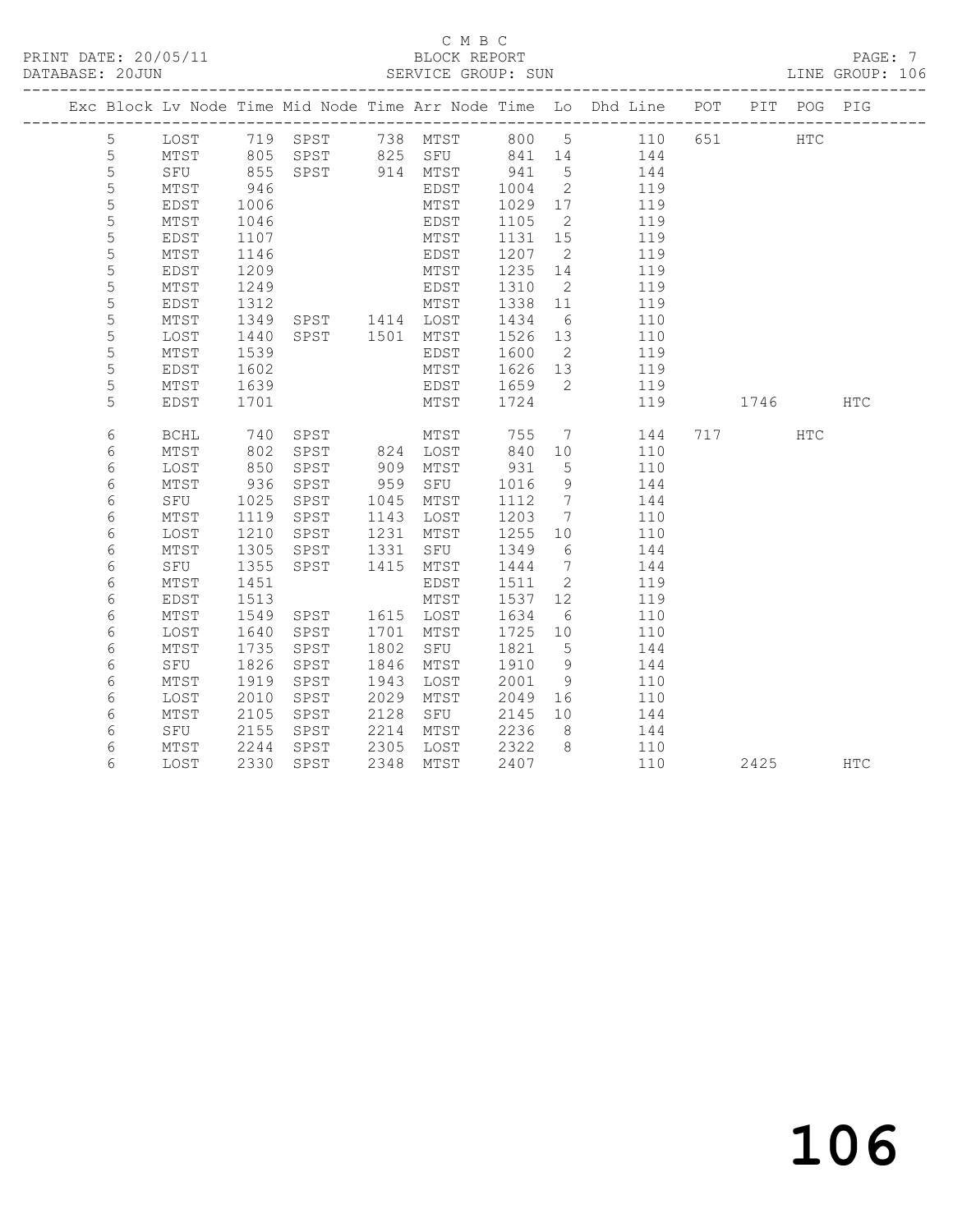### C M B C<br>BLOCK REPORT SERVICE GROUP: SUN

|                 |             |      |                            |      |                 |         |                 | Exc Block Lv Node Time Mid Node Time Arr Node Time Lo Dhd Line POT |         | PIT POG PIG |     |
|-----------------|-------------|------|----------------------------|------|-----------------|---------|-----------------|--------------------------------------------------------------------|---------|-------------|-----|
| 7               | MTST        |      |                            |      |                 |         |                 |                                                                    |         | HTC         |     |
| $7\phantom{.}$  | LOST        |      |                            |      |                 |         |                 |                                                                    |         |             |     |
| $7\phantom{.0}$ | MTST        |      | 914 SPST                   |      | 936 LOST 952 18 |         |                 | 110                                                                |         |             |     |
| $7\phantom{.}$  | LOST        | 1010 | SPST                       |      | 1031 MTST       | 1055    | 10              | 110                                                                |         |             |     |
| 7               | MTST        | 1105 | SPST                       |      | 1129 SFU        | 1146    | 9               | 144                                                                |         |             |     |
| $7\phantom{.}$  | SFU         | 1155 | SPST                       |      | 1215 MTST       | 1243    | 6               | 144                                                                |         |             |     |
| 7               | MTST        | 1249 | SPST                       |      | 1314 LOST       | 1334    | 6               | 110                                                                |         |             |     |
| 7               | LOST        | 1340 | SPST                       | 1401 | MTST            | 1426 13 |                 | 110                                                                |         |             |     |
| 7               | MTST        | 1439 |                            |      | EDST            | 1459    | $\overline{2}$  | 119                                                                |         |             |     |
| 7               | EDST        | 1501 |                            |      | MTST            | 1525 10 |                 | 119                                                                |         |             |     |
| 7               | MTST        | 1535 | SPST 1601 SFU              |      |                 | 1620    | $5^{\circ}$     | 144                                                                |         |             |     |
| 7               | SFU         | 1625 | SPST 1645 MTST             |      |                 | 1711 19 |                 | 144                                                                |         |             |     |
| 7               | MTST        | 1730 |                            |      | EDST            | 1750    | 2               | 119                                                                |         |             |     |
| 7               | EDST        | 1752 |                            |      | MTST            | 1814    | $5\overline{)}$ | 119                                                                |         |             |     |
| 7               | MTST        | 1819 | SPST                       |      | 1843 LOST       | 1901    | 9               | 110                                                                |         |             |     |
| 7               | LOST        | 1910 | SPST                       |      | 1929 MTST       | 1951 14 |                 | 110                                                                |         |             |     |
| 7               | MTST        | 2005 | SPST                       | 2029 | SFU             | 2047    | 8 <sup>8</sup>  | 144                                                                |         |             |     |
| 7               | SFU         | 2055 | SPST                       |      | 2114 MTST       | 2136    | 8 <sup>8</sup>  | 144                                                                |         |             |     |
| 7               | MTST        | 2144 | SPST                       |      | $2206$ $LOST$   | 2224    | 6               | 110                                                                |         |             |     |
| 7               | LOST        |      | 2230 SPST                  | 2248 | MTST            | 2307    |                 | 110                                                                | 2325    |             | HTC |
| 8               | MTST        | 602  |                            |      | EDST            | 614     | $2^{\circ}$     | 119                                                                | 540 540 | HTC         |     |
| 8               | EDST        | 616  |                            |      | MTST            | 633     | 9               | 119                                                                |         |             |     |
| 8               | MTST        | 642  |                            |      | EDST            | 654     | $\mathbf{2}$    | 119                                                                |         |             |     |
| 8               | EDST        | 656  |                            |      | MTST            | 713     | 9               | 119                                                                |         |             |     |
| 8               | MTST        | 722  |                            |      | EDST            | 735     | $\mathbf{2}$    | 119                                                                |         |             |     |
| 8               | EDST        | 737  |                            |      | MTST            | 754     | $7\phantom{.0}$ | 119                                                                |         |             |     |
| 8               | MTST        | 801  |                            |      | EDST            | 816     | $\mathbf{2}$    | 119                                                                |         |             |     |
| 8               | EDST        | 818  |                            |      | MTST            | 837     | 8               | 119                                                                |         |             |     |
| 8               | MTST        | 845  |                            |      | EDST            | 901     | $\mathbf{2}$    | 119                                                                |         |             |     |
| 8               | EDST        | 903  |                            |      | MTST            | 924     | 8               | 119                                                                |         |             |     |
| 8               | MTST        | 932  |                            |      | EDST            | 949     | $\mathbf{2}$    | 119                                                                |         |             |     |
| 8               | EDST        | 951  |                            |      | MTST            | 1014    | 17              | 119                                                                |         |             |     |
| 8               | MTST        | 1031 |                            |      | EDST            | 1050    | 2               | 119                                                                |         |             |     |
| 8               | EDST        | 1052 |                            |      | MTST            | 1115    | 17              | 119                                                                |         |             |     |
| 8               | MTST        | 1132 |                            |      | EDST            | 1152    | $\overline{2}$  | 119                                                                |         |             |     |
| 8               | EDST        | 1154 |                            |      | MTST            | 1219    | 6               | 119                                                                |         |             |     |
| 8               | MTST        | 1225 |                            |      | EDST            | 1246    | $\overline{2}$  | 119                                                                |         |             |     |
| 8               | EDST        | 1248 |                            |      | MTST            | 1314    | $5^{\circ}$     | 119                                                                |         |             |     |
| 8               | MTST        |      | 1319 SPST 1344 LOST 1404 6 |      |                 |         |                 | 110                                                                |         |             |     |
| 8               | LOST        | 1410 | SPST                       | 1431 | MTST            | 1456    | 9               | 110                                                                |         |             |     |
| 8               | MTST        | 1505 | SPST                       | 1531 | SFU             | 1549    | 6               | 144                                                                |         |             |     |
| 8               | SFU         | 1555 | SPST                       | 1614 | MTST            | 1641    | 10              | 144                                                                |         |             |     |
| 8               | MTST        | 1651 |                            |      | EDST            | 1711    | 2               | 119                                                                |         |             |     |
| 8               | <b>EDST</b> | 1713 |                            |      | MTST            | 1736    | 9               | 119                                                                |         |             |     |
| 8               | MTST        | 1745 |                            |      | EDST            | 1805    | 2               | 119                                                                |         |             |     |
| 8               | EDST        | 1807 |                            |      | MTST            | 1828    | 17              | 119                                                                |         |             |     |
| 8               | MTST        | 1845 |                            |      | EDST            | 1905    | 2               | 119                                                                |         |             |     |
| 8               | <b>EDST</b> | 1907 |                            |      | MTST            | 1928    | 17              | 119                                                                |         |             |     |
| 8               | MTST        | 1945 |                            |      | EDST            | 2005    | 2               | 119                                                                |         |             |     |
| 8               | <b>EDST</b> | 2007 |                            |      | MTST            | 2026    |                 | 119                                                                | 2044    |             | HTC |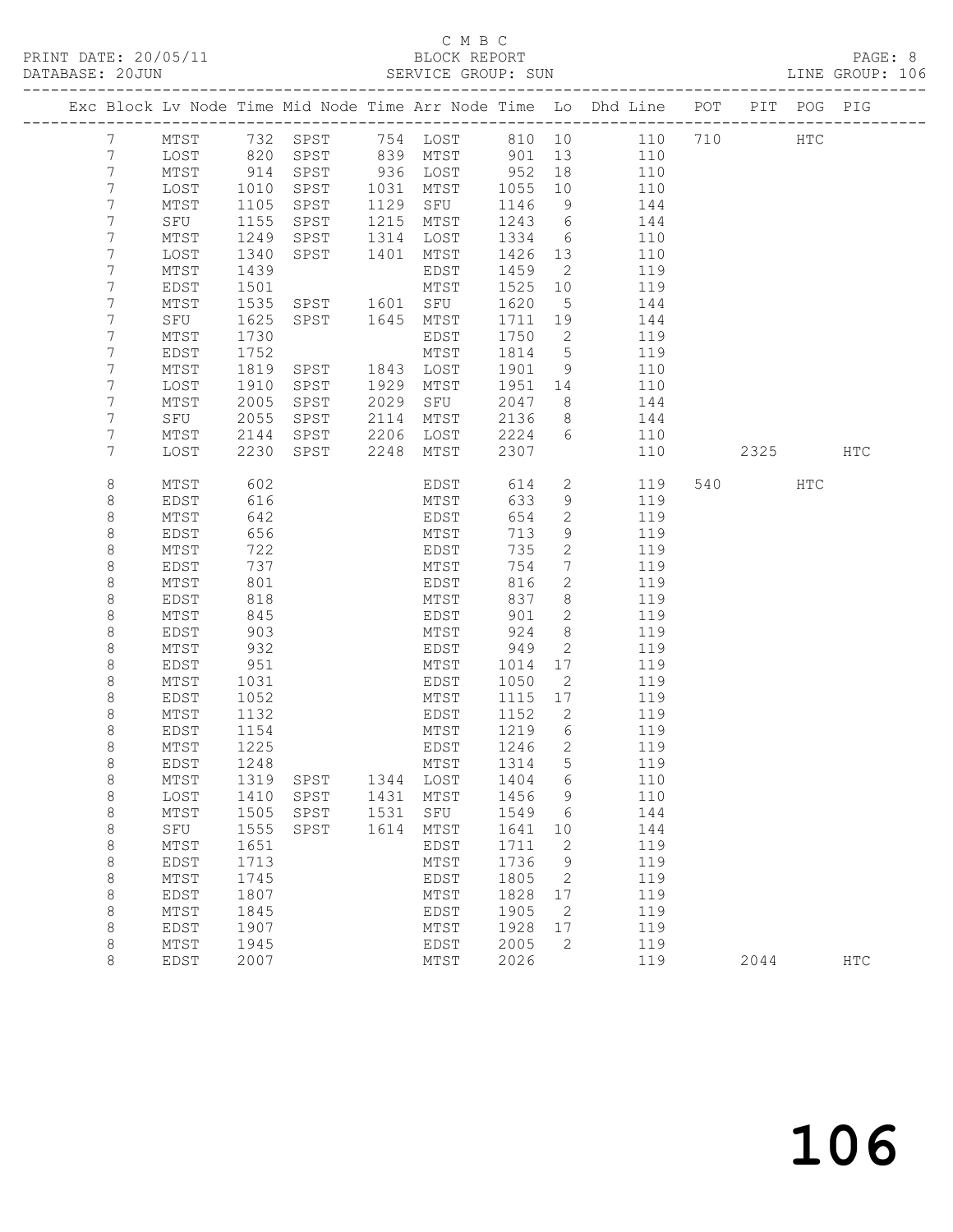### C M B C<br>BLOCK REPORT SERVICE GROUP: SUN

|  |                            |                      |              | Exc Block Lv Node Time Mid Node Time Arr Node Time Lo Dhd Line POT |      |              |              |                                   |            |                        | PIT POG PIG |  |
|--|----------------------------|----------------------|--------------|--------------------------------------------------------------------|------|--------------|--------------|-----------------------------------|------------|------------------------|-------------|--|
|  |                            |                      |              |                                                                    |      |              |              |                                   |            |                        |             |  |
|  | 9                          | MTST 542<br>EDST 556 |              |                                                                    |      | EDST<br>MTST |              |                                   | 554 2 119  | 520 HTC                |             |  |
|  | 9                          |                      |              |                                                                    |      |              | 613          | 9                                 | 119        |                        |             |  |
|  | 9                          | MTST                 | 622          |                                                                    |      | EDST         | 634          | $\overline{2}$                    | 119        |                        |             |  |
|  | 9                          | EDST                 | 636          |                                                                    |      | MTST         | 653          | 9                                 | 119        |                        |             |  |
|  | 9                          | MTST                 | 702          |                                                                    |      | EDST         | 715          | 2                                 | 119        |                        |             |  |
|  | 9                          | EDST                 | 717          |                                                                    |      | MTST         | 734          | 8 <sup>8</sup>                    | 119        |                        |             |  |
|  | 9                          | MTST                 | 742          |                                                                    |      | EDST         | 755          | 2                                 | 119        |                        |             |  |
|  | 9                          | EDST                 | 757          |                                                                    |      | MTST         | 814          | 16                                | 119        |                        |             |  |
|  | $\mathsf 9$<br>$\mathsf 9$ | MTST<br>EDST         | 830<br>848   |                                                                    |      | EDST<br>MTST | 846<br>907   | $\overline{2}$<br>8               | 119<br>119 |                        |             |  |
|  | 9                          | MTST                 | 915          |                                                                    |      | EDST         | 932          | 2                                 | 119        |                        |             |  |
|  | 9                          | EDST                 | 934          |                                                                    |      | MTST         | 957          | 8 <sup>8</sup>                    | 119        |                        |             |  |
|  | 9                          | MTST                 | 1005         | SPST 1029 SFU                                                      |      |              | 1046         | 9                                 | 144        |                        |             |  |
|  | 9                          | SFU                  | 1055         | SPST                                                               | 1115 | MTST         | 1143         | $6\overline{6}$                   | 144        |                        |             |  |
|  | $\mathsf 9$                | MTST                 | 1149         | SPST                                                               | 1213 | LOST         | 1233         | $\overline{7}$                    | 110        |                        |             |  |
|  | 9                          | LOST                 | 1240         | SPST                                                               | 1301 | MTST         | 1326         | 11                                | 110        |                        |             |  |
|  | 9                          | MTST                 | 1337         |                                                                    |      | EDST         | 1358         | $\overline{2}$                    | 119        |                        |             |  |
|  | $\mathsf 9$                | EDST                 | 1400         |                                                                    |      | MTST         | 1424 11      |                                   | 119        |                        |             |  |
|  | 9                          | MTST                 | 1435         | SPST 1501 SFU                                                      |      |              | 1519         | 6                                 | 144        |                        |             |  |
|  | 9                          | SFU                  | 1525         | SPST 1545                                                          |      | MTST         | 1613 14      |                                   | 144        |                        |             |  |
|  | 9                          | MTST                 | 1627         |                                                                    |      | EDST         | 1648         | $\overline{\phantom{0}}^2$        | 119        |                        |             |  |
|  | 9                          | EDST                 | 1650         |                                                                    |      | MTST         | 1714 5       |                                   | 119        |                        |             |  |
|  | $\mathsf 9$                | MTST                 | 1719         | SPST                                                               |      | 1745 LOST    | 1804         | 6                                 | 110        |                        |             |  |
|  | 9                          | LOST                 | 1810         | SPST                                                               | 1829 | MTST         | 1851 14      |                                   | 110        |                        |             |  |
|  | 9                          | MTST                 | 1905         | SPST                                                               | 1932 | SFU          | 1951         | $5\overline{)}$                   | 144        |                        |             |  |
|  | 9                          | SFU                  | 1956         | SPST                                                               | 2016 | MTST         | 2040         | $5^{\circ}$                       | 144        |                        |             |  |
|  | 9                          | MTST                 | 2045         | SPST                                                               | 2107 | LOST         | 2125         | 15                                | 110        |                        |             |  |
|  | 9                          | LOST                 | 2140         | SPST                                                               | 2158 | MTST         | 2217         | 18                                | 110        |                        |             |  |
|  | 9                          | MTST                 | 2235         | SPST                                                               | 2257 | SFU          | 2314         | 8 <sup>8</sup>                    | 144        |                        |             |  |
|  | 9                          | SFU                  | 2322         | SPST 2340                                                          |      | MTST         | 2359         | 9                                 | 144        |                        |             |  |
|  | 9<br>9                     | MTST<br>EDST         | 2408<br>2423 |                                                                    |      | EDST<br>MTST | 2421<br>2441 | $\overline{2}$<br>$5\overline{)}$ | 119<br>119 |                        |             |  |
|  | 9                          | MTST                 | 2446         | SPST 2507                                                          |      | LOST         | 2524         | 6                                 | 110        |                        |             |  |
|  | 9                          | LOST                 | 2530         | SPST 2547                                                          |      | MTST         | 2605         | 5                                 | 110        |                        |             |  |
|  | 9                          | MTST                 | 2610         |                                                                    |      | EDST         | 2623         |                                   | 119        | 2633 HTC               |             |  |
|  |                            |                      |              |                                                                    |      |              |              |                                   |            |                        |             |  |
|  | 10                         | HODM                 | 509          | NWST                                                               |      | 611 SUST     | 631          |                                   | 9 15 N19   | 433 and $\overline{a}$ | HTC         |  |
|  | 10                         | NWST                 | 655          |                                                                    |      | EDST         | 708          | $6\overline{6}$                   | 112        |                        |             |  |
|  | 10                         | EDST                 |              | 714 BCHL                                                           |      | HOLD         | 734          | $\circ$                           | 133        |                        |             |  |
|  | 10                         | HOLD                 |              | 734 GIST                                                           |      | 750 PAST     | 806 6        |                                   | 3 129      |                        |             |  |
|  | 10<br>10                   | MTST<br>EDST         | 815<br>833   |                                                                    |      | EDST<br>MTST | 831<br>852   | 2<br>9                            | 119<br>119 |                        |             |  |
|  | 10                         | MTST                 | 901          |                                                                    |      | EDST         | 917          | $\mathbf{2}$                      | 119        |                        |             |  |
|  | 10                         | EDST                 | 919          |                                                                    |      | MTST         | 940          | - 9                               | 119        |                        |             |  |
|  | 10                         | MTST                 | 949          | SPST                                                               |      | 1012 LOST    | 1030         | 10                                | 110        |                        |             |  |
|  | 10                         | LOST                 | 1040         | SPST                                                               | 1101 | MTST         | 1125         | 10                                | 110        |                        |             |  |
|  | 10                         | MTST                 | 1135         | SPST                                                               | 1159 | SFU          | 1216         | 9                                 | 144        |                        |             |  |
|  | 10                         | SFU                  | 1225         | SPST                                                               | 1245 | MTST         | 1313         | 12                                | 144        |                        |             |  |
|  | 10                         | MTST                 | 1325         |                                                                    |      | EDST         | 1346         | $\overline{2}$                    | 119        |                        |             |  |
|  | 10                         | EDST                 | 1348         |                                                                    |      | MTST         | 1413         | 6                                 | 119        |                        |             |  |
|  | 10                         | MTST                 | 1419         | SPST                                                               | 1444 | LOST         | 1504         | $6\overline{6}$                   | 110        |                        |             |  |
|  | 10                         | LOST                 | 1510         | SPST                                                               | 1531 | MTST         | 1555         | 10                                | 110        |                        |             |  |
|  | 10                         | MTST                 | 1605         | SPST                                                               | 1631 | SFU          | 1650         | $5^{\circ}$                       | 144        |                        |             |  |
|  | 10                         | SFU                  | 1655         | SPST                                                               | 1715 | MTST         | 1741         | 8 <sup>8</sup>                    | 144        |                        |             |  |
|  | 10                         | MTST                 | 1749         | SPST                                                               | 1815 | LOST         | 1834         | $6\overline{6}$                   | 110        |                        |             |  |
|  | 10                         | LOST                 | 1840         | SPST                                                               | 1859 | MTST         | 1921         | 14                                | 110        |                        |             |  |
|  | 10                         | MTST                 |              | 1935 SPST                                                          | 2000 | SFU          | 2018         | 7                                 | 144        |                        |             |  |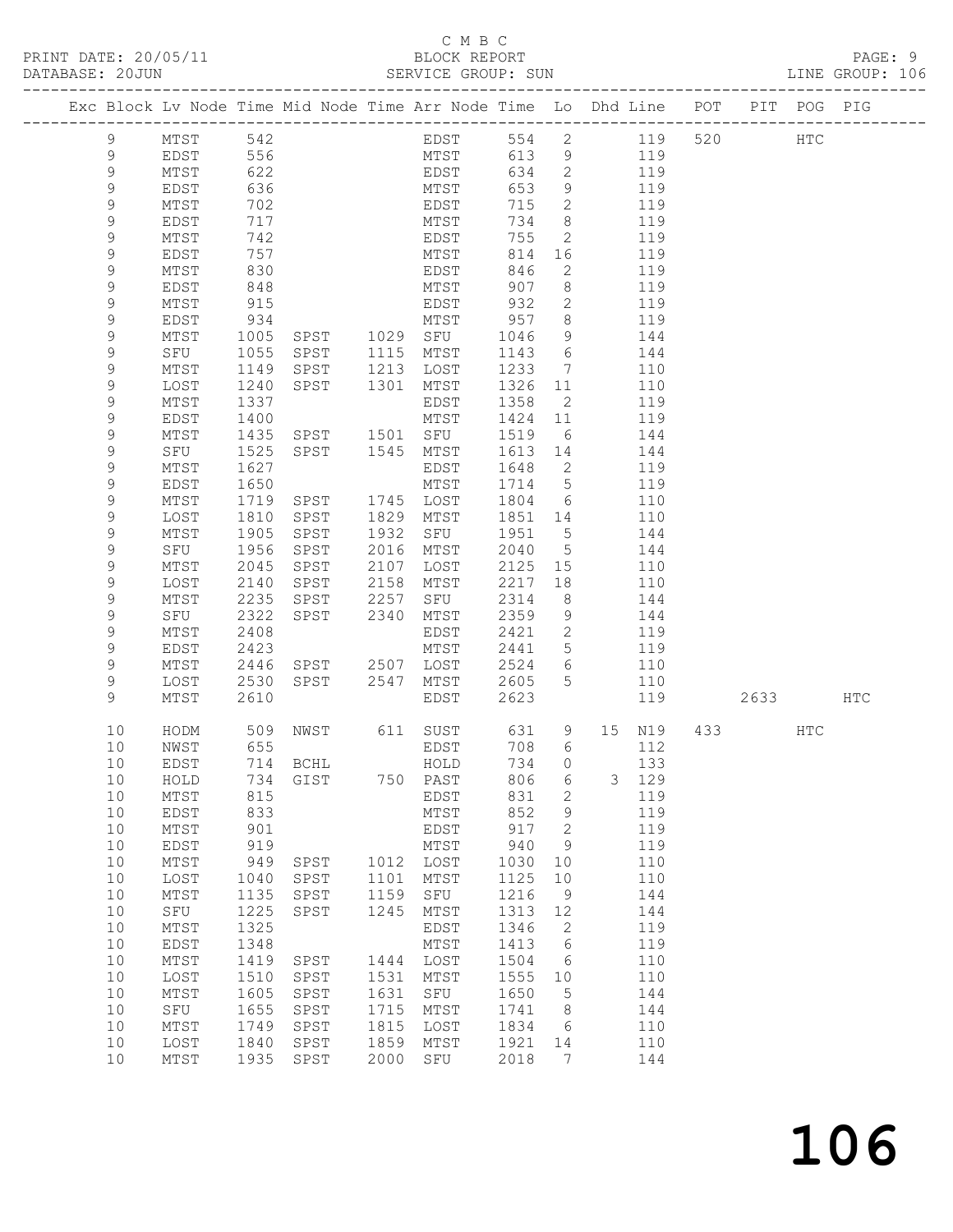# C M B C<br>BLOCK REPORT<br>SERVICE GROUP: SUN

|                                                                                                                                                          |                                                                                                                                                                                                                           |                                                                                                                                                                                      |                                      |                                      |                                                                                                                                                                    |                                                                                                                                      |                                                                                                                     | Exc Block Lv Node Time Mid Node Time Arr Node Time Lo Dhd Line POT PIT POG PIG                                                                                                                                                                                                                                                                                                                                                                                                                                                                           |                 |              |  |
|----------------------------------------------------------------------------------------------------------------------------------------------------------|---------------------------------------------------------------------------------------------------------------------------------------------------------------------------------------------------------------------------|--------------------------------------------------------------------------------------------------------------------------------------------------------------------------------------|--------------------------------------|--------------------------------------|--------------------------------------------------------------------------------------------------------------------------------------------------------------------|--------------------------------------------------------------------------------------------------------------------------------------|---------------------------------------------------------------------------------------------------------------------|----------------------------------------------------------------------------------------------------------------------------------------------------------------------------------------------------------------------------------------------------------------------------------------------------------------------------------------------------------------------------------------------------------------------------------------------------------------------------------------------------------------------------------------------------------|-----------------|--------------|--|
| 10<br>10                                                                                                                                                 |                                                                                                                                                                                                                           |                                                                                                                                                                                      |                                      |                                      |                                                                                                                                                                    |                                                                                                                                      |                                                                                                                     | SFU 2025 SPST 2044 MTST 2106 8 144<br>MTST 2114 SPST 2136 LOST 2154 110 2218 HTC                                                                                                                                                                                                                                                                                                                                                                                                                                                                         |                 |              |  |
| 11<br>11<br>11<br>11<br>11<br>11<br>11<br>11<br>11<br>11<br>11<br>11<br>11<br>11<br>11<br>11<br>11<br>11<br>11<br>11<br>11<br>11<br>11<br>11<br>11<br>11 | MTST<br>EDST<br>MTST<br>EDST<br>MTST<br>EDST<br>MTST<br>EDST<br>MTST<br>EDST<br>MTST<br>EDST<br>MTST<br>EDST<br>MTST<br>EDST<br>MTST<br>EDST<br>MTST<br>EDST<br>MTST<br>LOST<br>MTST<br>SFU 2252<br>MTST 2340<br>SFU 2425 | 1015<br>1036<br>1115<br>1137<br>1213<br>1236<br>1313<br>1336<br>1415<br>1437<br>1515<br>1538<br>1615<br>1638<br>1715<br>1737<br>1815<br>1837<br>1915<br>1937<br>2014<br>2110<br>2205 |                                      |                                      | EDST<br>MTST<br>EDST<br>MTST<br>EDST<br>SPST 2227 SFU<br>SPST 2443 MTST 2500                                                                                       |                                                                                                                                      |                                                                                                                     | EDST 1034 2 119 953 HTC<br>MTST 1059 16 119<br>EDST 1135 2 119<br>MTST 1202 11 119<br>EDST 1234 2 119<br>MTST 1302 11 119<br>EDST 1334 2 119<br>MTST 1401 14 119<br>EDST 1435 2 119<br>MTST 1501 14 119<br>1536 2 119<br>1602 13 119<br>1636 2 119<br>1702 13 119<br>1735 2 119<br>MTST 1759 16 119<br>EDST 1835 2 119<br>MTST 1858 17 119<br>EDST 1935 2 119<br>MTST 1957 17 119<br>SPST 2036 LOST 2054 16 110<br>SPST 2129 MTST 2149 16 110<br>2244 8 144<br>SPST 2310 MTST 2330 10 144<br>SPST 2402 SFU 2419 6 144<br>2419 6 144<br>2500 144 2518 HTC |                 |              |  |
| 12<br>12<br>12<br>12<br>12<br>12<br>12<br>12<br>$12$<br>12<br>12<br>12<br>12<br>12<br>12<br>12<br>12<br>12<br>12<br>12<br>12<br>12<br>12<br>12           | BCHL 840<br>MTST 905<br>SFU 955<br>MTST<br>EDST<br>MTST<br>EDST<br>MTST<br>EDST<br>MTST<br>EDST<br>MTST<br>EDST<br>$MTST$<br>EDST<br>MTST<br>EDST<br>MTST<br>EDST<br>MTST<br>LOST<br>$MTST$<br>SFU<br>$\mathtt{MTST}$     | 1101<br>1122<br>1201<br>$\frac{1}{1224}$<br>1301<br>1324<br>1403<br>1425<br>1503<br>1526<br>1603<br>1626<br>1703<br>1725<br>1800<br>1822<br>1849<br>1940<br>2035<br>2125<br>2214     | SPST<br>SPST<br>SPST<br>SPST<br>SPST | 1913<br>1959<br>2059<br>2144<br>2235 | EDST<br>MTST<br>EDST<br>MTST<br>EDST<br>MTST<br><b>EDST</b><br>MTST<br>EDST<br>MTST<br>EDST<br>MTST<br>EDST<br>MTST<br>LOST<br>MTST<br>${\tt SFU}$<br>MTST<br>LOST | 1322<br>1350<br>1423<br>1449<br>1524<br>1550<br>1624<br>1650<br>1723<br>1748<br>1820<br>1843<br>1931<br>2021<br>2117<br>2206<br>2252 | 2<br>13<br>2<br>14<br>2<br>13<br>$\mathbf{2}$<br>13<br>$\mathbf{2}$<br>12<br>$\mathbf{2}$<br>6<br>9<br>14<br>8<br>8 | SPST MTST 855 10 144<br>SPST 928 SFU 945 10 144<br>SPST 1015 MTST 1042 19 144<br>1120 2 119<br>1146 15 119<br>EDST 1222 2 119<br>MTST 1250 11 119<br>119<br>119<br>119<br>119<br>119<br>119<br>119<br>119<br>119<br>119<br>119<br>119<br>110<br>110<br>144<br>144<br>110                                                                                                                                                                                                                                                                                 | 817 HTC<br>2316 | $_{\rm HTC}$ |  |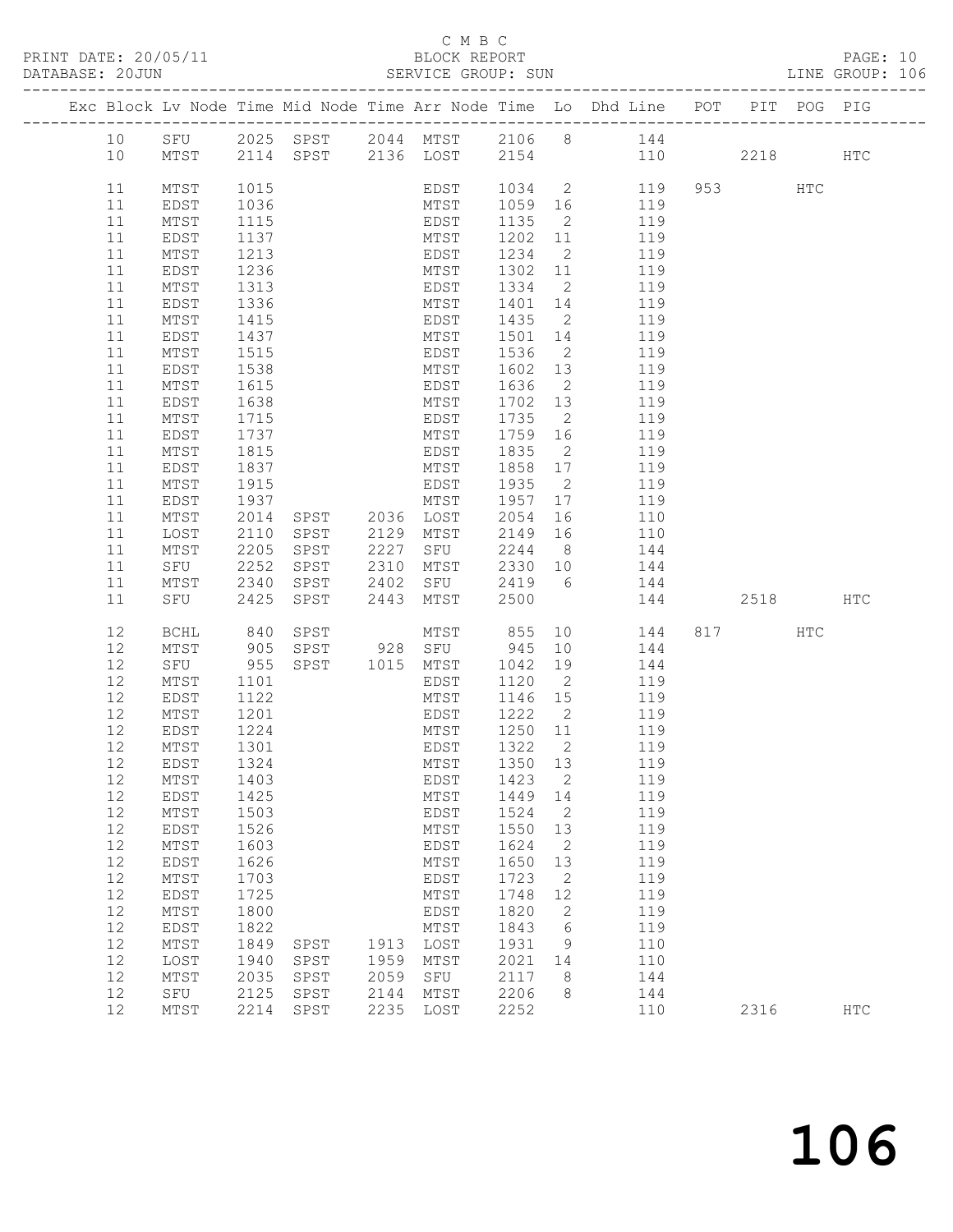## C M B C<br>BLOCK REPORT

PAGE: 11<br>LINE GROUP: 106

|  |          |              |              |                                    |              |              |              |                | Exc Block Lv Node Time Mid Node Time Arr Node Time Lo Dhd Line POT PIT POG PIG |          |               |            |
|--|----------|--------------|--------------|------------------------------------|--------------|--------------|--------------|----------------|--------------------------------------------------------------------------------|----------|---------------|------------|
|  | 13       |              |              |                                    |              |              |              |                | SFU 925 SPST 944 MTST 1011 8 144 845                                           |          | $_{\rm{HTC}}$ |            |
|  | 13       | MTST         | 1019<br>1110 | SPST 1042 LOST<br>There 1121 MTCT  |              |              | 1100 10      |                | 110                                                                            |          |               |            |
|  | 13       | LOST         |              | SPST                               |              | 1131 MTST    | 1155 10      |                | 110                                                                            |          |               |            |
|  | 13       | MTST         | 1205         | SPST                               | 1230         | SFU          | 1248         | $\overline{7}$ | 144                                                                            |          |               |            |
|  | 13       | SFU          | 1255         | SPST                               | 1315         | MTST         | 1343         | $\overline{7}$ | 144                                                                            |          |               |            |
|  | 13       | MTST         | 1350         |                                    |              | EDST         | 1410         | $\overline{2}$ | 119                                                                            |          |               |            |
|  | 13       | EDST         | 1412         |                                    |              | MTST         | 1436         | 13             | 119                                                                            |          |               |            |
|  | 13       | MTST         | 1449         | SPST                               |              | 1514 LOST    | 1534         | 6              | 110                                                                            |          |               |            |
|  | 13       | LOST         | 1540         | SPST                               |              | 1601 MTST    | 1625         | 10             | 110                                                                            |          |               |            |
|  | 13       | MTST         | 1635         | SPST                               |              | 1702 SFU     | 1721         | $5^{\circ}$    | 144                                                                            |          |               |            |
|  | 13       | SFU          | 1726         | SPST                               |              | 1746 MTST    | 1812         | 18             | 144                                                                            |          |               |            |
|  | 13       | MTST         | 1830         |                                    |              | EDST         | 1850         | $\overline{2}$ | 119                                                                            |          |               |            |
|  | 13       | EDST         | 1852         |                                    |              | MTST         | 1913         | 17             | 119                                                                            |          |               |            |
|  | 13       | MTST         | 1930         |                                    |              | EDST         | 1950         | $\overline{2}$ | 119                                                                            |          |               |            |
|  | 13       | EDST         | 1952         |                                    |              | MTST         | 2012         | 19             | 119                                                                            |          |               |            |
|  | 13       | MTST         | 2031         |                                    |              | EDST         | 2049         | $\overline{2}$ | 119                                                                            |          |               |            |
|  | 13       | EDST         | 2051         |                                    |              | MTST         | 2110         |                | 119                                                                            | 2128     |               | HTC        |
|  | 14       | EDST         | 632          |                                    |              | NWST         | 645          | 18             | 112                                                                            | 618 — 18 | HTC           |            |
|  | 14       | NWST         | 703          | 6&6N 709 EDST                      |              |              | 721          | $\overline{2}$ | 106                                                                            |          |               |            |
|  | 14       | EDST         | 723          | 6&6S                               | 733          | NWST         | 738          | 25             | 106                                                                            |          |               |            |
|  | 14       | NWST         | 803          | 6&6N                               | 810          | EDST         | 823          | $\overline{2}$ | 106                                                                            |          |               |            |
|  | 14       | EDST         | 825          | 6&6S                               | 836          | NWST         | 841          | 17             | 106                                                                            |          |               |            |
|  | 14       | NWST         | 858          | 6&6N                               | 905          | EDST         | 918          | 2              | 106                                                                            |          |               |            |
|  | 14       | EDST         | 920          | 6&6S                               | 933          | NWST         | 939          | 21             | 106                                                                            |          |               |            |
|  | 14       | NWST         | 1000         | 6&6N                               | 1008         | EDST         | 1023         | $\overline{2}$ | 106                                                                            |          |               |            |
|  | 14       | EDST         | 1025         | 6&6S                               | 1038         | NWST         | 1044         | 18             | 106                                                                            |          |               |            |
|  | 14       | NWST         | 1102         | 6&6N                               | 1110         | EDST         | 1126         | $\overline{2}$ | 106                                                                            |          |               |            |
|  | 14       | EDST         | 1128         | 6&6S                               | 1143         | NWST         | 1150         | 13             | 106                                                                            |          |               |            |
|  | 14       | NWST         | 1203         | 6&6N                               | 1213         | EDST         | 1229         | $\overline{2}$ | 106                                                                            |          |               |            |
|  | 14       | EDST         | 1231         | 6&6S                               | 1247         | NWST         | 1254         | 10             | 106                                                                            |          |               |            |
|  | 14       | NWST         | 1304         | 6&6N                               | 1314         | EDST         | 1330         | $\overline{2}$ | 106                                                                            |          |               |            |
|  | 14       | EDST         | 1332         | 6&6S                               | 1347         | NWST         | 1354         | 10             | 106                                                                            |          |               |            |
|  | 14       | NWST         | 1404         | 6&6N                               | 1414         | EDST         | 1430         | $\overline{2}$ | 106                                                                            |          |               |            |
|  | 14       | EDST         | 1432         | 6&6S                               | 1447         | NWST         | 1454         | 10             | 106                                                                            |          |               |            |
|  | 14       | NWST         | 1504         | 6&6N                               | 1513         | EDST         | 1529         | $\overline{2}$ | 106                                                                            |          |               |            |
|  | 14       | EDST         | 1531         | 6&6S                               | 1546         | NWST         | 1553 11      |                | 106                                                                            |          |               |            |
|  | 14       | NWST         | 1604         | 6&6N                               | 1613         | EDST         | 1629         | $\overline{2}$ | 106                                                                            |          |               |            |
|  | 14       | EDST         | 1631         | 6&6S                               |              | 1646 NWST    | 1653 11      |                | 106                                                                            |          |               |            |
|  |          |              |              | 14 NWST 1704 6&6N 1713 EDST 1728 2 |              |              |              |                | 106                                                                            |          |               |            |
|  | 14<br>14 | EDST<br>NWST | 1730<br>1812 | 6&6S<br>6&6N                       | 1745<br>1821 | NWST<br>EDST | 1752<br>1835 | 20             | 106<br>106                                                                     |          |               |            |
|  | 14       | EDST         | 1837         | 6&6S                               | 1851         | NWST         | 1857         | 2<br>17        | 106                                                                            |          |               |            |
|  | 14       | NWST         | 1914         | 6&6N                               | 1922         | EDST         | 1935         | 2              | 106                                                                            |          |               |            |
|  | 14       | EDST         | 1937         | 6&6S                               | 1950         | NWST         | 1956         | 18             | 106                                                                            |          |               |            |
|  | 14       | NWST         | 2014         | 6&6N                               | 2022         | EDST         | 2035         | 2              | 106                                                                            |          |               |            |
|  | 14       | EDST         | 2037         | 6&6S                               | 2050         | NWST         | 2056         |                | 106                                                                            | 2108     |               | <b>HTC</b> |
|  |          |              |              |                                    |              |              |              |                |                                                                                |          |               |            |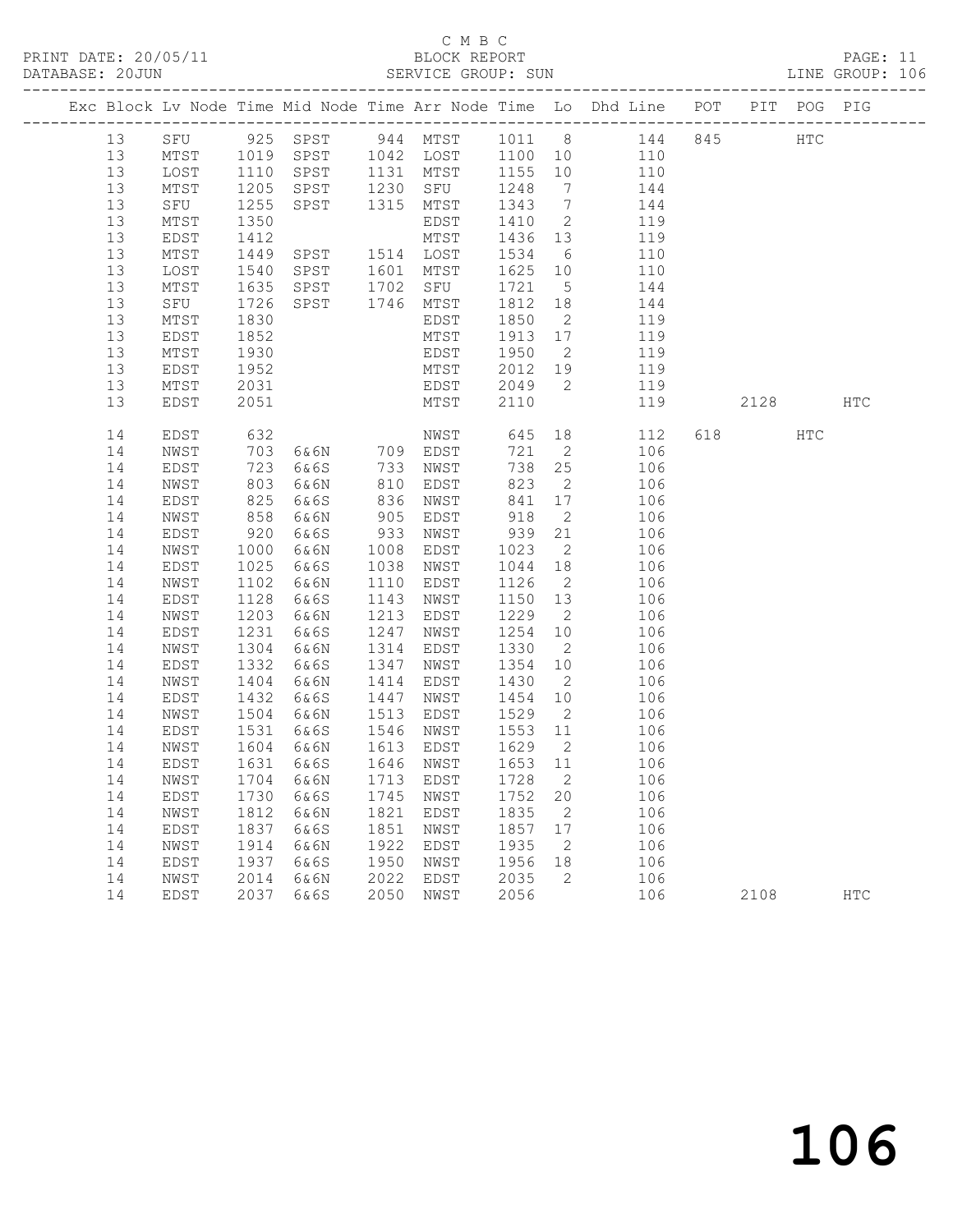PRINT DATE: 20/05/11 BLOCK REPORT BATABASE: 2000 BLOCK REPORT

# C M B C<br>BLOCK REPORT

PAGE: 12<br>LINE GROUP: 106

|  |    |               |      |      |      |      |      |                          | Exc Block Lv Node Time Mid Node Time Arr Node Time Lo Dhd Line POT   |     |      | PIT POG PIG |            |
|--|----|---------------|------|------|------|------|------|--------------------------|----------------------------------------------------------------------|-----|------|-------------|------------|
|  | 15 |               |      |      |      |      |      |                          | NWST 603 6&6N 608 EDST 618 2 106<br>EDST 620 6&6S 630 NWST 634 9 106 | 549 |      | HTC         |            |
|  | 15 |               |      |      |      |      |      |                          |                                                                      |     |      |             |            |
|  | 15 | NWST          | 643  | 6&6N | 649  | EDST | 701  | $\overline{\phantom{a}}$ | 106                                                                  |     |      |             |            |
|  | 15 | EDST          | 703  | 6&6S | 713  | NWST | 718  | 25                       | 106                                                                  |     |      |             |            |
|  | 15 | NWST          | 743  | 6&6N | 749  | EDST | 801  | $\overline{2}$           | 106                                                                  |     |      |             |            |
|  | 15 | EDST          | 803  | 6&6S | 814  | NWST | 819  | 24                       | 106                                                                  |     |      |             |            |
|  | 15 | NWST          | 843  | 6&6N | 850  | EDST | 903  | $\overline{2}$           | 106                                                                  |     |      |             |            |
|  | 15 | EDST          | 905  | 6&6S | 918  | NWST | 924  | 19                       | 106                                                                  |     |      |             |            |
|  | 15 | NWST          | 943  | 6&6N | 951  | EDST | 1005 | $\overline{2}$           | 106                                                                  |     |      |             |            |
|  | 15 | EDST          | 1007 | 6&6S | 1020 | NWST | 1026 | 21                       | 106                                                                  |     |      |             |            |
|  | 15 | NWST          | 1047 | 6&6N | 1055 | EDST | 1111 | $\overline{2}$           | 106                                                                  |     |      |             |            |
|  | 15 | EDST          | 1113 | 6&6S | 1128 | NWST | 1135 | 17                       | 106                                                                  |     |      |             |            |
|  | 15 | NWST          | 1152 | 6&6N | 1201 | EDST | 1217 | $\overline{2}$           | 106                                                                  |     |      |             |            |
|  | 15 | EDST          | 1219 | 6&6S | 1236 | NWST | 1243 | 9                        | 106                                                                  |     |      |             |            |
|  | 15 | NWST          | 1252 | 6&6N | 1302 | EDST | 1318 | $\overline{2}$           | 106                                                                  |     |      |             |            |
|  | 15 | EDST          | 1320 | 6&6S | 1335 | NWST | 1342 | 10                       | 106                                                                  |     |      |             |            |
|  | 15 | NWST          | 1352 | 6&6N | 1402 | EDST | 1418 | $\overline{2}$           | 106                                                                  |     |      |             |            |
|  | 15 | EDST          | 1420 | 6&6S | 1435 | NWST | 1442 | 10                       | 106                                                                  |     |      |             |            |
|  | 15 | NWST          | 1452 | 6&6N | 1502 | EDST | 1518 | $\overline{2}$           | 106                                                                  |     |      |             |            |
|  | 15 | EDST          | 1520 | 6&6S | 1535 | NWST | 1542 | 10                       | 106                                                                  |     |      |             |            |
|  | 15 | NWST          | 1552 | 6&6N | 1601 | EDST | 1617 | $\overline{2}$           | 106                                                                  |     |      |             |            |
|  | 15 | EDST          | 1619 | 6&6S | 1634 | NWST | 1641 | 11                       | 106                                                                  |     |      |             |            |
|  | 15 | NWST          | 1652 | 6&6N | 1701 | EDST | 1716 | $\overline{\phantom{a}}$ | 106                                                                  |     |      |             |            |
|  | 15 | EDST          | 1718 | 6&6S | 1733 | NWST | 1740 | 19                       | 106                                                                  |     |      |             |            |
|  | 15 | $_{\rm NWST}$ | 1759 | 6&6N | 1808 | EDST | 1823 | $\overline{2}$           | 106                                                                  |     |      |             |            |
|  | 15 | EDST          | 1825 | 6&6S | 1839 | NWST | 1845 | 14                       | 106                                                                  |     |      |             |            |
|  | 15 | NWST          | 1859 | 6&6N | 1907 | EDST | 1920 | $\overline{2}$           | 106                                                                  |     |      |             |            |
|  | 15 | EDST          | 1922 | 6&6S | 1935 | NWST | 1941 | 18                       | 106                                                                  |     |      |             |            |
|  | 15 | NWST          | 1959 | 6&6N | 2007 | EDST | 2020 | $\overline{2}$           | 106                                                                  |     |      |             |            |
|  | 15 | EDST          | 2022 | 6&6S | 2035 | NWST | 2041 | 18                       | 106                                                                  |     |      |             |            |
|  | 15 | NWST          | 2059 | 6&6N | 2106 | EDST | 2119 | $\overline{\phantom{a}}$ | 106                                                                  |     |      |             |            |
|  | 15 | EDST          | 2121 | 6&6S | 2134 | NWST | 2140 | 9                        | 106                                                                  |     |      |             |            |
|  | 15 | NWST          | 2149 | 6&6N | 2156 | EDST | 2209 | $\overline{2}$           | 106                                                                  |     |      |             |            |
|  | 15 | EDST          | 2211 | 6&6S | 2224 | NWST | 2230 | 19                       | 106                                                                  |     |      |             |            |
|  | 15 | NWST          | 2249 | 6&6N | 2255 | EDST | 2308 | $\overline{2}$           | 106                                                                  |     |      |             |            |
|  | 15 | EDST          | 2310 | 6&6S | 2323 | NWST | 2329 | 18                       | 106                                                                  |     |      |             |            |
|  | 15 | NWST          | 2347 | 6&6N | 2353 | EDST | 2406 | $\overline{2}$           | 106                                                                  |     |      |             |            |
|  | 15 | EDST          | 2408 | 6&6S | 2419 | NWST | 2423 | 24                       | 106                                                                  |     |      |             |            |
|  | 15 | NWST          | 2447 | 6&6N | 2453 | EDST | 2506 | $\overline{2}$           | 106                                                                  |     |      |             |            |
|  | 15 | EDST          | 2508 | 6&6S | 2519 | NWST | 2523 |                          | 106                                                                  |     | 2535 |             | <b>HTC</b> |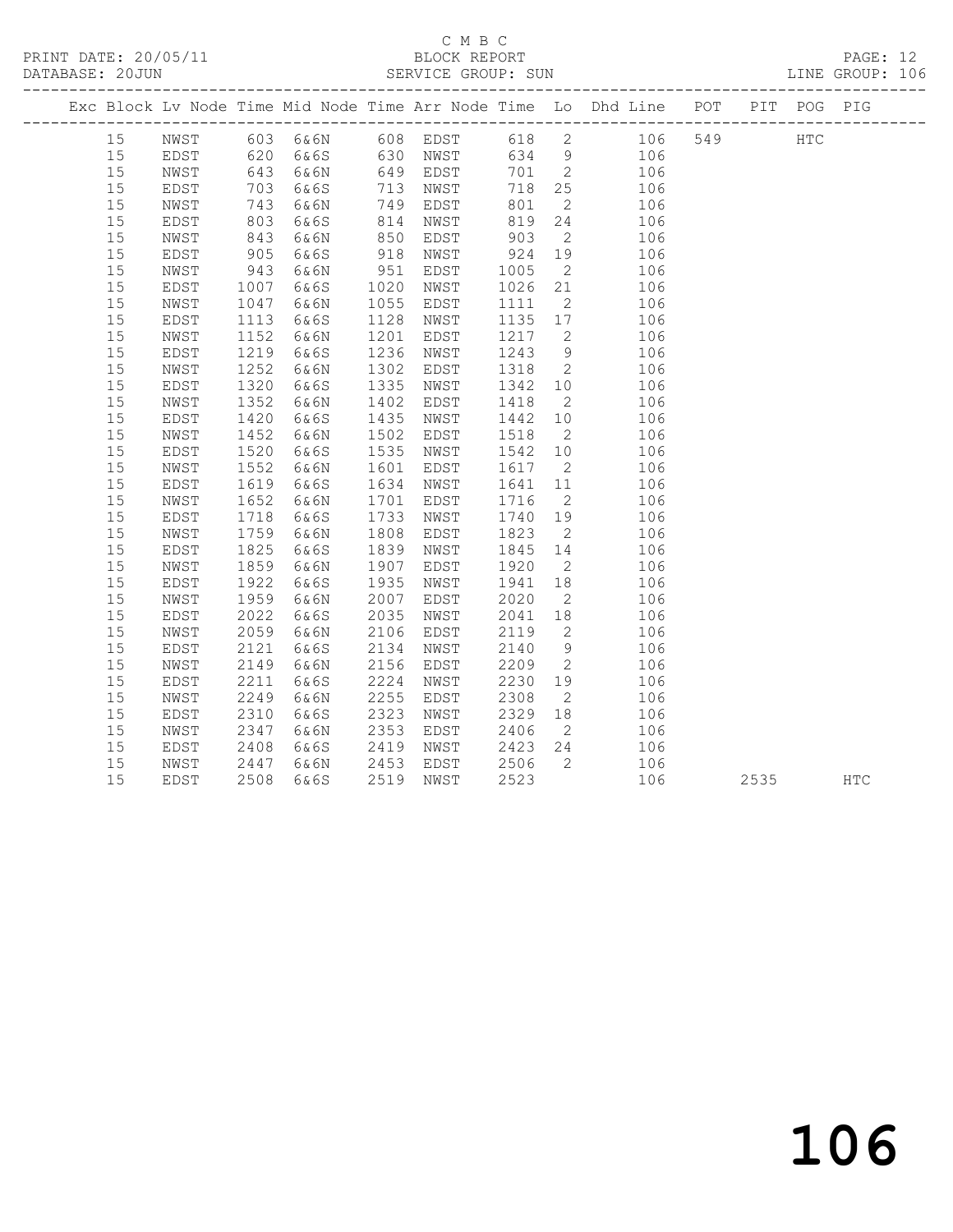## C M B C<br>BLOCK REPORT

PRINT DATE: 20/05/11 BLOCK REPORT BATABASE: 20JUN

PAGE: 13<br>LINE GROUP: 106

|  |    |      |      |      |      |      |      |                | Exc Block Lv Node Time Mid Node Time Arr Node Time Lo Dhd Line POT |     |      | PIT POG PIG |            |
|--|----|------|------|------|------|------|------|----------------|--------------------------------------------------------------------|-----|------|-------------|------------|
|  | 16 | HODM | 439  |      |      | NWST | 541  |                | $6 \qquad \qquad$<br>N19                                           | 403 |      | <b>HTC</b>  |            |
|  | 16 | NWST | 547  | 6&6N | 552  | EDST | 602  |                | 2 106                                                              |     |      |             |            |
|  | 16 | EDST | 604  | 6&6S | 614  | NWST | 618  |                | 5 <sub>1</sub><br>106                                              |     |      |             |            |
|  | 16 | NWST | 623  | 6&6N | 628  | EDST | 638  |                | $\overline{2}$<br>106                                              |     |      |             |            |
|  | 16 | EDST | 640  | 6&6S | 650  | NWST | 654  |                | 29<br>106                                                          |     |      |             |            |
|  | 16 | NWST | 723  | 6&6N | 729  | EDST | 741  | $\overline{2}$ | 106                                                                |     |      |             |            |
|  | 16 | EDST | 743  | 6&6S | 754  | NWST | 759  |                | 106<br>24                                                          |     |      |             |            |
|  | 16 | NWST | 823  | 6&6N | 830  | EDST | 843  | $\overline{2}$ | 106                                                                |     |      |             |            |
|  | 16 | EDST | 845  | 6&6S | 856  | NWST | 902  | 11             | 106                                                                |     |      |             |            |
|  | 16 | NWST | 913  | 6&6N | 920  | EDST | 934  | $\overline{2}$ | 106                                                                |     |      |             |            |
|  | 16 | EDST | 936  | 6&6S | 949  | NWST | 955  |                | 20<br>106                                                          |     |      |             |            |
|  | 16 | NWST | 1015 | 6&6N | 1023 | EDST | 1038 | $\overline{2}$ | 106                                                                |     |      |             |            |
|  | 16 | EDST | 1040 | 6&6S | 1054 | NWST | 1100 | 17             | 106                                                                |     |      |             |            |
|  | 16 | NWST | 1117 | 6&6N | 1125 | EDST | 1141 | $\overline{2}$ | 106                                                                |     |      |             |            |
|  | 16 | EDST | 1143 | 6&6S | 1200 | NWST | 1207 |                | 9<br>106                                                           |     |      |             |            |
|  | 16 | NWST | 1216 | 6&6N | 1226 | EDST | 1242 | 2              | 106                                                                |     |      |             |            |
|  | 16 | EDST | 1244 | 6&6S | 1300 | NWST | 1307 | 9              | 106                                                                |     |      |             |            |
|  | 16 | NWST | 1316 | 6&6N | 1326 | EDST | 1342 | $\overline{2}$ | 106                                                                |     |      |             |            |
|  | 16 | EDST | 1344 | 6&6S | 1359 | NWST | 1406 |                | 106<br>10                                                          |     |      |             |            |
|  | 16 | NWST | 1416 | 6&6N | 1426 | EDST | 1442 |                | $\overline{2}$<br>106                                              |     |      |             |            |
|  | 16 | EDST | 1444 | 6&6S | 1459 | NWST | 1506 |                | 106<br>10                                                          |     |      |             |            |
|  | 16 | NWST | 1516 | 6&6N | 1525 | EDST | 1541 | $\overline{2}$ | 106                                                                |     |      |             |            |
|  | 16 | EDST | 1543 | 6&6S | 1558 | NWST | 1605 |                | 106<br>11                                                          |     |      |             |            |
|  | 16 | NWST | 1616 | 6&6N | 1625 | EDST | 1641 | $\overline{2}$ | 106                                                                |     |      |             |            |
|  | 16 | EDST | 1643 | 6&6S | 1658 | NWST | 1705 |                | 106<br>11 \,                                                       |     |      |             |            |
|  | 16 | NWST | 1716 | 6&6N | 1725 | EDST | 1740 | $\overline{2}$ | 106                                                                |     |      |             |            |
|  | 16 | EDST | 1742 | 6&6S | 1757 | NWST | 1804 |                | 106                                                                |     | 1818 |             | <b>HTC</b> |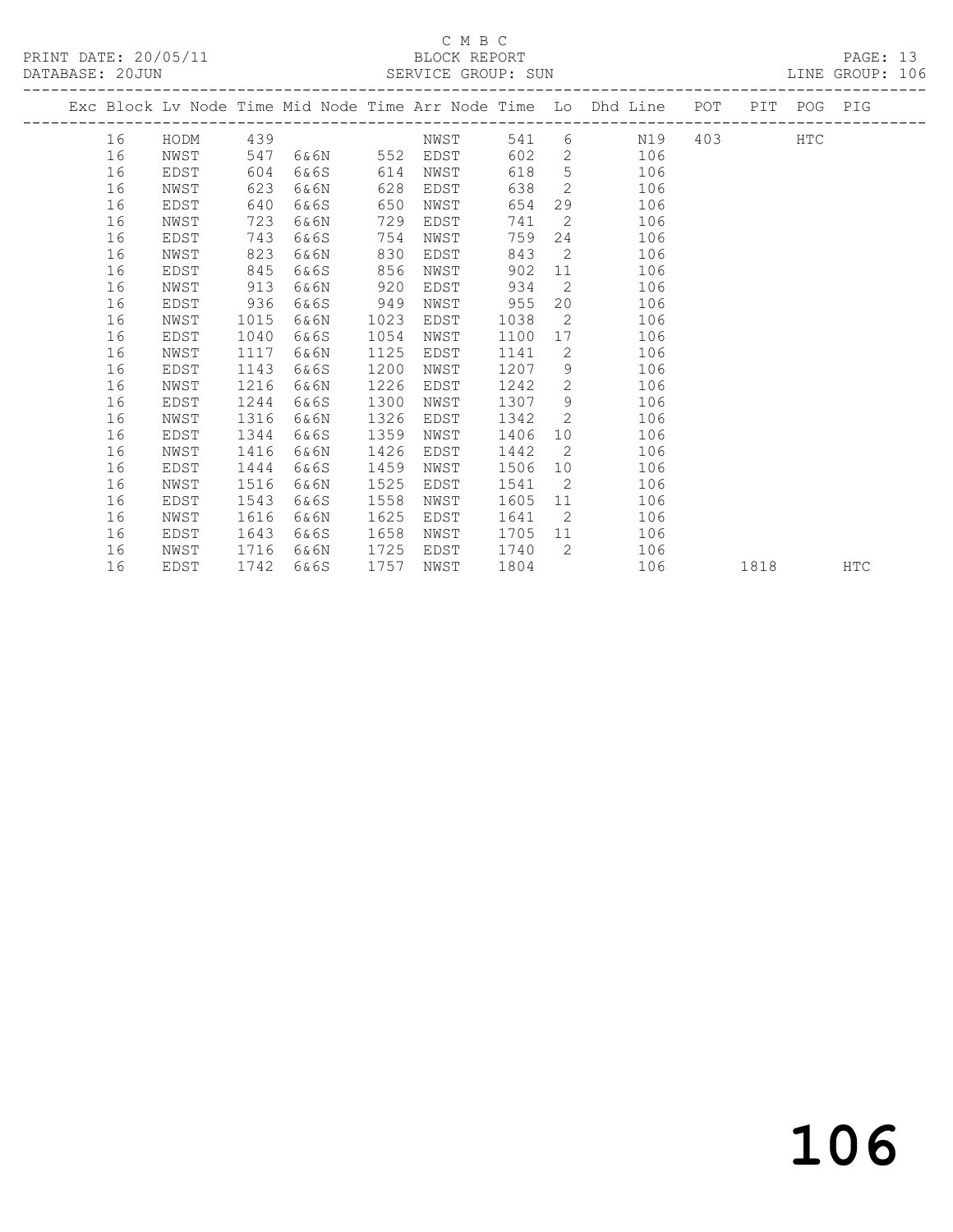## C M B C<br>BLOCK REPORT

| PRINT DATE: 20/05/11<br>DATABASE: 20JUN |    |      |      | BLOCK REPORT            |      | SERVICE GROUP: SUN |         |                          |                                                                                |         |     | PAGE: 14<br>LINE GROUP: 106 |  |
|-----------------------------------------|----|------|------|-------------------------|------|--------------------|---------|--------------------------|--------------------------------------------------------------------------------|---------|-----|-----------------------------|--|
|                                         |    |      |      |                         |      |                    |         |                          | Exc Block Lv Node Time Mid Node Time Arr Node Time Lo Dhd Line POT PIT POG PIG |         |     |                             |  |
|                                         | 17 | NWST |      | 928 6&6N 935 EDST 949 2 |      |                    |         |                          |                                                                                | 106 914 | HTC |                             |  |
|                                         | 17 | EDST | 951  | 6&6S - 1                | 1004 | NWST 1010 20       |         |                          | 106                                                                            |         |     |                             |  |
|                                         | 17 | NWST | 1030 | 6&6N                    | 1038 | EDST               | 1054 2  |                          | 106                                                                            |         |     |                             |  |
|                                         | 17 | EDST | 1056 | 6&6S                    | 1110 | NWST               | 1116    | 14                       | 106                                                                            |         |     |                             |  |
|                                         | 17 | NWST | 1130 | 6&6N                    | 1139 | EDST               | 1155    | $\overline{2}$           | 106                                                                            |         |     |                             |  |
|                                         | 17 | EDST | 1157 | 6&6S                    | 1214 | NWST               | 1221    | $7\overline{ }$          | 106                                                                            |         |     |                             |  |
|                                         | 17 | NWST | 1228 | 6&6N                    | 1238 | EDST               | 1254    |                          | $2 \overline{2}$<br>106                                                        |         |     |                             |  |
|                                         | 17 | EDST | 1256 | 6&6S                    | 1312 | NWST               | 1319    |                          | 9<br>106                                                                       |         |     |                             |  |
|                                         | 17 | NWST | 1328 | 6&6N                    | 1338 | EDST               | 1354 2  |                          | 106                                                                            |         |     |                             |  |
|                                         | 17 | EDST | 1356 | 6&6S                    | 1411 | NWST               | 1418 10 |                          | 106                                                                            |         |     |                             |  |
|                                         | 17 | NWST | 1428 | 6&6N                    | 1438 | EDST               | 1454    | $\overline{\phantom{a}}$ | 106                                                                            |         |     |                             |  |
|                                         | 17 | EDST | 1456 | 6&6S                    | 1511 | NWST               | 1518    | 10                       | 106                                                                            |         |     |                             |  |
|                                         | 17 | NWST | 1528 | 6&6N                    | 1537 | EDST               | 1553    | $\overline{\phantom{a}}$ | 106                                                                            |         |     |                             |  |
|                                         | 17 | EDST | 1555 | 6&6S                    | 1610 | NWST               | 1617 11 |                          | 106                                                                            |         |     |                             |  |
|                                         | 17 | NWST | 1628 | 6&6N                    | 1637 | EDST               | 1653    | $\overline{\phantom{a}}$ | 106                                                                            |         |     |                             |  |
|                                         | 17 | EDST | 1655 | 6&6S                    | 1710 | NWST               | 1717    | 13                       | 106                                                                            |         |     |                             |  |
|                                         | 17 | NWST | 1730 | 6&6N                    | 1739 | EDST               | 1754    | 2                        | 106                                                                            |         |     |                             |  |
|                                         | 17 | EDST | 1756 | 6&6S                    | 1811 | NWST               | 1818    |                          | 9<br>106                                                                       |         |     |                             |  |
|                                         | 17 | NWST | 1827 | 6&6N                    | 1836 | EDST               | 1850 2  |                          | 106                                                                            |         |     |                             |  |
|                                         | 17 | EDST | 1852 | 6&6S                    | 1906 | NWST               | 1912 17 |                          | 106                                                                            |         |     |                             |  |
|                                         | 17 | NWST | 1929 | 6&6N                    | 1937 | EDST               | 1950    | $\overline{\phantom{a}}$ | 106                                                                            |         |     |                             |  |
|                                         | 17 | EDST | 1952 | 6&6S                    | 2005 | NWST               | 2011    | 18                       | 106                                                                            |         |     |                             |  |
|                                         | 17 | NWST | 2029 | 6&6N                    | 2037 | EDST               | 2050    | 2                        | 106                                                                            |         |     |                             |  |
|                                         | 17 | EDST | 2052 | 6&6S                    | 2105 | NWST               | 2111 8  |                          | 106                                                                            |         |     |                             |  |
|                                         | 17 | NWST | 2119 | 6&6N                    | 2126 | EDST               | 2139    | $\overline{c}$           | 106                                                                            |         |     |                             |  |
|                                         | 17 | EDST | 2141 | 6&6S                    | 2154 | NWST               | 2200    | 19                       | 106                                                                            |         |     |                             |  |
|                                         | 17 | NWST | 2219 | 6&6N                    | 2225 | EDST               | 2238    | $\overline{2}$           | 106                                                                            |         |     |                             |  |
|                                         | 17 | EDST | 2240 | 6&6S                    | 2253 | NWST               | 2259    | 20                       | 106                                                                            |         |     |                             |  |
|                                         | 17 | NWST | 2319 | 6&6N                    | 2325 | EDST               | 2338    | $\overline{2}$           | 106                                                                            |         |     |                             |  |

| 17 | EDST | 2340 | 6&6S | 2353 | NWST | 2359 | 18 | 106 |      |      |     |            |
|----|------|------|------|------|------|------|----|-----|------|------|-----|------------|
| 17 | NWST | 2417 | 6&6N | 2423 | EDST | 2436 | 2  | 106 |      |      |     |            |
| 17 | EDST | 2438 | 6&6S | 2449 | NWST | 2453 | 24 | 106 |      |      |     |            |
| 17 | NWST | 2517 | 6&6N | 2523 | EDST | 2536 | 9  | 106 |      |      |     |            |
| 17 | EDST | 2545 | 6&6S | 2556 | NWST | 2600 |    | 106 |      | 2612 |     | <b>HTC</b> |
|    |      |      |      |      |      |      |    |     |      |      |     |            |
| 18 | NWST | 1140 | 6&6N | 1149 | EDST | 1205 | 2  | 106 | 1126 |      | HTC |            |
| 18 | EDST | 1207 | 6&6S | 1224 | NWST | 1231 | 9  | 106 |      |      |     |            |
| 18 | NWST | 1240 | 6&6N | 1250 | EDST | 1306 | 2  | 106 |      |      |     |            |
| 18 | EDST | 1308 | 6&6S | 1323 | NWST | 1330 | 10 | 106 |      |      |     |            |
| 18 | NWST | 1340 | 6&6N | 1350 | EDST | 1406 | 2  | 106 |      |      |     |            |
| 18 | EDST | 1408 | 6&6S | 1423 | NWST | 1430 | 10 | 106 |      |      |     |            |
| 18 | NWST | 1440 | 6&6N | 1450 | EDST | 1506 | 2  | 106 |      |      |     |            |
| 18 | EDST | 1508 | 6&6S | 1523 | NWST | 1530 | 10 | 106 |      |      |     |            |
| 18 | NWST | 1540 | 6&6N | 1549 | EDST | 1605 | 2  | 106 |      |      |     |            |
| 18 | EDST | 1607 | 6&6S | 1622 | NWST | 1629 | 11 | 106 |      |      |     |            |
| 18 | NWST | 1640 | 6&6N | 1649 | EDST | 1704 | 2  | 106 |      |      |     |            |
| 18 | EDST | 1706 | 6&6S | 1721 | NWST | 1728 | 16 | 106 |      |      |     |            |
| 18 | NWST | 1744 | 6&6N | 1753 | EDST | 1808 | 2  | 106 |      |      |     |            |
| 18 | EDST | 1810 | 6&6S | 1824 | NWST | 1830 | 14 | 106 |      |      |     |            |
| 18 | NWST | 1844 | 6&6N | 1852 | EDST | 1905 | 2  | 106 |      |      |     |            |
| 18 | EDST | 1907 | 6&6S | 1920 | NWST | 1926 | 18 | 106 |      |      |     |            |
| 18 | NWST | 1944 | 6&6N | 1952 | EDST | 2005 | 2  | 106 |      |      |     |            |
| 18 | EDST | 2007 | 6&6S | 2020 | NWST | 2026 | 18 | 106 |      |      |     |            |
| 18 | NWST | 2044 | 6&6N | 2051 | EDST | 2104 | 2  | 106 |      |      |     |            |
| 18 | EDST | 2106 | 6&6S | 2119 | NWST | 2125 |    | 106 |      | 2137 |     | <b>HTC</b> |
|    |      |      |      |      |      |      |    |     |      |      |     |            |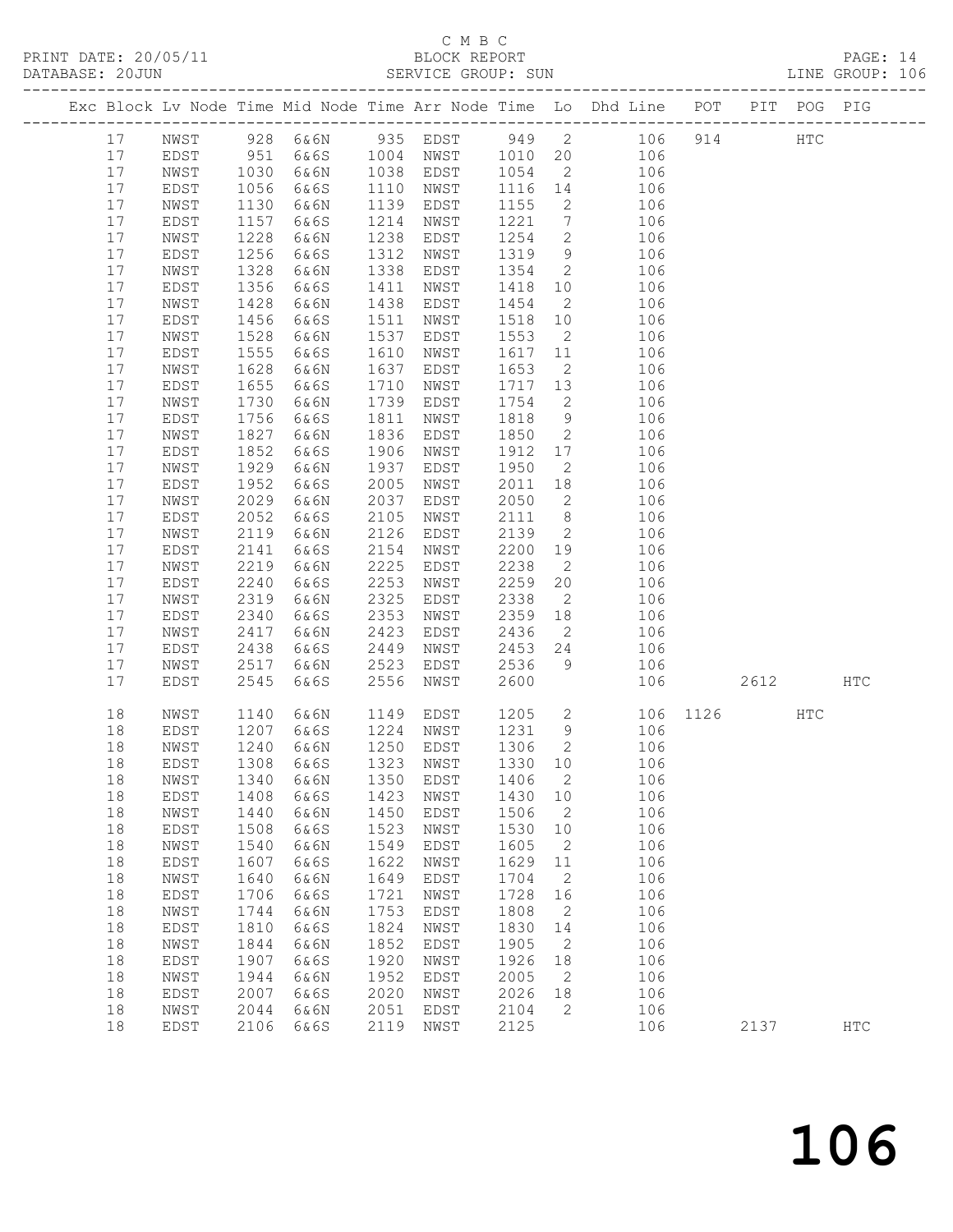| DATABASE: 20JUN |                                                                                                                                                                                                                                                                                                                                                                                              | PRINT DATE: 20/05/11                                                                                                                                                                         |                                                                                                                                                            | C M B C<br>BLOCK REPORT<br>DATABASE: 20JUN<br>DATABASE: 20JUN SERVICE GROUP: SUN LINE GROUP: 123                                                                                                                                                                                                                                                                                                                                                                                                                                                                                                                                                                                                                      |                                                                                                                                                            |                                                                                                                                                                                                                                                                |                                                                                                                                                            |                                                                                                                                                      |                                                                                                                                          |      |     | PAGE: 15   |  |
|-----------------|----------------------------------------------------------------------------------------------------------------------------------------------------------------------------------------------------------------------------------------------------------------------------------------------------------------------------------------------------------------------------------------------|----------------------------------------------------------------------------------------------------------------------------------------------------------------------------------------------|------------------------------------------------------------------------------------------------------------------------------------------------------------|-----------------------------------------------------------------------------------------------------------------------------------------------------------------------------------------------------------------------------------------------------------------------------------------------------------------------------------------------------------------------------------------------------------------------------------------------------------------------------------------------------------------------------------------------------------------------------------------------------------------------------------------------------------------------------------------------------------------------|------------------------------------------------------------------------------------------------------------------------------------------------------------|----------------------------------------------------------------------------------------------------------------------------------------------------------------------------------------------------------------------------------------------------------------|------------------------------------------------------------------------------------------------------------------------------------------------------------|------------------------------------------------------------------------------------------------------------------------------------------------------|------------------------------------------------------------------------------------------------------------------------------------------|------|-----|------------|--|
|                 |                                                                                                                                                                                                                                                                                                                                                                                              | BCHL BURNABY CITY HALL<br>SUST SURREY CENTRAL STATION                                                                                                                                        |                                                                                                                                                            | CL-E CANADA WAY & LEDGER-EAST<br>EDST EDMONDS STN EDGER-EAST<br>HODM HOWE & DUNSMUIR<br>HODM HOWE & DUNSMUIR<br>HOLD HOLDOM STATION<br>HOLD HOLDOM STATION<br>HOLD HOLDOM STATION<br>HOLD HOLDOM STATION<br>NETROTOWN STATION<br>NETROTOWN STATI                                                                                                                                                                                                                                                                                                                                                                                                                                                                      |                                                                                                                                                            | BW04 BRENTWOOD STN BAY4                                                                                                                                                                                                                                        |                                                                                                                                                            |                                                                                                                                                      |                                                                                                                                          |      |     |            |  |
|                 |                                                                                                                                                                                                                                                                                                                                                                                              |                                                                                                                                                                                              |                                                                                                                                                            |                                                                                                                                                                                                                                                                                                                                                                                                                                                                                                                                                                                                                                                                                                                       |                                                                                                                                                            |                                                                                                                                                                                                                                                                |                                                                                                                                                            |                                                                                                                                                      |                                                                                                                                          |      |     |            |  |
|                 | $\mathbf{1}$<br>$\mathbf{1}$<br>$\mathbf{1}$<br>$\mathbf{1}$<br>$\mathbf{1}$<br>$\mathbf{1}$<br>$\mathbf{1}$<br>$\mathbf{1}$<br>$\mathbf{1}$<br>$\mathbf{1}$<br>$\mathbf{1}$<br>$\mathbf{1}$<br>$\mathbf{1}$<br>$\mathbf{1}$<br>$\mathbf{1}$<br>$\mathbf{1}$<br>$\mathbf{1}$<br>$\mathbf{1}$<br>$\mathbf{1}$<br>$\mathbf{1}$<br>$\mathbf{1}$<br>$\mathbf{1}$<br>$\mathbf{1}$<br>$\mathbf{1}$ | NWST<br>BW04<br>NWST<br>BW04<br>NWST<br>BW04<br>NWST<br>BW04<br>NWST<br>BW04<br>NWST<br>BW04<br>NWST<br>BW04<br>NWST<br>BW04<br>NWST<br>BW04<br>NWST<br>BW04<br>NWST<br>BW04<br>NWST<br>BW04 | 1955<br>2027<br>2110<br>2210<br>2240<br>2310<br>2410                                                                                                       | 1 BW04 915 CL-E 926 NWST 942 14 123 843 HTC<br>1 NWST 956 CL-W 1013 BW04 1024 4 123<br>1 BW04 1028 CL-E 1039 NWST 1057 14 123<br>1111 CL-W 1129 BW04 1140 3 123<br>1143 CL-E 1154 NWST 1212 14 123<br>1226 CL-W 1244 BW04 1255 3 123<br>1258 CL-E 1310 NWST 1328 13 123<br>1341 CL-W 1400 BW04 1412 2 123<br>1414 CL-E 1426 NWST 1444 12 123<br>1456 CL-W<br>1529 CL-E<br>1610 CL-W 1630 BW04 1642 2 123<br>1644 CL-E 1656 NWST 1714 12 123<br>1726 CL-W 1745 BW04 1755 3 123<br>1758 CL-E 1810 NWST 1827 13 123<br>1840 CL-W 1858 BW04 1908 4 123<br>1912 CL-E<br>$CL-W$<br>2027 CL-E<br>$CL-W$<br>2140 CL-E<br>2340 CL-E 2349 NWST 2402 8 123<br>CL-W 2425 BW04 2435 5 123<br>2440 CL-E 2449 NWST 2502 123 2514 HTC |                                                                                                                                                            | 1515 BW04 1527 2 123<br>1541 NWST 1600 10 123<br>1924 NWST 1940 15 123<br>2013 BW04 2023 4 123<br>2039 NWST 2054 16 123<br>2128 BW04 2138 2 123<br>2150 NWST 2204 6 123<br>CL-W 2227 BW04 2237 3 123<br>CL-E 2250 NWST 2304 6 123<br>CL-W 2325 BW04 2335 5 123 |                                                                                                                                                            |                                                                                                                                                      |                                                                                                                                          |      |     |            |  |
|                 | $\mathfrak{2}$<br>2<br>$\mathbf{2}$<br>$\mathbf{2}$<br>$\mathbf{2}$<br>$\mathbf{2}$<br>$\mathbf{2}$<br>$\mathbf{2}$<br>$\mathbf{2}$<br>$\mathbf{2}$<br>$\mathbf{2}$<br>$\sqrt{2}$<br>$\mathbf{2}$<br>$\mathbf{2}$<br>$\mathbf{2}$<br>$\mathbf{2}$<br>$\mathbf{2}$<br>$\mathbf{2}$<br>2<br>$\mathbf{2}$<br>$\overline{2}$                                                                     | NWST<br>BW04<br>NWST<br>BW04<br>NWST<br>BW04<br>NWST<br>BW04<br>NWST<br>BW04<br>NWST<br>BW04<br>NWST<br>BW04<br>NWST<br>BW04<br>NWST<br>BW04<br>NWST<br>BW04                                 | 856<br>928<br>1011<br>1043<br>1126<br>1158<br>1241<br>1314<br>1356<br>1429<br>1510<br>1544<br>1625<br>1659<br>1741<br>1812<br>1855<br>1927<br>2010<br>2042 | HODM 709 NWST 811 SUST 831 10 15 N19 633<br>$CL-W$<br>$CL-E$<br>$CL-W$<br>$CL-E$<br>$CL-W$<br>$CL-E$<br>$CL-W$<br>$CL-E$<br>$CL - W$<br>$\mathtt{CL}\text{-}\mathtt{E}$<br>$CL-W$<br>$\mathbb{C}\mathbb{L}\text{--}\mathbb{E}$<br>$CL-W$<br>$CL-E$<br>$CL-W$<br>$\mathtt{CL}\text{-}\mathtt{E}$<br>$CL-W$<br>$CL-E$<br>$CL-W$<br>$CL-E$                                                                                                                                                                                                                                                                                                                                                                               | 912<br>939<br>1029<br>1054<br>1144<br>1209<br>1300<br>1326<br>1415<br>1441<br>1530<br>1556<br>1645<br>1711<br>1800<br>1824<br>1913<br>1939<br>2028<br>2054 | BW04<br>NWST<br>BW04<br>NWST<br>BW04<br>NWST<br>BW04<br>NWST<br>BW04<br>NWST<br>BW04<br>NWST<br>BW04<br>NWST<br>BW04<br>NWST<br>BW04<br>NWST<br>BW04<br>NWST                                                                                                   | 923<br>955<br>1040<br>1112<br>1155<br>1227<br>1312<br>1344<br>1427<br>1459<br>1542<br>1615<br>1657<br>1729<br>1810<br>1840<br>1923<br>1955<br>2038<br>2109 | 5<br>16<br>$\overline{\mathbf{3}}$<br>14<br>3<br>14<br>2<br>12<br>2<br>11<br>2<br>10<br>2<br>12<br>2<br>15<br>$\overline{4}$<br>15<br>$\overline{4}$ | 123<br>123<br>123<br>123<br>123<br>123<br>123<br>123<br>123<br>123<br>123<br>123<br>123<br>123<br>123<br>123<br>123<br>123<br>123<br>123 | 2121 | HTC | <b>HTC</b> |  |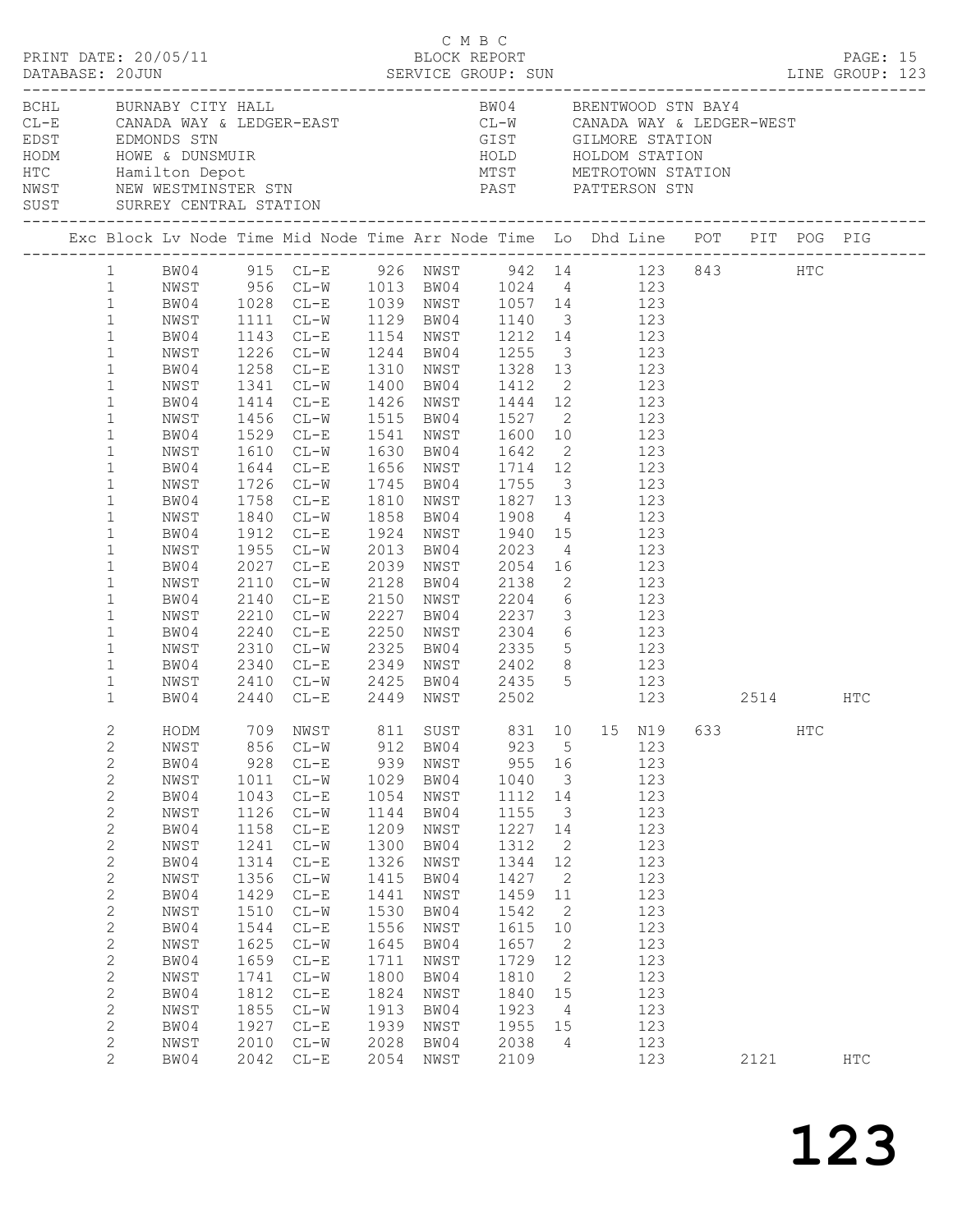### C M B C

|                                                                                |      |            |                                            |      |                                |                    |                          |        |     |             |  | PAGE: 16<br>LINE GROUP: 123 |  |
|--------------------------------------------------------------------------------|------|------------|--------------------------------------------|------|--------------------------------|--------------------|--------------------------|--------|-----|-------------|--|-----------------------------|--|
| Exc Block Lv Node Time Mid Node Time Arr Node Time Lo Dhd Line POT PIT POG PIG |      |            |                                            |      |                                |                    |                          |        |     |             |  |                             |  |
| 3                                                                              |      |            | MTST 658 GIST 715 HOLD 730 0               |      |                                |                    |                          |        |     | 129 636 HTC |  |                             |  |
| $\mathcal{S}$                                                                  |      |            | HOLD 730 BCHL                              |      | EDST 750 20                    |                    |                          |        | 133 |             |  |                             |  |
| $\mathfrak{Z}$                                                                 | EDST | 810<br>827 |                                            |      | NWST                           | $823$ 4<br>$841$ 8 |                          |        | 112 |             |  |                             |  |
| $\mathfrak{Z}$                                                                 | NWST |            |                                            |      | EDST                           |                    |                          |        | 112 |             |  |                             |  |
| 3                                                                              | EDST |            | 849 BCHL                                   |      | HOLD                           | 910 0              |                          |        | 133 |             |  |                             |  |
| 3                                                                              | HOLD |            | 910 GIST 927 PAST                          |      |                                | 945 15             |                          |        | 129 |             |  |                             |  |
| 3                                                                              | PAST |            | 1000 GIST                                  |      | 1015 HOLD                      | 1030               | $\overline{0}$           |        | 129 |             |  |                             |  |
| 3                                                                              | HOLD |            | 1030 BCHL                                  |      | EDST                           | 1052 18            |                          |        | 133 |             |  |                             |  |
| 3                                                                              | EDST | 1110       |                                            |      | NWST                           | 1124 3             |                          |        | 112 |             |  |                             |  |
| 3                                                                              | NWST | 1127       |                                            |      | EDST                           | 1143 6             |                          |        | 112 |             |  |                             |  |
| 3                                                                              | EDST |            | 1149 BCHL                                  |      | HOLD                           | 1212               | $\overline{0}$           |        | 133 |             |  |                             |  |
| 3                                                                              | HOLD |            | 1212 GIST 1230 PAST<br>1300 GIST 1315 HOLD |      |                                | 1249 11            |                          |        | 129 |             |  |                             |  |
| 3                                                                              | PAST |            | 1300 GIST                                  |      |                                | 1332               | $\overline{0}$           |        | 129 |             |  |                             |  |
| 3                                                                              | HOLD |            | 1332 BCHL                                  |      | EDST                           | 1354 16            |                          |        | 133 |             |  |                             |  |
| 3                                                                              | EDST | 1410       |                                            |      | NWST                           | 1425               | $\overline{2}$           |        | 112 |             |  |                             |  |
| 3                                                                              | NWST | 1427       |                                            |      | EDST                           | 1444 5             |                          |        | 112 |             |  |                             |  |
| 3                                                                              | EDST |            | 1427<br>1449 BCHL                          |      | HOLD                           | 1512 0             |                          |        | 133 |             |  |                             |  |
| 3                                                                              | HOLD |            | 1512 GIST 1530 PAST                        |      |                                | 1549 11            |                          |        | 129 |             |  |                             |  |
| 3                                                                              | PAST |            | 1600 GIST                                  |      | 1615 HOLD                      | 1632               | $\overline{0}$           |        | 129 |             |  |                             |  |
| 3                                                                              | HOLD |            | 1632 BCHL                                  |      | EDST                           | 1654 16            |                          |        | 133 |             |  |                             |  |
| 3                                                                              | EDST | 1710       |                                            |      | NWST                           | 1725               | $\overline{2}$           |        | 112 |             |  |                             |  |
| 3                                                                              | NWST | 1727       |                                            |      | EDST                           | 1743 6             |                          |        | 112 |             |  |                             |  |
| 3                                                                              | EDST |            | 1749 BCHL                                  |      | HOLD                           | 1813               | $\overline{0}$           |        | 133 |             |  |                             |  |
| 3                                                                              | HOLD |            | 1813 GIST                                  |      | 1830 PAST                      | 1849               | 11                       |        | 129 |             |  |                             |  |
| 3                                                                              | PAST |            | 1900 GIST                                  |      | 1915 HOLD<br>1939 EDST<br>HOLD | 1931               | $\bigcirc$               |        | 129 |             |  |                             |  |
| 3                                                                              | HOLD |            | 1931 BCHL                                  |      |                                | 1952 18            |                          |        | 133 |             |  |                             |  |
| 3                                                                              | EDST | 2010       |                                            |      | NWST                           | 2025               | $\overline{\phantom{a}}$ |        | 112 |             |  |                             |  |
| 3                                                                              | NWST | 2027       |                                            |      | EDST                           | 2042 11            |                          |        | 112 |             |  |                             |  |
| 3                                                                              | EDST |            | 2053 BCHL                                  |      | 2110 HOLD                      | 2117               | $\overline{0}$           |        | 133 |             |  |                             |  |
| 3                                                                              | HOLD | 2117       | GIST                                       | 2132 | PAST                           | 2150               | 10                       |        | 129 |             |  |                             |  |
| 3                                                                              | PAST |            | 2200 GIST                                  | 2214 | HOLD                           | 2228               | $\overline{0}$           |        | 129 |             |  |                             |  |
| 3                                                                              | HOLD |            | 2228 BCHL                                  | 2236 | EDST                           | 2249               | 25                       |        | 133 |             |  |                             |  |
| 3                                                                              | EDST | 2314       |                                            |      | NWST                           | 2326               | 2                        |        | 112 |             |  |                             |  |
| 3                                                                              | NWST |            |                                            |      |                                | 2340 12            |                          |        | 112 |             |  |                             |  |
| 3                                                                              | EDST |            |                                            |      |                                | 2415               | $\overline{0}$           |        | 133 |             |  |                             |  |
| 3                                                                              | HOLD |            | 2415 GIST                                  |      | 2430 PAST                      | 2446               | 9                        | 10 129 |     |             |  |                             |  |
| 3                                                                              | EDST | 2505       |                                            |      | NWST                           | 2517               |                          |        | 112 | 2529 HTC    |  |                             |  |
|                                                                                |      |            |                                            |      |                                |                    |                          |        |     |             |  |                             |  |

 4 BW04 958 CL-E 1009 NWST 1026 15 123 4 NWST 1041 CL-W 1059 BW04 1110 3 123 4 BW04 1113 CL-E 1124 NWST 1142 14 123 4 NWST 1156 CL-W 1214 BW04 1225 3 123 4 BW04 1228 CL-E 1239 NWST 1257 14 123 4 NWST 1311 CL-W 1330 BW04 1342 2 123 4 BW04 1344 CL-E 1356 NWST 1414 12 123 4 NWST 1426 CL-W 1445 BW04 1457 2 123 4 BW04 1459 CL-E 1511 NWST 1529 11 123 4 NWST 1540 CL-W 1600 BW04 1612 2 123 4 BW04 1614 CL-E 1626 NWST 1644 11 123 4 NWST 1655 CL-W 1715 BW04 1727 2 123 4 BW04 1729 CL-E 1741 NWST 1758 13 123 4 NWST 1811 CL-W 1830 BW04 1840 2 123 4 BW04 1842 CL-E 1854 NWST 1910 15 123

4 NWST 2040 CL-W 2058 BW04 2108 2 123

|  |  |  |  | NWST 926 CL-W 942 BW04 953 5 123 912 | HTC |
|--|--|--|--|--------------------------------------|-----|
|  |  |  |  | BW04 958 CL-E 1009 NWST 1026 15 123  |     |

 4 NWST 1925 CL-W 1943 BW04 1953 4 123 4 BW04 1957 CL-E 2009 NWST 2025 15 123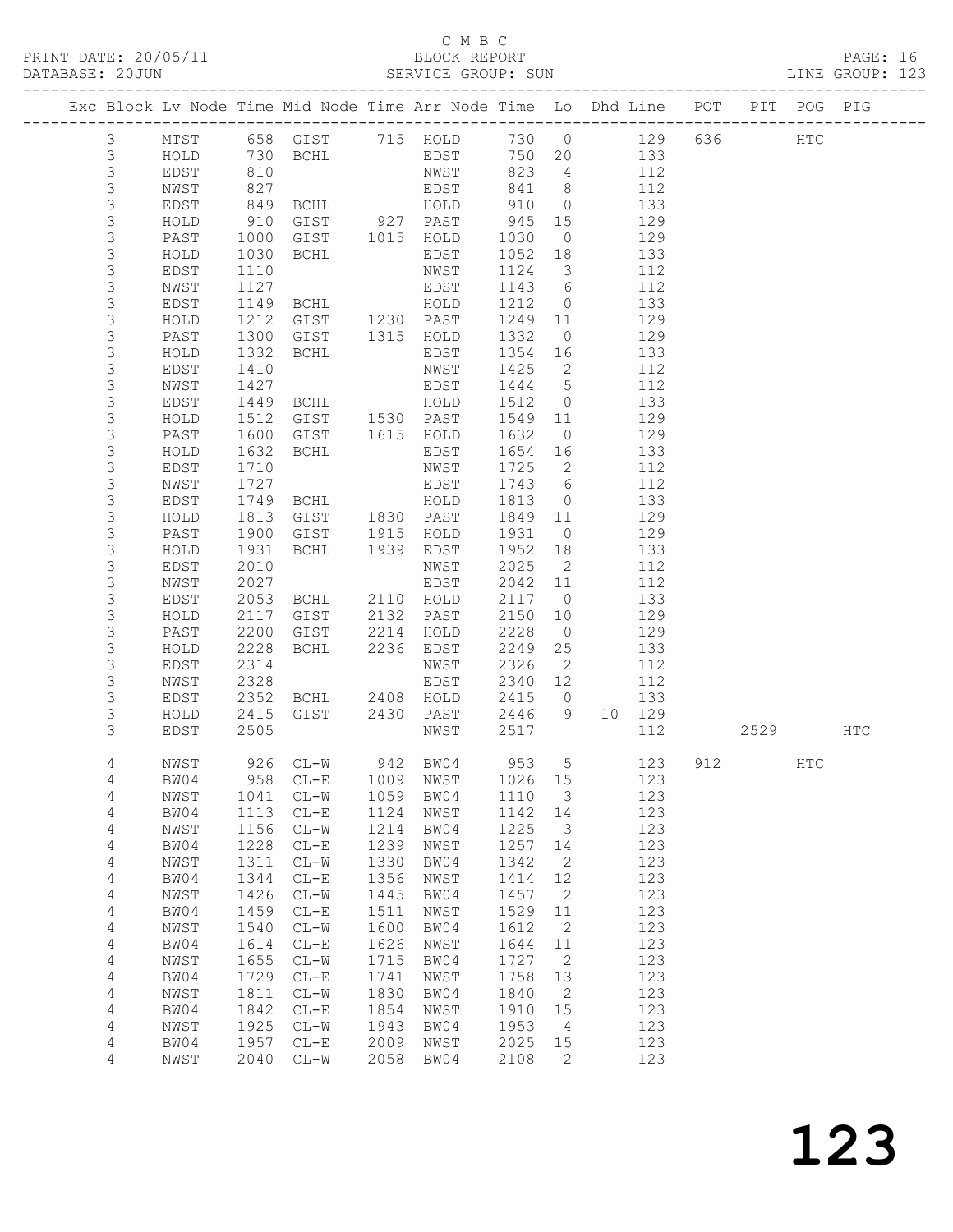PRINT DATE: 20/05/11 BLOCK REPORT BLOCK BERVICE GROUP: SUN

### C M B C<br>BLOCK REPORT

PAGE: 17<br>LINE GROUP: 123

|  |            |      |      |           |      |      |      |                         | Exc Block Lv Node Time Mid Node Time Arr Node Time Lo Dhd Line POT PIT POG PIG |         |            |            |
|--|------------|------|------|-----------|------|------|------|-------------------------|--------------------------------------------------------------------------------|---------|------------|------------|
|  | $4\degree$ | BW04 |      | 2110 CL-E |      |      |      |                         | 2120 NWST 2134 123                                                             | 2146    |            | <b>HTC</b> |
|  | 5          | BW04 | 558  | $CL-E$    | 607  | NWST |      |                         | 621 10<br>123                                                                  | 526 720 | <b>HTC</b> |            |
|  | 5          | NWST | 631  | $CL-W$    | 645  | BW04 | 655  | $\overline{\mathbf{3}}$ | 123                                                                            |         |            |            |
|  | 5          | BW04 | 658  | $CL-E$    | 707  | NWST | 721  |                         | 123<br>10                                                                      |         |            |            |
|  | 5          | NWST | 731  | $CL-W$    | 746  | BW04 | 756  | 2                       | 123                                                                            |         |            |            |
|  | 5          | BW04 | 758  | $CL-E$    | 807  | NWST | 822  | 9                       | 123                                                                            |         |            |            |
|  | 5          | NWST | 831  | CL-W      | 847  | BW04 | 858  | $\overline{2}$          | 123                                                                            |         |            |            |
|  | 5          | BW04 | 900  | $CL-E$    | 911  | NWST | 927  |                         | 123                                                                            |         |            |            |
|  | 5          | NWST | 941  | $CL-W$    | 958  | BW04 | 1009 | $4\overline{4}$         | 123                                                                            |         |            |            |
|  | 5          | BW04 | 1013 | $CL-E$    | 1024 | NWST | 1042 | 14                      | 123                                                                            |         |            |            |
|  | 5          | NWST | 1056 | $CL-W$    | 1114 | BW04 | 1125 | $\overline{\mathbf{3}}$ | 123                                                                            |         |            |            |
|  | 5          | BW04 | 1128 | $CL-E$    | 1139 | NWST | 1157 | 14                      | 123                                                                            |         |            |            |
|  | 5          | NWST | 1211 | $CL-W$    | 1229 | BW04 | 1240 | $\overline{\mathbf{3}}$ | 123                                                                            |         |            |            |
|  | 5          | BW04 | 1243 | $CL-E$    | 1255 | NWST | 1313 | 13                      | 123                                                                            |         |            |            |
|  | 5          | NWST | 1326 | $CL-W$    | 1345 | BW04 | 1357 | $\overline{2}$          | 123                                                                            |         |            |            |
|  | 5          | BW04 | 1359 | $CL-E$    | 1411 | NWST | 1429 | 12 <sup>°</sup>         | 123                                                                            |         |            |            |
|  | 5          | NWST | 1441 | $CL-W$    | 1500 | BW04 | 1512 | $\overline{2}$          | 123                                                                            |         |            |            |
|  | 5          | BW04 | 1514 | $CL-E$    | 1526 | NWST | 1545 |                         | 123<br>10                                                                      |         |            |            |
|  | 5          | NWST | 1555 | $CL-W$    | 1615 | BW04 | 1627 | $\overline{2}$          | 123                                                                            |         |            |            |
|  | 5          | BW04 | 1629 | $CL-E$    | 1641 | NWST | 1659 | 12 <sup>°</sup>         | 123                                                                            |         |            |            |
|  | 5          | NWST | 1711 | $CL-W$    | 1730 | BW04 | 1740 | $\overline{\mathbf{3}}$ | 123                                                                            |         |            |            |
|  | 5          | BW04 | 1743 | $CL-E$    | 1755 | NWST | 1812 | 14                      | 123                                                                            |         |            |            |
|  | 5          | NWST | 1826 | $CL-W$    | 1845 | BW04 | 1855 | $\overline{2}$          | 123                                                                            |         |            |            |
|  | 5          | BW04 | 1857 | $CL-E$    | 1909 | NWST | 1925 | 15                      | 123                                                                            |         |            |            |
|  | 5          | NWST | 1940 | $CL-W$    | 1958 | BW04 | 2008 | $\overline{4}$          | 123                                                                            |         |            |            |
|  | 5          | BW04 | 2012 | $CL-E$    | 2024 | NWST | 2039 | 16                      | 123                                                                            |         |            |            |
|  | 5          | NWST | 2055 | $CL-W$    | 2113 | BW04 | 2123 |                         | 123                                                                            | 2155    |            | <b>HTC</b> |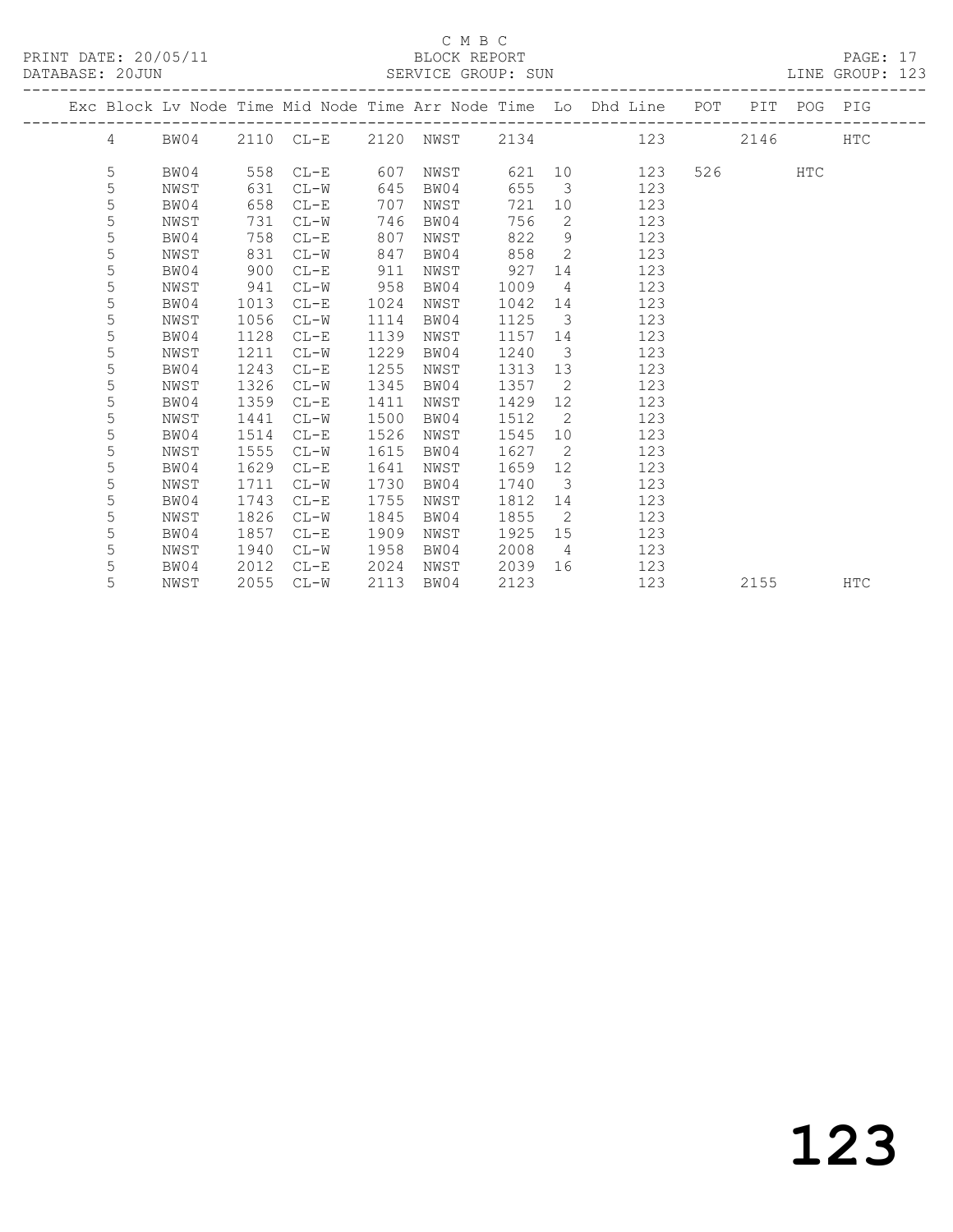### C M B C

| DATABASE: 20JUN |             |      |             |      | SERVICE GROUP: SUN |                     |                | _____________________                                                          |     |      |            | LINE GROUP: 123 |
|-----------------|-------------|------|-------------|------|--------------------|---------------------|----------------|--------------------------------------------------------------------------------|-----|------|------------|-----------------|
|                 |             |      |             |      |                    | ------------------- |                | Exc Block Lv Node Time Mid Node Time Arr Node Time Lo Dhd Line POT PIT POG PIG |     |      |            |                 |
| 6               | PAST        |      | 800 GIST    |      | 815 HOLD           | 830                 | $\overline{O}$ | 129                                                                            | 739 |      | <b>HTC</b> |                 |
| 6               | HOLD        | 830  | BCHL        |      | EDST               | 852                 | 18             | 133                                                                            |     |      |            |                 |
| 6               | EDST        | 910  |             |      | NWST               | 924                 | 2              | 112                                                                            |     |      |            |                 |
| 6               | NWST        | 926  |             |      | EDST               | 941                 | 8              | 112                                                                            |     |      |            |                 |
| 6               | EDST        | 949  | BCHL        |      | HOLD               | 1010                | $\Omega$       | 133                                                                            |     |      |            |                 |
| 6               | HOLD        | 1010 | GIST        | 1027 | PAST               | 1045                | 15             | 129                                                                            |     |      |            |                 |
| 6               | PAST        | 1100 | GIST        | 1115 | HOLD               | 1130                | $\circ$        | 129                                                                            |     |      |            |                 |
| 6               | HOLD        | 1130 | <b>BCHL</b> |      | EDST               | 1153                | 17             | 133                                                                            |     |      |            |                 |
| 6               | <b>EDST</b> | 1210 |             |      | NWST               | 1225                | $\mathbf{2}$   | 112                                                                            |     |      |            |                 |
| 6               | NWST        | 1227 |             |      | EDST               | 1244                | 5              | 112                                                                            |     |      |            |                 |
| 6               | EDST        | 1249 | <b>BCHL</b> |      | HOLD               | 1312                | $\circ$        | 133                                                                            |     |      |            |                 |
| 6               | HOLD        | 1312 | GIST        | 1330 | PAST               | 1349                | 11             | 129                                                                            |     |      |            |                 |
| 6               | PAST        | 1400 | GIST        | 1415 | HOLD               | 1432                | $\overline{0}$ | 129                                                                            |     |      |            |                 |
| 6               | HOLD        | 1432 | <b>BCHL</b> |      | EDST               | 1454                | 16             | 133                                                                            |     |      |            |                 |
| 6               | EDST        | 1510 |             |      | NWST               | 1525                | 2              | 112                                                                            |     |      |            |                 |
| 6               | NWST        | 1527 |             |      | EDST               | 1544                | 5              | 112                                                                            |     |      |            |                 |
| 6               | EDST        | 1549 | <b>BCHL</b> |      | HOLD               | 1612                | $\Omega$       | 133                                                                            |     |      |            |                 |
| 6               | HOLD        | 1612 | GIST        | 1630 | PAST               | 1649                | 11             | 129                                                                            |     |      |            |                 |
| 6               | PAST        | 1700 | GIST        | 1715 | HOLD               | 1732                | $\overline{0}$ | 129                                                                            |     |      |            |                 |
| 6               | HOLD        | 1732 | BCHL        |      | EDST               | 1754                | 16             | 133                                                                            |     |      |            |                 |
| 6               | <b>EDST</b> | 1810 |             |      | NWST               | 1825                | 2              | 112                                                                            |     |      |            |                 |
| 6               | NWST        | 1827 |             |      | EDST               | 1843                | 10             | 112                                                                            |     |      |            |                 |
| 6               | <b>EDST</b> | 1853 | <b>BCHL</b> | 1910 | HOLD               | 1918                | $\circ$        | 133                                                                            |     |      |            |                 |
| 6               | HOLD        | 1918 | GIST        | 1934 | PAST               | 1952                | 8              | 129                                                                            |     |      |            |                 |
| 6               | PAST        | 2000 | GIST        | 2015 | HOLD               | 2030                | $\Omega$       | 129                                                                            |     |      |            |                 |
| 6               | HOLD        | 2030 | <b>BCHL</b> | 2038 | EDST               | 2051                | 22             | 133                                                                            |     |      |            |                 |
| 6               | EDST        | 2113 |             |      | NWST               | 2126                | 2              | 112                                                                            |     |      |            |                 |
| 6               | NWST        | 2128 |             |      | EDST               | 2143                | 10             | 112                                                                            |     |      |            |                 |
| 6               | EDST        | 2153 | <b>BCHL</b> | 2209 | HOLD               | 2216                | $\overline{0}$ | 133                                                                            |     |      |            |                 |
| 6               | HOLD        | 2216 | GIST        | 2231 | PAST               | 2247                | 13             | 129                                                                            |     |      |            |                 |
| 6               | PAST        | 2300 | GIST        | 2314 | HOLD               | 2328                | $\Omega$       | 129                                                                            |     |      |            |                 |
| 6               | HOLD        | 2328 | <b>BCHL</b> | 2336 | EDST               | 2349                |                | 133                                                                            |     | 2359 |            | <b>HTC</b>      |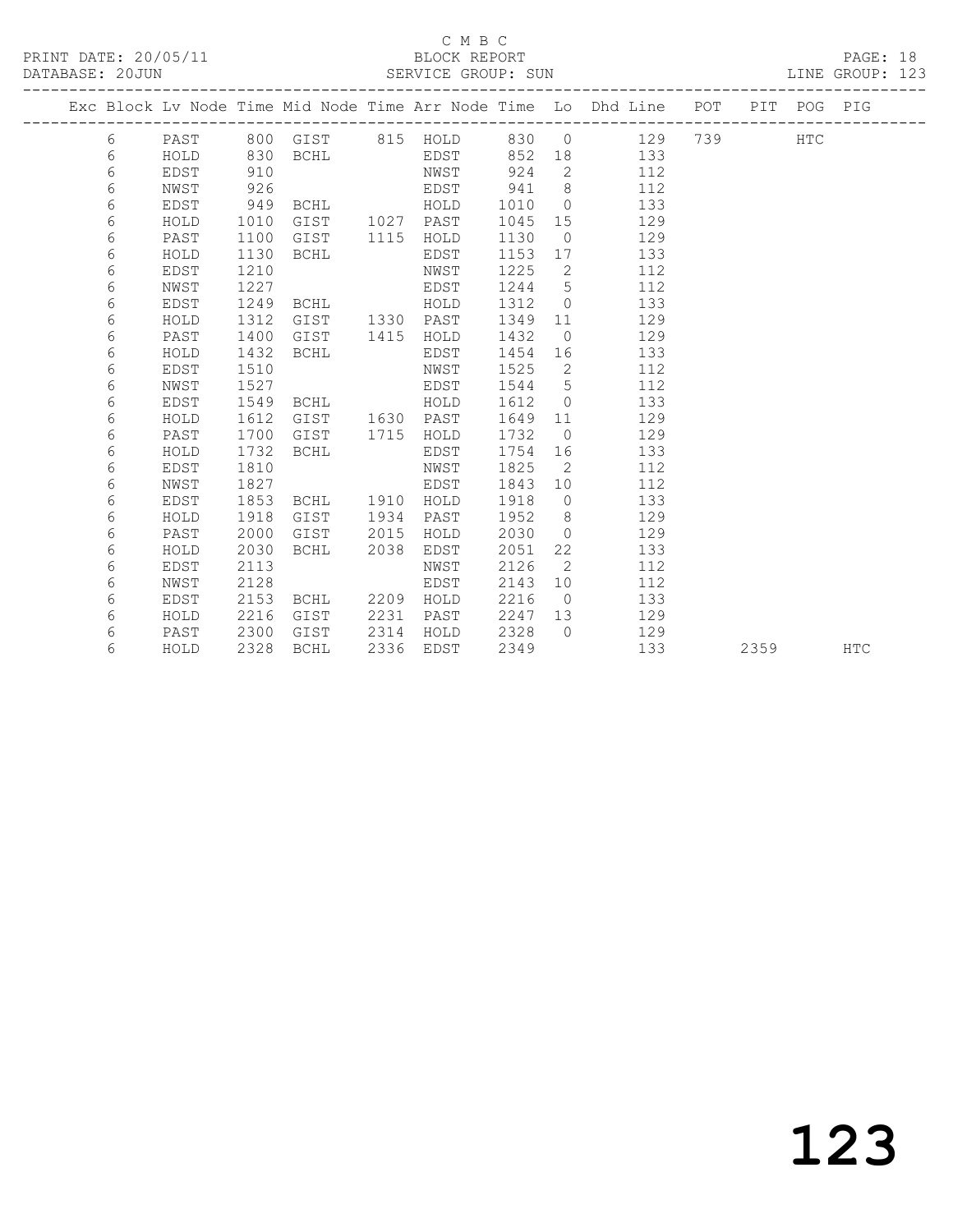### C M B C<br>BLOCK REPORT

PAGE: 19<br>LINE GROUP: 123

|  |    |      |      |                |      |           |         |                | Exc Block Lv Node Time Mid Node Time Arr Node Time Lo Dhd Line POT PIT POG PIG |         |      |            |
|--|----|------|------|----------------|------|-----------|---------|----------------|--------------------------------------------------------------------------------|---------|------|------------|
|  |    |      |      |                |      |           |         |                | 20 PAST 830 GIST 845 HOLD 900 0 129                                            | 809 HTC |      |            |
|  | 20 | HOLD | 900  |                |      |           |         |                | BCHL EDST 922 18 133                                                           |         |      |            |
|  | 20 | EDST | 940  |                |      | NWST      | 954     |                | 3 112                                                                          |         |      |            |
|  | 20 | NWST | 957  |                |      | EDST      |         |                | 1013 6 112                                                                     |         |      |            |
|  | 20 | EDST | 1019 | BCHL HOLD      |      |           | 1040    |                | 133<br>$\overline{0}$                                                          |         |      |            |
|  | 20 | HOLD | 1040 | GIST 1057 PAST |      |           | 1115 15 |                | 129                                                                            |         |      |            |
|  | 20 | PAST | 1130 | GIST           |      | 1145 HOLD | 1200    |                | $\overline{0}$<br>129                                                          |         |      |            |
|  | 20 | HOLD | 1200 | BCHL           |      | EDST      |         |                | 1223 17<br>133                                                                 |         |      |            |
|  | 20 | EDST | 1240 |                |      | NWST      | 1255 2  |                | 112                                                                            |         |      |            |
|  | 20 | NWST | 1257 |                |      | EDST      | 1314 5  |                | 112                                                                            |         |      |            |
|  | 20 | EDST | 1319 | BCHL HOLD      |      |           | 1342    |                | 133<br>$\overline{0}$                                                          |         |      |            |
|  | 20 | HOLD | 1342 | GIST           |      | 1400 PAST | 1419    |                | 129<br>11 \,                                                                   |         |      |            |
|  | 20 | PAST | 1430 | GIST           |      | 1445 HOLD | 1502    | $\overline{0}$ | 129                                                                            |         |      |            |
|  | 20 | HOLD | 1502 | BCHL           |      | EDST      | 1526 14 |                | 133                                                                            |         |      |            |
|  | 20 | EDST | 1540 |                |      | NWST      | 1555 2  |                | 112                                                                            |         |      |            |
|  | 20 | NWST | 1557 |                |      | EDST      | 1614 5  |                | 112                                                                            |         |      |            |
|  | 20 | EDST | 1619 | BCHL HOLD      |      |           | 1642 0  |                | 133                                                                            |         |      |            |
|  | 20 | HOLD | 1642 | GIST 1700 PAST |      |           | 1719    |                | 129<br>11                                                                      |         |      |            |
|  | 20 | PAST | 1730 | GIST           | 1745 | HOLD      | 1802    |                | 129<br>$\Omega$                                                                |         |      |            |
|  | 20 | HOLD | 1802 | BCHL           |      | EDST      | 1824 16 |                | 133                                                                            |         |      |            |
|  | 20 | EDST | 1840 |                |      | NWST      | 1855    | $\overline{2}$ | 112                                                                            |         |      |            |
|  | 20 | NWST | 1857 |                |      | EDST      | 1913 10 |                | 112                                                                            |         |      |            |
|  | 20 | EDST | 1923 | BCHL 1940 HOLD |      |           | 1948 0  |                | 133                                                                            |         |      |            |
|  | 20 | HOLD | 1948 | GIST           | 2004 | PAST      | 2022    | 8 <sup>1</sup> | 129                                                                            |         |      |            |
|  | 20 | PAST | 2030 | GIST           | 2044 | HOLD      | 2059    |                | 129<br>$\Omega$                                                                |         |      |            |
|  | 20 | HOLD | 2059 | BCHL           | 2107 | EDST      | 2120    |                | 133                                                                            |         |      |            |
|  | 20 | EDST | 2144 |                |      | NWST      | 2157    | $\overline{2}$ | 112                                                                            |         |      |            |
|  | 20 | NWST | 2159 |                |      | EDST      | 2213    |                | 112<br>10                                                                      |         |      |            |
|  | 20 | EDST | 2223 | BCHL 2239      |      | HOLD      | 2246    |                | $\bigcap$<br>133                                                               |         |      |            |
|  | 20 | HOLD | 2246 | GIST           | 2301 | PAST      | 2317    |                | 129                                                                            |         | 2335 | <b>HTC</b> |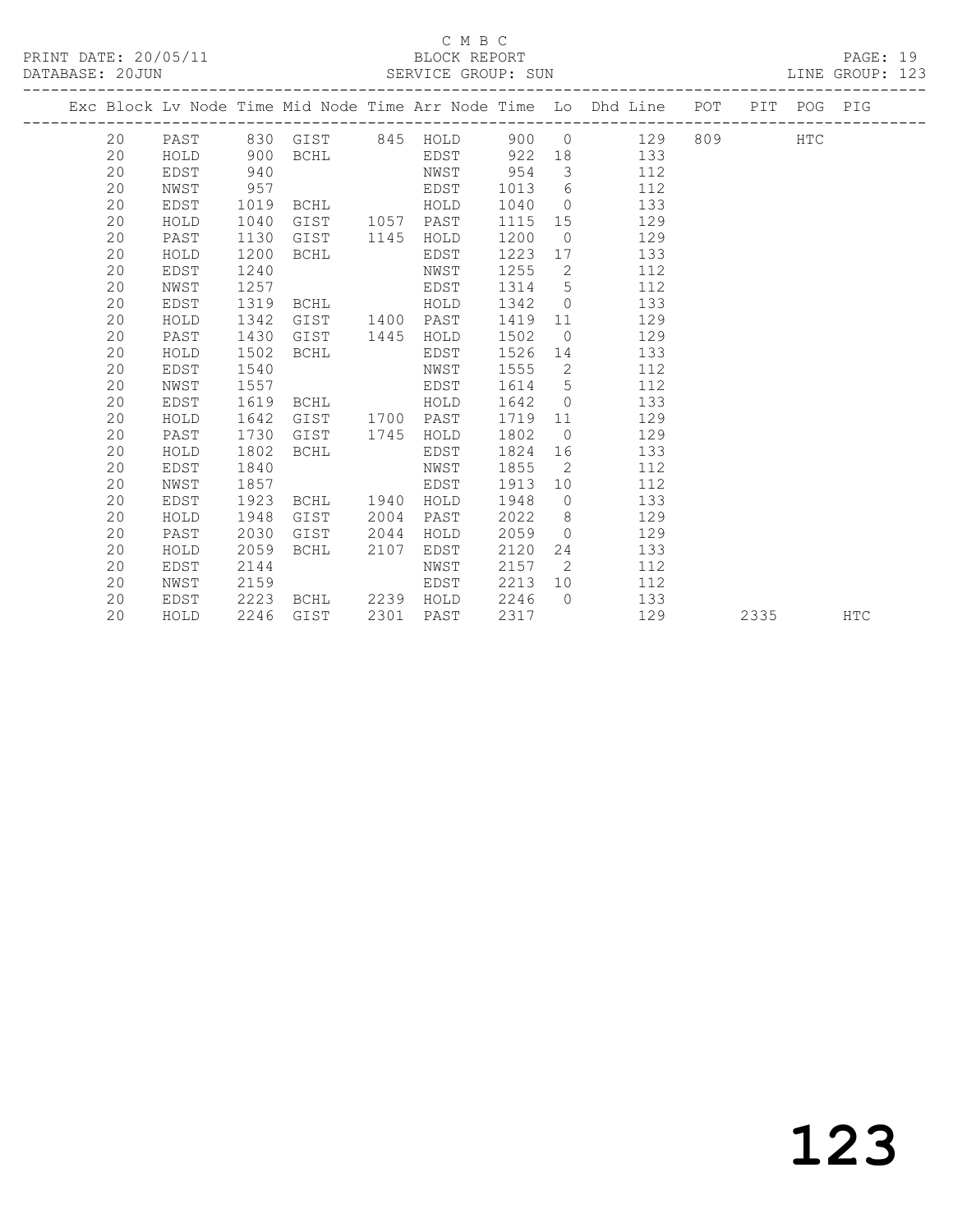## C M B C<br>BLOCK REPORT

PAGE: 20<br>LINE GROUP: 123

| Exc Block Lv Node Time Mid Node Time Arr Node Time Lo Dhd Line POT PIT POG PIG<br>625 3 123 547<br>21<br>NWST<br>601 CL-W 615 BW04<br>HTC<br>CL-E 637 NWST<br>651 10 123<br>21<br>BW04<br>628<br>716 BW04<br>726<br>$\overline{2}$<br>21<br>$CL-W$<br>NWST<br>701<br>123<br>752 9<br>728<br>737<br>21<br>BW04<br>$CL-E$<br>NWST<br>123<br>828<br>$\overline{2}$<br>21<br>801<br>$CL-W$<br>817<br>123<br>NWST<br>BW04<br>830<br>857 14<br>21<br>BW04<br>$CL-E$<br>841<br>123<br>NWST<br>911<br>927<br>938<br>21<br>$CL-W$<br>BW04<br>$5^{\circ}$<br>123<br>NWST<br>943<br>BW04<br>954<br>21<br>$CL-E$<br>1011 15<br>123<br>NWST<br>1055<br>$\overline{\mathbf{3}}$<br>21<br>NWST<br>1026<br>$CL-W$<br>1044<br>BW04<br>123<br>21<br>BW04<br>1058<br>$CL-E$<br>1109<br>1127 14<br>123<br>NWST<br>21<br>1141<br>$CL-W$<br>1159<br>BW04<br>1210<br>$\overline{\mathbf{3}}$<br>123<br>NWST<br>1213<br>1224<br>1242 14<br>21<br>BW04<br>$CL-E$<br>123<br>NWST<br>1256<br>1315<br>1327<br>$\overline{2}$<br>21<br>NWST<br>$CL-W$<br>BW04<br>123<br>BW04<br>1329<br>1341<br>1359 12<br>123<br>21<br>$CL-E$<br>NWST<br>1442<br>$\overline{2}$<br>21<br>1411<br>$CL-W$<br>1430<br>BW04<br>123<br>NWST<br>1444<br>21<br>BW04<br>$CL-E$<br>1456<br>1514 11<br>123<br>NWST<br>1525<br>1545<br>1557<br>$\overline{2}$<br>21<br>NWST<br>$CL-W$<br>BW04<br>123<br>BW04<br>1559<br>1630<br>21<br>$CL-E$<br>1611<br>10<br>123<br>NWST<br>1640<br>$CL-W$<br>1700<br>1712<br>$\overline{2}$<br>123<br>21<br>NWST<br>BW04<br>1726<br>21<br>BW04<br>1714<br>$CL-E$<br>1743 13<br>123<br>NWST<br>$\overline{2}$<br>1756<br>1815<br>1825<br>21<br>NWST<br>$CL-W$<br>BW04<br>123<br>1827<br>1839<br>1855 15<br>21<br>BW04<br>$CL-E$<br>123<br>NWST<br>1928<br>1910<br>1938<br>123<br>21<br>NWST<br>$CL-W$<br>BW04<br>$4\overline{4}$<br>21<br>BW04<br>1942<br>$CL-E$<br>1954<br>2010 15<br>123<br>NWST<br>2025<br>2053<br>21<br>$CL-W$<br>2043<br>$\overline{4}$<br>123<br>NWST<br>BW04<br>BW04<br>2057<br>2109<br>2124<br>21<br>$CL-E$<br>16<br>123<br>NWST<br>2158<br>2208<br>$\overline{2}$<br>21<br>NWST<br>2140<br>$CL-W$<br>BW04<br>123<br>2220<br>21<br>BW04<br>2210<br>$CL-E$<br>2234<br>6<br>123<br>NWST<br>2307<br>21<br>2240<br>$CL-W$<br>2257<br>$\overline{\mathbf{3}}$<br>123<br>NWST<br>BW04<br>2310<br>2319<br>2332<br>8 <sup>8</sup><br>21<br>BW04<br>$CL-E$<br>123<br>NWST<br>5 <sup>5</sup><br>2340<br>2355<br>2405<br>21<br>NWST<br>$CL-W$<br>BW04<br>123<br>21<br>BW04<br>2410<br>2419<br>2432 13<br>$CL-E$<br>NWST<br>123<br>21<br>2445<br>$CL-W$<br>2500<br>BW04<br>2510<br>$\bigcirc$<br>123<br>NWST<br>21<br>2510<br>2519<br>2532<br>123<br>BW04<br>$CL-E$<br>NWST<br>2544 | DITTIDITOD, COODN |  |  | DUINTED OROOL. DON |  |  |  |            |
|---------------------------------------------------------------------------------------------------------------------------------------------------------------------------------------------------------------------------------------------------------------------------------------------------------------------------------------------------------------------------------------------------------------------------------------------------------------------------------------------------------------------------------------------------------------------------------------------------------------------------------------------------------------------------------------------------------------------------------------------------------------------------------------------------------------------------------------------------------------------------------------------------------------------------------------------------------------------------------------------------------------------------------------------------------------------------------------------------------------------------------------------------------------------------------------------------------------------------------------------------------------------------------------------------------------------------------------------------------------------------------------------------------------------------------------------------------------------------------------------------------------------------------------------------------------------------------------------------------------------------------------------------------------------------------------------------------------------------------------------------------------------------------------------------------------------------------------------------------------------------------------------------------------------------------------------------------------------------------------------------------------------------------------------------------------------------------------------------------------------------------------------------------------------------------------------------------------------------------------------------------------------------------------------------------------------------------------------------------------------------------------------------------------------------------------------------------------------------------------------------------------------------------------------------------------------------------------------------------------------------------------------------------------------------|-------------------|--|--|--------------------|--|--|--|------------|
|                                                                                                                                                                                                                                                                                                                                                                                                                                                                                                                                                                                                                                                                                                                                                                                                                                                                                                                                                                                                                                                                                                                                                                                                                                                                                                                                                                                                                                                                                                                                                                                                                                                                                                                                                                                                                                                                                                                                                                                                                                                                                                                                                                                                                                                                                                                                                                                                                                                                                                                                                                                                                                                                           |                   |  |  |                    |  |  |  |            |
|                                                                                                                                                                                                                                                                                                                                                                                                                                                                                                                                                                                                                                                                                                                                                                                                                                                                                                                                                                                                                                                                                                                                                                                                                                                                                                                                                                                                                                                                                                                                                                                                                                                                                                                                                                                                                                                                                                                                                                                                                                                                                                                                                                                                                                                                                                                                                                                                                                                                                                                                                                                                                                                                           |                   |  |  |                    |  |  |  |            |
|                                                                                                                                                                                                                                                                                                                                                                                                                                                                                                                                                                                                                                                                                                                                                                                                                                                                                                                                                                                                                                                                                                                                                                                                                                                                                                                                                                                                                                                                                                                                                                                                                                                                                                                                                                                                                                                                                                                                                                                                                                                                                                                                                                                                                                                                                                                                                                                                                                                                                                                                                                                                                                                                           |                   |  |  |                    |  |  |  |            |
|                                                                                                                                                                                                                                                                                                                                                                                                                                                                                                                                                                                                                                                                                                                                                                                                                                                                                                                                                                                                                                                                                                                                                                                                                                                                                                                                                                                                                                                                                                                                                                                                                                                                                                                                                                                                                                                                                                                                                                                                                                                                                                                                                                                                                                                                                                                                                                                                                                                                                                                                                                                                                                                                           |                   |  |  |                    |  |  |  |            |
|                                                                                                                                                                                                                                                                                                                                                                                                                                                                                                                                                                                                                                                                                                                                                                                                                                                                                                                                                                                                                                                                                                                                                                                                                                                                                                                                                                                                                                                                                                                                                                                                                                                                                                                                                                                                                                                                                                                                                                                                                                                                                                                                                                                                                                                                                                                                                                                                                                                                                                                                                                                                                                                                           |                   |  |  |                    |  |  |  |            |
|                                                                                                                                                                                                                                                                                                                                                                                                                                                                                                                                                                                                                                                                                                                                                                                                                                                                                                                                                                                                                                                                                                                                                                                                                                                                                                                                                                                                                                                                                                                                                                                                                                                                                                                                                                                                                                                                                                                                                                                                                                                                                                                                                                                                                                                                                                                                                                                                                                                                                                                                                                                                                                                                           |                   |  |  |                    |  |  |  |            |
|                                                                                                                                                                                                                                                                                                                                                                                                                                                                                                                                                                                                                                                                                                                                                                                                                                                                                                                                                                                                                                                                                                                                                                                                                                                                                                                                                                                                                                                                                                                                                                                                                                                                                                                                                                                                                                                                                                                                                                                                                                                                                                                                                                                                                                                                                                                                                                                                                                                                                                                                                                                                                                                                           |                   |  |  |                    |  |  |  |            |
|                                                                                                                                                                                                                                                                                                                                                                                                                                                                                                                                                                                                                                                                                                                                                                                                                                                                                                                                                                                                                                                                                                                                                                                                                                                                                                                                                                                                                                                                                                                                                                                                                                                                                                                                                                                                                                                                                                                                                                                                                                                                                                                                                                                                                                                                                                                                                                                                                                                                                                                                                                                                                                                                           |                   |  |  |                    |  |  |  |            |
|                                                                                                                                                                                                                                                                                                                                                                                                                                                                                                                                                                                                                                                                                                                                                                                                                                                                                                                                                                                                                                                                                                                                                                                                                                                                                                                                                                                                                                                                                                                                                                                                                                                                                                                                                                                                                                                                                                                                                                                                                                                                                                                                                                                                                                                                                                                                                                                                                                                                                                                                                                                                                                                                           |                   |  |  |                    |  |  |  |            |
|                                                                                                                                                                                                                                                                                                                                                                                                                                                                                                                                                                                                                                                                                                                                                                                                                                                                                                                                                                                                                                                                                                                                                                                                                                                                                                                                                                                                                                                                                                                                                                                                                                                                                                                                                                                                                                                                                                                                                                                                                                                                                                                                                                                                                                                                                                                                                                                                                                                                                                                                                                                                                                                                           |                   |  |  |                    |  |  |  |            |
|                                                                                                                                                                                                                                                                                                                                                                                                                                                                                                                                                                                                                                                                                                                                                                                                                                                                                                                                                                                                                                                                                                                                                                                                                                                                                                                                                                                                                                                                                                                                                                                                                                                                                                                                                                                                                                                                                                                                                                                                                                                                                                                                                                                                                                                                                                                                                                                                                                                                                                                                                                                                                                                                           |                   |  |  |                    |  |  |  |            |
|                                                                                                                                                                                                                                                                                                                                                                                                                                                                                                                                                                                                                                                                                                                                                                                                                                                                                                                                                                                                                                                                                                                                                                                                                                                                                                                                                                                                                                                                                                                                                                                                                                                                                                                                                                                                                                                                                                                                                                                                                                                                                                                                                                                                                                                                                                                                                                                                                                                                                                                                                                                                                                                                           |                   |  |  |                    |  |  |  |            |
|                                                                                                                                                                                                                                                                                                                                                                                                                                                                                                                                                                                                                                                                                                                                                                                                                                                                                                                                                                                                                                                                                                                                                                                                                                                                                                                                                                                                                                                                                                                                                                                                                                                                                                                                                                                                                                                                                                                                                                                                                                                                                                                                                                                                                                                                                                                                                                                                                                                                                                                                                                                                                                                                           |                   |  |  |                    |  |  |  |            |
|                                                                                                                                                                                                                                                                                                                                                                                                                                                                                                                                                                                                                                                                                                                                                                                                                                                                                                                                                                                                                                                                                                                                                                                                                                                                                                                                                                                                                                                                                                                                                                                                                                                                                                                                                                                                                                                                                                                                                                                                                                                                                                                                                                                                                                                                                                                                                                                                                                                                                                                                                                                                                                                                           |                   |  |  |                    |  |  |  |            |
|                                                                                                                                                                                                                                                                                                                                                                                                                                                                                                                                                                                                                                                                                                                                                                                                                                                                                                                                                                                                                                                                                                                                                                                                                                                                                                                                                                                                                                                                                                                                                                                                                                                                                                                                                                                                                                                                                                                                                                                                                                                                                                                                                                                                                                                                                                                                                                                                                                                                                                                                                                                                                                                                           |                   |  |  |                    |  |  |  |            |
|                                                                                                                                                                                                                                                                                                                                                                                                                                                                                                                                                                                                                                                                                                                                                                                                                                                                                                                                                                                                                                                                                                                                                                                                                                                                                                                                                                                                                                                                                                                                                                                                                                                                                                                                                                                                                                                                                                                                                                                                                                                                                                                                                                                                                                                                                                                                                                                                                                                                                                                                                                                                                                                                           |                   |  |  |                    |  |  |  |            |
|                                                                                                                                                                                                                                                                                                                                                                                                                                                                                                                                                                                                                                                                                                                                                                                                                                                                                                                                                                                                                                                                                                                                                                                                                                                                                                                                                                                                                                                                                                                                                                                                                                                                                                                                                                                                                                                                                                                                                                                                                                                                                                                                                                                                                                                                                                                                                                                                                                                                                                                                                                                                                                                                           |                   |  |  |                    |  |  |  |            |
|                                                                                                                                                                                                                                                                                                                                                                                                                                                                                                                                                                                                                                                                                                                                                                                                                                                                                                                                                                                                                                                                                                                                                                                                                                                                                                                                                                                                                                                                                                                                                                                                                                                                                                                                                                                                                                                                                                                                                                                                                                                                                                                                                                                                                                                                                                                                                                                                                                                                                                                                                                                                                                                                           |                   |  |  |                    |  |  |  |            |
|                                                                                                                                                                                                                                                                                                                                                                                                                                                                                                                                                                                                                                                                                                                                                                                                                                                                                                                                                                                                                                                                                                                                                                                                                                                                                                                                                                                                                                                                                                                                                                                                                                                                                                                                                                                                                                                                                                                                                                                                                                                                                                                                                                                                                                                                                                                                                                                                                                                                                                                                                                                                                                                                           |                   |  |  |                    |  |  |  |            |
|                                                                                                                                                                                                                                                                                                                                                                                                                                                                                                                                                                                                                                                                                                                                                                                                                                                                                                                                                                                                                                                                                                                                                                                                                                                                                                                                                                                                                                                                                                                                                                                                                                                                                                                                                                                                                                                                                                                                                                                                                                                                                                                                                                                                                                                                                                                                                                                                                                                                                                                                                                                                                                                                           |                   |  |  |                    |  |  |  |            |
|                                                                                                                                                                                                                                                                                                                                                                                                                                                                                                                                                                                                                                                                                                                                                                                                                                                                                                                                                                                                                                                                                                                                                                                                                                                                                                                                                                                                                                                                                                                                                                                                                                                                                                                                                                                                                                                                                                                                                                                                                                                                                                                                                                                                                                                                                                                                                                                                                                                                                                                                                                                                                                                                           |                   |  |  |                    |  |  |  |            |
|                                                                                                                                                                                                                                                                                                                                                                                                                                                                                                                                                                                                                                                                                                                                                                                                                                                                                                                                                                                                                                                                                                                                                                                                                                                                                                                                                                                                                                                                                                                                                                                                                                                                                                                                                                                                                                                                                                                                                                                                                                                                                                                                                                                                                                                                                                                                                                                                                                                                                                                                                                                                                                                                           |                   |  |  |                    |  |  |  |            |
|                                                                                                                                                                                                                                                                                                                                                                                                                                                                                                                                                                                                                                                                                                                                                                                                                                                                                                                                                                                                                                                                                                                                                                                                                                                                                                                                                                                                                                                                                                                                                                                                                                                                                                                                                                                                                                                                                                                                                                                                                                                                                                                                                                                                                                                                                                                                                                                                                                                                                                                                                                                                                                                                           |                   |  |  |                    |  |  |  |            |
|                                                                                                                                                                                                                                                                                                                                                                                                                                                                                                                                                                                                                                                                                                                                                                                                                                                                                                                                                                                                                                                                                                                                                                                                                                                                                                                                                                                                                                                                                                                                                                                                                                                                                                                                                                                                                                                                                                                                                                                                                                                                                                                                                                                                                                                                                                                                                                                                                                                                                                                                                                                                                                                                           |                   |  |  |                    |  |  |  |            |
|                                                                                                                                                                                                                                                                                                                                                                                                                                                                                                                                                                                                                                                                                                                                                                                                                                                                                                                                                                                                                                                                                                                                                                                                                                                                                                                                                                                                                                                                                                                                                                                                                                                                                                                                                                                                                                                                                                                                                                                                                                                                                                                                                                                                                                                                                                                                                                                                                                                                                                                                                                                                                                                                           |                   |  |  |                    |  |  |  |            |
|                                                                                                                                                                                                                                                                                                                                                                                                                                                                                                                                                                                                                                                                                                                                                                                                                                                                                                                                                                                                                                                                                                                                                                                                                                                                                                                                                                                                                                                                                                                                                                                                                                                                                                                                                                                                                                                                                                                                                                                                                                                                                                                                                                                                                                                                                                                                                                                                                                                                                                                                                                                                                                                                           |                   |  |  |                    |  |  |  |            |
|                                                                                                                                                                                                                                                                                                                                                                                                                                                                                                                                                                                                                                                                                                                                                                                                                                                                                                                                                                                                                                                                                                                                                                                                                                                                                                                                                                                                                                                                                                                                                                                                                                                                                                                                                                                                                                                                                                                                                                                                                                                                                                                                                                                                                                                                                                                                                                                                                                                                                                                                                                                                                                                                           |                   |  |  |                    |  |  |  |            |
|                                                                                                                                                                                                                                                                                                                                                                                                                                                                                                                                                                                                                                                                                                                                                                                                                                                                                                                                                                                                                                                                                                                                                                                                                                                                                                                                                                                                                                                                                                                                                                                                                                                                                                                                                                                                                                                                                                                                                                                                                                                                                                                                                                                                                                                                                                                                                                                                                                                                                                                                                                                                                                                                           |                   |  |  |                    |  |  |  |            |
|                                                                                                                                                                                                                                                                                                                                                                                                                                                                                                                                                                                                                                                                                                                                                                                                                                                                                                                                                                                                                                                                                                                                                                                                                                                                                                                                                                                                                                                                                                                                                                                                                                                                                                                                                                                                                                                                                                                                                                                                                                                                                                                                                                                                                                                                                                                                                                                                                                                                                                                                                                                                                                                                           |                   |  |  |                    |  |  |  |            |
|                                                                                                                                                                                                                                                                                                                                                                                                                                                                                                                                                                                                                                                                                                                                                                                                                                                                                                                                                                                                                                                                                                                                                                                                                                                                                                                                                                                                                                                                                                                                                                                                                                                                                                                                                                                                                                                                                                                                                                                                                                                                                                                                                                                                                                                                                                                                                                                                                                                                                                                                                                                                                                                                           |                   |  |  |                    |  |  |  |            |
|                                                                                                                                                                                                                                                                                                                                                                                                                                                                                                                                                                                                                                                                                                                                                                                                                                                                                                                                                                                                                                                                                                                                                                                                                                                                                                                                                                                                                                                                                                                                                                                                                                                                                                                                                                                                                                                                                                                                                                                                                                                                                                                                                                                                                                                                                                                                                                                                                                                                                                                                                                                                                                                                           |                   |  |  |                    |  |  |  |            |
|                                                                                                                                                                                                                                                                                                                                                                                                                                                                                                                                                                                                                                                                                                                                                                                                                                                                                                                                                                                                                                                                                                                                                                                                                                                                                                                                                                                                                                                                                                                                                                                                                                                                                                                                                                                                                                                                                                                                                                                                                                                                                                                                                                                                                                                                                                                                                                                                                                                                                                                                                                                                                                                                           |                   |  |  |                    |  |  |  |            |
|                                                                                                                                                                                                                                                                                                                                                                                                                                                                                                                                                                                                                                                                                                                                                                                                                                                                                                                                                                                                                                                                                                                                                                                                                                                                                                                                                                                                                                                                                                                                                                                                                                                                                                                                                                                                                                                                                                                                                                                                                                                                                                                                                                                                                                                                                                                                                                                                                                                                                                                                                                                                                                                                           |                   |  |  |                    |  |  |  |            |
|                                                                                                                                                                                                                                                                                                                                                                                                                                                                                                                                                                                                                                                                                                                                                                                                                                                                                                                                                                                                                                                                                                                                                                                                                                                                                                                                                                                                                                                                                                                                                                                                                                                                                                                                                                                                                                                                                                                                                                                                                                                                                                                                                                                                                                                                                                                                                                                                                                                                                                                                                                                                                                                                           |                   |  |  |                    |  |  |  |            |
|                                                                                                                                                                                                                                                                                                                                                                                                                                                                                                                                                                                                                                                                                                                                                                                                                                                                                                                                                                                                                                                                                                                                                                                                                                                                                                                                                                                                                                                                                                                                                                                                                                                                                                                                                                                                                                                                                                                                                                                                                                                                                                                                                                                                                                                                                                                                                                                                                                                                                                                                                                                                                                                                           |                   |  |  |                    |  |  |  | <b>HTC</b> |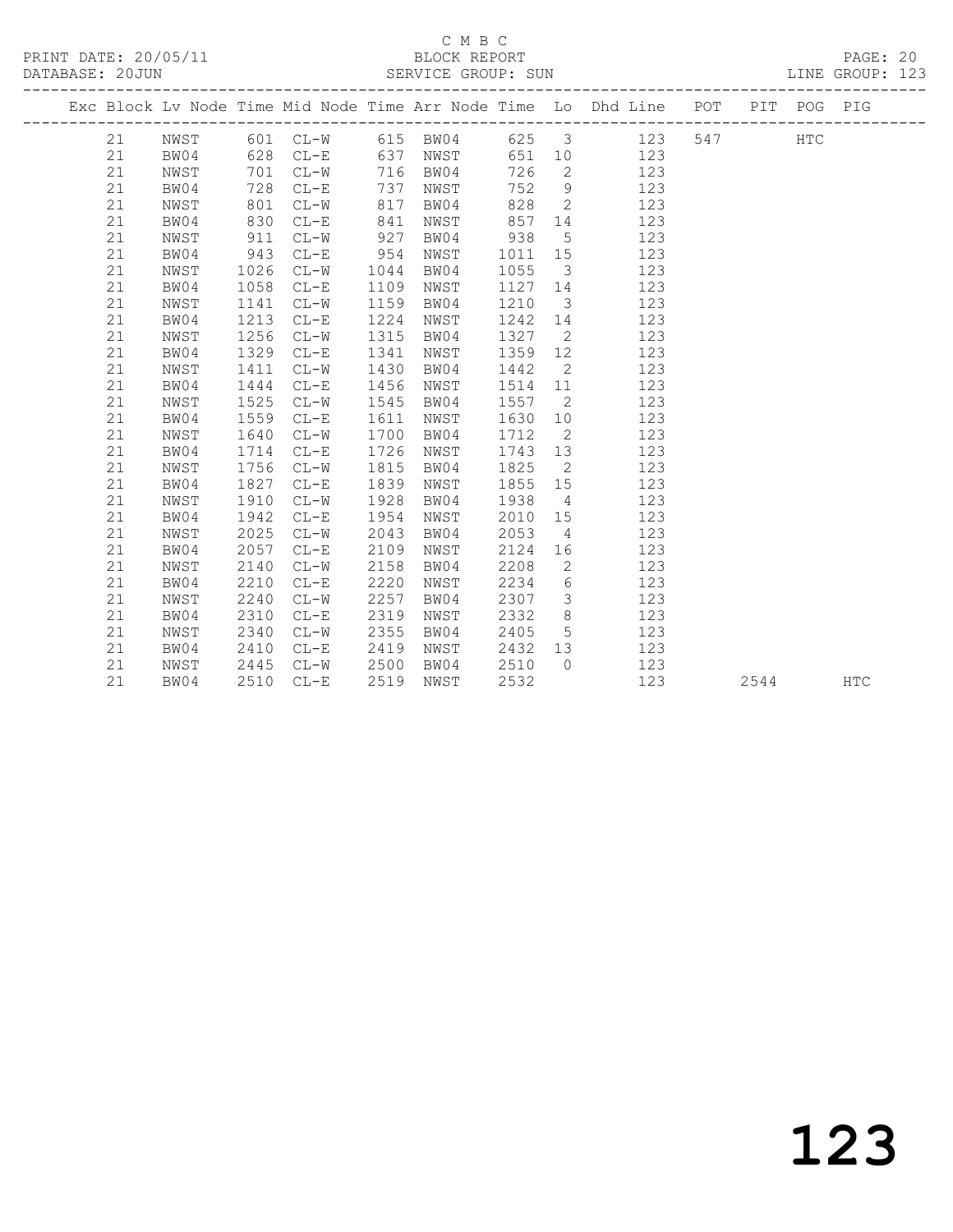## C M B C<br>BLOCK REPORT

PAGE: 21<br>LINE GROUP: 123

|  |    |      |      |                |      |           |         |                         | Exc Block Lv Node Time Mid Node Time Arr Node Time Lo Dhd Line POT PIT POG PIG |      |            |
|--|----|------|------|----------------|------|-----------|---------|-------------------------|--------------------------------------------------------------------------------|------|------------|
|  | 22 | EDST | 712  |                |      |           |         |                         |                                                                                |      |            |
|  | 22 | NWST |      |                |      |           |         |                         |                                                                                |      |            |
|  | 22 | EDST |      |                |      |           |         |                         |                                                                                |      |            |
|  | 22 | HOLD | 809  | GIST 825 PAST  |      |           | 841     | 19                      | 129                                                                            |      |            |
|  | 22 | PAST | 900  | GIST 915 HOLD  |      |           | 930     | $\overline{0}$          | 129                                                                            |      |            |
|  | 22 | HOLD | 930  | BCHL           |      | EDST      | 952     | 18                      | 133                                                                            |      |            |
|  | 22 | EDST | 1010 |                |      | NWST      | 1024    | $\overline{\mathbf{3}}$ | 112                                                                            |      |            |
|  | 22 | NWST | 1027 | <b>EDST</b>    |      |           |         |                         | 1043 6<br>112                                                                  |      |            |
|  | 22 | EDST | 1049 | BCHL HOLD      |      |           |         |                         | 1111 0<br>133                                                                  |      |            |
|  | 22 | HOLD | 1111 | GIST 1129 PAST |      |           | 1148    | 12                      | 129                                                                            |      |            |
|  | 22 | PAST | 1200 | GIST           |      | 1215 HOLD | 1231    | $\overline{0}$          | 129                                                                            |      |            |
|  | 22 | HOLD | 1231 | BCHL           |      | EDST      | 1254 16 |                         | 133                                                                            |      |            |
|  | 22 | EDST | 1310 |                |      | NWST      | 1325    | $\overline{2}$          | 112                                                                            |      |            |
|  | 22 | NWST | 1327 |                |      | EDST      | 1344    | $5\overline{)}$         | 112                                                                            |      |            |
|  | 22 | EDST |      | 1349 BCHL HOLD |      |           | 1412    | $\overline{0}$          | 133                                                                            |      |            |
|  | 22 | HOLD | 1412 | GIST 1430 PAST |      |           | 1449 11 |                         | 129                                                                            |      |            |
|  | 22 | PAST | 1500 | GIST           |      | 1515 HOLD | 1532    | $\overline{0}$          | 129                                                                            |      |            |
|  | 22 | HOLD | 1532 | BCHL           |      | EDST      | 1556 14 |                         | 133                                                                            |      |            |
|  | 22 | EDST | 1610 |                |      | NWST      | 1625    |                         | $\overline{2}$<br>112                                                          |      |            |
|  | 22 | NWST | 1627 | <b>EDST</b>    |      |           |         |                         | 1644 5<br>112                                                                  |      |            |
|  | 22 | EDST | 1649 | <b>BCHL</b>    |      | HOLD      | 1713    |                         | $\overline{0}$<br>133                                                          |      |            |
|  | 22 | HOLD | 1713 | GIST 1730 PAST |      |           | 1749    | 11                      | 129                                                                            |      |            |
|  | 22 | PAST | 1800 | GIST           |      | 1815 HOLD | 1831    | $\overline{0}$          | 129                                                                            |      |            |
|  | 22 | HOLD | 1831 | BCHL           |      | EDST      | 1853 17 |                         | 133                                                                            |      |            |
|  | 22 | EDST | 1910 |                |      | NWST      | 1925    | $\overline{2}$          | 112                                                                            |      |            |
|  | 22 | NWST | 1927 |                |      | EDST      | 1942 11 |                         | 112                                                                            |      |            |
|  | 22 | EDST | 1953 | BCHL 2010 HOLD |      |           | 2018    | $\overline{0}$          | 133                                                                            |      |            |
|  | 22 | HOLD | 2018 | GIST           | 2034 | PAST      | 2052    | 8 <sup>8</sup>          | 129                                                                            |      |            |
|  | 22 | PAST | 2100 | GIST           | 2114 | HOLD      | 2129    | $\overline{0}$          | 129                                                                            |      |            |
|  | 22 | HOLD | 2129 | BCHL           | 2137 | EDST      | 2150    |                         | 133<br>24                                                                      |      |            |
|  | 22 | EDST | 2214 |                |      | NWST      | 2227    |                         | $\overline{2}$<br>112                                                          |      |            |
|  | 22 | NWST | 2229 |                |      | EDST      | 2243    | $5\overline{)}$         | 112                                                                            |      |            |
|  | 22 | EDST | 2248 | BCHL 2304 HOLD |      |           | 2311    | $\overline{0}$          | 133                                                                            |      |            |
|  | 22 | HOLD | 2311 | GIST           |      | 2326 PAST | 2342    | 20                      | 129                                                                            |      |            |
|  | 22 | PAST | 2402 | GIST           |      | 2416 HOLD | 2430    | $\bigcirc$              | 129                                                                            |      |            |
|  | 22 | HOLD | 2430 | BCHL           |      | 2438 EDST | 2451    |                         | 133                                                                            | 2501 | <b>HTC</b> |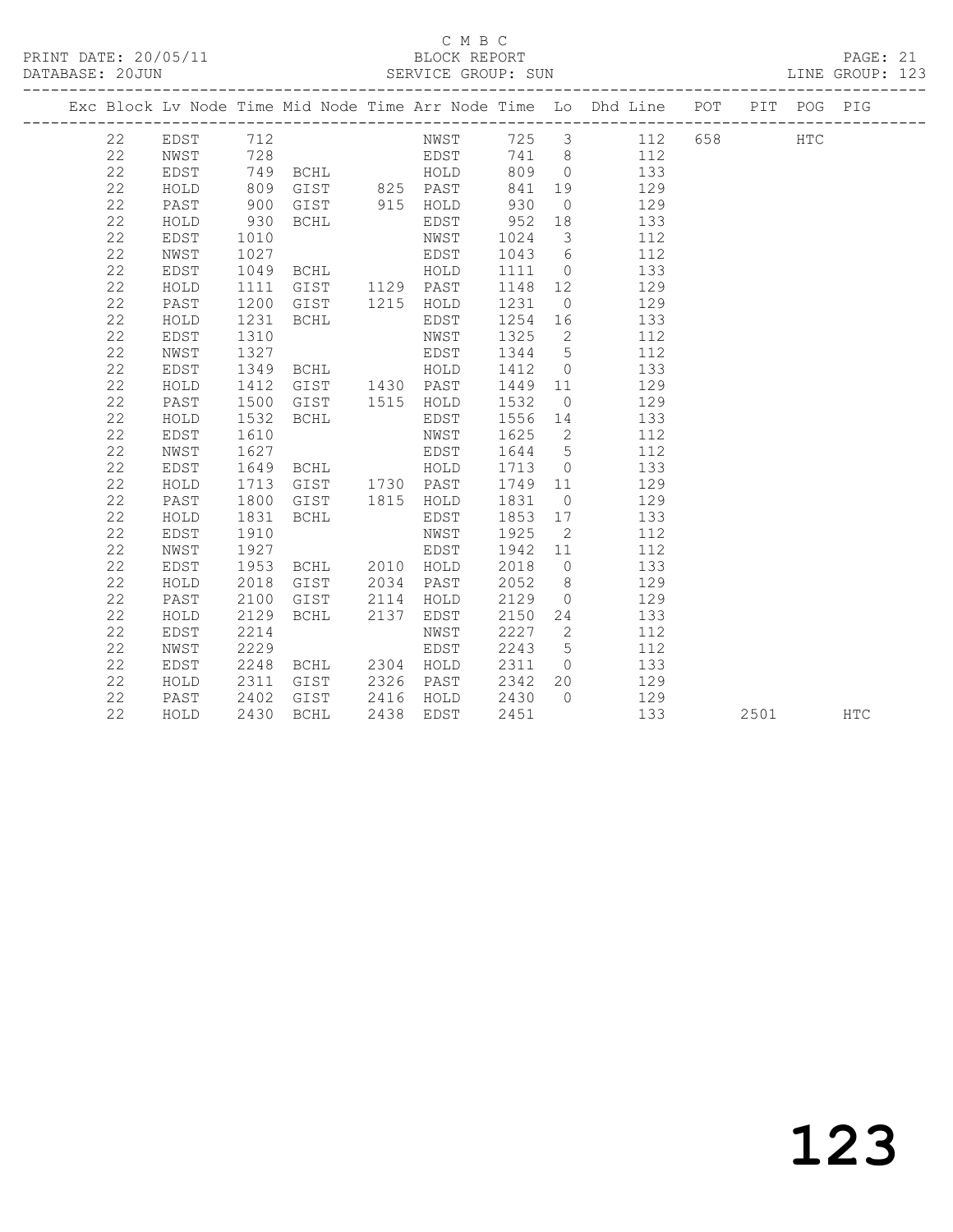### C M B C<br>BLOCK REPORT

PAGE: 22<br>LINE GROUP: 123

|    |      |      |                                 |      |           |         |                | Exc Block Lv Node Time Mid Node Time Arr Node Time Lo Dhd Line POT PIT POG PIG |      |     |            |
|----|------|------|---------------------------------|------|-----------|---------|----------------|--------------------------------------------------------------------------------|------|-----|------------|
| 23 | MTST |      |                                 |      |           |         |                | 728 GIST 745 HOLD 800 0 129 706                                                |      | HTC |            |
| 23 | HOLD |      | 800 BCHL EDST                   |      |           |         |                | 820 20 133                                                                     |      |     |            |
| 23 | EDST | 840  |                                 |      | NWST      |         |                | 853 3 112                                                                      |      |     |            |
| 23 | NWST | 856  |                                 |      | EDST      | 911     | 8 <sup>8</sup> | 112                                                                            |      |     |            |
| 23 | EDST | 919  | BCHL HOLD                       |      |           | 940     | $\overline{0}$ | 133                                                                            |      |     |            |
| 23 | HOLD | 940  | GIST 957 PAST<br>GIST 1045 HOLD |      |           | 1015    | 15             | 129                                                                            |      |     |            |
| 23 | PAST | 1030 |                                 |      |           | 1100    | $\overline{0}$ | 129                                                                            |      |     |            |
| 23 | HOLD | 1100 | BCHL                            |      | EDST      | 1123 17 |                | 133                                                                            |      |     |            |
| 23 | EDST | 1140 |                                 |      | NWST      | 1154    | $\overline{2}$ | 112                                                                            |      |     |            |
| 23 | NWST | 1156 | <b>EDST</b>                     |      |           |         |                | 1213 6<br>112                                                                  |      |     |            |
| 23 | EDST | 1219 | <b>BCHL</b>                     |      | HOLD      | 1242    | $\overline{0}$ | 133                                                                            |      |     |            |
| 23 | HOLD | 1242 | GIST 1300 PAST                  |      |           | 1319    | 11             | 129                                                                            |      |     |            |
| 23 | PAST | 1330 | GIST                            |      | 1345 HOLD | 1402    | $\overline{0}$ | 129                                                                            |      |     |            |
| 23 | HOLD | 1402 | BCHL                            |      | EDST      | 1424    | 16             | 133                                                                            |      |     |            |
| 23 | EDST | 1440 |                                 |      | NWST      | 1455    | $\overline{2}$ | 112                                                                            |      |     |            |
| 23 | NWST | 1457 |                                 |      | EDST      | 1514 5  |                | 112                                                                            |      |     |            |
| 23 | EDST | 1519 | BCHL HOLD                       |      |           | 1542    | $\overline{0}$ | 133                                                                            |      |     |            |
| 23 | HOLD | 1542 | GIST 1600 PAST                  |      |           | 1619 11 |                | 129                                                                            |      |     |            |
| 23 | PAST | 1630 | GIST                            |      | 1645 HOLD | 1702    | $\overline{0}$ | 129                                                                            |      |     |            |
| 23 | HOLD | 1702 | BCHL                            |      | EDST      | 1724    | 16             | 133                                                                            |      |     |            |
| 23 | EDST | 1740 |                                 |      | NWST      | 1755    | $\overline{2}$ | 112                                                                            |      |     |            |
| 23 | NWST | 1757 |                                 |      | EDST      | 1813 10 |                | 112                                                                            |      |     |            |
| 23 | EDST | 1823 | BCHL HOLD                       |      |           | 1845    | $\overline{0}$ | 133                                                                            |      |     |            |
| 23 | HOLD | 1845 | GIST 1901 PAST                  |      |           | 1919 11 |                | 129                                                                            |      |     |            |
| 23 | PAST | 1930 | GIST 1945                       |      | HOLD      | 2000    | $\overline{0}$ | 129                                                                            |      |     |            |
| 23 | HOLD | 2000 | BCHL 2008                       |      | EDST      | 2021    | 19             | 133                                                                            |      |     |            |
| 23 | EDST | 2040 |                                 |      | NWST      | 2055    | $\overline{2}$ | 112                                                                            |      |     |            |
| 23 | NWST | 2057 |                                 |      | EDST      | 2112    | 11             | 112                                                                            |      |     |            |
| 23 | EDST | 2123 | BCHL 2140 HOLD                  |      |           | 2147    | $\overline{0}$ | 133                                                                            |      |     |            |
| 23 | HOLD | 2147 | GIST                            |      | 2202 PAST | 2220    | 10             | 129                                                                            |      |     |            |
| 23 | PAST | 2230 | GIST                            | 2244 | HOLD      | 2258    | $\overline{0}$ | 129                                                                            |      |     |            |
| 23 | HOLD | 2258 | BCHL                            |      | 2306 EDST | 2319    | 25             | 133                                                                            |      |     |            |
| 23 | EDST | 2344 |                                 |      | NWST      | 2356    | $\overline{2}$ | 112                                                                            |      |     |            |
| 23 | NWST | 2358 |                                 |      | EDST      | 2410    | 5 <sup>5</sup> | 112                                                                            |      |     |            |
| 23 | EDST | 2415 |                                 |      | NWST      | 2427    |                | 2 112                                                                          |      |     |            |
| 23 | NWST | 2429 |                                 |      | EDST      | 2441    | $7\phantom{0}$ | 112                                                                            |      |     |            |
| 23 | EDST | 2448 |                                 |      | NWST      | 2500    |                | 112                                                                            | 2512 |     | <b>HTC</b> |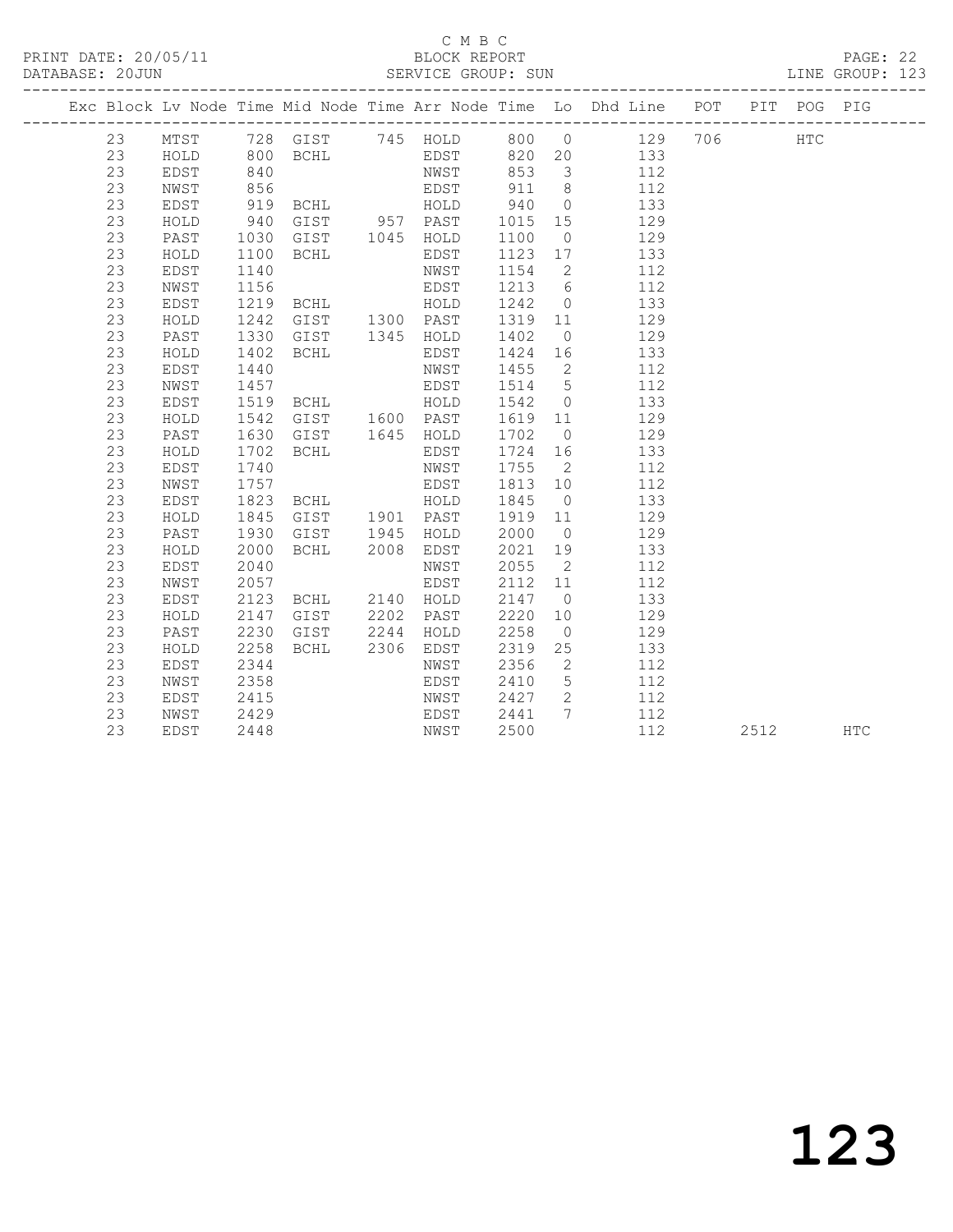## C M B C<br>BLOCK REPORT

PAGE: 23<br>LINE GROUP: 123

|  |    |             |      |                |      |           |      |                          | Exc Block Lv Node Time Mid Node Time Arr Node Time Lo Dhd Line POT PIT POG PIG |     |      |     |            |
|--|----|-------------|------|----------------|------|-----------|------|--------------------------|--------------------------------------------------------------------------------|-----|------|-----|------------|
|  | 24 | EDST        | 740  |                |      | NWST 753  |      |                          | $5^{\circ}$<br>112                                                             | 726 |      | HTC |            |
|  | 24 | NWST        | 758  |                |      | EDST      | 811  |                          | $8 \overline{)}$<br>112                                                        |     |      |     |            |
|  | 24 | EDST        | 819  | BCHL           |      | HOLD      | 840  | $\bigcirc$               | 133                                                                            |     |      |     |            |
|  | 24 | HOLD        | 840  | GIST 857 PAST  |      |           | 915  | 15                       | 129                                                                            |     |      |     |            |
|  | 24 | PAST        | 930  | GIST 945 HOLD  |      |           | 1000 | $\overline{0}$           | 129                                                                            |     |      |     |            |
|  | 24 | HOLD        | 1000 | BCHL           |      | EDST      | 1022 | 18                       | 133                                                                            |     |      |     |            |
|  | 24 | EDST        | 1040 |                |      | NWST      | 1054 | $\mathcal{S}$            | 112                                                                            |     |      |     |            |
|  | 24 | NWST        | 1057 |                |      | EDST      | 1113 | 6                        | 112                                                                            |     |      |     |            |
|  | 24 | EDST        | 1119 | BCHL           |      | HOLD      | 1142 | $\overline{0}$           | 133                                                                            |     |      |     |            |
|  | 24 | HOLD        | 1142 | GIST           |      | 1200 PAST | 1219 | 11                       | 129                                                                            |     |      |     |            |
|  | 24 | PAST        | 1230 | GIST           | 1245 | HOLD      | 1302 | $\overline{0}$           | 129                                                                            |     |      |     |            |
|  | 24 | HOLD        | 1302 | <b>BCHL</b>    |      | EDST      | 1325 | 15                       | 133                                                                            |     |      |     |            |
|  | 24 | EDST        | 1340 |                |      | NWST      | 1355 | $\overline{2}$           | 112                                                                            |     |      |     |            |
|  | 24 | NWST        | 1357 |                |      | EDST      | 1414 | $5\overline{)}$          | 112                                                                            |     |      |     |            |
|  | 24 | EDST        | 1419 | <b>BCHL</b>    |      | HOLD      | 1442 | $\overline{0}$           | 133                                                                            |     |      |     |            |
|  | 24 | HOLD        | 1442 | GIST 1500 PAST |      |           | 1519 | 11                       | 129                                                                            |     |      |     |            |
|  | 24 | PAST        | 1530 | GIST           | 1545 | HOLD      | 1602 | $\overline{0}$           | 129                                                                            |     |      |     |            |
|  | 24 | HOLD        | 1602 | BCHL           |      | EDST      | 1624 | 16                       | 133                                                                            |     |      |     |            |
|  | 24 | EDST        | 1640 |                |      | NWST      | 1655 | $\overline{\phantom{a}}$ | 112                                                                            |     |      |     |            |
|  | 24 | NWST        | 1657 |                |      | EDST      | 1713 | 6                        | 112                                                                            |     |      |     |            |
|  | 24 | EDST        | 1719 | BCHL           |      | HOLD      | 1743 | $\overline{0}$           | 133                                                                            |     |      |     |            |
|  | 24 | HOLD        | 1743 | GIST           | 1800 | PAST      | 1819 | 11                       | 129                                                                            |     |      |     |            |
|  | 24 | PAST        | 1830 | GIST           | 1845 | HOLD      | 1901 | $\overline{0}$           | 129                                                                            |     |      |     |            |
|  | 24 | HOLD        | 1901 | BCHL           | 1909 | EDST      | 1922 | 18                       | 133                                                                            |     |      |     |            |
|  | 24 | EDST        | 1940 |                |      | NWST      | 1955 | $\overline{2}$           | 112                                                                            |     |      |     |            |
|  | 24 | NWST        | 1957 |                |      | EDST      | 2012 | 11                       | 112                                                                            |     |      |     |            |
|  | 24 | <b>EDST</b> | 2023 | BCHL           | 2040 | HOLD      | 2047 | $\bigcirc$               | 133                                                                            |     |      |     |            |
|  | 24 | HOLD        | 2047 | GIST           | 2102 | PAST      | 2120 | 10                       | 129                                                                            |     |      |     |            |
|  | 24 | PAST        | 2130 | GIST           | 2144 | HOLD      | 2159 | $\overline{0}$           | 129                                                                            |     |      |     |            |
|  | 24 | HOLD        | 2159 | BCHL           | 2207 | EDST      | 2220 | 24                       | 133                                                                            |     |      |     |            |
|  | 24 | EDST        | 2244 |                |      | NWST      | 2257 | 2                        | 112                                                                            |     |      |     |            |
|  | 24 | NWST        | 2259 |                |      | EDST      | 2311 |                          | 112                                                                            |     | 2321 |     | <b>HTC</b> |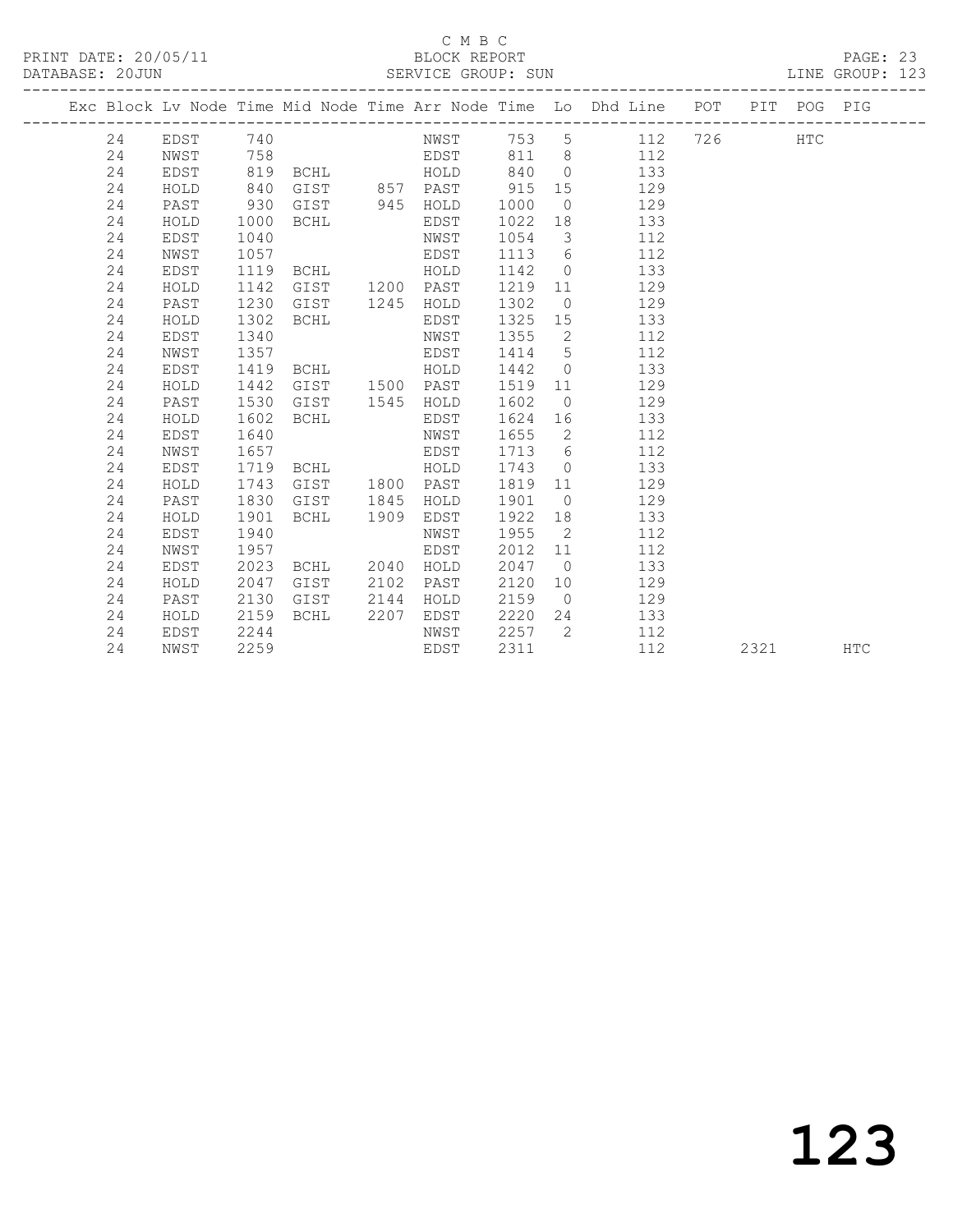| PRINT DATE: 20/05/11              |                                |                   |  | C M B C<br>BLOCK REPORT           |                 |                 | DATABASE: 20JUN SERVICE GROUP: SUN LINE GROUP: 340                             |  |      | PAGE: 24 |  |
|-----------------------------------|--------------------------------|-------------------|--|-----------------------------------|-----------------|-----------------|--------------------------------------------------------------------------------|--|------|----------|--|
| 22ST 22 ST STN<br>SCDL SCOTTSDALE |                                |                   |  |                                   | _______________ |                 | HTC Hamilton Depot                                                             |  |      |          |  |
|                                   |                                |                   |  |                                   |                 |                 | Exc Block Lv Node Time Mid Node Time Arr Node Time Lo Dhd Line POT PIT POG PIG |  |      |          |  |
|                                   | 1 22ST 554                     |                   |  |                                   |                 |                 | SCDL 615 5 340 546 HTC                                                         |  |      |          |  |
| $\mathbf{1}$                      | SCDL                           |                   |  |                                   |                 |                 |                                                                                |  |      |          |  |
| $\mathbf{1}$                      | 22ST                           |                   |  |                                   |                 |                 | 22ST 640 13 340<br>SCDL 714 6 340                                              |  |      |          |  |
| $\,1\,$                           | SCDL                           | 620<br>653<br>720 |  |                                   |                 |                 | $22ST$ 740 13 340                                                              |  |      |          |  |
| $\mathbf{1}$                      | 22ST                           |                   |  |                                   |                 |                 | 340                                                                            |  |      |          |  |
| $\mathbf{1}$                      | SCDL                           | 753<br>820<br>852 |  | SCDL 814<br>22ST 842              |                 |                 | $\begin{array}{c} 6 \\ 10 \end{array}$<br>340                                  |  |      |          |  |
| $\mathbf 1$                       | 22ST                           |                   |  | SCDL 914<br>22ST 942<br>SCDL 1014 |                 |                 | 6 340                                                                          |  |      |          |  |
| $\mathbf{1}$                      | $\operatorname{\mathsf{SCDL}}$ | 920               |  |                                   |                 | 9               | 340                                                                            |  |      |          |  |
| $\mathbf 1$                       | 22ST                           | 951               |  | SCDL                              |                 |                 | $6 \t340$                                                                      |  |      |          |  |
| $\mathbf 1$                       | SCDL                           | 1020              |  | 22ST                              |                 | 10              | 340                                                                            |  |      |          |  |
| $1\,$                             | 22ST                           | 1053              |  | SCDL                              | 1043<br>1118    | $6\overline{6}$ | 340                                                                            |  |      |          |  |
| $1\,$                             | SCDL                           | 1124              |  | 22ST                              | 1150            |                 | 5 340                                                                          |  |      |          |  |
| $\mathbf{1}$                      | 22ST                           | 1155              |  | SCDL                              |                 |                 |                                                                                |  |      |          |  |
| $\mathbf 1$                       | SCDL                           | 1228              |  | 22ST                              | 1222<br>1253    |                 | $\begin{array}{ccc} 6 & 340 \\ 6 & 340 \end{array}$                            |  |      |          |  |
| $\mathbf{1}$                      | 22ST                           | 1259              |  | SCDL                              | 1326            |                 | 6 340                                                                          |  |      |          |  |
| $1\,$                             | SCDL                           | 1332              |  | 22ST                              | 1356            | $7\overline{ }$ | 340                                                                            |  |      |          |  |
| $\mathbf{1}$                      | 22ST                           | 1403              |  | SCDL                              | 1430            |                 | 6 340                                                                          |  |      |          |  |
| $\mathbf 1$                       | SCDL                           | 1436              |  |                                   |                 |                 |                                                                                |  |      |          |  |
| $1\,$                             | 22ST                           | 1507              |  | 22ST<br>SCDL                      | 1500<br>1534    | 6               | $\begin{array}{ccc} 7 & 340 \\ 2 & 240 \end{array}$<br>340                     |  |      |          |  |
| $\mathbf{1}$                      | $\operatorname{\mathsf{SCDL}}$ | 1540              |  | 22ST                              | 1604            | $7\overline{ }$ | 340                                                                            |  |      |          |  |
| $\mathbf{1}$                      | 22ST                           | 1611              |  | SCDL                              |                 |                 |                                                                                |  |      |          |  |
| $\mathbf 1$                       | SCDL                           | 1644              |  | 22ST                              | 1638<br>1708    |                 | $\begin{array}{ccc} 6 & 340 \\ 7 & 340 \end{array}$                            |  |      |          |  |
| $\mathbf{1}$                      | 22ST                           | 1715              |  | SCDL                              |                 |                 |                                                                                |  |      |          |  |
| $1\,$                             | $\operatorname{\mathsf{SCDL}}$ | 1748              |  | 22ST                              | 1742<br>1810    | 11              | 6 340<br>340                                                                   |  |      |          |  |
| $\mathbf{1}$                      | 22ST                           | 1821              |  | SCDL                              | 1846            | 8 <sup>8</sup>  | 340                                                                            |  |      |          |  |
| $\mathbf 1$                       |                                |                   |  | 22ST                              |                 |                 |                                                                                |  |      |          |  |
| $\mathbf{1}$                      | SCDL                           | 1854              |  |                                   | 1915<br>1950    | 11              | 340                                                                            |  |      |          |  |
|                                   | 22ST                           | 1926              |  | SCDL                              |                 | 10              | 340                                                                            |  |      |          |  |
| $\mathbf 1$                       | $\operatorname{\mathsf{SCDL}}$ | 2000              |  | 22ST                              | 2020            | 10 <sub>1</sub> | 340                                                                            |  |      |          |  |
| $\mathbf{1}$                      | 22ST                           | 2030              |  | SCDL                              | 2054<br>2122    | 8 <sup>8</sup>  | 340<br>340                                                                     |  |      |          |  |
| $\mathbf 1$                       | SCDL                           | 2102              |  | 22ST                              |                 | 8 <sup>1</sup>  |                                                                                |  |      |          |  |
| $\mathbf{1}$                      | 22ST                           | 2130              |  | SCDL                              | 2154            | 8 <sup>8</sup>  | 340                                                                            |  |      |          |  |
| $\mathbf{1}$                      | $\operatorname{\mathsf{SCDL}}$ | 2202              |  | 22ST                              | 2222            | 9               | 340                                                                            |  |      |          |  |
| $\mathbf{1}$                      | 22ST                           | 2231              |  | SCDL                              | 2254            |                 | 8 340                                                                          |  |      |          |  |
| $\mathbf{1}$                      | SCDL                           | 2302              |  | 22ST<br>SCDL                      | 2322<br>2354    |                 | $\frac{10}{340}$                                                               |  |      |          |  |
| $\mathbf{1}$                      | 22ST                           | 2332              |  |                                   |                 |                 |                                                                                |  |      |          |  |
| $\mathbf 1$                       | SCDL                           | 2402              |  | 22ST                              | 2422            | 11              | 340                                                                            |  |      |          |  |
| $\mathbf{1}$                      | 22ST                           | 2433              |  | SCDL                              | 2454            |                 | 340                                                                            |  | 2514 | HTC      |  |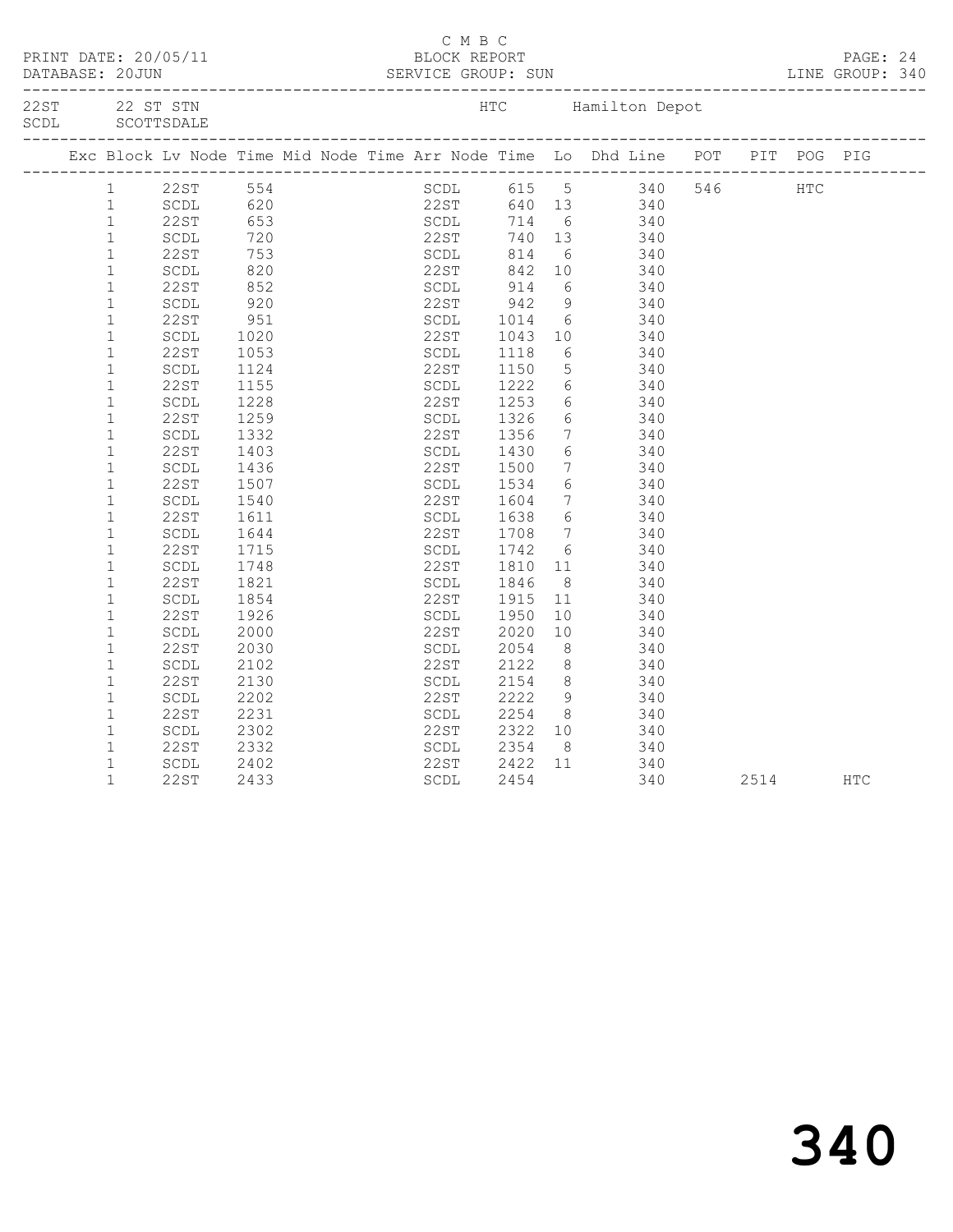### C M B C<br>BLOCK REPORT

PAGE: 25<br>LINE GROUP: 340

|                |                                |      | Exc Block Lv Node Time Mid Node Time Arr Node Time Lo Dhd Line POT |      |                 |     |     |      | PIT POG PIG |            |
|----------------|--------------------------------|------|--------------------------------------------------------------------|------|-----------------|-----|-----|------|-------------|------------|
| 2              | 22ST                           | 524  | SCDL                                                               | 545  | 5               | 340 | 516 |      | <b>HTC</b>  |            |
| 2              | SCDL                           | 550  | 22ST                                                               | 610  | 13              | 340 |     |      |             |            |
| $\mathbf{2}$   | 22ST                           | 623  | SCDL                                                               | 644  | 6               | 340 |     |      |             |            |
| $\overline{c}$ | $\operatorname{\mathsf{SCDL}}$ | 650  | 22ST                                                               | 710  | 13              | 340 |     |      |             |            |
| $\mathbf{2}$   | <b>22ST</b>                    | 723  | SCDL                                                               | 744  | 6               | 340 |     |      |             |            |
| $\mathbf{2}$   | SCDL                           | 750  | 22ST                                                               | 811  | 11              | 340 |     |      |             |            |
| $\overline{c}$ | <b>22ST</b>                    | 822  | SCDL                                                               | 844  | 6               | 340 |     |      |             |            |
| $\overline{c}$ | SCDL                           | 850  | 22ST                                                               | 912  | 10              | 340 |     |      |             |            |
| $\mathbf{2}$   | <b>22ST</b>                    | 922  | SCDL                                                               | 944  | 6               | 340 |     |      |             |            |
| $\overline{c}$ | SCDL                           | 950  | 22ST                                                               | 1013 | 9               | 340 |     |      |             |            |
| $\overline{2}$ | <b>22ST</b>                    | 1022 | SCDL                                                               | 1046 | 6               | 340 |     |      |             |            |
| $\overline{c}$ | SCDL                           | 1052 | 22ST                                                               | 1117 | 8               | 340 |     |      |             |            |
| $\overline{c}$ | <b>22ST</b>                    | 1125 | SCDL                                                               | 1150 | 6               | 340 |     |      |             |            |
| $\overline{c}$ | SCDL                           | 1156 | 22ST                                                               | 1222 | 5               | 340 |     |      |             |            |
| $\overline{c}$ | 22ST                           | 1227 | SCDL                                                               | 1254 | 6               | 340 |     |      |             |            |
| $\mathbf{2}$   | SCDL                           | 1300 | 22ST                                                               | 1324 | $7\phantom{.0}$ | 340 |     |      |             |            |
| $\mathbf{2}$   | <b>22ST</b>                    | 1331 | SCDL                                                               | 1358 | 6               | 340 |     |      |             |            |
| $\overline{c}$ | SCDL                           | 1404 | 22ST                                                               | 1428 | 7               | 340 |     |      |             |            |
| $\overline{c}$ | 22ST                           | 1435 | SCDL                                                               | 1502 | 6               | 340 |     |      |             |            |
| $\overline{c}$ | SCDL                           | 1508 | 22ST                                                               | 1532 | 7               | 340 |     |      |             |            |
| $\overline{c}$ | 22ST                           | 1539 | SCDL                                                               | 1606 | 6               | 340 |     |      |             |            |
| $\mathbf{2}$   | SCDL                           | 1612 | 22ST                                                               | 1636 | 7               | 340 |     |      |             |            |
| $\mathbf 2$    | 22ST                           | 1643 | SCDL                                                               | 1710 | 6               | 340 |     |      |             |            |
| $\overline{c}$ | SCDL                           | 1716 | 22ST                                                               | 1740 | 8               | 340 |     |      |             |            |
| $\overline{c}$ | 22ST                           | 1748 | SCDL                                                               | 1814 | 8               | 340 |     |      |             |            |
| $\overline{c}$ | SCDL                           | 1822 | 22ST                                                               | 1843 | 11              | 340 |     |      |             |            |
| $\overline{c}$ | <b>22ST</b>                    | 1854 | SCDL                                                               | 1918 | 10              | 340 |     |      |             |            |
| $\mathbf{2}$   | SCDL                           | 1928 | 22ST                                                               | 1948 | 10              | 340 |     |      |             |            |
| $\mathbf{2}$   | <b>22ST</b>                    | 1958 | SCDL                                                               | 2022 | 10              | 340 |     |      |             |            |
| $\mathbf{2}$   | SCDL                           | 2032 | 22ST                                                               | 2052 | 8               | 340 |     |      |             |            |
| $\mathbf{2}$   | <b>22ST</b>                    | 2100 | SCDL                                                               | 2124 | 8               | 340 |     |      |             |            |
| $\overline{c}$ | SCDL                           | 2132 | 22ST                                                               | 2152 | 9               | 340 |     |      |             |            |
| $\overline{2}$ | <b>22ST</b>                    | 2201 | SCDL                                                               | 2224 |                 | 340 |     | 2244 |             | <b>HTC</b> |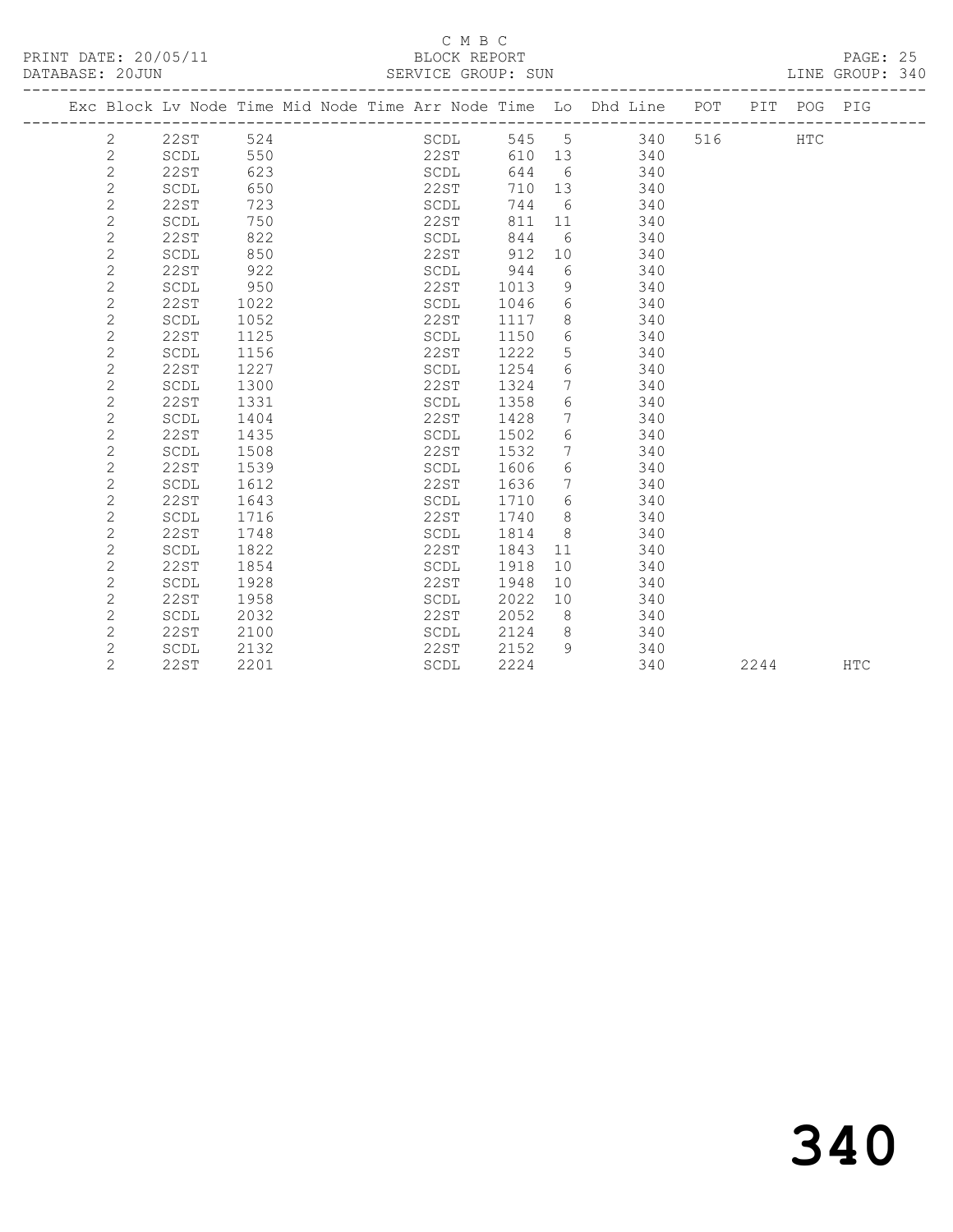| PRINT DATE: 20/05/11                                                                                                                                |                                                                                                                                                                                                                                                                                                         |                                                                                                                                              |                                                                                                                                 |                                                                                                                                  |              | C M B C                                                                                             | BLOCK REPORT                                                                                                                                              |                                                                           |                                                                                                                                                                                                                                                                                                                                                                                                                                                                                                                                    |                 | PAGE: 26   |  |
|-----------------------------------------------------------------------------------------------------------------------------------------------------|---------------------------------------------------------------------------------------------------------------------------------------------------------------------------------------------------------------------------------------------------------------------------------------------------------|----------------------------------------------------------------------------------------------------------------------------------------------|---------------------------------------------------------------------------------------------------------------------------------|----------------------------------------------------------------------------------------------------------------------------------|--------------|-----------------------------------------------------------------------------------------------------|-----------------------------------------------------------------------------------------------------------------------------------------------------------|---------------------------------------------------------------------------|------------------------------------------------------------------------------------------------------------------------------------------------------------------------------------------------------------------------------------------------------------------------------------------------------------------------------------------------------------------------------------------------------------------------------------------------------------------------------------------------------------------------------------|-----------------|------------|--|
| 22ST 22 ST STN<br>CONTRACT CONTRACT ON CONTRACT ON THE CONTRACT ORDER CLIVEDEN & FOSTERS<br>CLFO CLIVEDEN & FOSTERS<br>HODM HOWE & DUNSMUIR<br>HTCE |                                                                                                                                                                                                                                                                                                         |                                                                                                                                              |                                                                                                                                 |                                                                                                                                  |              |                                                                                                     |                                                                                                                                                           |                                                                           | 6&6N 6 AV & 6 ST<br>AD3W WB ANDERSON & NO.3 RD<br>BRIGHOUSE STATION BRST BRAID STN<br>CLIVEDEN & FOSTERS CM#6 WB CAMBIE RD FS NO.6 RD<br>HOWE & DUNSMUIR HOUNDARY R HTC Hamilton Depot<br>EB WESTMINSTER HWY NS BOUNDARY R HTCW WB WESTMINSTER HWY FS BOUNDARY R<br>NWST MEW WESTMINSTER STN SERVICES ST FS HOWES ST RAMP<br>QU-S SB HOWES ST FS HOWES ST RAMP<br>---------------                                                                                                                                                  |                 |            |  |
|                                                                                                                                                     |                                                                                                                                                                                                                                                                                                         |                                                                                                                                              |                                                                                                                                 |                                                                                                                                  |              |                                                                                                     |                                                                                                                                                           |                                                                           | Exc Block Lv Node Time Mid Node Time Arr Node Time Lo Dhd Line POT PIT POG PIG                                                                                                                                                                                                                                                                                                                                                                                                                                                     |                 |            |  |
|                                                                                                                                                     | $1 \quad$<br>1<br>$\mathbf{1}$<br>$\mathbf{1}$<br>$\mathbf{1}$<br>$\mathbf{1}$<br>$\mathbf{1}$<br>$\mathbf{1}$<br>$\mathbf{1}$<br>$1\,$<br>$\mathbf{1}$<br>$\mathbf{1}$<br>$\mathbf{1}$<br>$\mathbf{1}$<br>$\mathbf{1}$<br>$\mathbf{1}$<br>$\mathbf{1}$<br>$\mathbf{1}$<br>$\mathbf{1}$<br>$\mathbf{1}$ | AD3W<br>22ST<br>AD3W<br>22ST<br>AD3W<br>22ST<br>AD3W<br>22ST<br>AD3W<br>22ST<br>AD3W<br>22ST<br>AD3W<br>22ST<br>AD3W<br>22ST<br>AD3W         | 920<br>1011<br>1100<br>1100<br>1150<br>1240<br>1338<br>1430<br>1528<br>1620<br>1711<br>1800<br>1900                             | 22ST 536 CM#6 552 AD3W<br>BHST<br>CM#6<br>BHST<br>1948 BHST                                                                      |              |                                                                                                     | PHST<br>CM#6 1029 AD3W 1055 5<br>BHST 22ST 1143 7<br>22ST 1517 11                                                                                         |                                                                           | HTCW 427 BHST AD3W 454 5 410 426 HTC<br>AD3W 459 BHST 22ST 531 5 410<br>611 9 410<br>620 BHST 22ST 652 16 410<br>708 CM#6 725 AD3W 745 5 410<br>750 BHST 22ST 824 10 410<br>834 CM#6 853 AD3W 915 5 410<br>22ST 1000 11 410<br>$5\overline{)}$<br>$410$<br>$410$<br>CM#6 1209 AD3W 1235 5 410<br>22ST 1326 12 410<br>1359 AD3W 1425 5 410<br>410<br>CM#6 1549 AD3W 1615 5 410<br>BHST 22ST 1704 7 410<br>CM#6 1731 AD3W 1755 5 410<br>BHST 22ST 1844 16 410<br>BHST 22ST 1844 16 410<br>CM#6 1920 AD3W 1943 5 410<br>22ST 2027 410 | 2034 HTC        |            |  |
|                                                                                                                                                     | 2<br>$\mathbf{2}$<br>$\mathbf{2}$<br>$\mathbf{2}$<br>$\mathbf{2}$<br>$\mathbf{2}$<br>$\mathbf{2}$<br>$\mathbf{2}$<br>$\mathbf{2}$<br>$\mathbf{2}$<br>$\mathbf{2}$<br>$\mathbf{2}$<br>$\sqrt{2}$<br>$\sqrt{2}$<br>2<br>$\mathbf{2}$<br>2<br>$\overline{2}$                                               | HTCW<br>AD3W<br>22ST<br>AD3W<br>22ST<br>AD3W<br>22ST<br>AD3W<br>22ST<br>AD3W<br>22ST<br>AD3W<br>22ST<br>AD3W<br>22ST<br>AD3W<br>22ST<br>AD3W | 620<br>700 BHST<br>751 CM#6<br>835 BHST<br>1010<br>1101<br>1150<br>1248<br>1340<br>1438<br>1530<br>1631<br>1720<br>1811<br>1900 | <b>BHST</b><br>CM#6 636 AD3W<br>922 CM#6<br>BHST<br>CM#6<br>BHST<br>CM#6<br>BHST<br>CM#6<br>BHST<br>CM#6<br>BHST<br>CM#6<br>BHST | 1309<br>1459 | 22ST<br>1119 AD3W<br>22ST<br>AD3W<br>22ST<br>AD3W<br>22ST<br>1650 AD3W<br>22ST<br>1831 AD3W<br>22ST | 655<br>BHST<br>CM#6 808 AD3W 830<br>CM#6 808 AD3W 830<br>22ST 913<br>1051<br>1145<br>1234<br>1335<br>1426<br>1525<br>1615<br>1715<br>1804<br>1855<br>1939 | 5 <sup>5</sup><br>9<br>10<br>5<br>14<br>5<br>12<br>5<br>16<br>5<br>7<br>5 | 602 18<br>5 410<br>733 18 410<br>$410$<br>$410$<br>940 AD3W 1005 5 410<br>410<br>410<br>410<br>410<br>410<br>410<br>410<br>410<br>410<br>410<br>410                                                                                                                                                                                                                                                                                                                                                                                | 457 HTC<br>1946 | <b>HTC</b> |  |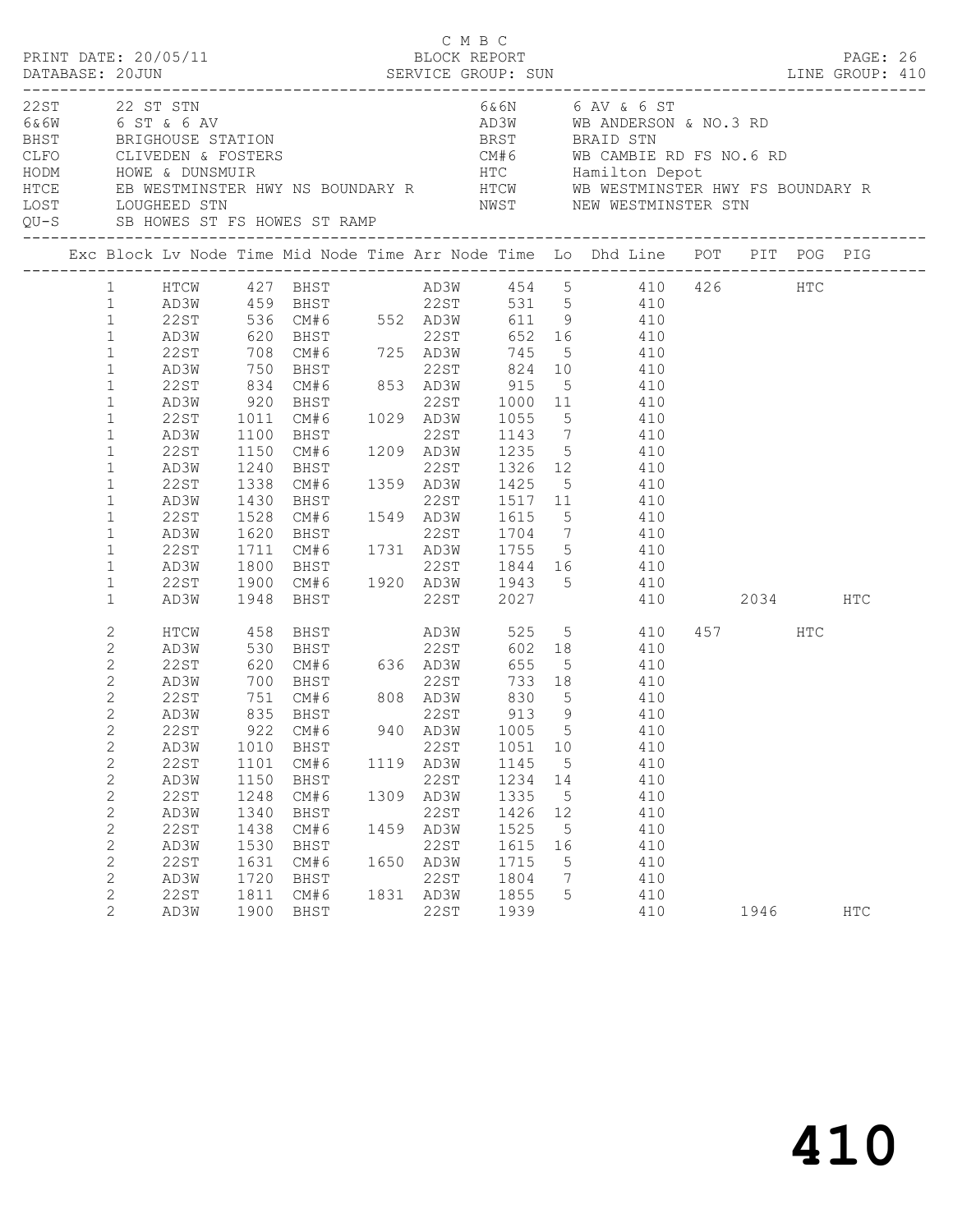## C M B C<br>BLOCK REPORT

PAGE: 27<br>LINE GROUP: 410

|  |                |                     |              |             |      |              |              |                   | Exc Block Lv Node Time Mid Node Time Arr Node Time Lo Dhd Line POT<br>------------- |     | <b>PIT</b> | POG | PIG        |
|--|----------------|---------------------|--------------|-------------|------|--------------|--------------|-------------------|-------------------------------------------------------------------------------------|-----|------------|-----|------------|
|  | 3              | HTCW                | 528          | BHST        |      | AD3W         | 555          | 5                 | 410                                                                                 | 527 |            | HTC |            |
|  | 3              | AD3W                | 600          | BHST        |      | 22ST         | 632          | 6                 | 410                                                                                 |     |            |     |            |
|  | $\mathfrak{Z}$ | <b>22ST</b>         | 638          | CM#6        |      | 655 AD3W     | 715          | 5                 | 410                                                                                 |     |            |     |            |
|  | $\mathfrak{Z}$ | AD3W                | 720          | BHST        |      | 22ST         | 753          | 11                | 410                                                                                 |     |            |     |            |
|  | $\mathsf 3$    | <b>22ST</b>         | 804          | CM#6        |      | 823 AD3W     | 845          | 5                 | 410                                                                                 |     |            |     |            |
|  | 3              | AD3W                | 850          | BHST        |      | 22ST         | 929          | 13                | 410                                                                                 |     |            |     |            |
|  | 3              | 22ST                | 942          | CM#6        | 1000 | AD3W         | 1025         | 5                 | 410                                                                                 |     |            |     |            |
|  | $\mathsf 3$    | AD3W                | 1030         | BHST        |      | 22ST         | 1113         | 7                 | 410                                                                                 |     |            |     |            |
|  | 3              | 22ST                | 1120         | CM#6        | 1139 | AD3W         | 1205         | 5                 | 410                                                                                 |     |            |     |            |
|  | $\mathfrak{Z}$ | AD3W                | 1210         | BHST        |      | 22ST         | 1255         | 13                | 410                                                                                 |     |            |     |            |
|  | 3              | 22ST                | 1308         | CM#6        | 1329 | AD3W         | 1355         | 5                 | 410                                                                                 |     |            |     |            |
|  | 3              | AD3W                | 1400         | BHST        |      | 22ST         | 1446         | 12 <sup>°</sup>   | 410                                                                                 |     |            |     |            |
|  | 3              | 22ST                | 1458         | CM#6        | 1519 | AD3W         | 1545         | 5                 | 410                                                                                 |     |            |     |            |
|  | 3              | AD3W                | 1550         | BHST        |      | 22ST         | 1635         | 16                | 410                                                                                 |     |            |     |            |
|  | 3              | 22ST                | 1651         | CM#6        | 1711 | AD3W         | 1735         | 5                 | 410                                                                                 |     |            |     |            |
|  | 3              | AD3W                | 1740         | BHST        |      | 22ST         | 1824         | 12 <sup>°</sup>   | 410                                                                                 |     |            |     |            |
|  | 3              | 22ST                | 1836         | CM#6        | 1856 | AD3W         | 1919         | $5^{\circ}$       | 410                                                                                 |     |            |     |            |
|  | 3              | AD3W                | 1924         | BHST        |      | 22ST         | 2003         |                   | 410                                                                                 |     | 2010       |     | <b>HTC</b> |
|  |                |                     |              |             |      |              |              |                   |                                                                                     |     |            |     |            |
|  | 4              | 22ST                | 600          | CM#6        | 616  | AD3W         | 635          | 5                 | 410                                                                                 | 552 |            | HTC |            |
|  | 4              | AD3W                | 640          | BHST        |      | 22ST         | 713          | 8                 | 410                                                                                 |     |            |     |            |
|  | 4              | <b>22ST</b>         | 721          | CM#6        | 738  | AD3W         | 800          | 5                 | 410                                                                                 |     |            |     |            |
|  | 4              | AD3W                | 805          | <b>BHST</b> |      | 22ST         | 840          | 8                 | 410                                                                                 |     |            |     |            |
|  | $\sqrt{4}$     | <b>22ST</b>         | 848          | CM#6        | 906  | AD3W         | 930          | 5                 | 410                                                                                 |     |            |     |            |
|  | 4              | AD3W                | 935          | BHST        |      | 22ST         | 1015         | 16                | 410                                                                                 |     |            |     |            |
|  | 4              | 22ST                | 1031         | CM#6        | 1049 | AD3W         | 1115         | 5                 | 410                                                                                 |     |            |     |            |
|  | 4              | AD3W                | 1120         | <b>BHST</b> |      | 22ST         | 1203         | $7\phantom{.0}$   | 410                                                                                 |     |            |     |            |
|  | 4              | <b>22ST</b>         | 1210         | CM#6        | 1229 | AD3W         | 1255         | $\overline{5}$    | 410                                                                                 |     |            |     |            |
|  | 4              | AD3W                | 1300         | <b>BHST</b> | 1419 | <b>22ST</b>  | 1346         | 12                | 410                                                                                 |     |            |     |            |
|  | 4              | <b>22ST</b>         | 1358         | CM#6        |      | AD3W         | 1445         | 5                 | 410                                                                                 |     |            |     |            |
|  | 4              | AD3W                | 1450         | BHST        | 1609 | 22ST         | 1537         | 11                | 410                                                                                 |     |            |     |            |
|  | 4              | <b>22ST</b><br>AD3W | 1548<br>1640 | CM#6        |      | AD3W<br>22ST | 1635<br>1724 | $5^{\circ}$<br>11 | 410<br>410                                                                          |     |            |     |            |
|  | 4              |                     |              | BHST        |      |              |              |                   |                                                                                     |     |            |     |            |
|  | 4              | 22ST                | 1735         | CM#6        |      | 1755 AD3W    | 1819         | 5                 | 410                                                                                 |     |            |     |            |
|  | 4              | AD3W                | 1824         | BHST        |      | 22ST         | 1908         |                   | 410                                                                                 |     | 1915       |     | <b>HTC</b> |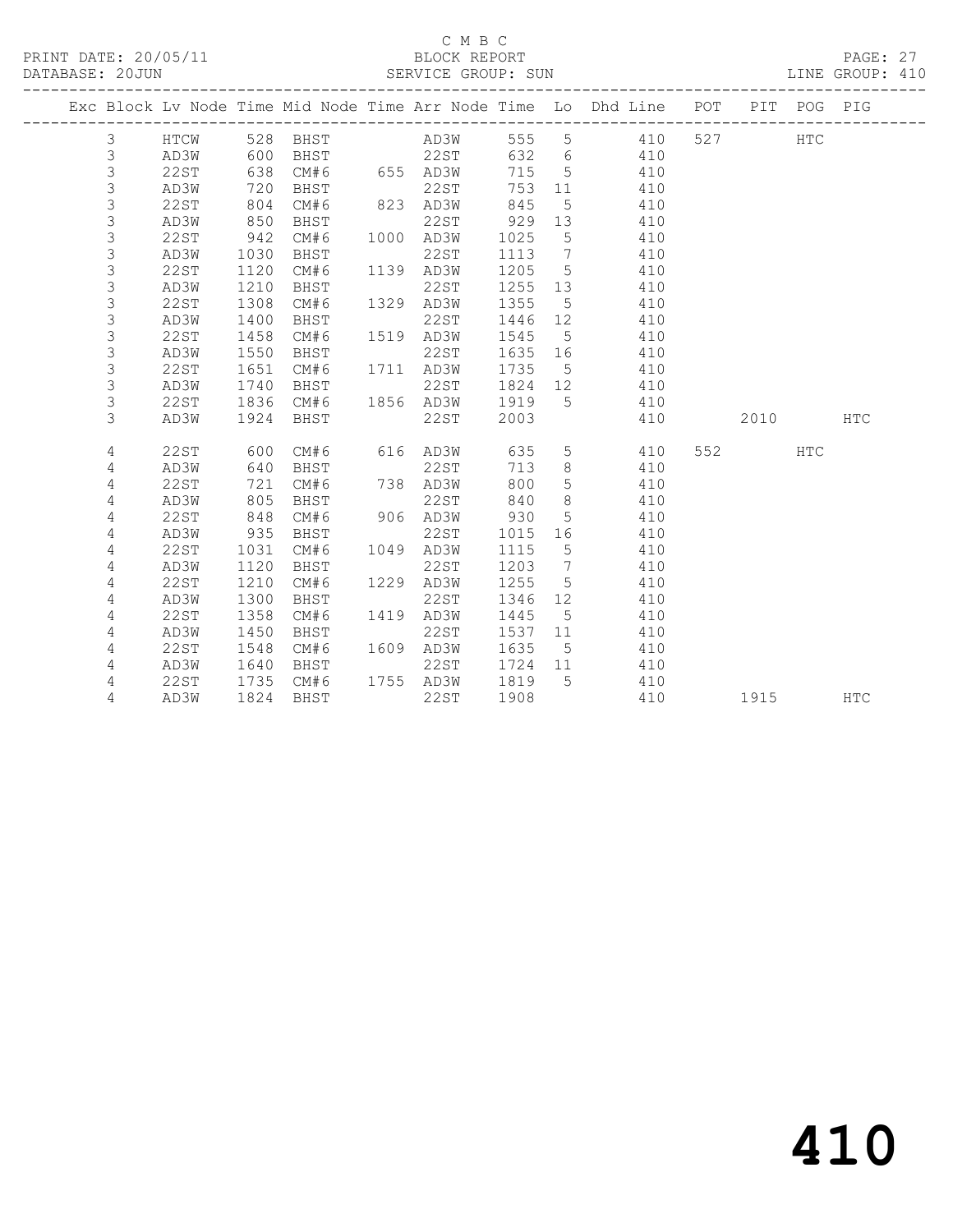### C M B C<br>BLOCK REPORT SERVICE GROUP: SUN

|                  |              |              |                   |      |                   |                 |                              | Exc Block Lv Node Time Mid Node Time Arr Node Time Lo Dhd Line POT |     |      | PIT POG PIG   |               |
|------------------|--------------|--------------|-------------------|------|-------------------|-----------------|------------------------------|--------------------------------------------------------------------|-----|------|---------------|---------------|
| $5\phantom{.0}$  | 22ST         |              | 653 CM#6 710 AD3W |      |                   |                 |                              | 730 5 410                                                          | 645 |      | $_{\rm{HTC}}$ |               |
| 5                | AD3W         | 735          | BHST              |      | 22ST              | 809 10          |                              | 410                                                                |     |      |               |               |
| $\mathsf S$      | 22ST         | 819          | CM#6              | 838  | 838 AD3W          | 900             | $5\overline{)}$              | 410                                                                |     |      |               |               |
| 5                | AD3W         | 905          | BHST              |      | 22ST              | 945             | $7\phantom{.0}\phantom{.0}7$ | 410                                                                |     |      |               |               |
| 5                | 22ST         | 952          | CM#6              |      | 1010 AD3W         | 1035            | $5\overline{)}$              | 410                                                                |     |      |               |               |
| 5                | AD3W         | 1040         | BHST              |      | 22ST              | 1123            | $\overline{7}$               | 410                                                                |     |      |               |               |
| $\mathsf S$      | 22ST         | 1130         | CM#6              |      | 1149 AD3W         | 1215            | $5\overline{)}$              | 410                                                                |     |      |               |               |
| 5                | AD3W         | 1220         | BHST              |      | 22ST              | 1305            | 13                           | 410                                                                |     |      |               |               |
| 5                | 22ST         | 1318         | CM#6              |      | 1339 AD3W         | 1405            | $5^{\circ}$                  | 410                                                                |     |      |               |               |
| 5                | AD3W         | 1410         | BHST              |      | 22ST              | 1456            | 12                           | 410                                                                |     |      |               |               |
| 5                | 22ST         | 1508         | CM#6              |      | 1529 AD3W         | 1555            | $5^{\circ}$                  | 410                                                                |     |      |               |               |
| 5                | AD3W         | 1600         | BHST              |      | 22ST              | 1644            | 17                           | 410                                                                |     |      |               |               |
| 5                | 22ST         | 1701         | CM#6              |      | 1721 AD3W         | 1745            | $5^{\circ}$                  | 410                                                                |     |      |               |               |
| 5                | AD3W         | 1750         | BHST              |      | 22ST              | 1834            | 14                           | 410                                                                |     |      |               |               |
| 5                | 22ST         | 1848         | CM#6              |      | 1908 AD3W         | 1931            | $5^{\circ}$                  | 410                                                                |     |      |               |               |
| 5                | AD3W         | 1936         | BHST              |      | 22ST              | 2015            | 11                           | 410                                                                |     |      |               |               |
| 5                | 22ST         | 2026         | CM#6              |      | 2044 AD3W         | 2105            | $5\overline{)}$              | 410                                                                |     |      |               |               |
| 5                | AD3W         | 2110         | BHST              |      | 22ST              | 2146            | 20                           | 410                                                                |     |      |               |               |
| 5                | 22ST         | 2206         | CM#6              |      | 2224 AD3W         | 2245            | $5^{\circ}$                  | 410                                                                |     |      |               |               |
| 5                | AD3W         | 2250         | BHST              |      | 22ST              | 2326            | 16                           | 410                                                                |     |      |               |               |
| $\mathsf S$      | 22ST         | 2342         | CM#6              |      | 2358 AD3W         | 2415            | $5^{\circ}$                  | 410                                                                |     |      |               |               |
| 5                | AD3W         | 2420         | BHST              |      | 22ST              | 2452            | 10                           | 410                                                                |     |      |               |               |
| 5                | 22ST         | 2502         | CM#6              |      | 2518 AD3W         | 2535            | 5                            | 410                                                                |     |      |               |               |
| 5                | AD3W         | 2540         |                   |      | ${\tt HTCE}$      | 2603            |                              | 410                                                                |     | 2604 |               | HTC           |
| 6                | 22ST         | 736          | CM#6              |      | 753 AD3W          | 815             | $5\overline{)}$              | 410                                                                |     | 728  | HTC           |               |
| 6                | AD3W         | 820          | BHST              |      | 22ST              | 855             | 8                            | 410                                                                |     |      |               |               |
| 6                | 22ST         | 903          | CM#6              |      | 921 AD3W          | 945             | 5                            | 410                                                                |     |      |               |               |
| 6                | AD3W         | 950          | BHST              |      | 22ST              | 1030            | 11                           | 410                                                                |     |      |               |               |
| 6                | 22ST         | 1041         | CM#6              |      | 1059 AD3W         | 1125            | $5^{\circ}$                  | 410                                                                |     |      |               |               |
| 6                | AD3W         | 1130         | BHST              |      | 22ST              | 1214            | 14                           | 410                                                                |     |      |               |               |
| 6                | 22ST         | 1228         | CM#6              |      | 1249 AD3W         | 1315            | 5                            | 410                                                                |     |      |               |               |
| 6                | AD3W         | 1320         | BHST              |      | 22ST              | 1406            | 12                           | 410                                                                |     |      |               |               |
| 6                | 22ST         | 1418         | CM#6              |      | 1439 AD3W         | 1505            | $5^{\circ}$                  | 410                                                                |     |      |               |               |
| 6                | AD3W         | 1510         | BHST              |      | 22ST              | 1555            | 13                           | 410                                                                |     |      |               |               |
| 6                | 22ST         | 1608         | CM#6              |      | 1629 AD3W         | 1655            | 5                            | 410                                                                |     |      |               |               |
| 6                | AD3W         | 1700         | BHST              |      | 22ST              | 1744 15         |                              | 410                                                                |     |      |               |               |
| 6<br>6           | 22ST<br>AD3W | 1759<br>1848 | CM#6<br>BHST      |      | 1819 AD3W<br>22ST | 1843<br>1929 14 | $5^{\circ}$                  | 410                                                                |     |      |               |               |
| 6                | 22ST         |              | 1943 CM#6         |      | 2002 AD3W 2025 5  |                 |                              | 410<br>410                                                         |     |      |               |               |
| 6                | AD3W         | 2030         | BHST              |      | 22ST              | 2108            | 18                           | 410                                                                |     |      |               |               |
| 6                | <b>22ST</b>  | 2126         | CM#6              | 2144 | AD3W              | 2205            | 5                            | 410                                                                |     |      |               |               |
| 6                | AD3W         | 2210         | BHST              |      | 22ST              | 2246            | 23                           | 410                                                                |     |      |               |               |
| $\epsilon$       | <b>22ST</b>  | 2309         | CM#6              | 2326 | AD3W              | 2345            | 5                            | 410                                                                |     |      |               |               |
| $\epsilon$       | AD3W         | 2350         | BHST              |      | 22ST              | 2423            |                              | 410                                                                |     | 2430 |               | $_{\rm{HTC}}$ |
|                  |              |              |                   |      |                   |                 |                              |                                                                    |     |      |               |               |
| 7                | <b>22ST</b>  | 913          | CM#6              | 931  | AD3W              | 955             | 5                            | 410                                                                | 905 |      | <b>HTC</b>    |               |
| 7                | AD3W         | 1000         | BHST              |      | 22ST              | 1041            | 10                           | 410                                                                |     |      |               |               |
| $\boldsymbol{7}$ | <b>22ST</b>  | 1051         | CM#6              | 1109 | AD3W              | 1135            | 5                            | 410                                                                |     |      |               |               |
| 7                | AD3W         | 1140         | <b>BHST</b>       |      | 22ST              | 1224            | 14                           | 410                                                                |     |      |               |               |
| 7                | <b>22ST</b>  | 1238         | CM#6              | 1259 | AD3W              | 1325            | 5                            | 410                                                                |     |      |               |               |
| 7                | AD3W         | 1330         | BHST              |      | 22ST              | 1416            | 12                           | 410                                                                |     |      |               |               |
| 7                | <b>22ST</b>  | 1428         | CM#6              | 1449 | AD3W              | 1515            | 5                            | 410                                                                |     |      |               |               |
| 7                | AD3W         | 1520         | BHST              |      | 22ST              | 1605            | 16                           | 410                                                                |     |      |               |               |
| 7                | <b>22ST</b>  | 1621         | CM#6              | 1640 | AD3W              | 1705            | 5                            | 410                                                                |     |      |               |               |
| 7                | AD3W         | 1710         | BHST              |      | 22ST              | 1754            |                              | 410                                                                |     | 1803 |               | <b>HTC</b>    |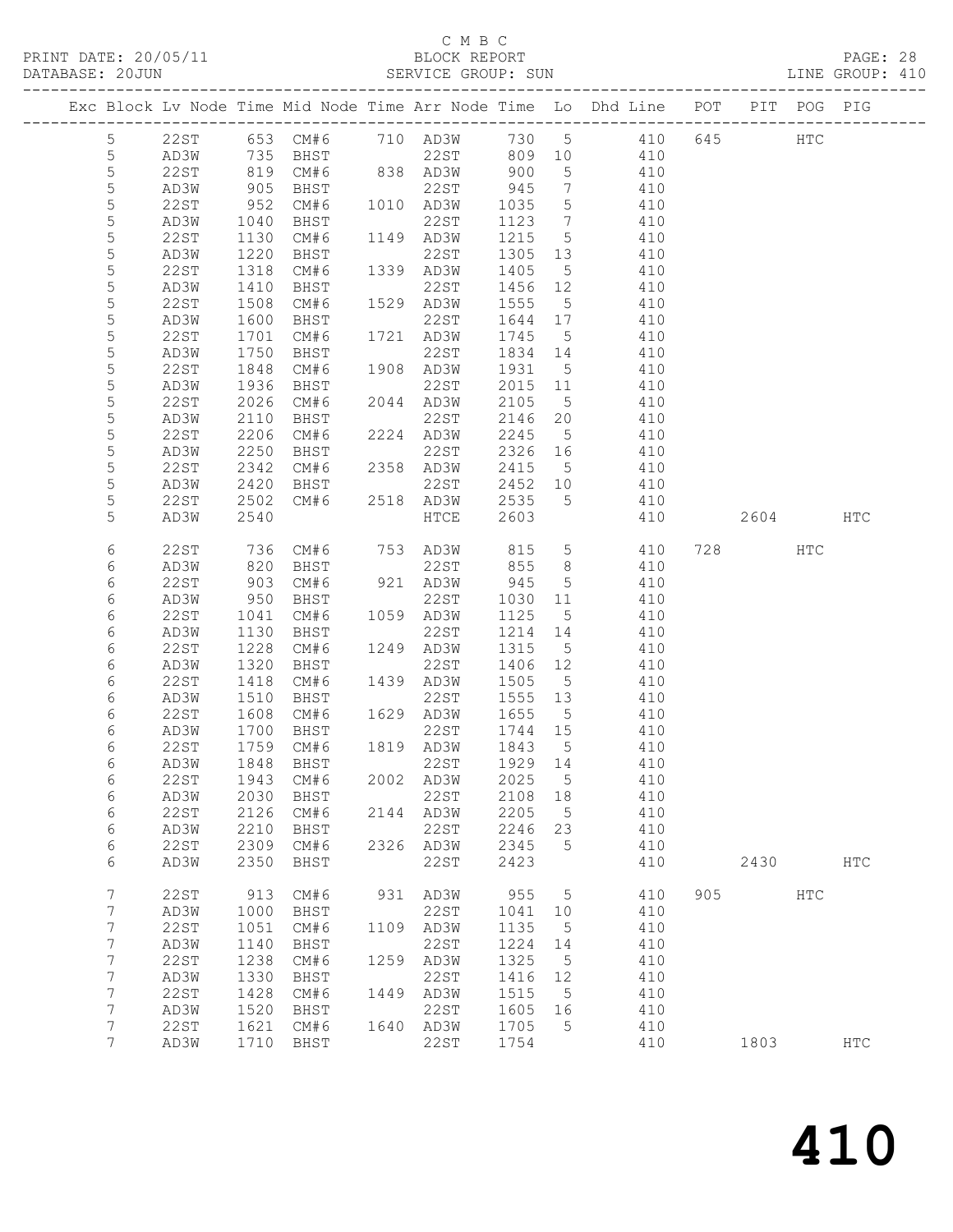### C M B C<br>BLOCK REPORT

PAGE: 29<br>LINE GROUP: 410

|  |             |      |                  |           |                                 |                                                      |                 | Exc Block Lv Node Time Mid Node Time Arr Node Time Lo Dhd Line POT |          | PIT POG PIG |            |
|--|-------------|------|------------------|-----------|---------------------------------|------------------------------------------------------|-----------------|--------------------------------------------------------------------|----------|-------------|------------|
|  | 8           |      |                  |           |                                 |                                                      |                 | 22ST 932 CM#6 950 AD3W 1015 5 410                                  | 924 HTC  |             |            |
|  | 8           | AD3W |                  | 1020 BHST |                                 |                                                      |                 | 22ST 1101 10 410                                                   |          |             |            |
|  | $\,8\,$     | 22ST | 1111<br>1200     |           |                                 |                                                      |                 | 410                                                                |          |             |            |
|  | $\,8\,$     | AD3W |                  |           |                                 |                                                      |                 | 410                                                                |          |             |            |
|  | $\,8\,$     | 22ST | 1258             | CM#6      | 1319 AD3W                       | 1345 5                                               |                 | 410                                                                |          |             |            |
|  | $\,8\,$     | AD3W |                  | BHST      | 22ST                            | 1436 12<br>1535 5                                    |                 | 410                                                                |          |             |            |
|  | $\,8\,$     | 22ST | $1330$<br>$1448$ | CM#6      | 1509 AD3W                       | 1535                                                 | $5\overline{)}$ | 410                                                                |          |             |            |
|  | $\,8\,$     | AD3W | 1540             | BHST      | 22ST                            | 1625 16                                              |                 | 410                                                                |          |             |            |
|  | $\,8\,$     | 22ST | $1641$<br>$1730$ | CM#6      | 1700 AD3W                       | $\begin{bmatrix} 1/2 \\ 1814 \\ 2 \end{bmatrix}$ 10  |                 | 410                                                                |          |             |            |
|  | $\,8\,$     | AD3W |                  | BHST      | 22ST                            |                                                      |                 | 410                                                                |          |             |            |
|  | $\,8\,$     | 22ST |                  | 1824 CM#6 | 1844 AD3W                       | 1907 5                                               |                 | 410                                                                |          |             |            |
|  | $\,8\,$     | AD3W | 1912             | BHST      | 22ST                            | 1951 15<br>2045 5                                    |                 | 410                                                                |          |             |            |
|  | $\,8\,$     | 22ST | 2006             | CM#6      | 2024 AD3W                       | 2045 5                                               |                 | 410                                                                |          |             |            |
|  | 8           | AD3W | 2050             | BHST      | 22ST                            | 2128 18                                              |                 | 410                                                                |          |             |            |
|  | $\,8\,$     | 22ST | 2146             | CM#6      | 2204 AD3W                       | 2225                                                 | $5^{\circ}$     | 410                                                                |          |             |            |
|  | 8           | AD3W | 2230             | BHST      | 22ST                            | 2306                                                 |                 | 410                                                                | 2313     |             | <b>HTC</b> |
|  | 9           | 22ST | 1001             | CM#6      | 1019 AD3W 1045 5<br>22ST 1133 7 |                                                      |                 | 410                                                                | 953 HTC  |             |            |
|  | $\mathsf 9$ | AD3W | 1050             | BHST      |                                 |                                                      |                 | 410                                                                |          |             |            |
|  | 9           | 22ST | 1140             | CM#6      | 1159 AD3W                       | 1225 5                                               |                 | 410                                                                |          |             |            |
|  | 9           | AD3W | $1230$<br>$1328$ | BHST      | 22ST                            | 1316 12<br>$13 + 2$<br>1415<br>1506                  |                 | $410$<br>$410$                                                     |          |             |            |
|  | $\mathsf 9$ | 22ST |                  | CM#6      | 1349 AD3W                       |                                                      | 5 <sup>5</sup>  |                                                                    |          |             |            |
|  | 9           | AD3W | 1420             | BHST      | 22ST                            | 1506 12                                              |                 | 410                                                                |          |             |            |
|  | 9           | 22ST | 1518<br>1610     | CM#6      | 1539 AD3W 1605 5<br>22st 1654   |                                                      |                 | 410                                                                |          |             |            |
|  | 9           | AD3W |                  | BHST      | 22ST                            | 1654                                                 |                 | 410                                                                | 1703 HTC |             |            |
|  | 10          | 22ST | 1021             | CM#6      | 1039 AD3W                       | $\begin{array}{cc} 1105 & 5 \\ 1153 & 7 \end{array}$ |                 | 410 1013 HTC                                                       |          |             |            |
|  | 10          | AD3W | 1110             | BHST      | 22ST                            | 1153 7                                               |                 | 410                                                                |          |             |            |
|  | 10          | 22ST | 1200             | CM#6      | 1219 AD3W                       | 1245 5                                               |                 | 410                                                                |          |             |            |
|  | 10          | AD3W | 1250             | BHST      | 22ST                            | 1336 12<br>1435 5                                    |                 | 410                                                                |          |             |            |
|  | 10          | 22ST | 1348             | CM#6      | 1409 AD3W                       | 1435 5                                               |                 | 410                                                                |          |             |            |
|  | 10          | AD3W | 1440             | BHST      | 22ST                            | 1527 11                                              |                 | 410                                                                |          |             |            |
|  | 10          | 22ST | 1538             | CM#6      | 1559 AD3W                       | 1625                                                 | $5\overline{)}$ | 410                                                                |          |             |            |
|  | 10          | AD3W | 1630             | BHST      | 22ST                            | 1714 5                                               |                 | 410                                                                |          |             |            |
|  | $10$        | 22ST |                  | 1719 CM#6 | 1739 AD3W                       | 1803                                                 | 9               | 410                                                                |          |             |            |
|  | 10          | AD3W | 1812             | BHST      | 22ST                            | 1856 16                                              |                 | 410                                                                |          |             |            |
|  | $10$        | 22ST | 1912             | CM#6      | 1932 AD3W                       | 1955 5                                               |                 | 410                                                                |          |             |            |
|  | 10          | AD3W | 2000             | BHST      | 22ST                            | 2038                                                 | 8 <sup>8</sup>  | 410                                                                |          |             |            |
|  | 10          | 22ST | 2046             | CM#6      | 2104 AD3W                       | 2125                                                 | 5 <sup>5</sup>  | 410                                                                |          |             |            |
|  | 10          | AD3W | 2130             | BHST      | 22ST                            | 2206 20                                              |                 | 410                                                                |          |             |            |
|  | 10          | 22ST |                  | 2226 CM#6 | 2244 AD3W                       | 2305                                                 | $5\overline{)}$ | 410                                                                |          |             |            |
|  | 10          | AD3W |                  | 2310 BHST | 22ST                            | 2343                                                 |                 | 410                                                                | 2350     |             | <b>HTC</b> |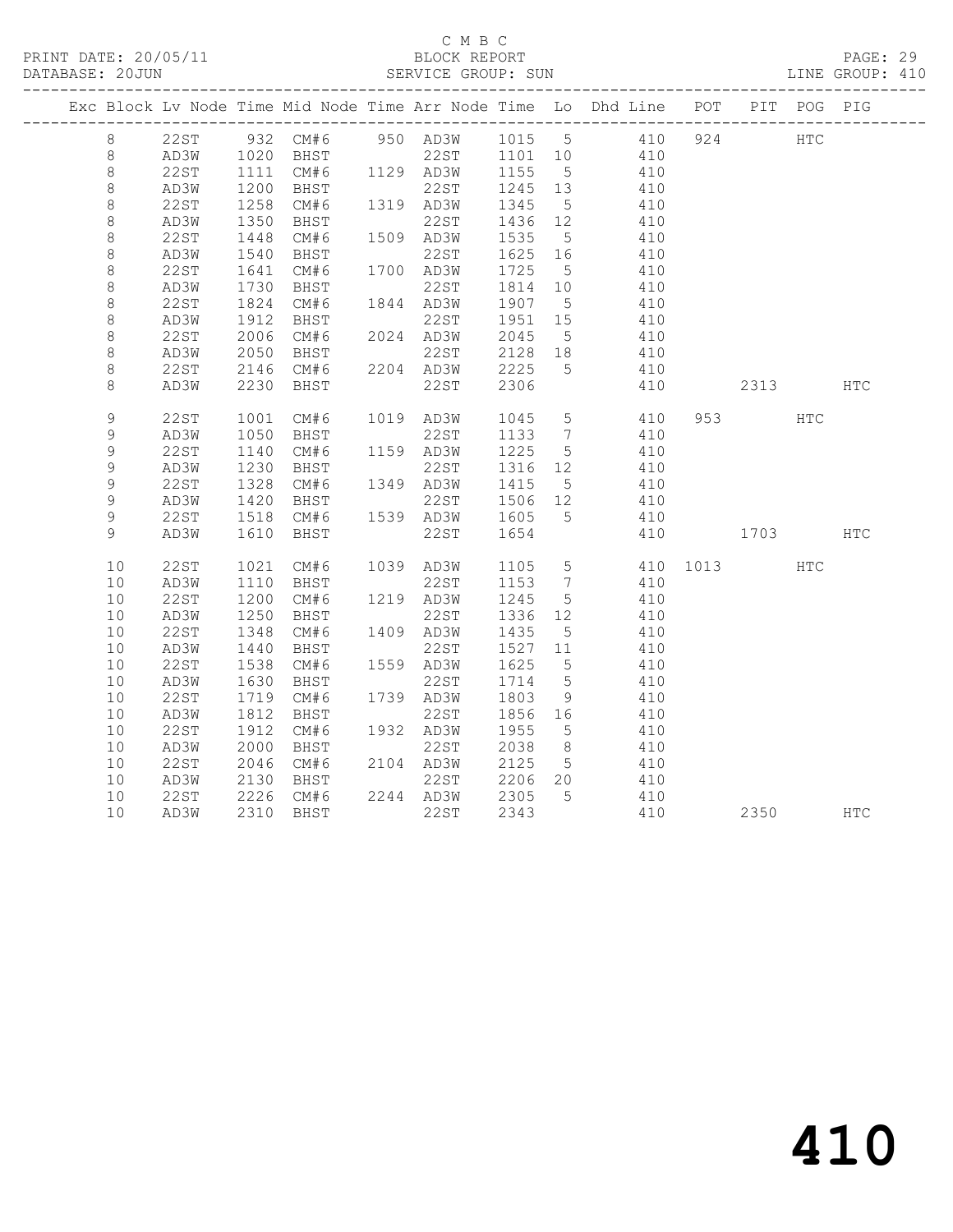### C M B C

| PRINT DATE: 20/05/11<br>BLOCK REPORT BLOCK PERENT BLOCK PERENT DATABASE: 20JUN SERVICE GROUP: SUN LINE GROUP: 410 |             |            |                                                                                            |      |                                                        |                                                                                                    |    |                                                                        |                  |          |      |            |     |  |
|-------------------------------------------------------------------------------------------------------------------|-------------|------------|--------------------------------------------------------------------------------------------|------|--------------------------------------------------------|----------------------------------------------------------------------------------------------------|----|------------------------------------------------------------------------|------------------|----------|------|------------|-----|--|
|                                                                                                                   |             |            | Exc Block Lv Node Time Mid Node Time Arr Node Time Lo Dhd Line POT PIT POG PIG             |      |                                                        |                                                                                                    |    |                                                                        |                  |          |      |            |     |  |
| 11                                                                                                                | 22ST        |            | 1218 CM#6 1239 AD3W 1305 5 410 1210                                                        |      |                                                        |                                                                                                    |    |                                                                        |                  |          |      | <b>HTC</b> |     |  |
| 11                                                                                                                | AD3W        |            |                                                                                            |      |                                                        |                                                                                                    |    |                                                                        |                  |          |      |            |     |  |
| 11                                                                                                                | 22ST        |            |                                                                                            |      |                                                        |                                                                                                    |    |                                                                        |                  |          |      |            |     |  |
| 11                                                                                                                | AD3W        |            | 1310 BHST 22ST 1356 12 410<br>1408 CM#6 1429 AD3W 1455 5 410<br>1500 BHST 22ST 1545 13 410 |      |                                                        |                                                                                                    |    |                                                                        |                  |          |      |            |     |  |
| 11                                                                                                                | 22ST        | 1558       |                                                                                            |      | CM#6 1619 AD3W 1645                                    |                                                                                                    |    | 5 410                                                                  |                  |          |      |            |     |  |
| 11                                                                                                                | AD3W        | 1650       | BHST                                                                                       |      | 22ST                                                   | 1734 13                                                                                            |    | 410                                                                    |                  |          |      |            |     |  |
| 11                                                                                                                | 22ST        | 1747       | CM#6                                                                                       |      | 1807 AD3W<br>22ST                                      |                                                                                                    |    |                                                                        |                  |          |      |            |     |  |
| 11                                                                                                                | AD3W        | 1836       | BHST                                                                                       |      | 22ST                                                   | 1831 5 410<br>1917 11 410                                                                          |    |                                                                        |                  |          |      |            |     |  |
| 11                                                                                                                | 22ST        | 1928       | CM#6                                                                                       |      | 1947 AD3W 2010                                         |                                                                                                    |    | 5 410                                                                  |                  |          |      |            |     |  |
| 11                                                                                                                | AD3W        | 2015       | BHST                                                                                       |      | 22ST                                                   | 2053 13                                                                                            |    | 410                                                                    |                  |          |      |            |     |  |
| 11                                                                                                                | 22ST        | 2106       | CM#6                                                                                       |      | 2124 AD3W                                              |                                                                                                    |    |                                                                        |                  |          |      |            |     |  |
| 11                                                                                                                | AD3W        | 2150       | BHST                                                                                       |      | 22ST                                                   | 2145 5 410<br>2226 17 410                                                                          |    |                                                                        |                  |          |      |            |     |  |
| 11                                                                                                                | 22ST        | 2243       | 6&6N                                                                                       |      | 2251 LOST 2310                                         |                                                                                                    |    | 5 101                                                                  |                  |          |      |            |     |  |
| 11                                                                                                                | LOST        | 2315       | 6&6W                                                                                       |      | 2332 22ST                                              | 2339 5 101                                                                                         |    |                                                                        |                  |          |      |            |     |  |
| 11                                                                                                                | 22ST        | 2344       | 6&6N                                                                                       | 2352 | LOST                                                   |                                                                                                    |    |                                                                        |                  |          |      |            |     |  |
| 11                                                                                                                | LOST        | 2416       | 6&6W                                                                                       |      | 2433 22ST                                              | $\begin{array}{cccc} 2411 & 5 & 101 \\ 2440 & 5 & 101 \\ 2510 & & 101 \end{array}$<br>2411<br>2440 |    |                                                                        |                  |          |      |            |     |  |
| 11                                                                                                                | 22ST        | 2445       | 6&6N                                                                                       | 2453 | LOST                                                   | 2510                                                                                               |    |                                                                        | 101              |          | 2534 |            | HTC |  |
| 12                                                                                                                | LOST        |            | 6&6W                                                                                       |      |                                                        |                                                                                                    |    |                                                                        |                  |          | 702  | HTC        |     |  |
| 12                                                                                                                | 22ST        | 730<br>815 | 6&6N                                                                                       |      | 748    22ST           755<br>823    LOST           841 |                                                                                                    |    |                                                                        | 20 101<br>19 101 |          |      |            |     |  |
| 12                                                                                                                | LOST        | 900        | 6&6W                                                                                       | 922  | 22ST 929                                               |                                                                                                    |    | 16 101                                                                 |                  |          |      |            |     |  |
| 12                                                                                                                | 22ST        | 945        | 6&6N                                                                                       |      | 953 LOST                                               | 1013 17 101                                                                                        |    |                                                                        |                  |          |      |            |     |  |
| $12$                                                                                                              | LOST        | 1030       | 6&6W                                                                                       | 1054 | 22ST                                                   | 1101                                                                                               |    | 14 101                                                                 |                  |          |      |            |     |  |
| 12                                                                                                                | 22ST        | 1115       | 6&6N                                                                                       |      | 1124 LOST                                              | 1144                                                                                               |    |                                                                        |                  |          |      |            |     |  |
| 12                                                                                                                | LOST        | 1200       | 6&6W                                                                                       | 1222 | 22ST                                                   | 1229                                                                                               |    | $\begin{array}{cc} 16 & \qquad & 101 \\ 16 & \qquad & 101 \end{array}$ |                  |          |      |            |     |  |
| $12$                                                                                                              | 22ST        | 1245       | 6&6N                                                                                       |      | 1254 LOST                                              | 1316                                                                                               |    | 14 101                                                                 |                  |          |      |            |     |  |
| $12$                                                                                                              | LOST        | 1330       | 6&6W                                                                                       | 1353 | 22ST                                                   | 1402                                                                                               |    | 13 101                                                                 |                  |          |      |            |     |  |
| 12                                                                                                                | 22ST        | 1415       | 6&6N                                                                                       | 1424 | LOST                                                   | 1445                                                                                               |    |                                                                        | 101              |          |      |            |     |  |
| 12                                                                                                                | LOST        | 1500       | 6&6W                                                                                       | 1523 | 22ST                                                   | 1530                                                                                               |    | $\begin{array}{c} 15 \\ 15 \end{array}$                                | 101              |          |      |            |     |  |
| 12                                                                                                                | 22ST        | 1545       | 6&6N                                                                                       | 1554 | LOST                                                   | 1615 15                                                                                            |    | 101                                                                    |                  |          |      |            |     |  |
| 12                                                                                                                | LOST        | 1630       | 6&6W                                                                                       | 1653 | 22ST                                                   | 1700                                                                                               | 15 |                                                                        | 101              |          |      |            |     |  |
| 12                                                                                                                | 22ST        | 1715       | 6&6N                                                                                       |      | 1724 LOST                                              | 1745                                                                                               |    |                                                                        | 101              |          |      |            |     |  |
| 12                                                                                                                | LOST        | 1800       | 6&6W                                                                                       | 1821 | 22ST                                                   | 1828                                                                                               |    | $\frac{15}{17}$                                                        | 101              |          |      |            |     |  |
| 12                                                                                                                | 22ST        | 1845       | 6&6N                                                                                       | 1854 | LOST 1915 15                                           |                                                                                                    |    | 101                                                                    |                  |          |      |            |     |  |
| 12                                                                                                                | LOST        | 1930       | 6&6W                                                                                       | 1950 | 22ST                                                   | 1957 18                                                                                            |    | 101                                                                    |                  |          |      |            |     |  |
| 12                                                                                                                | 22ST        | 2015       | 6&6N                                                                                       |      | 2023 LOST<br>2109 22ST                                 | 2042                                                                                               |    | 8 101                                                                  |                  |          |      |            |     |  |
| 12                                                                                                                | LOST        | 2050       | 6&6W                                                                                       |      | 2109 22ST                                              | 2116                                                                                               |    |                                                                        |                  | 101 2123 |      |            | HTC |  |
| 13                                                                                                                | HODM        | 638        |                                                                                            |      | NWST                                                   | 740                                                                                                | 5  | 15                                                                     | N19              | 602      |      | HTC        |     |  |
| 13                                                                                                                | LOST        | 800        | 6&6W                                                                                       | 821  | 22ST                                                   | 828                                                                                                | 17 |                                                                        | 101              |          |      |            |     |  |
| 13                                                                                                                | <b>22ST</b> | 845        | 6&6N                                                                                       | 853  | LOST                                                   | 911                                                                                                | 19 |                                                                        | 101              |          |      |            |     |  |
| 13                                                                                                                | LOST        | 930        | 6&6W                                                                                       | 952  | 22ST                                                   | 959                                                                                                | 16 |                                                                        | 101              |          |      |            |     |  |
| 13                                                                                                                | 22ST        | 1015       | 6&6N                                                                                       | 1023 | LOST                                                   | 1043                                                                                               | 17 |                                                                        | 101              |          |      |            |     |  |
| 13                                                                                                                | LOST        | 1100       | 6&6W                                                                                       | 1123 | 22ST                                                   | 1130                                                                                               | 15 |                                                                        | 101              |          |      |            |     |  |
| 13                                                                                                                | 22ST        | 1145       | 6&6N                                                                                       | 1154 | LOST                                                   | 1214                                                                                               | 16 |                                                                        | 101              |          |      |            |     |  |
| 13                                                                                                                | LOST        | 1230       | 6&6W                                                                                       | 1252 | 22ST                                                   | 1259                                                                                               | 16 |                                                                        | 101              |          |      |            |     |  |
| 13                                                                                                                | <b>22ST</b> | 1315       | 6&6N                                                                                       | 1324 | LOST                                                   | 1346                                                                                               | 14 |                                                                        | 101              |          |      |            |     |  |
| 13                                                                                                                | LOST        | 1400       | 6&6W                                                                                       | 1423 | 22ST                                                   | 1432                                                                                               | 13 |                                                                        | 101              |          |      |            |     |  |
| 13                                                                                                                | 22ST        | 1445       | 6&6N                                                                                       | 1454 | LOST                                                   | 1515                                                                                               | 15 |                                                                        | 101              |          |      |            |     |  |
| 13                                                                                                                | LOST        | 1530       | 6&6W                                                                                       | 1553 | 22ST                                                   | 1600                                                                                               | 15 |                                                                        | 101              |          |      |            |     |  |
| 13                                                                                                                | 22ST        | 1615       | 6&6N                                                                                       | 1624 | LOST                                                   | 1645                                                                                               | 15 |                                                                        | 101              |          |      |            |     |  |
| 13                                                                                                                | LOST        | 1700       | 6&6W                                                                                       | 1723 | 22ST                                                   | 1730                                                                                               | 15 |                                                                        | 101              |          |      |            |     |  |
| $13$                                                                                                              | 22ST        | 1745       | 6&6N                                                                                       | 1754 | LOST                                                   | 1815                                                                                               | 15 |                                                                        | 101              |          |      |            |     |  |
| 13                                                                                                                | LOST        | 1830       | 6&6W                                                                                       | 1850 | 22ST                                                   | 1857                                                                                               | 18 |                                                                        | 101              |          |      |            |     |  |
| 13                                                                                                                | <b>22ST</b> | 1915       | 6&6N                                                                                       | 1924 | LOST                                                   | 1945                                                                                               | 15 |                                                                        | 101              |          |      |            |     |  |
| 13                                                                                                                | LOST        | 2000       | 6&6W                                                                                       | 2020 | 22ST                                                   | 2027                                                                                               | 16 |                                                                        | 101              |          |      |            |     |  |
| 13                                                                                                                | 22ST        | 2043       | 6&6N                                                                                       | 2051 | LOST                                                   | 2110                                                                                               | 5  |                                                                        | 101              |          |      |            |     |  |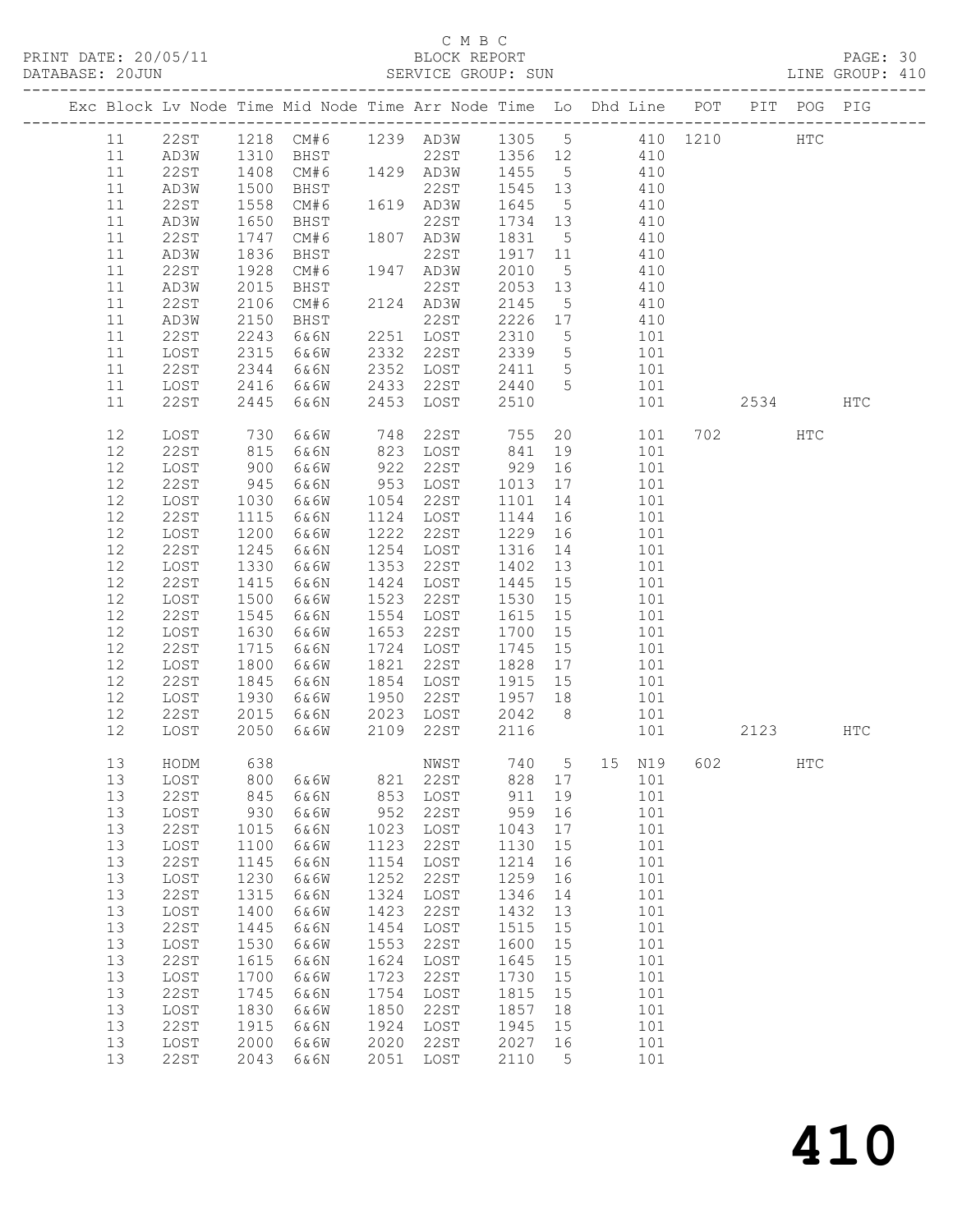### C M B C<br>BLOCK REPORT

| DATABASE: 20JUN |          |              |                  |      |      | SERVICE GROUP: SUN                 |         |                 | LINE GROUP: 410                                                                |            |     |            |
|-----------------|----------|--------------|------------------|------|------|------------------------------------|---------|-----------------|--------------------------------------------------------------------------------|------------|-----|------------|
|                 |          |              |                  |      |      |                                    |         |                 | Exc Block Lv Node Time Mid Node Time Arr Node Time Lo Dhd Line POT PIT POG PIG |            |     |            |
|                 | 13       |              |                  |      |      |                                    |         |                 | LOST 2115 6&6W 2134 22ST 2141 101 2148 HTC                                     |            |     |            |
|                 | 14       | 22ST         | 745              | 6&6N |      |                                    |         |                 | 753 LOST 811 19 101 737 HTC                                                    |            |     |            |
|                 | 14       | LOST         |                  | 6&6W |      |                                    |         |                 | 101                                                                            |            |     |            |
|                 | 14       | 22ST         | 830<br>915       | 6&6N |      | 851 22ST 858 17<br>923 LOST 941 19 |         |                 | 101                                                                            |            |     |            |
|                 | 14       | LOST         | 1000             | 6&6W |      | 1024 22ST                          | 1031    | 14              | 101                                                                            |            |     |            |
|                 | 14       | 22ST         | 1045             | 6&6N |      | 1053 LOST                          | 1113    |                 | 17 101                                                                         |            |     |            |
|                 | 14       | LOST         | 1130             | 6&6W |      | 1153 22ST                          | 1200 15 |                 | 101                                                                            |            |     |            |
|                 | 14       | 22ST         | 1215             | 6&6N |      | 1224 LOST                          | 1244    |                 | 16<br>101                                                                      |            |     |            |
|                 | 14       | LOST         | 1300             | 6&6W | 1323 | 22ST                               | 1332 13 |                 | 101                                                                            |            |     |            |
|                 | 14       | 22ST         | 1345             | 6&6N |      | 1354 LOST                          | 1416    |                 | 14<br>101                                                                      |            |     |            |
|                 | 14       | LOST         | 1430             | 6&6W |      | 1453 22ST                          | 1502 13 |                 | 101                                                                            |            |     |            |
|                 | 14       | 22ST         | 1515             | 6&6N |      | 1524 LOST                          | 1545    | 15              | 101                                                                            |            |     |            |
|                 | 14       | LOST         | 1600             | 6&6W |      | 1623 22ST                          | 1630 15 |                 | 101                                                                            |            |     |            |
|                 | 14       | 22ST         | 1645             | 6&6N |      | 1654 LOST                          | 1715 15 |                 | 101                                                                            |            |     |            |
|                 | 14       | LOST         | 1730             | 6&6W |      | 1752 22ST                          | 1759 16 |                 | 101                                                                            |            |     |            |
|                 | 14       |              | $\frac{1}{1815}$ |      |      | 1824 LOST                          | 1845 15 |                 |                                                                                |            |     |            |
|                 |          | 22ST         | 1900             | 6&6N |      | 1920 22ST 1927 18                  |         |                 | 101<br>101                                                                     |            |     |            |
|                 | 14       | LOST         |                  | 6&6W |      | 1954 LOST                          |         |                 |                                                                                |            |     |            |
|                 | 14<br>14 | 22ST         | 1945             | 6&6N |      | 6&6W 2045 22ST                     | 2052    |                 | 2015 10 101<br>101                                                             | 2059 — 205 |     | HTC        |
|                 |          | LOST         | 2025             |      |      |                                    |         |                 |                                                                                |            |     |            |
|                 | 15       | BRST         | 810              |      |      | 22ST                               | 827     |                 | 13 155                                                                         | 749        | HTC |            |
|                 | 15       | 22ST         | 840              |      |      | BRST 859                           |         |                 | 11<br>155                                                                      |            |     |            |
|                 | 15       | <b>BRST</b>  | 910              |      |      | 22ST 929                           |         | 11              | 155                                                                            |            |     |            |
|                 | 15       | 22ST         | 940              |      |      | BRST                               | 1000    | 10              | 155                                                                            |            |     |            |
|                 | 15       | BRST         | 1010             |      |      | 22ST                               | 1030    |                 | 10 155                                                                         |            |     |            |
|                 | 15       | 22ST         | 1040             |      |      | BRST                               | 1101    |                 | 9 155                                                                          |            |     |            |
|                 | 15       | <b>BRST</b>  | 1110             |      |      | 22ST                               | 1131    | 9               | 155                                                                            |            |     |            |
|                 | 15       | 22ST         | 1140             |      |      | BRST                               | 1202    | 8 <sup>8</sup>  | 155                                                                            |            |     |            |
|                 | 15       | BRST         | 1210             |      |      | 22ST                               | 1232    | 8 <sup>8</sup>  | 155                                                                            |            |     |            |
|                 | 15       | 22ST         | 1240             |      |      | BRST                               | 1302    | 8 <sup>8</sup>  | 155                                                                            |            |     |            |
|                 | 15       | BRST         | 1310             |      |      | 22ST                               | 1332    | 8               | 155                                                                            |            |     |            |
|                 | 15       | 22ST         | 1340             |      |      | BRST                               | 1402    | 8               | 155                                                                            |            |     |            |
|                 | 15       | BRST         | 1410             |      |      | 22ST                               | 1432    | 8 <sup>8</sup>  | 155                                                                            |            |     |            |
|                 | 15       | 22ST         | 1440             |      |      | BRST                               | 1503    |                 | 7 155                                                                          |            |     |            |
|                 | 15       | BRST         | 1510             |      |      | 22ST                               | 1532    | 8 <sup>8</sup>  | 155                                                                            |            |     |            |
|                 | 15       | 22ST         |                  |      |      | BRST                               | 1603    | $7\overline{ }$ |                                                                                |            |     |            |
|                 | 15       | BRST         | 1540<br>1610     |      |      | 22ST                               | 1632    | 8 <sup>8</sup>  | 155<br>155                                                                     |            |     |            |
|                 |          | 15 22ST 1640 |                  |      |      |                                    |         |                 | BRST 1703 7 155                                                                |            |     |            |
|                 | 15       | BRST         | 1710             |      |      | 22ST                               | 1730 10 |                 | 155                                                                            |            |     |            |
|                 | 15       | 22ST         | 1740             |      |      | BRST                               | 1803 7  |                 | 155                                                                            |            |     |            |
|                 | 15       | BRST         | 1810             |      |      | 22ST                               | 1830 10 |                 | 155                                                                            |            |     |            |
|                 | 15       | 22ST         | 1840             |      |      | BRST                               | 1901    | 9               | 155                                                                            |            |     |            |
|                 | 15       | BRST         | 1910             |      |      | 22ST                               | 1929    | 11              | 155                                                                            |            |     |            |
|                 | 15       | 22ST         | 1940             |      |      | BRST                               | 2000    | $5^{\circ}$     | 155                                                                            |            |     |            |
|                 | 15       | BRST         | 2005             |      |      | 22ST                               | 2024    | 16              | 155                                                                            |            |     |            |
|                 | 15       | 22ST         | 2040             |      |      | BRST                               | 2059    | $6\overline{6}$ | 155                                                                            |            |     |            |
|                 | 15       | BRST         | 2105             |      |      | 22ST                               | 2122    | 21              | 155                                                                            |            |     |            |
|                 | 15       | 22ST         | 2143             | 6&6N |      | 2151 LOST                          | 2210    | $5^{\circ}$     | 101                                                                            |            |     |            |
|                 | 15       | LOST         | 2215             | 6&6W | 2234 | 22ST                               | 2241    | 5               | 101                                                                            |            |     |            |
|                 | 15       | 22ST         | 2246             | CM#6 | 2304 | AD3W                               | 2325    | $5^{\circ}$     | 410                                                                            |            |     |            |
|                 | 15       | AD3W         | 2330             | BHST |      | 22ST                               | 2403    | - 9             | 410                                                                            |            |     |            |
|                 | 15       | 22ST         | 2412             | CM#6 | 2428 | AD3W                               | 2445    | $5^{\circ}$     | 410                                                                            |            |     |            |
|                 | 15       | AD3W         | 2450             | BHST |      | 22ST                               | 2522 10 |                 | 410                                                                            |            |     |            |
|                 | 15       | 22ST         | 2532             | CM#6 |      | 2548 AD3W                          | 2605    | $5^{\circ}$     | 410                                                                            |            |     |            |
|                 | 15       | AD3W         | 2610             |      |      | HTCE                               | 2633    |                 | 410                                                                            | 2634       |     | <b>HTC</b> |
|                 |          |              |                  |      |      |                                    |         |                 |                                                                                |            |     |            |

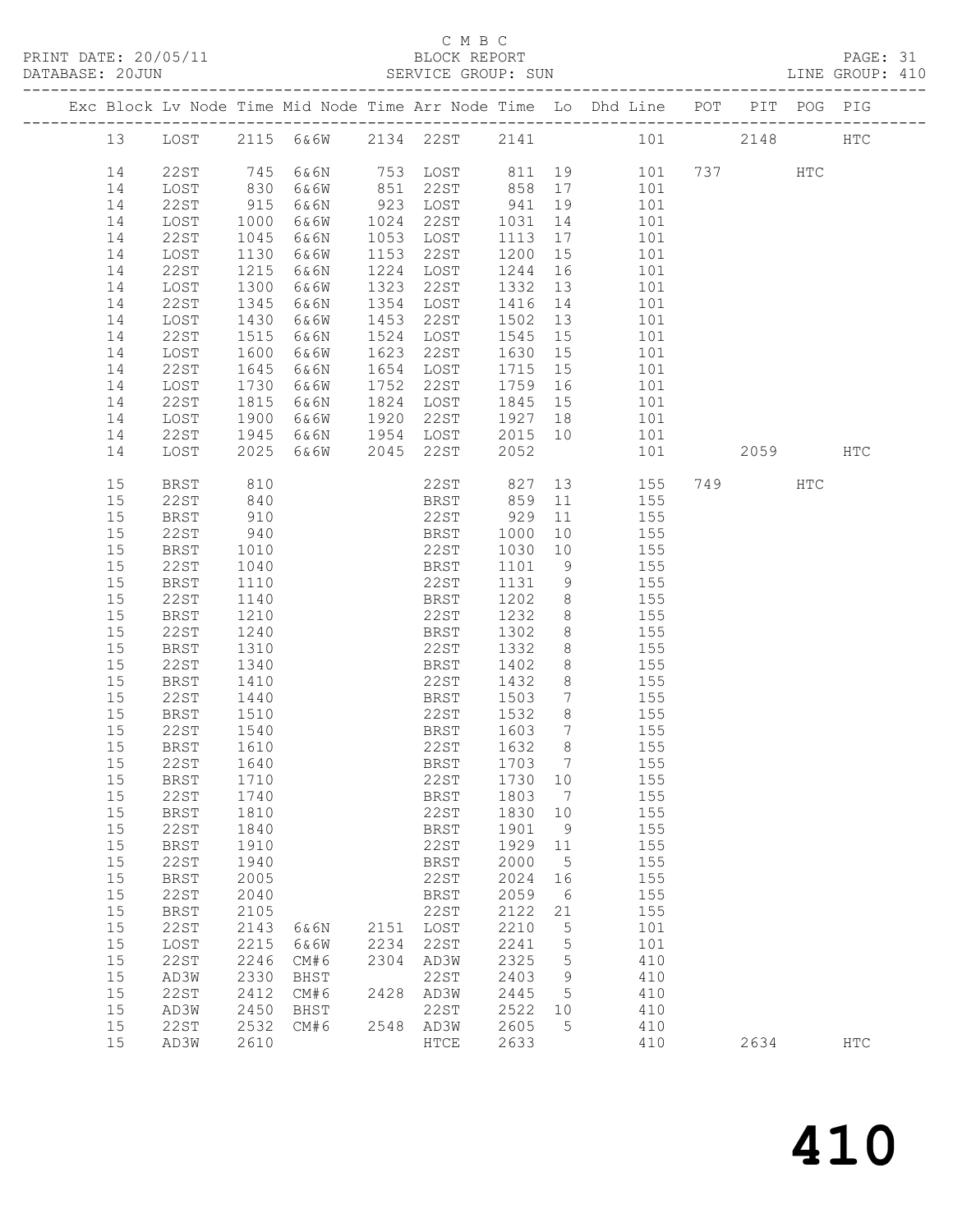### C M B C<br>BLOCK REPORT

### SERVICE GROUP: SUN

|  |    |              |      |                     |      |         |                | Exc Block Lv Node Time Mid Node Time Arr Node Time Lo Dhd Line POT PIT POG PIG |      |            |
|--|----|--------------|------|---------------------|------|---------|----------------|--------------------------------------------------------------------------------|------|------------|
|  | 16 |              |      |                     |      |         |                | 22ST 811 QU-S 817 CLFO 832 0 104 803 HTC                                       |      |            |
|  | 16 | CLFO         | 832  |                     | 22ST | 853 18  |                | 104                                                                            |      |            |
|  | 16 | 22ST         |      |                     |      | 932     | $\overline{0}$ | 104                                                                            |      |            |
|  | 16 | CLFO         | 932  |                     | 22ST | 953     | 20             | 104                                                                            |      |            |
|  | 16 | 22ST         |      | 1013 QU-S 1019 CLFO |      | 1034    | $\overline{0}$ | 104                                                                            |      |            |
|  | 16 | CLFO         | 1034 |                     | 22ST | 1054    | 20             | 104                                                                            |      |            |
|  | 16 | 22ST         |      | 1114 QU-S 1120 CLFO |      | 1135    | $\overline{0}$ | 104                                                                            |      |            |
|  | 16 | CLFO         | 1135 |                     | 22ST | 1155 18 |                | 104                                                                            |      |            |
|  | 16 | 22ST         |      | 1213 QU-S 1220 CLFO |      | 1235    | $\overline{0}$ | 104                                                                            |      |            |
|  | 16 | CLFO         | 1235 |                     | 22ST | 1256    | 16             | 104                                                                            |      |            |
|  | 16 | 22ST         |      | 1312 QU-S 1320 CLFO |      | 1336    | $\overline{0}$ | 104                                                                            |      |            |
|  | 16 | CLFO         | 1336 |                     | 22ST | 1357 15 |                | 104                                                                            |      |            |
|  | 16 | 22ST         | 1412 | QU-S 1419 CLFO      |      | 1435    | $\overline{0}$ | 104                                                                            |      |            |
|  | 16 | ${\tt CLFO}$ | 1435 |                     | 22ST | 1456 16 |                | 104                                                                            |      |            |
|  | 16 | 22ST         |      | 1512 QU-S 1519 CLFO |      | 1535    | $\overline{0}$ | 104                                                                            |      |            |
|  | 16 | <b>CLFO</b>  | 1535 |                     | 22ST | 1556    | 14             | 104                                                                            |      |            |
|  | 16 | 22ST         |      | 1610 QU-S 1618 CLFO |      | 1635    | $\overline{0}$ | 104                                                                            |      |            |
|  | 16 | <b>CLFO</b>  | 1635 |                     | 22ST | 1656 14 |                | 104                                                                            |      |            |
|  | 16 | 22ST         | 1710 | QU-S 1717 CLFO      |      | 1735    | $\overline{0}$ | 104                                                                            |      |            |
|  | 16 | CLFO         | 1735 |                     | 22ST | 1756    | 19             | 104                                                                            |      |            |
|  | 16 | 22ST         | 1815 | QU-S 1822 CLFO      |      | 1840    | $\overline{0}$ | 104                                                                            |      |            |
|  | 16 | CLFO         | 1840 |                     | 22ST | 1900    | 26             | 104                                                                            |      |            |
|  | 16 | <b>22ST</b>  | 1926 | QU-S 1933 CLFO      |      | 1950    | $\overline{0}$ | 104                                                                            |      |            |
|  | 16 | CLFO         | 1950 |                     | 22ST | 2010    | 19             | 104                                                                            |      |            |
|  | 16 | 22ST         | 2029 | QU-S 2036 CLFO      |      | 2053    | $\overline{0}$ | 104                                                                            |      |            |
|  | 16 | <b>CLFO</b>  | 2053 |                     | 22ST | 2113    | 21             | 104                                                                            |      |            |
|  | 16 | 22ST         | 2134 | OU-S 2141           | CLFO | 2158    | $\overline{0}$ | 104                                                                            |      |            |
|  | 16 | <b>CLFO</b>  | 2158 |                     | 22ST | 2218    | 18             | 104                                                                            |      |            |
|  | 16 | 22ST         | 2236 | $QU-S$ 2243 $CLFO$  |      | 2259    | $\overline{0}$ | 104                                                                            |      |            |
|  | 16 | <b>CLFO</b>  | 2259 |                     | 22ST | 2319    | 20             | 104                                                                            |      |            |
|  | 16 | 22ST         |      | 2339 QU-S 2346 CLFO |      | 2402    | $\overline{0}$ | 104                                                                            |      |            |
|  | 16 | CLFO         | 2402 |                     | 22ST | 2421    | 14             | 104                                                                            |      |            |
|  | 16 | 22ST         |      | 2435 QU-S 2442 CLFO |      | 2458    | $\bigcirc$     | 104                                                                            |      |            |
|  | 16 | CLFO         | 2458 |                     | 22ST | 2517    |                | 104                                                                            | 2524 | <b>HTC</b> |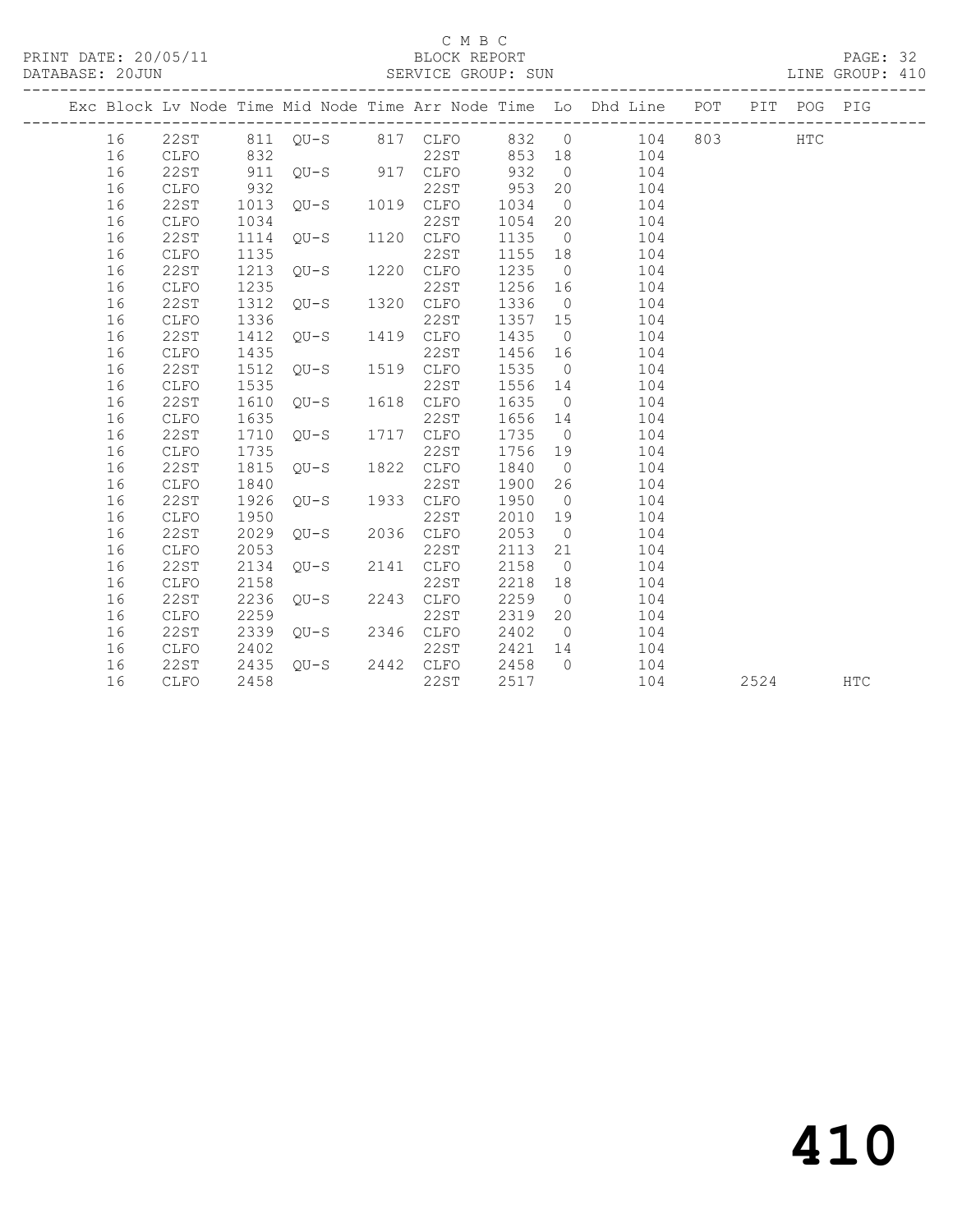### C M B C<br>BLOCK REPORT SERVICE GROUP: SUN

|  |    | Exc Block Lv Node Time Mid Node Time Arr Node Time Lo Dhd Line POT PIT POG PIG |      |  |      |                 |    |    |                     |      |     |            |
|--|----|--------------------------------------------------------------------------------|------|--|------|-----------------|----|----|---------------------|------|-----|------------|
|  | 17 | BRST 825                                                                       |      |  |      |                 |    |    | 22ST 841 14 128 804 |      | HTC |            |
|  | 17 | 22ST                                                                           | 855  |  |      | BRST 912 13 128 |    |    |                     |      |     |            |
|  | 17 | <b>BRST</b>                                                                    | 925  |  |      | 22ST 943 12     |    |    | 128                 |      |     |            |
|  | 17 | 22ST                                                                           | 955  |  | BRST | 1012            | 13 |    | 128                 |      |     |            |
|  | 17 | BRST                                                                           | 1025 |  | 22ST | 1044            | 11 |    | 128                 |      |     |            |
|  | 17 | 22ST                                                                           | 1055 |  | BRST | 1112            | 13 |    | 128                 |      |     |            |
|  | 17 | BRST                                                                           | 1125 |  | 22ST | 1144            | 11 |    | 128                 |      |     |            |
|  | 17 | 22ST                                                                           | 1155 |  | BRST | 1214            | 11 |    | 128                 |      |     |            |
|  | 17 | <b>BRST</b>                                                                    | 1225 |  | 22ST | 1244            | 11 |    | 128                 |      |     |            |
|  | 17 | <b>22ST</b>                                                                    | 1255 |  | BRST | 1314            | 11 |    | 128                 |      |     |            |
|  | 17 | <b>BRST</b>                                                                    | 1325 |  | 22ST | 1344            | 11 |    | 128                 |      |     |            |
|  | 17 | <b>22ST</b>                                                                    | 1355 |  | BRST | 1414            | 11 |    | 128                 |      |     |            |
|  | 17 | <b>BRST</b>                                                                    | 1425 |  | 22ST | 1444            | 11 |    | 128                 |      |     |            |
|  | 17 | <b>22ST</b>                                                                    | 1455 |  | BRST | 1514            | 11 |    | 128                 |      |     |            |
|  | 17 | <b>BRST</b>                                                                    | 1525 |  | 22ST | 1544            | 11 |    | 128                 |      |     |            |
|  | 17 | <b>22ST</b>                                                                    | 1555 |  | BRST | 1614            | 11 |    | 128                 |      |     |            |
|  | 17 | BRST                                                                           | 1625 |  | 22ST | 1643            | 12 |    | 128                 |      |     |            |
|  | 17 | <b>22ST</b>                                                                    | 1655 |  | BRST | 1714            | 11 |    | 128                 |      |     |            |
|  | 17 | <b>BRST</b>                                                                    | 1725 |  | 22ST | 1743            | 12 |    | 128                 |      |     |            |
|  | 17 | 22ST                                                                           | 1755 |  | BRST | 1814            | 11 |    | 128                 |      |     |            |
|  | 17 | <b>BRST</b>                                                                    | 1825 |  | 22ST | 1843            | 12 |    | 128                 |      |     |            |
|  | 17 | 22ST                                                                           | 1855 |  | BRST | 1914            | 11 |    | 128                 |      |     |            |
|  | 17 | <b>BRST</b>                                                                    | 1925 |  | 22ST | 1942            | 13 |    | 128                 |      |     |            |
|  | 17 | <b>22ST</b>                                                                    | 1955 |  | BRST | 2014            | 11 |    | 128                 |      |     |            |
|  | 17 | BRST                                                                           | 2025 |  | 22ST | 2042            | 13 |    | 128                 |      |     |            |
|  | 17 | <b>22ST</b>                                                                    | 2055 |  | BRST | 2114            | 11 |    | 128                 |      |     |            |
|  | 17 | <b>BRST</b>                                                                    | 2125 |  | 22ST | 2141            | 19 |    | 128                 |      |     |            |
|  | 17 | <b>22ST</b>                                                                    | 2200 |  | BRST | 2218            | 12 |    | 155                 |      |     |            |
|  | 17 | <b>BRST</b>                                                                    | 2230 |  | 22ST | 2245            | 15 |    | 128                 |      |     |            |
|  | 17 | 22ST                                                                           | 2300 |  | BRST | 2318            |    |    | 155                 |      |     |            |
|  | 17 | BRST                                                                           | 2330 |  | 22ST | 2345            |    | 15 | 128                 |      |     |            |
|  | 17 | 22ST                                                                           | 2400 |  | BRST | 2418            | 12 |    | 155                 |      |     |            |
|  | 17 | BRST                                                                           | 2430 |  | 22ST | 2445            |    |    | 128                 | 2452 |     | <b>HTC</b> |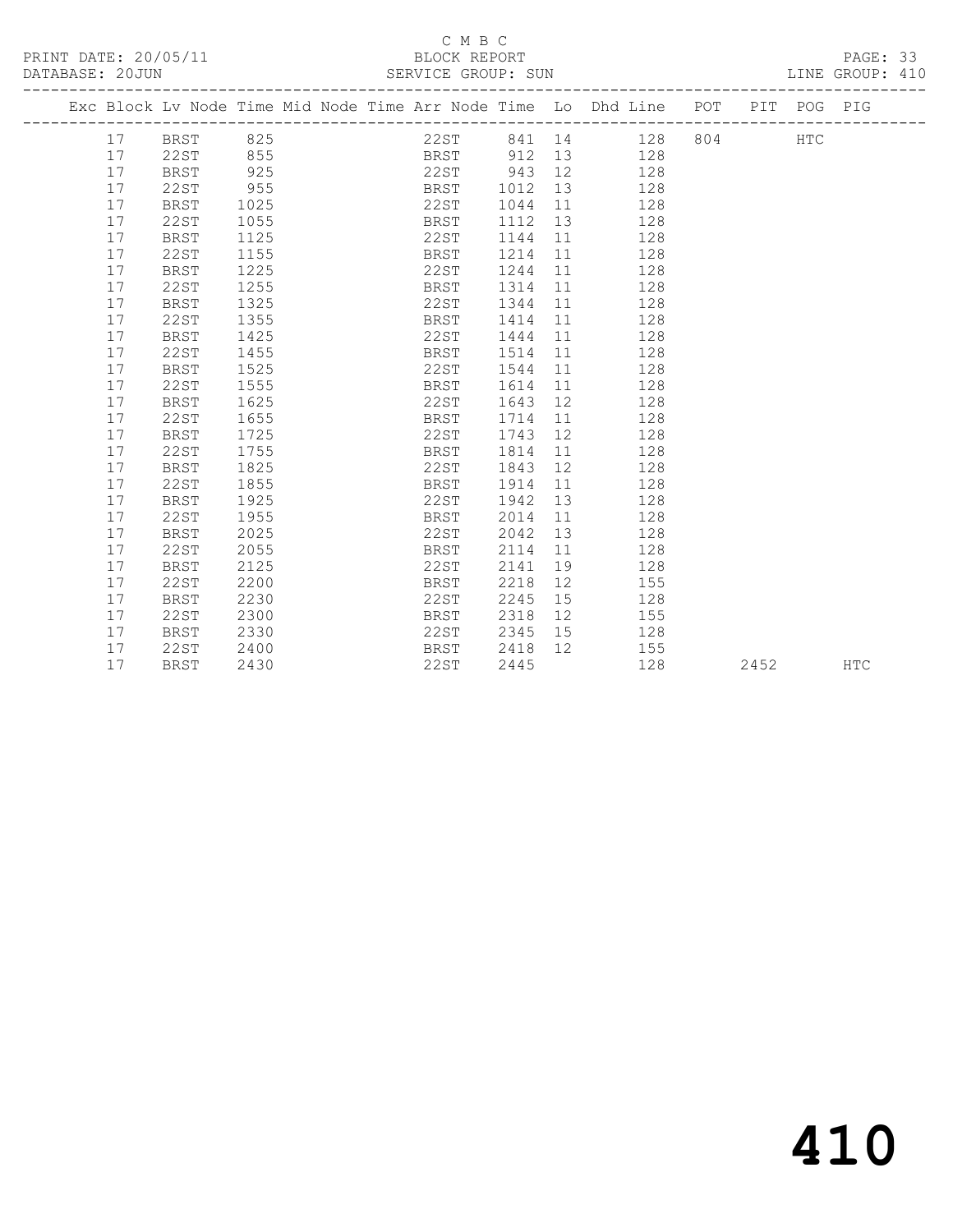## C M B C<br>BLOCK REPORT

| PRINT DATE: 20/05/11 | BLOCK REPORT       |                |
|----------------------|--------------------|----------------|
|                      |                    |                |
| DATABASE: 20JUN      | SERVICE GROUP: SUN | INE GROUP• 410 |

| 22ST 857 13 155 819<br>840<br>18<br>BRST<br><b>HTC</b><br>18<br>22ST<br>910<br>940<br>BRST 929 11<br>22ST 959 11<br>BRST 1031 9<br>155<br>18<br>155<br>BRST<br>155<br>18<br>22ST<br>1010<br>BRST<br>1031<br>22ST<br>18<br>BRST<br>1040<br>1101<br>9<br>155<br>18<br>22ST<br>BRST<br>1132<br>1110<br>8<br>155<br>22ST<br>9<br>155<br>18<br>BRST<br>1140<br>1201<br>155<br>1232<br>18<br>22ST<br>1210<br>BRST<br>8<br>18<br>1240<br>22ST<br>1302<br>8<br>155<br><b>BRST</b><br>18<br>22ST<br>1310<br>1332<br>8<br>155<br>BRST<br>18<br>22ST<br>8<br>BRST<br>1340<br>1402<br>155<br>22ST<br>18<br>1410<br>BRST<br>1433<br>7<br>155<br>22ST<br>8<br>18<br>BRST<br>1440<br>1502<br>155<br>18<br>22ST<br>1533<br>1510<br>BRST<br>7<br>155<br>18<br>22ST<br>1602<br>8<br>155<br>BRST<br>1540<br>18<br>22ST<br>1633<br>$7\phantom{.0}\phantom{.0}7$<br>155<br>1610<br>BRST<br>22ST<br>1702<br>$8\,$<br>18<br><b>BRST</b><br>1640<br>155<br>18<br>22ST<br>1733<br>155<br>1710<br>BRST<br>$\overline{7}$<br>18<br>22ST<br>1800<br>BRST<br>1740<br>10<br>155<br>18<br>22ST<br>1833<br>$7\phantom{.0}\phantom{.0}7$<br>155<br>1810<br>BRST<br>22ST<br>1900<br>18<br><b>BRST</b><br>1840<br>155<br>10<br>18<br>22ST<br>1930<br>155<br>1910<br>BRST<br>$5^{\circ}$<br>18<br>1935<br>22ST<br>1954<br>BRST<br>16<br>155<br>18<br>22ST<br>2030<br>$5^{\circ}$<br>155<br>2010<br>BRST<br>22ST<br>2052<br>18<br>2035<br>8<br>155<br>BRST<br><b>22ST</b><br>155<br>18<br>2100<br>BRST<br>2118<br>2139<br>HTC<br>913<br>19<br>855<br>22ST<br>12<br>128<br>HTC<br>BRST<br>942<br>925<br>19<br>22ST<br>BRST<br>13<br>128<br>955<br>22ST<br>19<br><b>BRST</b><br>1013<br>12<br>128<br>22ST<br>19<br>1025<br>BRST<br>1042<br>13<br>128<br>22ST<br>19<br>BRST<br>1055<br>1114<br>11<br>128<br>1142<br>19<br>22ST<br>1125<br>BRST<br>13<br>128<br>19<br><b>BRST</b><br>1155<br>22ST<br>1214<br>11<br>128<br>19<br>22ST<br>1225<br>BRST<br>1244<br>11<br>128<br>1255<br>22ST<br>19<br>BRST<br>1314<br>11<br>128<br>1344<br>22ST<br>19<br>1325<br>BRST<br>11<br>128<br>1355<br>22ST<br>19<br><b>BRST</b><br>1414 11<br>128<br>22ST<br>1425<br>BRST<br>1444 11<br>19<br>128<br>22ST 1514 11<br>19 BRST 1455<br>128<br>22ST<br>1525<br>19<br>1544<br>11<br>128<br>BRST<br>19<br>1555<br>22ST<br>1614<br>128<br><b>BRST</b><br>11<br>19<br><b>22ST</b><br>1625<br>1644<br>128<br>BRST<br>11<br>128<br>19<br>1655<br><b>22ST</b><br>1713<br>12<br><b>BRST</b><br>128<br>19<br>22ST<br>1725<br>1744<br>BRST<br>11<br>128<br>19<br>1755<br>22ST<br>1813<br>12<br><b>BRST</b><br>22ST<br>19<br>1825<br><b>BRST</b><br>1844<br>128<br>11<br>1855<br>128<br>19<br><b>BRST</b><br>22ST<br>1913<br>12<br>19<br>22ST<br>1925<br>1944<br>128<br>BRST<br>11<br>19<br>1955<br>22ST<br>2012<br>128<br><b>BRST</b><br>13<br>19<br><b>22ST</b><br>2025<br>128<br>BRST<br>2044<br>11<br>2055<br>128<br>19<br><b>BRST</b><br>22ST<br>2112<br>18<br>128<br>19<br>22ST<br>2130<br><b>BRST</b><br>2149<br>16<br>2222<br>19<br>2205<br>22ST<br>155<br><b>BRST</b><br>8<br>19<br><b>22ST</b><br>2230<br>2249<br>128<br>BRST<br>16<br>19<br>2305<br>22ST<br>2322<br>155<br><b>BRST</b><br>8<br>19<br>22ST<br>2330<br>2348<br>128<br>BRST<br>17 |  | Exc Block Lv Node Time Mid Node Time Arr Node Time Lo Dhd Line POT PIT POG PIG |  |  |  |  |  |  |  |
|-----------------------------------------------------------------------------------------------------------------------------------------------------------------------------------------------------------------------------------------------------------------------------------------------------------------------------------------------------------------------------------------------------------------------------------------------------------------------------------------------------------------------------------------------------------------------------------------------------------------------------------------------------------------------------------------------------------------------------------------------------------------------------------------------------------------------------------------------------------------------------------------------------------------------------------------------------------------------------------------------------------------------------------------------------------------------------------------------------------------------------------------------------------------------------------------------------------------------------------------------------------------------------------------------------------------------------------------------------------------------------------------------------------------------------------------------------------------------------------------------------------------------------------------------------------------------------------------------------------------------------------------------------------------------------------------------------------------------------------------------------------------------------------------------------------------------------------------------------------------------------------------------------------------------------------------------------------------------------------------------------------------------------------------------------------------------------------------------------------------------------------------------------------------------------------------------------------------------------------------------------------------------------------------------------------------------------------------------------------------------------------------------------------------------------------------------------------------------------------------------------------------------------------------------------------------------------------------------------------------------------------------------------------------------------------------------------------------------------------------------------------------------------------------------------------------------------------------------------------------------------------------------------------------------------------------------------------------------------------------------------------------------------------------------------------------------------------------------------------------------------------------------------------------------------------------|--|--------------------------------------------------------------------------------|--|--|--|--|--|--|--|
|                                                                                                                                                                                                                                                                                                                                                                                                                                                                                                                                                                                                                                                                                                                                                                                                                                                                                                                                                                                                                                                                                                                                                                                                                                                                                                                                                                                                                                                                                                                                                                                                                                                                                                                                                                                                                                                                                                                                                                                                                                                                                                                                                                                                                                                                                                                                                                                                                                                                                                                                                                                                                                                                                                                                                                                                                                                                                                                                                                                                                                                                                                                                                                                         |  |                                                                                |  |  |  |  |  |  |  |
|                                                                                                                                                                                                                                                                                                                                                                                                                                                                                                                                                                                                                                                                                                                                                                                                                                                                                                                                                                                                                                                                                                                                                                                                                                                                                                                                                                                                                                                                                                                                                                                                                                                                                                                                                                                                                                                                                                                                                                                                                                                                                                                                                                                                                                                                                                                                                                                                                                                                                                                                                                                                                                                                                                                                                                                                                                                                                                                                                                                                                                                                                                                                                                                         |  |                                                                                |  |  |  |  |  |  |  |
|                                                                                                                                                                                                                                                                                                                                                                                                                                                                                                                                                                                                                                                                                                                                                                                                                                                                                                                                                                                                                                                                                                                                                                                                                                                                                                                                                                                                                                                                                                                                                                                                                                                                                                                                                                                                                                                                                                                                                                                                                                                                                                                                                                                                                                                                                                                                                                                                                                                                                                                                                                                                                                                                                                                                                                                                                                                                                                                                                                                                                                                                                                                                                                                         |  |                                                                                |  |  |  |  |  |  |  |
|                                                                                                                                                                                                                                                                                                                                                                                                                                                                                                                                                                                                                                                                                                                                                                                                                                                                                                                                                                                                                                                                                                                                                                                                                                                                                                                                                                                                                                                                                                                                                                                                                                                                                                                                                                                                                                                                                                                                                                                                                                                                                                                                                                                                                                                                                                                                                                                                                                                                                                                                                                                                                                                                                                                                                                                                                                                                                                                                                                                                                                                                                                                                                                                         |  |                                                                                |  |  |  |  |  |  |  |
|                                                                                                                                                                                                                                                                                                                                                                                                                                                                                                                                                                                                                                                                                                                                                                                                                                                                                                                                                                                                                                                                                                                                                                                                                                                                                                                                                                                                                                                                                                                                                                                                                                                                                                                                                                                                                                                                                                                                                                                                                                                                                                                                                                                                                                                                                                                                                                                                                                                                                                                                                                                                                                                                                                                                                                                                                                                                                                                                                                                                                                                                                                                                                                                         |  |                                                                                |  |  |  |  |  |  |  |
|                                                                                                                                                                                                                                                                                                                                                                                                                                                                                                                                                                                                                                                                                                                                                                                                                                                                                                                                                                                                                                                                                                                                                                                                                                                                                                                                                                                                                                                                                                                                                                                                                                                                                                                                                                                                                                                                                                                                                                                                                                                                                                                                                                                                                                                                                                                                                                                                                                                                                                                                                                                                                                                                                                                                                                                                                                                                                                                                                                                                                                                                                                                                                                                         |  |                                                                                |  |  |  |  |  |  |  |
|                                                                                                                                                                                                                                                                                                                                                                                                                                                                                                                                                                                                                                                                                                                                                                                                                                                                                                                                                                                                                                                                                                                                                                                                                                                                                                                                                                                                                                                                                                                                                                                                                                                                                                                                                                                                                                                                                                                                                                                                                                                                                                                                                                                                                                                                                                                                                                                                                                                                                                                                                                                                                                                                                                                                                                                                                                                                                                                                                                                                                                                                                                                                                                                         |  |                                                                                |  |  |  |  |  |  |  |
|                                                                                                                                                                                                                                                                                                                                                                                                                                                                                                                                                                                                                                                                                                                                                                                                                                                                                                                                                                                                                                                                                                                                                                                                                                                                                                                                                                                                                                                                                                                                                                                                                                                                                                                                                                                                                                                                                                                                                                                                                                                                                                                                                                                                                                                                                                                                                                                                                                                                                                                                                                                                                                                                                                                                                                                                                                                                                                                                                                                                                                                                                                                                                                                         |  |                                                                                |  |  |  |  |  |  |  |
|                                                                                                                                                                                                                                                                                                                                                                                                                                                                                                                                                                                                                                                                                                                                                                                                                                                                                                                                                                                                                                                                                                                                                                                                                                                                                                                                                                                                                                                                                                                                                                                                                                                                                                                                                                                                                                                                                                                                                                                                                                                                                                                                                                                                                                                                                                                                                                                                                                                                                                                                                                                                                                                                                                                                                                                                                                                                                                                                                                                                                                                                                                                                                                                         |  |                                                                                |  |  |  |  |  |  |  |
|                                                                                                                                                                                                                                                                                                                                                                                                                                                                                                                                                                                                                                                                                                                                                                                                                                                                                                                                                                                                                                                                                                                                                                                                                                                                                                                                                                                                                                                                                                                                                                                                                                                                                                                                                                                                                                                                                                                                                                                                                                                                                                                                                                                                                                                                                                                                                                                                                                                                                                                                                                                                                                                                                                                                                                                                                                                                                                                                                                                                                                                                                                                                                                                         |  |                                                                                |  |  |  |  |  |  |  |
|                                                                                                                                                                                                                                                                                                                                                                                                                                                                                                                                                                                                                                                                                                                                                                                                                                                                                                                                                                                                                                                                                                                                                                                                                                                                                                                                                                                                                                                                                                                                                                                                                                                                                                                                                                                                                                                                                                                                                                                                                                                                                                                                                                                                                                                                                                                                                                                                                                                                                                                                                                                                                                                                                                                                                                                                                                                                                                                                                                                                                                                                                                                                                                                         |  |                                                                                |  |  |  |  |  |  |  |
|                                                                                                                                                                                                                                                                                                                                                                                                                                                                                                                                                                                                                                                                                                                                                                                                                                                                                                                                                                                                                                                                                                                                                                                                                                                                                                                                                                                                                                                                                                                                                                                                                                                                                                                                                                                                                                                                                                                                                                                                                                                                                                                                                                                                                                                                                                                                                                                                                                                                                                                                                                                                                                                                                                                                                                                                                                                                                                                                                                                                                                                                                                                                                                                         |  |                                                                                |  |  |  |  |  |  |  |
|                                                                                                                                                                                                                                                                                                                                                                                                                                                                                                                                                                                                                                                                                                                                                                                                                                                                                                                                                                                                                                                                                                                                                                                                                                                                                                                                                                                                                                                                                                                                                                                                                                                                                                                                                                                                                                                                                                                                                                                                                                                                                                                                                                                                                                                                                                                                                                                                                                                                                                                                                                                                                                                                                                                                                                                                                                                                                                                                                                                                                                                                                                                                                                                         |  |                                                                                |  |  |  |  |  |  |  |
|                                                                                                                                                                                                                                                                                                                                                                                                                                                                                                                                                                                                                                                                                                                                                                                                                                                                                                                                                                                                                                                                                                                                                                                                                                                                                                                                                                                                                                                                                                                                                                                                                                                                                                                                                                                                                                                                                                                                                                                                                                                                                                                                                                                                                                                                                                                                                                                                                                                                                                                                                                                                                                                                                                                                                                                                                                                                                                                                                                                                                                                                                                                                                                                         |  |                                                                                |  |  |  |  |  |  |  |
|                                                                                                                                                                                                                                                                                                                                                                                                                                                                                                                                                                                                                                                                                                                                                                                                                                                                                                                                                                                                                                                                                                                                                                                                                                                                                                                                                                                                                                                                                                                                                                                                                                                                                                                                                                                                                                                                                                                                                                                                                                                                                                                                                                                                                                                                                                                                                                                                                                                                                                                                                                                                                                                                                                                                                                                                                                                                                                                                                                                                                                                                                                                                                                                         |  |                                                                                |  |  |  |  |  |  |  |
|                                                                                                                                                                                                                                                                                                                                                                                                                                                                                                                                                                                                                                                                                                                                                                                                                                                                                                                                                                                                                                                                                                                                                                                                                                                                                                                                                                                                                                                                                                                                                                                                                                                                                                                                                                                                                                                                                                                                                                                                                                                                                                                                                                                                                                                                                                                                                                                                                                                                                                                                                                                                                                                                                                                                                                                                                                                                                                                                                                                                                                                                                                                                                                                         |  |                                                                                |  |  |  |  |  |  |  |
|                                                                                                                                                                                                                                                                                                                                                                                                                                                                                                                                                                                                                                                                                                                                                                                                                                                                                                                                                                                                                                                                                                                                                                                                                                                                                                                                                                                                                                                                                                                                                                                                                                                                                                                                                                                                                                                                                                                                                                                                                                                                                                                                                                                                                                                                                                                                                                                                                                                                                                                                                                                                                                                                                                                                                                                                                                                                                                                                                                                                                                                                                                                                                                                         |  |                                                                                |  |  |  |  |  |  |  |
|                                                                                                                                                                                                                                                                                                                                                                                                                                                                                                                                                                                                                                                                                                                                                                                                                                                                                                                                                                                                                                                                                                                                                                                                                                                                                                                                                                                                                                                                                                                                                                                                                                                                                                                                                                                                                                                                                                                                                                                                                                                                                                                                                                                                                                                                                                                                                                                                                                                                                                                                                                                                                                                                                                                                                                                                                                                                                                                                                                                                                                                                                                                                                                                         |  |                                                                                |  |  |  |  |  |  |  |
|                                                                                                                                                                                                                                                                                                                                                                                                                                                                                                                                                                                                                                                                                                                                                                                                                                                                                                                                                                                                                                                                                                                                                                                                                                                                                                                                                                                                                                                                                                                                                                                                                                                                                                                                                                                                                                                                                                                                                                                                                                                                                                                                                                                                                                                                                                                                                                                                                                                                                                                                                                                                                                                                                                                                                                                                                                                                                                                                                                                                                                                                                                                                                                                         |  |                                                                                |  |  |  |  |  |  |  |
|                                                                                                                                                                                                                                                                                                                                                                                                                                                                                                                                                                                                                                                                                                                                                                                                                                                                                                                                                                                                                                                                                                                                                                                                                                                                                                                                                                                                                                                                                                                                                                                                                                                                                                                                                                                                                                                                                                                                                                                                                                                                                                                                                                                                                                                                                                                                                                                                                                                                                                                                                                                                                                                                                                                                                                                                                                                                                                                                                                                                                                                                                                                                                                                         |  |                                                                                |  |  |  |  |  |  |  |
|                                                                                                                                                                                                                                                                                                                                                                                                                                                                                                                                                                                                                                                                                                                                                                                                                                                                                                                                                                                                                                                                                                                                                                                                                                                                                                                                                                                                                                                                                                                                                                                                                                                                                                                                                                                                                                                                                                                                                                                                                                                                                                                                                                                                                                                                                                                                                                                                                                                                                                                                                                                                                                                                                                                                                                                                                                                                                                                                                                                                                                                                                                                                                                                         |  |                                                                                |  |  |  |  |  |  |  |
|                                                                                                                                                                                                                                                                                                                                                                                                                                                                                                                                                                                                                                                                                                                                                                                                                                                                                                                                                                                                                                                                                                                                                                                                                                                                                                                                                                                                                                                                                                                                                                                                                                                                                                                                                                                                                                                                                                                                                                                                                                                                                                                                                                                                                                                                                                                                                                                                                                                                                                                                                                                                                                                                                                                                                                                                                                                                                                                                                                                                                                                                                                                                                                                         |  |                                                                                |  |  |  |  |  |  |  |
|                                                                                                                                                                                                                                                                                                                                                                                                                                                                                                                                                                                                                                                                                                                                                                                                                                                                                                                                                                                                                                                                                                                                                                                                                                                                                                                                                                                                                                                                                                                                                                                                                                                                                                                                                                                                                                                                                                                                                                                                                                                                                                                                                                                                                                                                                                                                                                                                                                                                                                                                                                                                                                                                                                                                                                                                                                                                                                                                                                                                                                                                                                                                                                                         |  |                                                                                |  |  |  |  |  |  |  |
|                                                                                                                                                                                                                                                                                                                                                                                                                                                                                                                                                                                                                                                                                                                                                                                                                                                                                                                                                                                                                                                                                                                                                                                                                                                                                                                                                                                                                                                                                                                                                                                                                                                                                                                                                                                                                                                                                                                                                                                                                                                                                                                                                                                                                                                                                                                                                                                                                                                                                                                                                                                                                                                                                                                                                                                                                                                                                                                                                                                                                                                                                                                                                                                         |  |                                                                                |  |  |  |  |  |  |  |
|                                                                                                                                                                                                                                                                                                                                                                                                                                                                                                                                                                                                                                                                                                                                                                                                                                                                                                                                                                                                                                                                                                                                                                                                                                                                                                                                                                                                                                                                                                                                                                                                                                                                                                                                                                                                                                                                                                                                                                                                                                                                                                                                                                                                                                                                                                                                                                                                                                                                                                                                                                                                                                                                                                                                                                                                                                                                                                                                                                                                                                                                                                                                                                                         |  |                                                                                |  |  |  |  |  |  |  |
|                                                                                                                                                                                                                                                                                                                                                                                                                                                                                                                                                                                                                                                                                                                                                                                                                                                                                                                                                                                                                                                                                                                                                                                                                                                                                                                                                                                                                                                                                                                                                                                                                                                                                                                                                                                                                                                                                                                                                                                                                                                                                                                                                                                                                                                                                                                                                                                                                                                                                                                                                                                                                                                                                                                                                                                                                                                                                                                                                                                                                                                                                                                                                                                         |  |                                                                                |  |  |  |  |  |  |  |
|                                                                                                                                                                                                                                                                                                                                                                                                                                                                                                                                                                                                                                                                                                                                                                                                                                                                                                                                                                                                                                                                                                                                                                                                                                                                                                                                                                                                                                                                                                                                                                                                                                                                                                                                                                                                                                                                                                                                                                                                                                                                                                                                                                                                                                                                                                                                                                                                                                                                                                                                                                                                                                                                                                                                                                                                                                                                                                                                                                                                                                                                                                                                                                                         |  |                                                                                |  |  |  |  |  |  |  |
|                                                                                                                                                                                                                                                                                                                                                                                                                                                                                                                                                                                                                                                                                                                                                                                                                                                                                                                                                                                                                                                                                                                                                                                                                                                                                                                                                                                                                                                                                                                                                                                                                                                                                                                                                                                                                                                                                                                                                                                                                                                                                                                                                                                                                                                                                                                                                                                                                                                                                                                                                                                                                                                                                                                                                                                                                                                                                                                                                                                                                                                                                                                                                                                         |  |                                                                                |  |  |  |  |  |  |  |
|                                                                                                                                                                                                                                                                                                                                                                                                                                                                                                                                                                                                                                                                                                                                                                                                                                                                                                                                                                                                                                                                                                                                                                                                                                                                                                                                                                                                                                                                                                                                                                                                                                                                                                                                                                                                                                                                                                                                                                                                                                                                                                                                                                                                                                                                                                                                                                                                                                                                                                                                                                                                                                                                                                                                                                                                                                                                                                                                                                                                                                                                                                                                                                                         |  |                                                                                |  |  |  |  |  |  |  |
|                                                                                                                                                                                                                                                                                                                                                                                                                                                                                                                                                                                                                                                                                                                                                                                                                                                                                                                                                                                                                                                                                                                                                                                                                                                                                                                                                                                                                                                                                                                                                                                                                                                                                                                                                                                                                                                                                                                                                                                                                                                                                                                                                                                                                                                                                                                                                                                                                                                                                                                                                                                                                                                                                                                                                                                                                                                                                                                                                                                                                                                                                                                                                                                         |  |                                                                                |  |  |  |  |  |  |  |
|                                                                                                                                                                                                                                                                                                                                                                                                                                                                                                                                                                                                                                                                                                                                                                                                                                                                                                                                                                                                                                                                                                                                                                                                                                                                                                                                                                                                                                                                                                                                                                                                                                                                                                                                                                                                                                                                                                                                                                                                                                                                                                                                                                                                                                                                                                                                                                                                                                                                                                                                                                                                                                                                                                                                                                                                                                                                                                                                                                                                                                                                                                                                                                                         |  |                                                                                |  |  |  |  |  |  |  |
|                                                                                                                                                                                                                                                                                                                                                                                                                                                                                                                                                                                                                                                                                                                                                                                                                                                                                                                                                                                                                                                                                                                                                                                                                                                                                                                                                                                                                                                                                                                                                                                                                                                                                                                                                                                                                                                                                                                                                                                                                                                                                                                                                                                                                                                                                                                                                                                                                                                                                                                                                                                                                                                                                                                                                                                                                                                                                                                                                                                                                                                                                                                                                                                         |  |                                                                                |  |  |  |  |  |  |  |
|                                                                                                                                                                                                                                                                                                                                                                                                                                                                                                                                                                                                                                                                                                                                                                                                                                                                                                                                                                                                                                                                                                                                                                                                                                                                                                                                                                                                                                                                                                                                                                                                                                                                                                                                                                                                                                                                                                                                                                                                                                                                                                                                                                                                                                                                                                                                                                                                                                                                                                                                                                                                                                                                                                                                                                                                                                                                                                                                                                                                                                                                                                                                                                                         |  |                                                                                |  |  |  |  |  |  |  |
|                                                                                                                                                                                                                                                                                                                                                                                                                                                                                                                                                                                                                                                                                                                                                                                                                                                                                                                                                                                                                                                                                                                                                                                                                                                                                                                                                                                                                                                                                                                                                                                                                                                                                                                                                                                                                                                                                                                                                                                                                                                                                                                                                                                                                                                                                                                                                                                                                                                                                                                                                                                                                                                                                                                                                                                                                                                                                                                                                                                                                                                                                                                                                                                         |  |                                                                                |  |  |  |  |  |  |  |
|                                                                                                                                                                                                                                                                                                                                                                                                                                                                                                                                                                                                                                                                                                                                                                                                                                                                                                                                                                                                                                                                                                                                                                                                                                                                                                                                                                                                                                                                                                                                                                                                                                                                                                                                                                                                                                                                                                                                                                                                                                                                                                                                                                                                                                                                                                                                                                                                                                                                                                                                                                                                                                                                                                                                                                                                                                                                                                                                                                                                                                                                                                                                                                                         |  |                                                                                |  |  |  |  |  |  |  |
|                                                                                                                                                                                                                                                                                                                                                                                                                                                                                                                                                                                                                                                                                                                                                                                                                                                                                                                                                                                                                                                                                                                                                                                                                                                                                                                                                                                                                                                                                                                                                                                                                                                                                                                                                                                                                                                                                                                                                                                                                                                                                                                                                                                                                                                                                                                                                                                                                                                                                                                                                                                                                                                                                                                                                                                                                                                                                                                                                                                                                                                                                                                                                                                         |  |                                                                                |  |  |  |  |  |  |  |
|                                                                                                                                                                                                                                                                                                                                                                                                                                                                                                                                                                                                                                                                                                                                                                                                                                                                                                                                                                                                                                                                                                                                                                                                                                                                                                                                                                                                                                                                                                                                                                                                                                                                                                                                                                                                                                                                                                                                                                                                                                                                                                                                                                                                                                                                                                                                                                                                                                                                                                                                                                                                                                                                                                                                                                                                                                                                                                                                                                                                                                                                                                                                                                                         |  |                                                                                |  |  |  |  |  |  |  |
|                                                                                                                                                                                                                                                                                                                                                                                                                                                                                                                                                                                                                                                                                                                                                                                                                                                                                                                                                                                                                                                                                                                                                                                                                                                                                                                                                                                                                                                                                                                                                                                                                                                                                                                                                                                                                                                                                                                                                                                                                                                                                                                                                                                                                                                                                                                                                                                                                                                                                                                                                                                                                                                                                                                                                                                                                                                                                                                                                                                                                                                                                                                                                                                         |  |                                                                                |  |  |  |  |  |  |  |
|                                                                                                                                                                                                                                                                                                                                                                                                                                                                                                                                                                                                                                                                                                                                                                                                                                                                                                                                                                                                                                                                                                                                                                                                                                                                                                                                                                                                                                                                                                                                                                                                                                                                                                                                                                                                                                                                                                                                                                                                                                                                                                                                                                                                                                                                                                                                                                                                                                                                                                                                                                                                                                                                                                                                                                                                                                                                                                                                                                                                                                                                                                                                                                                         |  |                                                                                |  |  |  |  |  |  |  |
|                                                                                                                                                                                                                                                                                                                                                                                                                                                                                                                                                                                                                                                                                                                                                                                                                                                                                                                                                                                                                                                                                                                                                                                                                                                                                                                                                                                                                                                                                                                                                                                                                                                                                                                                                                                                                                                                                                                                                                                                                                                                                                                                                                                                                                                                                                                                                                                                                                                                                                                                                                                                                                                                                                                                                                                                                                                                                                                                                                                                                                                                                                                                                                                         |  |                                                                                |  |  |  |  |  |  |  |
|                                                                                                                                                                                                                                                                                                                                                                                                                                                                                                                                                                                                                                                                                                                                                                                                                                                                                                                                                                                                                                                                                                                                                                                                                                                                                                                                                                                                                                                                                                                                                                                                                                                                                                                                                                                                                                                                                                                                                                                                                                                                                                                                                                                                                                                                                                                                                                                                                                                                                                                                                                                                                                                                                                                                                                                                                                                                                                                                                                                                                                                                                                                                                                                         |  |                                                                                |  |  |  |  |  |  |  |
|                                                                                                                                                                                                                                                                                                                                                                                                                                                                                                                                                                                                                                                                                                                                                                                                                                                                                                                                                                                                                                                                                                                                                                                                                                                                                                                                                                                                                                                                                                                                                                                                                                                                                                                                                                                                                                                                                                                                                                                                                                                                                                                                                                                                                                                                                                                                                                                                                                                                                                                                                                                                                                                                                                                                                                                                                                                                                                                                                                                                                                                                                                                                                                                         |  |                                                                                |  |  |  |  |  |  |  |
|                                                                                                                                                                                                                                                                                                                                                                                                                                                                                                                                                                                                                                                                                                                                                                                                                                                                                                                                                                                                                                                                                                                                                                                                                                                                                                                                                                                                                                                                                                                                                                                                                                                                                                                                                                                                                                                                                                                                                                                                                                                                                                                                                                                                                                                                                                                                                                                                                                                                                                                                                                                                                                                                                                                                                                                                                                                                                                                                                                                                                                                                                                                                                                                         |  |                                                                                |  |  |  |  |  |  |  |
|                                                                                                                                                                                                                                                                                                                                                                                                                                                                                                                                                                                                                                                                                                                                                                                                                                                                                                                                                                                                                                                                                                                                                                                                                                                                                                                                                                                                                                                                                                                                                                                                                                                                                                                                                                                                                                                                                                                                                                                                                                                                                                                                                                                                                                                                                                                                                                                                                                                                                                                                                                                                                                                                                                                                                                                                                                                                                                                                                                                                                                                                                                                                                                                         |  |                                                                                |  |  |  |  |  |  |  |
|                                                                                                                                                                                                                                                                                                                                                                                                                                                                                                                                                                                                                                                                                                                                                                                                                                                                                                                                                                                                                                                                                                                                                                                                                                                                                                                                                                                                                                                                                                                                                                                                                                                                                                                                                                                                                                                                                                                                                                                                                                                                                                                                                                                                                                                                                                                                                                                                                                                                                                                                                                                                                                                                                                                                                                                                                                                                                                                                                                                                                                                                                                                                                                                         |  |                                                                                |  |  |  |  |  |  |  |
|                                                                                                                                                                                                                                                                                                                                                                                                                                                                                                                                                                                                                                                                                                                                                                                                                                                                                                                                                                                                                                                                                                                                                                                                                                                                                                                                                                                                                                                                                                                                                                                                                                                                                                                                                                                                                                                                                                                                                                                                                                                                                                                                                                                                                                                                                                                                                                                                                                                                                                                                                                                                                                                                                                                                                                                                                                                                                                                                                                                                                                                                                                                                                                                         |  |                                                                                |  |  |  |  |  |  |  |
|                                                                                                                                                                                                                                                                                                                                                                                                                                                                                                                                                                                                                                                                                                                                                                                                                                                                                                                                                                                                                                                                                                                                                                                                                                                                                                                                                                                                                                                                                                                                                                                                                                                                                                                                                                                                                                                                                                                                                                                                                                                                                                                                                                                                                                                                                                                                                                                                                                                                                                                                                                                                                                                                                                                                                                                                                                                                                                                                                                                                                                                                                                                                                                                         |  |                                                                                |  |  |  |  |  |  |  |
|                                                                                                                                                                                                                                                                                                                                                                                                                                                                                                                                                                                                                                                                                                                                                                                                                                                                                                                                                                                                                                                                                                                                                                                                                                                                                                                                                                                                                                                                                                                                                                                                                                                                                                                                                                                                                                                                                                                                                                                                                                                                                                                                                                                                                                                                                                                                                                                                                                                                                                                                                                                                                                                                                                                                                                                                                                                                                                                                                                                                                                                                                                                                                                                         |  |                                                                                |  |  |  |  |  |  |  |
|                                                                                                                                                                                                                                                                                                                                                                                                                                                                                                                                                                                                                                                                                                                                                                                                                                                                                                                                                                                                                                                                                                                                                                                                                                                                                                                                                                                                                                                                                                                                                                                                                                                                                                                                                                                                                                                                                                                                                                                                                                                                                                                                                                                                                                                                                                                                                                                                                                                                                                                                                                                                                                                                                                                                                                                                                                                                                                                                                                                                                                                                                                                                                                                         |  |                                                                                |  |  |  |  |  |  |  |
|                                                                                                                                                                                                                                                                                                                                                                                                                                                                                                                                                                                                                                                                                                                                                                                                                                                                                                                                                                                                                                                                                                                                                                                                                                                                                                                                                                                                                                                                                                                                                                                                                                                                                                                                                                                                                                                                                                                                                                                                                                                                                                                                                                                                                                                                                                                                                                                                                                                                                                                                                                                                                                                                                                                                                                                                                                                                                                                                                                                                                                                                                                                                                                                         |  |                                                                                |  |  |  |  |  |  |  |
|                                                                                                                                                                                                                                                                                                                                                                                                                                                                                                                                                                                                                                                                                                                                                                                                                                                                                                                                                                                                                                                                                                                                                                                                                                                                                                                                                                                                                                                                                                                                                                                                                                                                                                                                                                                                                                                                                                                                                                                                                                                                                                                                                                                                                                                                                                                                                                                                                                                                                                                                                                                                                                                                                                                                                                                                                                                                                                                                                                                                                                                                                                                                                                                         |  |                                                                                |  |  |  |  |  |  |  |
|                                                                                                                                                                                                                                                                                                                                                                                                                                                                                                                                                                                                                                                                                                                                                                                                                                                                                                                                                                                                                                                                                                                                                                                                                                                                                                                                                                                                                                                                                                                                                                                                                                                                                                                                                                                                                                                                                                                                                                                                                                                                                                                                                                                                                                                                                                                                                                                                                                                                                                                                                                                                                                                                                                                                                                                                                                                                                                                                                                                                                                                                                                                                                                                         |  |                                                                                |  |  |  |  |  |  |  |
|                                                                                                                                                                                                                                                                                                                                                                                                                                                                                                                                                                                                                                                                                                                                                                                                                                                                                                                                                                                                                                                                                                                                                                                                                                                                                                                                                                                                                                                                                                                                                                                                                                                                                                                                                                                                                                                                                                                                                                                                                                                                                                                                                                                                                                                                                                                                                                                                                                                                                                                                                                                                                                                                                                                                                                                                                                                                                                                                                                                                                                                                                                                                                                                         |  |                                                                                |  |  |  |  |  |  |  |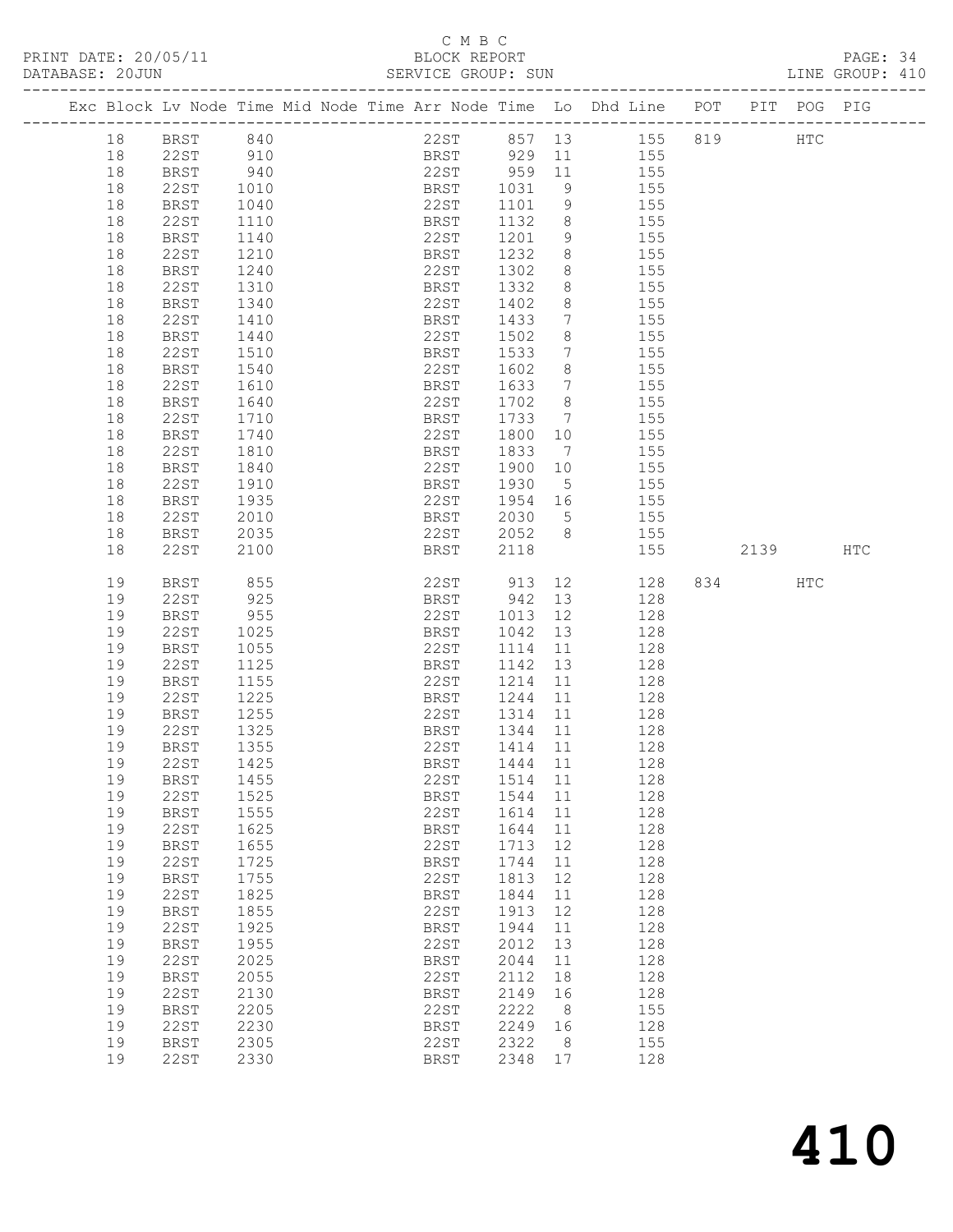| PRINT DATE: 20/05/11 |          |              |              | DATABASE: 20JUN |      | C M B C<br>BLOCK REPORT<br>SERVICE GROUP: SUN<br>LINE GROUP: 410 |                                                                                                                             |                      |                                                                    |              |  |             | PAGE: 35   |  |
|----------------------|----------|--------------|--------------|-----------------|------|------------------------------------------------------------------|-----------------------------------------------------------------------------------------------------------------------------|----------------------|--------------------------------------------------------------------|--------------|--|-------------|------------|--|
|                      |          |              |              |                 |      |                                                                  |                                                                                                                             |                      | Exc Block Lv Node Time Mid Node Time Arr Node Time Lo Dhd Line POT |              |  | PIT POG PIG |            |  |
|                      | 19<br>19 | 22ST         | 2430         |                 |      | BRST                                                             |                                                                                                                             |                      | BRST 2405 22ST 2422 8 155<br>2445 128                              |              |  | 2506        | HTC        |  |
|                      | 21<br>21 | 22ST<br>CLFO | 1144<br>1205 | OU-S 1150       |      | CLFO<br>22ST                                                     | 1205 0<br>1225                                                                                                              |                      | 104                                                                | 104 1136 HTC |  |             |            |  |
|                      | 21<br>21 | 22ST<br>CLFO | 1305         | 1243 QU-S 1250  |      | CLFO<br>22ST                                                     | 1305 0<br>1326                                                                                                              | 16                   | 104<br>104                                                         |              |  |             |            |  |
|                      | 21<br>21 | 22ST<br>CLFO | 1342<br>1406 | OU-S 1350       |      | CLFO<br>22ST                                                     | 1406<br>1427 15                                                                                                             | $\overline{0}$       | 104<br>104                                                         |              |  |             |            |  |
|                      | 21<br>21 | 22ST<br>CLFO | 1442<br>1505 | OU-S            | 1449 | CLFO<br>22ST                                                     | 1505<br>1526                                                                                                                | $\bigcirc$<br>16     | 104<br>104                                                         |              |  |             |            |  |
|                      | 21<br>21 | 22ST<br>CLFO | 1542<br>1605 | OU-S 1549       |      | CLFO<br>22ST                                                     | 1605<br>1626                                                                                                                | $\overline{0}$<br>14 | 104<br>104                                                         |              |  |             |            |  |
|                      | 21<br>21 | 22ST<br>CLFO | 1640<br>1705 | OU-S 1648       |      | CLFO<br>22ST                                                     | 1705 0<br>1726                                                                                                              | 19                   | 104<br>104                                                         |              |  |             |            |  |
|                      | 21<br>21 | 22ST<br>CLFO | 1745<br>1810 | OU-S 1752 CLFO  |      | 22ST                                                             | 1810<br>1831 — 1831 — 1845 — 1846 — 1847 — 1848 — 1858 — 1858 — 1858 — 1858 — 1858 — 1858 — 1858 — 1858 — 1858 — 1858 — 185 | $\bigcirc$           | 104<br>104                                                         | 1840         |  |             | <b>HTC</b> |  |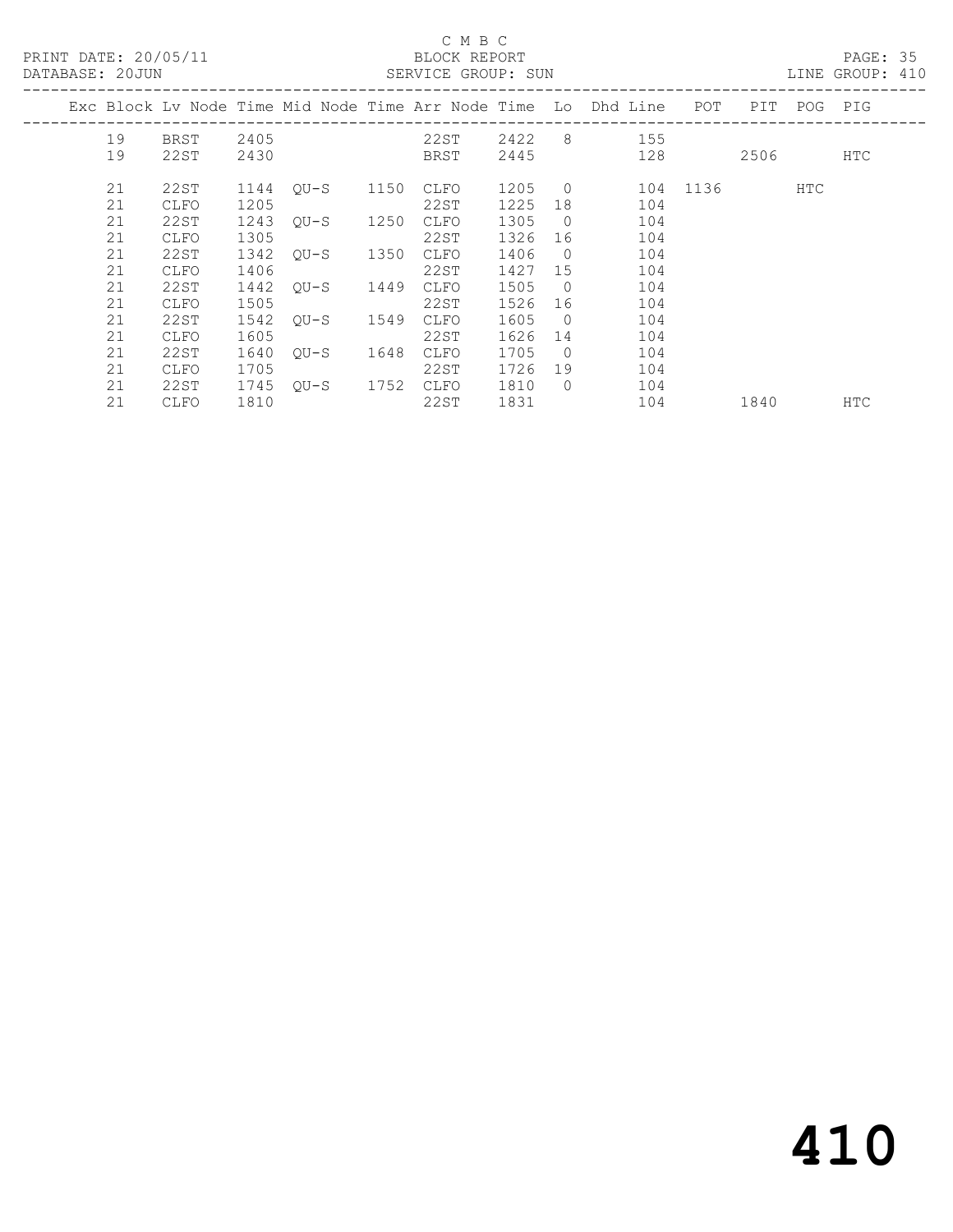|  | DATABASE: 20JUN              | PRINT DATE: 20/05/11 |      | DATABASE: 20JUN SERVICE GROUP: SUN LINE GROUP: 804                                             | C M B C<br>BLOCK REPORT    |         |                |                                                                                                                                                                                                                                 |          |             |           | PAGE: 36      |  |
|--|------------------------------|----------------------|------|------------------------------------------------------------------------------------------------|----------------------------|---------|----------------|---------------------------------------------------------------------------------------------------------------------------------------------------------------------------------------------------------------------------------|----------|-------------|-----------|---------------|--|
|  |                              |                      |      | 41AE EB W 41 AVE AT ASH ST 41AS 41 AV & NS ASH HTC Hamilton Depot 41 AV & NS ASH JOYCE STATION |                            |         |                |                                                                                                                                                                                                                                 |          |             |           |               |  |
|  |                              |                      |      | Exc Block Lv Node Time Mid Node Time Arr Node Time Lo Dhd Line POT PIT POG PIG                 |                            |         |                |                                                                                                                                                                                                                                 |          |             |           |               |  |
|  |                              |                      |      | 1 JOST 500 41AS ULP 534 14 R4 435 HTC                                                          |                            |         |                |                                                                                                                                                                                                                                 |          |             |           |               |  |
|  | 1                            |                      |      |                                                                                                |                            |         |                |                                                                                                                                                                                                                                 |          |             |           |               |  |
|  | $\mathbf{1}$                 |                      |      |                                                                                                |                            |         |                |                                                                                                                                                                                                                                 |          |             |           |               |  |
|  | $\mathbf{1}$                 |                      |      | ULP 730 41AE JOST                                                                              |                            |         |                | 810 10 R4                                                                                                                                                                                                                       |          |             |           |               |  |
|  | $\mathbf{1}$                 |                      |      | JOST 820 41AS ULP 906                                                                          |                            |         |                | 8 R4                                                                                                                                                                                                                            |          |             |           |               |  |
|  | $\mathbf 1$                  |                      |      | ULP 914 41AE JOST 957 7 R4<br>JOST 1004 41AS ULP 1052 6 R4                                     |                            |         |                |                                                                                                                                                                                                                                 |          |             |           |               |  |
|  | $\mathbf 1$                  |                      |      |                                                                                                |                            |         |                |                                                                                                                                                                                                                                 |          |             |           |               |  |
|  | $\mathbf 1$                  |                      |      |                                                                                                |                            |         |                |                                                                                                                                                                                                                                 |          |             |           |               |  |
|  | $\mathbf 1$                  | JOST                 |      | 1148 41AS ULP 1236 6 R4                                                                        |                            |         |                |                                                                                                                                                                                                                                 |          |             |           |               |  |
|  | $\mathbf 1$                  | ULP                  |      | 1242 41AE JOST 1329 11                                                                         |                            |         |                |                                                                                                                                                                                                                                 | R4       |             |           |               |  |
|  | $\mathbf{1}$<br>$\mathbf{1}$ | JOST<br>ULP          |      | 1340 41AS ULP 1430<br>1442 41AE JOST 1532                                                      | ULP 1430 12<br>JOST 1532 8 |         |                |                                                                                                                                                                                                                                 | R4<br>R4 |             |           |               |  |
|  | $\mathbf{1}$                 | JOST                 |      | 1540 41AS ULP 1630 12 R4                                                                       |                            |         |                |                                                                                                                                                                                                                                 |          |             |           |               |  |
|  | $\mathbf{1}$                 | ULP                  |      | 1642 41AE JOST 1732                                                                            |                            |         |                | 8 R4                                                                                                                                                                                                                            |          |             |           |               |  |
|  | $\mathbf{1}$                 | JOST                 |      |                                                                                                |                            |         |                |                                                                                                                                                                                                                                 |          |             |           |               |  |
|  | $\mathbf 1$                  | ULP                  |      |                                                                                                |                            |         |                |                                                                                                                                                                                                                                 |          |             |           |               |  |
|  | $\mathbf{1}$                 | JOST                 |      | 1940 41AS ULP 2021 13 R4                                                                       |                            |         |                |                                                                                                                                                                                                                                 |          |             |           |               |  |
|  | $\mathbf 1$                  | ULP                  | 2034 | 41AE JOST 2116                                                                                 |                            |         |                | $8 - 1$                                                                                                                                                                                                                         | R4       |             |           |               |  |
|  | $\mathbf 1$                  | JOST                 |      |                                                                                                |                            |         |                |                                                                                                                                                                                                                                 |          |             |           |               |  |
|  | $\mathbf{1}$                 | ULP                  |      | 2124 41AS ULP 2205 10 R4<br>2215 41AE JOST 2253 7 R4                                           |                            |         |                |                                                                                                                                                                                                                                 |          |             |           |               |  |
|  | $\mathbf 1$                  | JOST                 |      | 2300 41AS ULP 2341 5 R4                                                                        |                            |         |                |                                                                                                                                                                                                                                 |          |             |           |               |  |
|  | $\mathbf 1$                  | ULP                  |      | 2346 41AE JOST 2424 6 R4                                                                       |                            |         |                |                                                                                                                                                                                                                                 |          |             |           |               |  |
|  | $\mathbf{1}$                 | JOST                 |      | 2430 41AS ULP 2511                                                                             |                            |         |                |                                                                                                                                                                                                                                 |          | R4 2546     |           | HTC           |  |
|  | 2                            | JOST                 |      | 512 41AS ULP                                                                                   |                            | 546     |                |                                                                                                                                                                                                                                 | 14 R4    |             | 447 HTC   |               |  |
|  | $\mathbf{2}$                 | ULP 600              |      | 41AE JOST                                                                                      |                            | 637     |                | 13 and 13 and 13 and 13 and 13 and 13 and 13 and 13 and 13 and 13 and 13 and 13 and 13 and 13 and 13 and 13 and 13 and 13 and 13 and 13 and 13 and 13 and 13 and 13 and 13 and 13 and 13 and 13 and 13 and 13 and 13 and 13 and | R4       |             |           |               |  |
|  | $\mathbf{2}$                 | JOST                 |      | 650 41AS<br>740 41AE<br>41AS ULP<br>41AE JOST                                                  |                            | 730     |                | 10                                                                                                                                                                                                                              | R4       |             |           |               |  |
|  | $\mathbf{2}$                 | ULP                  |      | 828 41AS ULP 914 8 R4                                                                          |                            | 820     | 8 <sup>8</sup> |                                                                                                                                                                                                                                 | R4       |             |           |               |  |
|  | $\mathbf{2}$                 | JOST                 |      |                                                                                                |                            |         |                |                                                                                                                                                                                                                                 |          |             |           |               |  |
|  | $\mathbf{2}$<br>$\mathbf{2}$ | JOST                 |      | ULP 922 41AE JOST 1005 7 R4                                                                    |                            |         |                |                                                                                                                                                                                                                                 |          |             |           |               |  |
|  | $\overline{c}$               | ULP 1106 41AE        |      |                                                                                                |                            |         | $\overline{7}$ | $6$ R4                                                                                                                                                                                                                          | R4       |             |           |               |  |
|  | 2                            |                      |      | JOST 1156 41AS ULP 1244 6 R4                                                                   |                            |         |                |                                                                                                                                                                                                                                 |          |             |           |               |  |
|  | 2                            | ULP                  | 1250 | 41AE                                                                                           | JOST                       | 1337 11 |                |                                                                                                                                                                                                                                 | R4       |             |           |               |  |
|  | $\mathbf{2}$                 | JOST                 | 1348 | 41AS                                                                                           | ULP                        | 1438 12 |                |                                                                                                                                                                                                                                 | R4       |             |           |               |  |
|  | $\sqrt{2}$                   | ULP                  | 1450 | 41AE                                                                                           | JOST                       | 1540    | 8 <sup>8</sup> |                                                                                                                                                                                                                                 | R4       |             |           |               |  |
|  | $\sqrt{2}$                   | JOST                 | 1548 | 41AS                                                                                           | ULP                        | 1638    | 12             |                                                                                                                                                                                                                                 | R4       |             |           |               |  |
|  | $\sqrt{2}$                   | ULP                  | 1650 | 41AE                                                                                           | JOST                       | 1740    | 8 <sup>8</sup> |                                                                                                                                                                                                                                 | R4       |             |           |               |  |
|  | $\sqrt{2}$                   | <b>JOST</b>          | 1748 | 41AS                                                                                           | ULP                        | 1836    | 14             |                                                                                                                                                                                                                                 | R4       |             |           |               |  |
|  | $\sqrt{2}$                   | ULP                  | 1850 | 41AE                                                                                           | JOST                       | 1934    | 16             |                                                                                                                                                                                                                                 | R4       |             |           |               |  |
|  | $\mathbf{2}$                 | JOST                 | 1950 | 41AS                                                                                           | ULP                        | 2031    | 11             |                                                                                                                                                                                                                                 | R4       |             |           |               |  |
|  | $\mathbf{2}$                 | ULP                  | 2042 | 41AE                                                                                           | JOST                       | 2124    | 12             |                                                                                                                                                                                                                                 | R4       |             |           |               |  |
|  | $\mathbf{2}$                 | <b>JOST</b>          | 2136 | 41AS                                                                                           | ULP                        | 2217    | 13             |                                                                                                                                                                                                                                 | R4       |             |           |               |  |
|  | $\mathbf{2}$                 | ULP                  | 2230 | 41AE                                                                                           | JOST                       | 2308    | $\overline{7}$ |                                                                                                                                                                                                                                 | R4       |             |           |               |  |
|  | $\sqrt{2}$                   | JOST                 | 2315 | 41AS                                                                                           | ULP                        | 2356    | $5^{\circ}$    |                                                                                                                                                                                                                                 | R4       |             |           |               |  |
|  | $\mathbf{2}$                 | ULP                  | 2401 | 41AE                                                                                           | JOST                       | 2439    | 6              |                                                                                                                                                                                                                                 | R4       |             |           |               |  |
|  | $\mathbf{2}$                 | <b>JOST</b>          | 2445 | 41AS                                                                                           | ULP                        | 2526    |                |                                                                                                                                                                                                                                 | R4       |             | 2601 2002 | $_{\rm{HTC}}$ |  |
|  | 3                            | ULP                  | 1258 | 41AE                                                                                           | JOST                       | 1345 11 |                |                                                                                                                                                                                                                                 |          | R4 1213 HTC |           |               |  |
|  | 3                            | JOST                 | 1356 | 41AS                                                                                           | ULP                        | 1446 12 |                |                                                                                                                                                                                                                                 | R4       |             |           |               |  |
|  | 3                            | ULP                  | 1458 | 41AE                                                                                           | JOST                       | 1548    | 8 <sup>8</sup> |                                                                                                                                                                                                                                 | R4       |             |           |               |  |
|  | 3                            | JOST                 | 1556 | 41AS                                                                                           | ULP                        | 1646    | 12             |                                                                                                                                                                                                                                 | R4       |             |           |               |  |
|  | 3                            | ULP                  |      | 1658 41AE                                                                                      | JOST                       | 1748    | - 8            |                                                                                                                                                                                                                                 | R4       |             |           |               |  |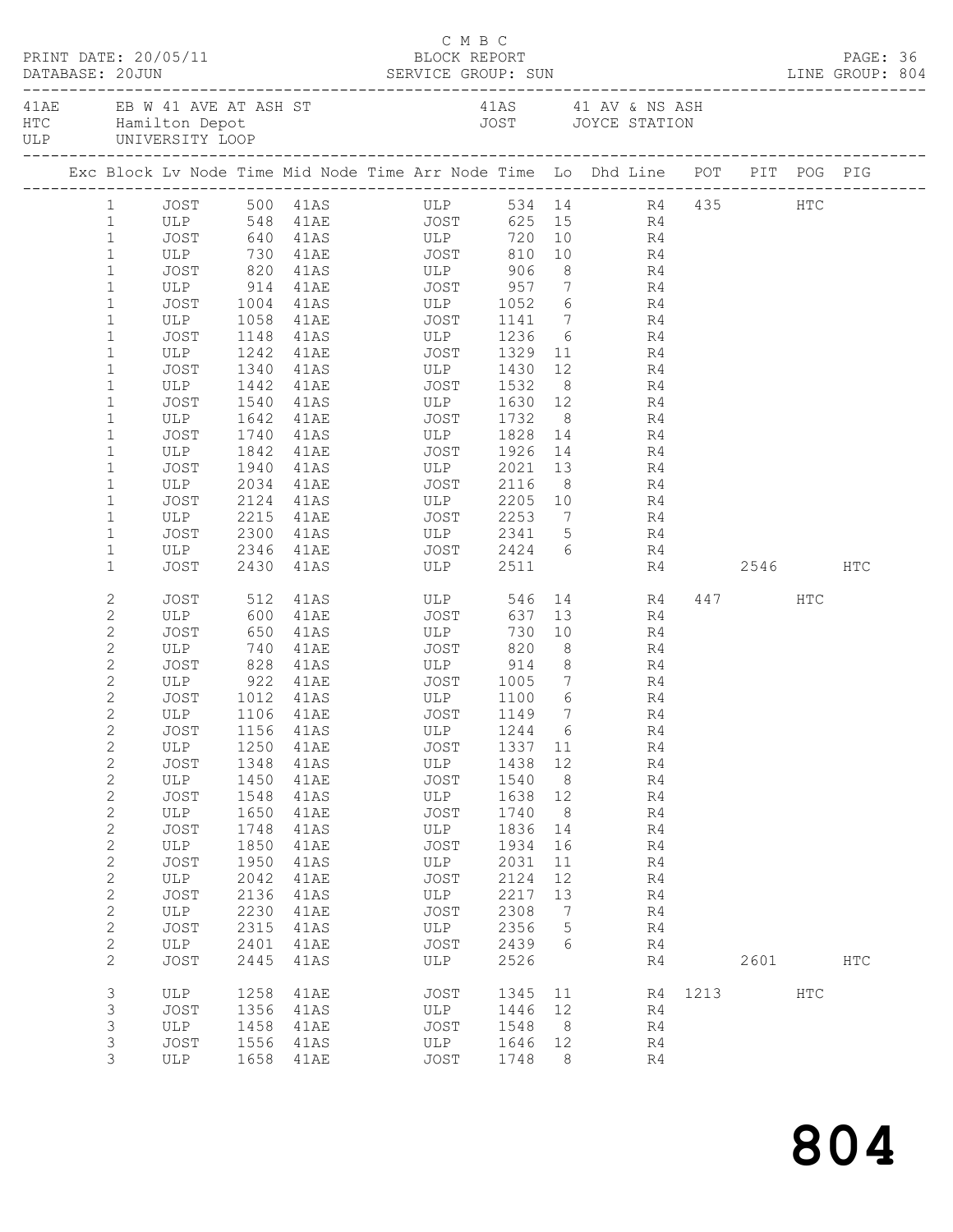### C M B C<br>BLOCK REPORT

PAGE: 37<br>LINE GROUP: 804

|               |                    |              |              | Exc Block Lv Node Time Mid Node Time Arr Node Time Lo Dhd Line POT |                 |                      |             |    |          | PIT POG PIG |     |
|---------------|--------------------|--------------|--------------|--------------------------------------------------------------------|-----------------|----------------------|-------------|----|----------|-------------|-----|
| $\mathcal{S}$ |                    |              |              | JOST 1756 41AS ULP 1844 14 R4                                      |                 |                      |             |    |          |             |     |
| 3             |                    |              |              | ULP 1858 41AE JOST 1942                                            |                 |                      |             | R4 | 2004 HTC |             |     |
|               |                    |              |              |                                                                    |                 |                      |             |    |          |             |     |
| 4<br>4        | <b>JOST</b><br>ULP | 524<br>612   | 41AS<br>41AE | ULP<br>JOST                                                        | 558<br>649 11   |                      | 14 R4<br>R4 |    | 459      | HTC         |     |
| 4             | JOST               | 700          | 41AS         | ULP                                                                | 743             | $7\overline{ }$      | R4          |    |          |             |     |
| 4             | ULP                | 750          | 41AE         | JOST                                                               | 830             | 6                    | R4          |    |          |             |     |
| 4             | JOST               | 836          | 41AS         | ULP                                                                | 922             | 8 <sup>8</sup>       | R4          |    |          |             |     |
| 4             | ULP                | 930          | 41AE         | JOST                                                               | 1013            | $\overline{7}$       | R4          |    |          |             |     |
| 4             | JOST               | 1020         | 41AS         | ULP                                                                | 1108            | 6                    | R4          |    |          |             |     |
| 4             | ULP                | 1114<br>1204 | 41AE         | JOST                                                               | 1157 7<br>1254  |                      | R4          |    |          |             |     |
| 4<br>4        | JOST<br>ULP        | 1306         | 41AS<br>41AE | ULP<br>JOST                                                        | 1356            | 12<br>8 <sup>8</sup> | R4<br>R4    |    |          |             |     |
| 4             | JOST               | 1404         | 41AS         | ULP                                                                | 1454 12         |                      | R4          |    |          |             |     |
| 4             | ULP                | 1506         | 41AE         | JOST                                                               | 1556            | 8 <sup>8</sup>       | R4          |    |          |             |     |
| 4             | JOST               | 1604         | 41AS         | ULP                                                                | 1654            | 12                   | R4          |    |          |             |     |
| 4             | ULP                | 1706         | 41AE         | JOST                                                               | 1756 8          |                      | R4          |    |          |             |     |
| 4             | JOST               | 1804         | 41AS         | ULP                                                                | 1850 16         |                      | R4          |    |          |             |     |
| 4<br>4        | ULP<br>JOST        | 1906<br>2000 | 41AE<br>41AS | JOST<br>ULP                                                        | 1948 12<br>2041 | - 9                  | R4<br>R4    |    |          |             |     |
| 4             | ULP                | 2050         | 41AE         | JOST                                                               | 2132            |                      | R4          |    | 2154     |             | HTC |
|               |                    |              |              |                                                                    |                 |                      |             |    |          |             |     |
| 5             | JOST               | 844          | 41AS         | ULP 930                                                            |                 | 8 <sup>8</sup>       | R4          |    | 819      | HTC         |     |
| 5             | ULP                | 938          | 41AE         | JOST                                                               | 1021            | $\overline{7}$       | R4          |    |          |             |     |
| 5<br>5        | JOST<br>ULP        | 1028<br>1122 | 41AS<br>41AE | ULP<br>JOST                                                        | 1116<br>1205    | 6<br>$\overline{7}$  | R4<br>R4    |    |          |             |     |
| 5             | JOST               | 1212         | 41AS         | ULP                                                                | 1302 12         |                      | R4          |    |          |             |     |
| 5             | ULP                | 1314         | 41AE         | JOST                                                               | 1404            | 8 <sup>8</sup>       | R4          |    |          |             |     |
| 5             | JOST               | 1412         | 41AS         | ULP                                                                | 1502            | 12                   | R4          |    |          |             |     |
| 5             | ULP                | 1514         | 41AE         | JOST                                                               | 1604            | 8 <sup>8</sup>       | R4          |    |          |             |     |
| 5             | JOST               | 1612         | 41AS         | ULP                                                                | 1702 12         |                      | R4          |    |          |             |     |
| 5<br>5        | ULP                | 1714         | 41AE         | JOST                                                               | 1804<br>1858    | 8 <sup>8</sup>       | R4          |    |          |             |     |
| 5             | JOST<br>ULP        | 1812<br>1914 | 41AS<br>41AE | ULP<br>JOST                                                        | 1956 14         | 16                   | R4<br>R4    |    |          |             |     |
| 5             | JOST               | 2010         | 41AS         | ULP                                                                | 2051 9          |                      | R4          |    |          |             |     |
| 5             | ULP                | 2100         | 41AE         | JOST                                                               | 2138 10         |                      | R4          |    |          |             |     |
| 5             | JOST               | 2148         | 41AS         | ULP                                                                | 2229            |                      | R4          |    | 2304     |             | HTC |
| 6             | JOST               |              | 708 41AS     | ULP                                                                | 751 9           |                      | R4          |    | 643   1  | HTC         |     |
| 6             | ULP                |              |              | 800 41AE JOST                                                      | 841 11          |                      | R4          |    |          |             |     |
| 6             | JOST               | 852          | 41AS         | ULP                                                                | 938             | 8                    | R4          |    |          |             |     |
| 6             | ULP                | 946          | 41AE         | JOST                                                               | 1029            | $7\phantom{.0}$      | R4          |    |          |             |     |
| 6             | JOST               | 1036         | 41AS         | ULP                                                                | 1124            | 6                    | R4          |    |          |             |     |
| 6<br>6        | ULP<br>JOST        | 1130<br>1220 | 41AE<br>41AS | JOST<br>ULP                                                        | 1213<br>1310    | 7<br>12              | R4<br>R4    |    |          |             |     |
| 6             | ULP                | 1322         | 41AE         | JOST                                                               | 1412            | - 8                  | R4          |    |          |             |     |
| 6             | JOST               | 1420         | 41AS         | ULP                                                                | 1510            | 12                   | R4          |    |          |             |     |
| 6             | ULP                | 1522         | 41AE         | JOST                                                               | 1612            | 8 <sup>8</sup>       | R4          |    |          |             |     |
| 6             | JOST               | 1620         | 41AS         | ULP                                                                | 1710            | 12                   | R4          |    |          |             |     |
| 6             | ULP                | 1722         | 41AE         | JOST                                                               | 1812            | 8 <sup>8</sup>       | R4          |    |          |             |     |
| 6<br>6        | JOST<br>ULP        | 1820<br>1922 | 41AS<br>41AE | ULP<br>JOST                                                        | 1906<br>2004    | 16<br>16             | R4<br>R4    |    |          |             |     |
| 6             | JOST               | 2020         | 41AS         | ULP                                                                | 2101            | 11                   | R4          |    |          |             |     |
| 6             | ULP                | 2112         | 41AE         | JOST                                                               | 2150            | 10                   | R4          |    |          |             |     |
| 6             | <b>JOST</b>        | 2200         | 41AS         | ULP                                                                | 2241            | $5\overline{)}$      | R4          |    |          |             |     |
| 6             | ULP                | 2246         | 41AE         | JOST                                                               | 2324            | 6                    | R4          |    |          |             |     |
| 6             | <b>JOST</b>        |              | 2330 41AS    | ULP                                                                | 2411            | 5                    | R4          |    |          |             |     |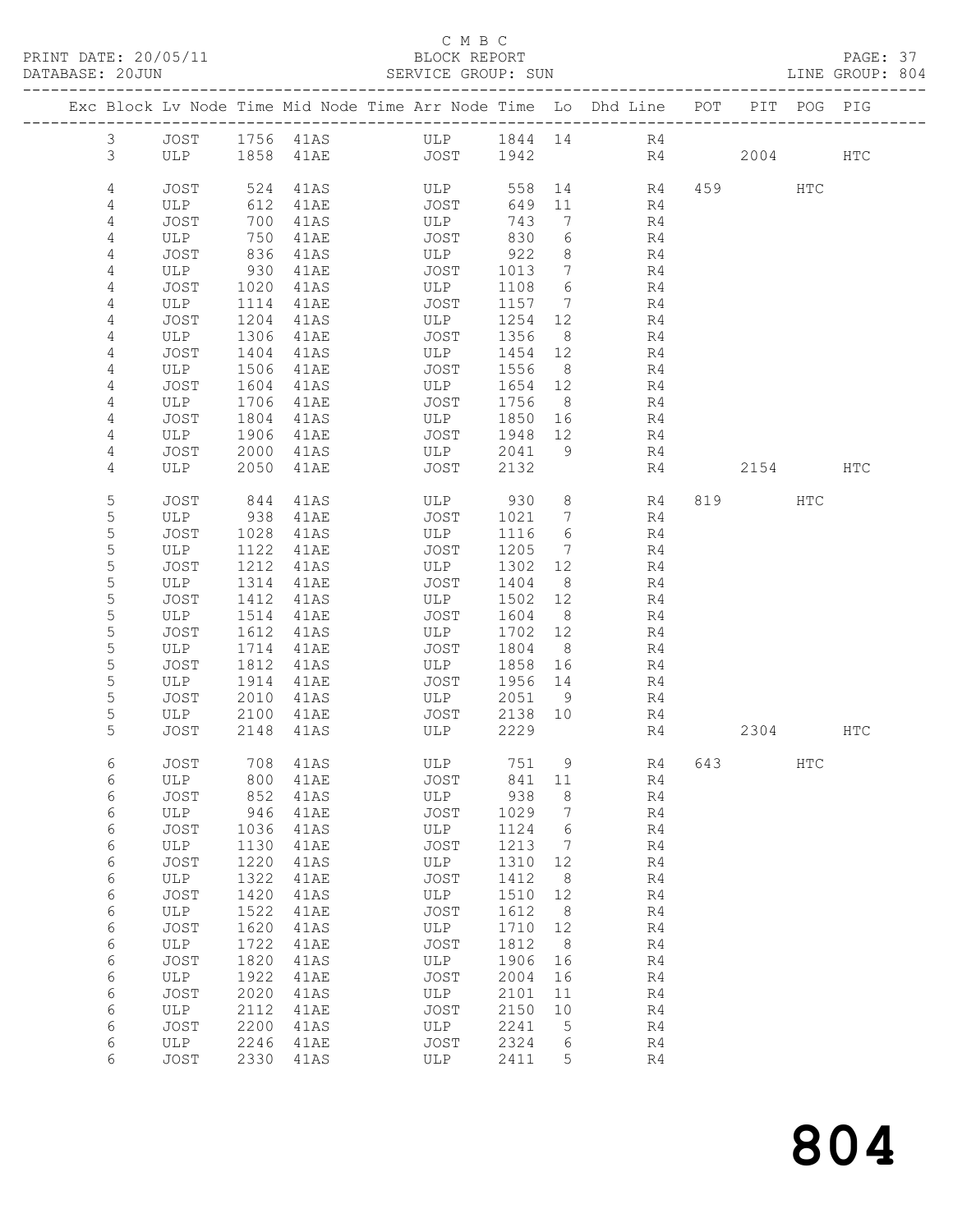### C M B C<br>BLOCK REPORT

PAGE: 38<br>LINE GROUP: 804

|              |             |              |              | Exc Block Lv Node Time Mid Node Time Arr Node Time Lo Dhd Line POT |                 |                      |          |    |                | PIT POG PIG |            |
|--------------|-------------|--------------|--------------|--------------------------------------------------------------------|-----------------|----------------------|----------|----|----------------|-------------|------------|
| 6            |             |              |              | ULP 2416 41AE JOST 2454 6 R4                                       |                 |                      |          |    |                |             |            |
| 6            |             |              |              | JOST 2500 41AS ULP 2541                                            |                 |                      |          | R4 | 2616           |             | <b>HTC</b> |
|              |             |              |              |                                                                    |                 |                      |          |    |                |             |            |
| 7            | JOST        | 536          | 41AS         | ULP                                                                | 610             |                      | R4       |    | 511 7          | HTC         |            |
| 7            | ULP         | 624          | 41AE         | JOST                                                               | 701             | 15                   | R4       |    |                |             |            |
| 7<br>7       | JOST<br>ULP | 716<br>810   | 41AS<br>41AE | ULP<br>JOST                                                        | 759 11<br>851   | - 9                  | R4       |    |                |             |            |
| 7            | JOST        | 900          | 41AS         | ULP                                                                | 946             | 8 <sup>8</sup>       | R4<br>R4 |    |                |             |            |
| 7            | ULP         | 954          | 41AE         | JOST                                                               | 1037 7          |                      | R4       |    |                |             |            |
| 7            | JOST        | 1044         | 41AS         | ULP                                                                | 1132            | 6                    | R4       |    |                |             |            |
| 7            | ULP         | 1138         | 41AE         | JOST                                                               | 1221            | $\overline{7}$       | R4       |    |                |             |            |
| 7            | JOST        | 1228         | 41AS         | ULP                                                                | 1318 12         |                      | R4       |    |                |             |            |
| 7            | ULP         | 1330         | 41AE         | JOST                                                               | 1420            | 8 <sup>8</sup>       | R4       |    |                |             |            |
| 7            | JOST        | 1428         | 41AS         | ULP                                                                | 1518            | 12                   | R4       |    |                |             |            |
| 7            | ULP         | 1530         | 41AE         | JOST                                                               | 1620            | 8 <sup>8</sup>       | R4       |    |                |             |            |
| 7            | JOST        | 1628         | 41AS         | ULP                                                                | 1718 12         |                      | R4       |    |                |             |            |
| 7            | ULP         | 1730         | 41AE         | JOST                                                               | 1820            | 8 <sup>8</sup>       | R4       |    |                |             |            |
| 7            | JOST        | 1828         | 41AS         | ULP                                                                | 1914 16         |                      | R4       |    |                |             |            |
| 7            | ULP         |              | 1930 41AE    | JOST                                                               | 2012            |                      | R4       |    | 2034           |             | <b>HTC</b> |
|              |             |              |              |                                                                    |                 |                      |          |    |                |             |            |
| 8            | JOST        | 548          | 41AS         | ULP                                                                | 622             | 14                   | R4       |    | 523 and $\sim$ | <b>HTC</b>  |            |
| 8            | ULP         | 636          | 41AE         | JOST                                                               | 715             | - 9                  | R4       |    |                |             |            |
| $\,8\,$      | JOST        | 724          | 41AS         | ULP                                                                | 807             | 11                   | R4       |    |                |             |            |
| $\,8\,$      | ULP         | 818          | 41AE         | JOST                                                               | 859             | 9                    | R4       |    |                |             |            |
| 8            | JOST        | 908          | 41AS         | ULP                                                                | 954             | 8 <sup>8</sup>       | R4       |    |                |             |            |
| 8            | ULP         | 1002         | 41AE         | JOST                                                               | 1045            | $\overline{7}$       | R4       |    |                |             |            |
| $\,8\,$      | JOST        | 1052         | 41AS         | ULP                                                                | 1140            | $6\overline{6}$      | R4       |    |                |             |            |
| 8            | ULP         | 1146         | 41AE         | JOST                                                               | 1229            | 7                    | R4       |    |                |             |            |
| $\,8\,$      | JOST        | 1236         | 41AS         | ULP                                                                | 1326            | 12                   | R4       |    |                |             |            |
| $\,8\,$      | ULP         | 1338         | 41AE         | JOST                                                               | 1428            | 8 <sup>8</sup>       | R4       |    |                |             |            |
| 8            | JOST        | 1436         | 41AS         | ULP                                                                | 1526 12         |                      | R4       |    |                |             |            |
| $\,8\,$      | ULP         | 1538         | 41AE         | JOST                                                               | 1628            | 8 <sup>8</sup>       | R4       |    |                |             |            |
| 8            | JOST        | 1636         | 41AS         | ULP                                                                | 1726 12<br>1828 |                      | R4       |    |                |             |            |
| 8<br>$\,8\,$ | ULP<br>JOST | 1738<br>1836 | 41AE<br>41AS | JOST<br>ULP                                                        | 1917            | 8 <sup>8</sup><br>21 | R4<br>R4 |    |                |             |            |
| 8            | ULP         | 1938         | 41AE         | JOST                                                               | 2020            | 10                   | R4       |    |                |             |            |
| $\,8\,$      | JOST        | 2030         | 41AS         | ULP                                                                | 2111            | 13                   | R4       |    |                |             |            |
| 8            | ULP         | 2124         | 41AE         | JOST                                                               | 2202            | 13                   | R4       |    |                |             |            |
| 8            | JOST        | 2215         | 41AS         | ULP                                                                | 2256            | $5^{\circ}$          | R4       |    |                |             |            |
| 8            | ULP         | 2301         | 41AE         | <b>JOST</b>                                                        | 2339            | 6                    | R4       |    |                |             |            |
| 8            | JOST        | 2345         | 41AS         | ULP                                                                | 2426            | 5                    | R4       |    |                |             |            |
| 8            | ULP         |              | 2431 41AE    | JOST                                                               | 2509            |                      | R4       |    | 2531           |             | <b>HTC</b> |
|              |             |              |              |                                                                    |                 |                      |          |    |                |             |            |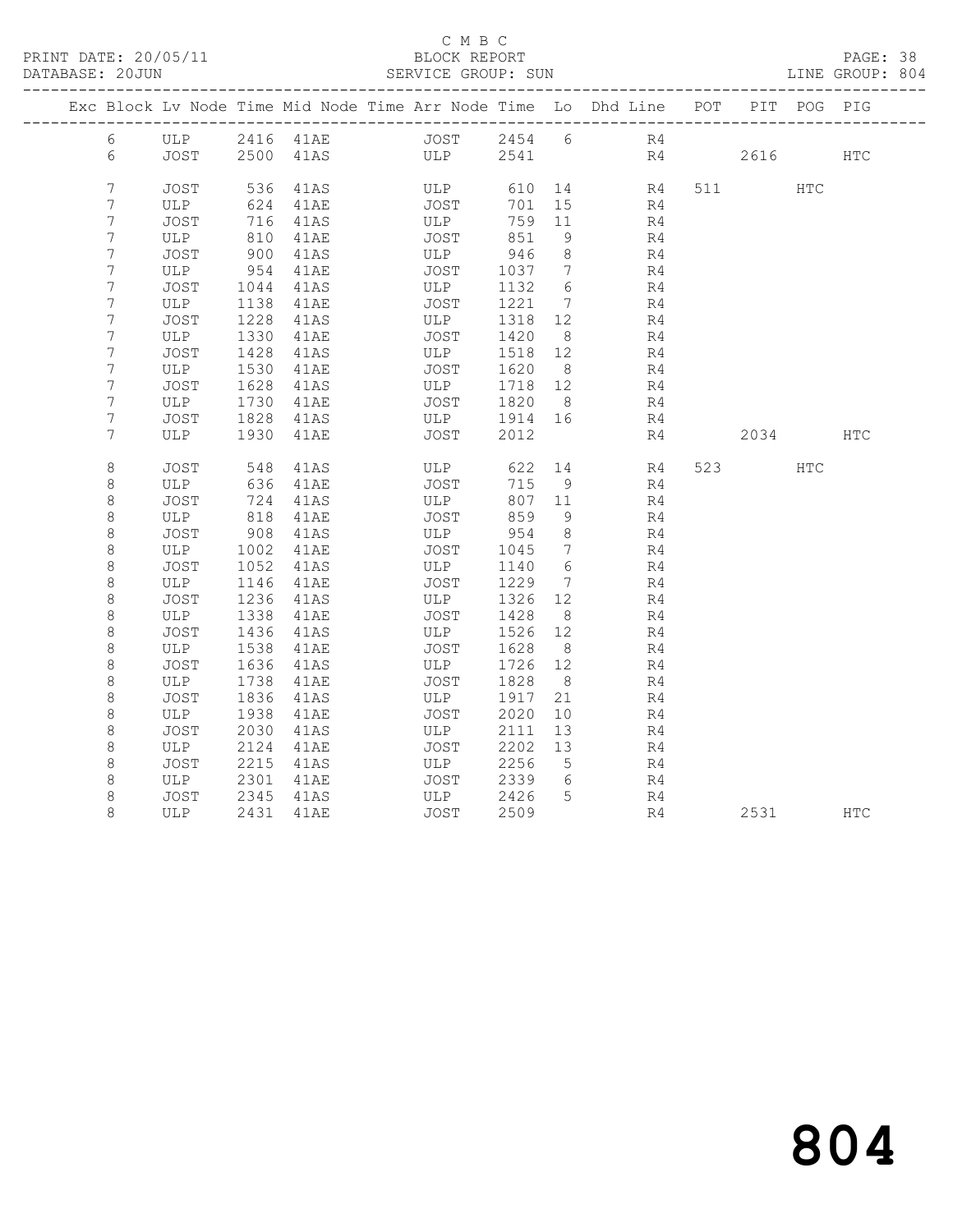# C M B C<br>BLOCK REPORT

PAGE: 39<br>LINE GROUP: 804

|             |                   |      |               | Exc Block Lv Node Time Mid Node Time Arr Node Time Lo Dhd Line POT |         |                 |                |    |          | PIT POG PIG |     |
|-------------|-------------------|------|---------------|--------------------------------------------------------------------|---------|-----------------|----------------|----|----------|-------------|-----|
| 9           |                   |      | JOST 732 41AS | ULP 815 11 R4 707                                                  |         |                 |                |    |          | HTC         |     |
| 9           | ULP               |      | 826 41AE      | JOST                                                               | 907 9   |                 | R4             |    |          |             |     |
| 9           | JOST              | 916  | 41AS          | ULP                                                                | 1002    | 8 <sup>8</sup>  | R4             |    |          |             |     |
| 9           | ULP               | 1010 | 41AE          | JOST                                                               | 1053    | $7\overline{ }$ | R4             |    |          |             |     |
| 9           | JOST              | 1100 | 41AS          | ULP                                                                | 1148    | 6               | R4             |    |          |             |     |
| 9           | ULP               | 1154 | 41AE          | JOST                                                               | 1237 7  |                 | R4             |    |          |             |     |
| 9           | JOST              | 1244 | 41AS          | ULP                                                                | 1334    | 12              | R4             |    |          |             |     |
| 9           | ULP               | 1346 | 41AE          | JOST                                                               | 1436    | 8 <sup>8</sup>  | R4             |    |          |             |     |
| 9           | JOST              | 1444 | 41AS          | ULP                                                                | 1534    | 12              | R4             |    |          |             |     |
| 9           | ULP               | 1546 | 41AE          | JOST                                                               | 1636    | 8 <sup>8</sup>  | R4             |    |          |             |     |
| 9           | JOST              | 1644 | 41AS          | ULP                                                                | 1734 12 |                 | R <sub>4</sub> |    |          |             |     |
| 9           | ULP               | 1746 | 41AE          | JOST                                                               | 1836    | 8 <sup>8</sup>  | R4             |    |          |             |     |
| 9           | JOST              | 1844 | 41AS          | ULP                                                                | 1925    | 21              | R4             |    |          |             |     |
| 9           | ULP               | 1946 | 41AE          | JOST                                                               | 2028    | 12              | R4             |    |          |             |     |
| $\mathsf 9$ | JOST              | 2040 | 41AS          | ULP                                                                | 2121    | 15              | R4             |    |          |             |     |
| 9           | ULP               | 2136 | 41AE          | JOST                                                               | 2214 16 |                 | R4             |    |          |             |     |
| 9           | JOST              | 2230 | 41AS          | ULP                                                                | 2311 5  |                 | R4             |    |          |             |     |
| 9           | ULP               | 2316 | 41AE          | JOST                                                               | 2354 6  |                 | R4             |    |          |             |     |
| 9           | JOST              | 2400 | 41AS          | ULP                                                                | 2441 5  |                 | R4             |    |          |             |     |
| 9           | ULP               |      | 2446 41AE     | JOST                                                               | 2524    |                 |                | R4 | 2546 HTC |             |     |
| 10          | <b>JOST</b>       | 1252 | 41AS          | ULP                                                                | 1342 12 |                 | R4 1227 HTC    |    |          |             |     |
| 10          | ULP               | 1354 | 41AE          | JOST                                                               | 1444    | 8 <sup>8</sup>  | R4             |    |          |             |     |
| 10          | JOST              | 1452 | 41AS          | ULP                                                                | 1542 12 |                 | R4             |    |          |             |     |
| 10          | ULP               | 1554 | 41AE          | JOST                                                               | 1644 8  |                 | R4             |    |          |             |     |
| 10          | JOST              | 1652 | 41AS          | ULP                                                                | 1742 12 |                 | R4             |    |          |             |     |
| 10          | ULP               | 1754 | 41AE          | JOST                                                               | 1844 8  |                 | R4             |    |          |             |     |
| 10          | JOST              | 1852 | 41AS          | ULP                                                                | 1933    |                 | R4             |    | 2008 HTC |             |     |
| 11          | JOST              | 600  | 41AS          | ULP                                                                | 635     | 13              | R4             |    | 535 731  | HTC         |     |
| 11          | ULP               | 648  | 41AE          | JOST                                                               | 727     | 13              | R4             |    |          |             |     |
| 11          | JOST              | 740  | 41AS          | ULP                                                                | 823     | 11              | R4             |    |          |             |     |
| 11          | ULP               | 834  | 41AE          | JOST                                                               | 915     | 9               | R4             |    |          |             |     |
| 11          | JOST              | 924  | 41AS          | ULP                                                                | 1010    | 8 <sup>8</sup>  | R4             |    |          |             |     |
| 11          | ULP               | 1018 | 41AE          | JOST                                                               | 1101 7  |                 | R4             |    |          |             |     |
| 11          | JOST              | 1108 | 41AS          | ULP                                                                | 1156    | 6               | R4             |    |          |             |     |
| 11          | ULP               | 1202 | 41AE          | JOST                                                               | 1249 11 |                 | R4             |    |          |             |     |
| 11          | JOST              | 1300 | 41AS          | ULP                                                                | 1350    | 12              | R4             |    |          |             |     |
| 11          | ULP               | 1402 | 41AE          | JOST                                                               | 1452    | 8               | R4             |    |          |             |     |
|             | 11 JOST 1500 41AS |      |               | ULP 1550 12                                                        |         |                 | R4             |    |          |             |     |
| 11          | ULP               | 1602 | 41AE          | JOST                                                               | 1652    | 8 <sup>8</sup>  | R4             |    |          |             |     |
| 11          | <b>JOST</b>       | 1700 | 41AS          | ULP                                                                | 1750    | 12              | R4             |    |          |             |     |
| 11          | ULP               | 1802 | 41AE          | JOST                                                               | 1849    | 11              | R4             |    |          |             |     |
| 11          | JOST              | 1900 | 41AS          | ULP                                                                | 1941    | 13              | R4             |    |          |             |     |
| 11          | ULP               | 1954 | 41AE          | JOST                                                               | 2036    | 14              | R4             |    |          |             |     |
| 11          | <b>JOST</b>       | 2050 | 41AS          | ULP                                                                | 2131    | 17              | R4             |    |          |             |     |
| 11          | ULP               | 2148 | 41AE          | JOST                                                               | 2226    |                 | R4             |    | 2248     |             | HTC |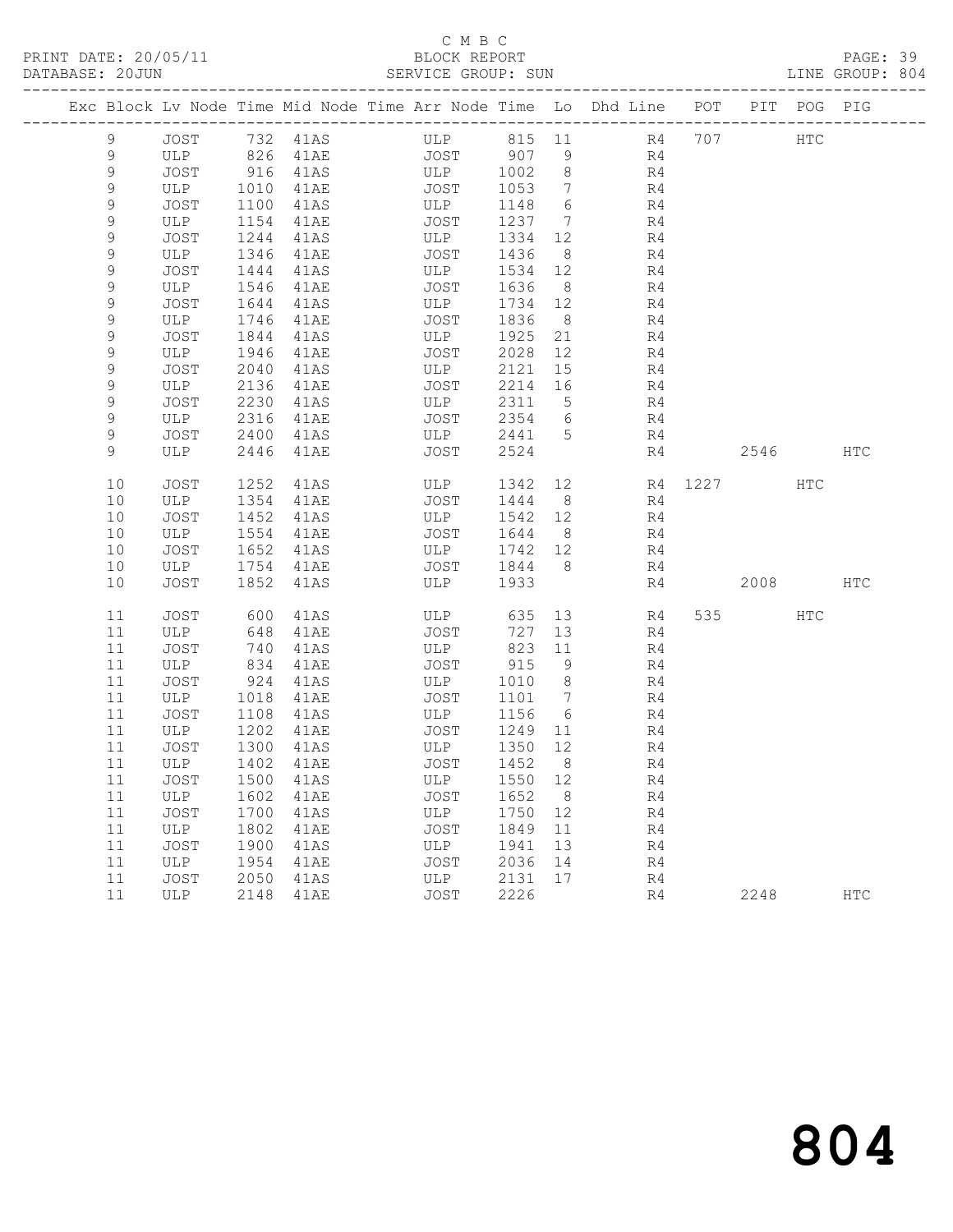## C M B C<br>BLOCK REPORT

PAGE: 40<br>LINE GROUP: 804

|      |             |      |                      |             |        |                              | Exc Block Lv Node Time Mid Node Time Arr Node Time Lo Dhd Line POT PIT POG PIG |           |            |            |
|------|-------------|------|----------------------|-------------|--------|------------------------------|--------------------------------------------------------------------------------|-----------|------------|------------|
| 12   | JOST        |      | 610 41AS             | ULP         |        |                              | 645 15 R4                                                                      | 545       | <b>HTC</b> |            |
| 12   | ULP         |      | 700 41AE             | <b>JOST</b> | 740    | 8 <sup>8</sup>               | R4                                                                             |           |            |            |
| 12   | JOST        |      | 748 41AS<br>842 41AE | ULP         | 831 11 |                              | R4                                                                             |           |            |            |
| 12   | ULP         |      |                      | JOST        | 923    | 9                            | R4                                                                             |           |            |            |
| 12   | JOST        | 932  | 41AS                 | ULP         | 1018   | 8 <sup>8</sup>               | R4                                                                             |           |            |            |
| $12$ | ULP         | 1026 | 41AE                 | JOST        | 1109   | $7\overline{ }$              | R4                                                                             |           |            |            |
| 12   | JOST        | 1116 | 41AS                 | ULP         | 1204   | 6                            | R4                                                                             |           |            |            |
| 12   | ULP         | 1210 | 41AE                 | JOST        | 1257   | 11                           | R4                                                                             |           |            |            |
| 12   | JOST        | 1308 | 41AS                 | ULP         | 1358   | 12                           | R4                                                                             |           |            |            |
| $12$ | ULP         | 1410 | 41AE                 | JOST        | 1500   | 8 <sup>8</sup>               | R4                                                                             |           |            |            |
| 12   | JOST        | 1508 | 41AS                 | ULP         | 1558   | 12                           | R4                                                                             |           |            |            |
| 12   | ULP         | 1610 | 41AE                 | JOST        | 1700   | 8 <sup>8</sup>               | R4                                                                             |           |            |            |
| 12   | JOST        | 1708 | 41AS                 | ULP         | 1758   | 12                           | R4                                                                             |           |            |            |
| $12$ | ULP         | 1810 | 41AE                 | JOST        | 1857   | 11                           | R4                                                                             |           |            |            |
| 12   | <b>JOST</b> | 1908 | 41AS                 | ULP         | 1949   | 13                           | R4                                                                             |           |            |            |
| 12   | ULP         | 2002 | 41AE                 | JOST        | 2044   | 16                           | R4                                                                             |           |            |            |
| 12   | JOST        | 2100 | 41AS                 | ULP         | 2141   |                              | R4                                                                             | 2216      |            | <b>HTC</b> |
| 13   | JOST        | 620  | 41AS                 | ULP         | 655    | 15                           | R4                                                                             | 555 75    | HTC        |            |
| 13   | ULP         | 710  | 41AE                 | JOST        | 750    | 6                            | R4                                                                             |           |            |            |
| 13   | JOST        | 756  | 41AS                 | ULP         | 839    | 11                           | R4                                                                             |           |            |            |
| 13   | ULP         | 850  | 41AE                 | JOST        | 931    | 9                            | R4                                                                             |           |            |            |
| 13   | JOST        | 940  | 41AS                 | ULP         | 1026   | 8                            | R4                                                                             |           |            |            |
| 13   | ULP         | 1034 | 41AE                 | JOST        | 1117   | $7\phantom{.0}\phantom{.0}7$ | R4                                                                             |           |            |            |
| 13   | JOST        | 1124 | 41AS                 | ULP         | 1212   | 6                            | R4                                                                             |           |            |            |
| 13   | ULP         | 1218 | 41AE                 | JOST        | 1305   | 11                           | R4                                                                             |           |            |            |
| 13   | <b>JOST</b> | 1316 | 41AS                 | ULP         | 1406   | 12                           | R4                                                                             |           |            |            |
| 13   | ULP         | 1418 | 41AE                 | JOST        | 1508   | 8 <sup>8</sup>               | R4                                                                             |           |            |            |
| 13   | JOST        | 1516 | 41AS                 | ULP         | 1606   | 12                           | R4                                                                             |           |            |            |
| 13   | ULP         | 1618 | 41AE                 | JOST        | 1708   | 8 <sup>8</sup>               | R4                                                                             |           |            |            |
| 13   | JOST        | 1716 | 41AS                 | ULP         | 1806   | 12                           | R4                                                                             |           |            |            |
| 13   | ULP         | 1818 | 41AE                 | JOST        | 1905   | 11                           | R4                                                                             |           |            |            |
| 13   | JOST        | 1916 | 41AS                 | ULP         | 1957   | 13                           | R4                                                                             |           |            |            |
| 13   | ULP         | 2010 | 41AE                 | JOST        | 2052   |                              | R4                                                                             | 2114      |            | <b>HTC</b> |
| 14   | JOST        | 804  | 41AS                 | ULP         | 850    | 8                            | R4                                                                             | 739 — 139 | HTC        |            |
| 14   | ULP         | 858  | 41AE                 | JOST        | 939    | 9                            | R4                                                                             |           |            |            |
| 14   | JOST        |      | 948 41AS             | ULP         | 1034   | 8                            | R4                                                                             |           |            |            |
| 14   | ULP         |      | 1042 41AE            | JOST        | 1125   | 7                            | R4                                                                             |           |            |            |
| 14   | JOST        |      | 1132 41AS            | ULP         | 1220 6 |                              | R <sub>4</sub>                                                                 |           |            |            |
| 14   | ULP         | 1226 | 41AE                 | JOST        | 1313   | 11                           | R4                                                                             |           |            |            |
| 14   | JOST        | 1324 | 41AS                 | ULP         | 1414   | 12                           | R4                                                                             |           |            |            |
| 14   | ULP         | 1426 | 41AE                 | JOST        | 1516   | 8                            | R4                                                                             |           |            |            |
| 14   | JOST        | 1524 | 41AS                 | ULP         | 1614   | 12                           | R4                                                                             |           |            |            |
| 14   | ULP         | 1626 | 41AE                 | JOST        | 1716   | 8                            | R4                                                                             |           |            |            |
| 14   | JOST        | 1724 | 41AS                 | ULP         | 1814   | 12                           | R4                                                                             |           |            |            |
| 14   | ULP         | 1826 | 41AE                 | <b>JOST</b> | 1913   | 11                           | R4                                                                             |           |            |            |
| 14   | <b>JOST</b> | 1924 | 41AS                 | ULP         | 2005   | 13                           | R4                                                                             |           |            |            |
| 14   | ULP         | 2018 | 41AE                 | JOST        | 2100   | 12                           | R4                                                                             |           |            |            |
| 14   | JOST        | 2112 | 41AS                 | ULP         | 2153   | 7                            | R4                                                                             |           |            |            |
| 14   | ULP         | 2200 | 41AE                 | JOST        | 2238   | 7                            | R4                                                                             |           |            |            |
| 14   | <b>JOST</b> | 2245 | 41AS                 | ULP         | 2326   | 5                            | R <sub>4</sub>                                                                 |           |            |            |
| 14   | ULP         | 2331 | 41AE                 | JOST        | 2409   | 6                            | R4                                                                             |           |            |            |
| 14   | JOST        | 2415 | 41AS                 | ULP         | 2456   | 5                            | R4                                                                             |           |            |            |
| 14   | ULP         | 2501 | 41AE                 | <b>JOST</b> | 2539   |                              | R4                                                                             | 2601      |            | <b>HTC</b> |